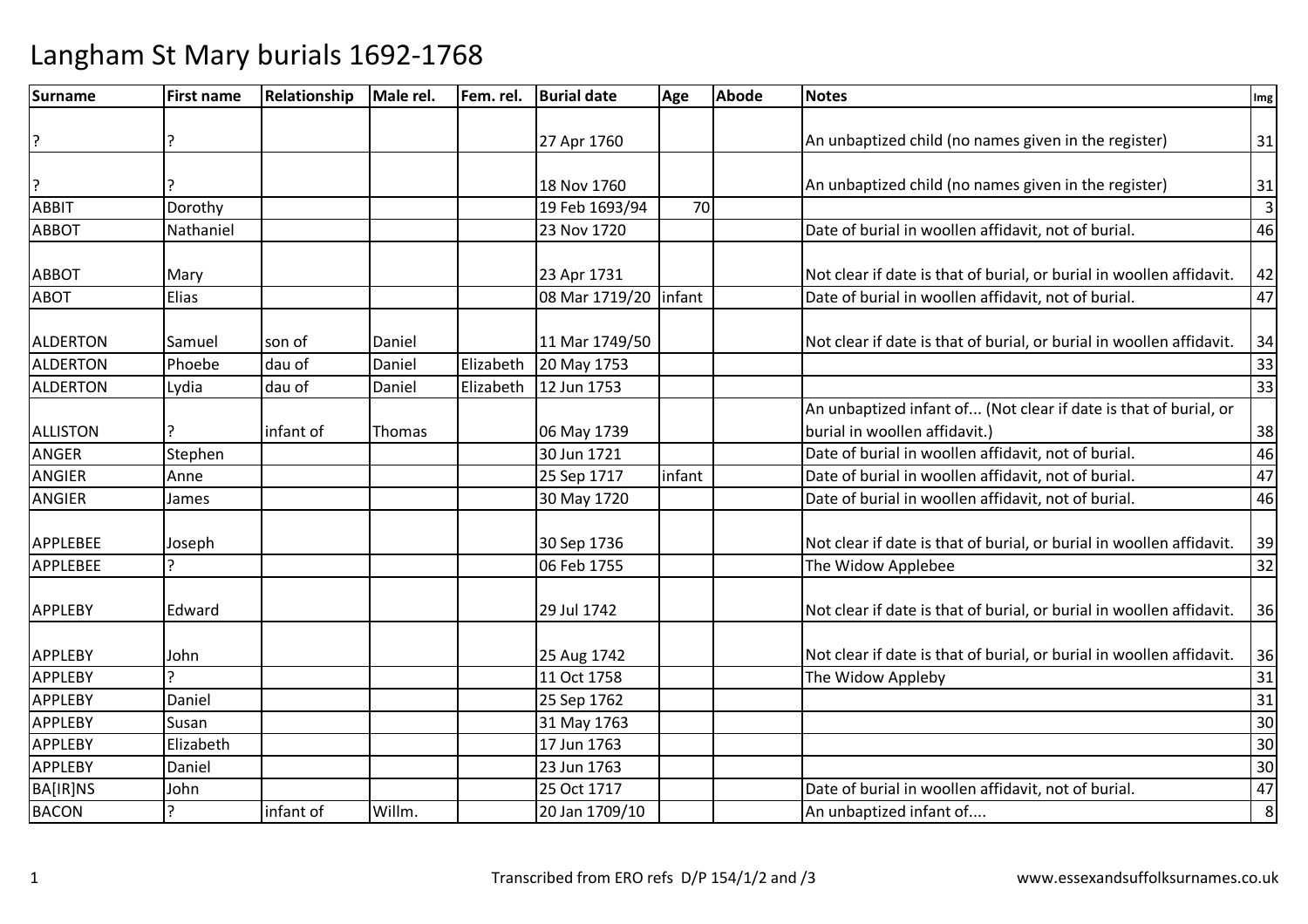| <b>Surname</b> | <b>First name</b> | Relationship | Male rel. | Fem. rel. | <b>Burial date</b> | Age            | <b>Abode</b>    | <b>Notes</b>                                                    | Img            |
|----------------|-------------------|--------------|-----------|-----------|--------------------|----------------|-----------------|-----------------------------------------------------------------|----------------|
| <b>BACON</b>   | Eliz.             |              |           |           | 27 Jan 1714/15     |                |                 | Date of burial in woollen affidavit, not of burial.             | 49             |
| <b>BACON</b>   | William           |              |           |           | 03 Feb 1714/15     |                |                 | Date of burial in woollen affidavit, not of burial.             | 49             |
| <b>BACON</b>   | William           |              |           |           | 17 Mar 1714/15     |                |                 | Date of burial in woollen affidavit, not of burial.             | 49             |
|                |                   |              |           |           |                    |                |                 | An unbaptized child of Widdow Bacon (Date of burial in          |                |
| <b>BACON</b>   |                   | child of     |           |           | 24 Sep 1715        |                |                 | woollen affidavit, not of burial).                              | 48             |
| <b>BACON</b>   | Anne              |              |           |           | 12 Mar 1717/18     |                |                 | Date of burial in woollen affidavit, not of burial.             | 47             |
| <b>BACON</b>   | Will.             |              |           |           | 20 Apr 1718        |                |                 | Date of burial in woollen affidavit, not of burial.             | 47             |
| <b>BACON</b>   | John              |              |           |           | 28 Dec 1759        |                |                 |                                                                 | 31             |
| <b>BAINES</b>  | Joseph            | infant of    | Thomas    | Elizab.   | 24 Jul 1692        | 5 <sub>m</sub> |                 |                                                                 | $\overline{3}$ |
| <b>BAINES</b>  | Daniell           | child of     | Daniell   | Sarah     | 03 Sep 1692        |                |                 |                                                                 | $\overline{3}$ |
| <b>BAINES</b>  | Hannah            | infant of    | Robert    | Hannah    | 22 Sep 1692        | 3m             |                 |                                                                 | $\overline{3}$ |
| <b>BAINES</b>  | Robert            |              |           |           | 28 Oct 1692        | 24             |                 |                                                                 | $\overline{3}$ |
| <b>BAINES</b>  | William           |              |           |           | 07 Jan 1693/94     | infant         |                 |                                                                 | $\overline{3}$ |
| <b>BAINES</b>  | Elizabeth         |              |           |           | 02 Mar 1694/95     | infant         |                 |                                                                 | $\overline{4}$ |
| <b>BAINES</b>  | Joseph            | son of       | Thomas    |           | 29 May 1696        | infant         |                 |                                                                 | $\overline{4}$ |
| <b>BAINES</b>  | Susannah          |              | Thomas    |           | 05 Jul 1696        | infant         |                 |                                                                 | $\overline{4}$ |
| <b>BAINES</b>  | Thomas            | son of       | Thomas    |           | 16 Aug 1696        | 10             |                 |                                                                 | $\overline{4}$ |
| <b>BAINES</b>  | Thomas            |              |           |           | 17 Sep 1697        | infant         |                 |                                                                 | $\overline{4}$ |
|                |                   |              |           |           |                    |                |                 | Intriguing spelling of Ardleigh (Img 60 of D/P 154/1/3 says she |                |
| <b>BAINES</b>  | Elizabeth         |              |           |           | 25 Feb 1703/4      |                | infant Ardleyly | was buried on 25 April, daughter of Jos. Baines of Ardleigh)    | 6              |
| <b>BAINES</b>  | Susan.            | child of     | Daniell   |           | 27 Feb 1704/5      | infant         |                 |                                                                 | $\overline{7}$ |
|                |                   |              |           |           |                    |                |                 | Img 60 of D/P 154/1/3 gives her husband's occupation as         |                |
| <b>BAINES</b>  | Susan.            | wife of      | William   |           | 12 Oct 1705        | 30             |                 | shearman.                                                       | 7              |
| <b>BAINES</b>  | Susannah          | infant of    | Dan.      |           | 21 Jul 1706        |                |                 |                                                                 | $\overline{7}$ |
| <b>BAINES</b>  | Elizabeth         | infant of    | Dan.      |           | 06 Jun 1708        | infant         |                 | Img 54 of D/P 154/1/3 gives her father's name.                  | 8              |
| <b>BAINES</b>  | Ruth              |              |           |           | 13 Jun 1709        | 70             |                 | Wid.                                                            | 8              |
| <b>BAINES</b>  | John              |              |           |           | 19 Jun 1709        | 28             |                 | Singleman                                                       | 8              |
|                |                   |              |           |           |                    |                |                 | Img 51 of D/P 154/1/3 adds that the husband is Willm. Baines    |                |
| <b>BAINES</b>  | <b>Bridget</b>    | wife of      | Willm.    |           | 28 Nov 1710        | 70             |                 | senr.                                                           | 8              |
|                |                   |              |           |           |                    |                |                 | Img 51 of D/P 153/1/3 gives her father's name as Willm. Baines  |                |
| <b>BAINES</b>  | Deborah           | infant of    | Willm.    |           | 25 Mar 1712        | infant         |                 | junr.                                                           | 10             |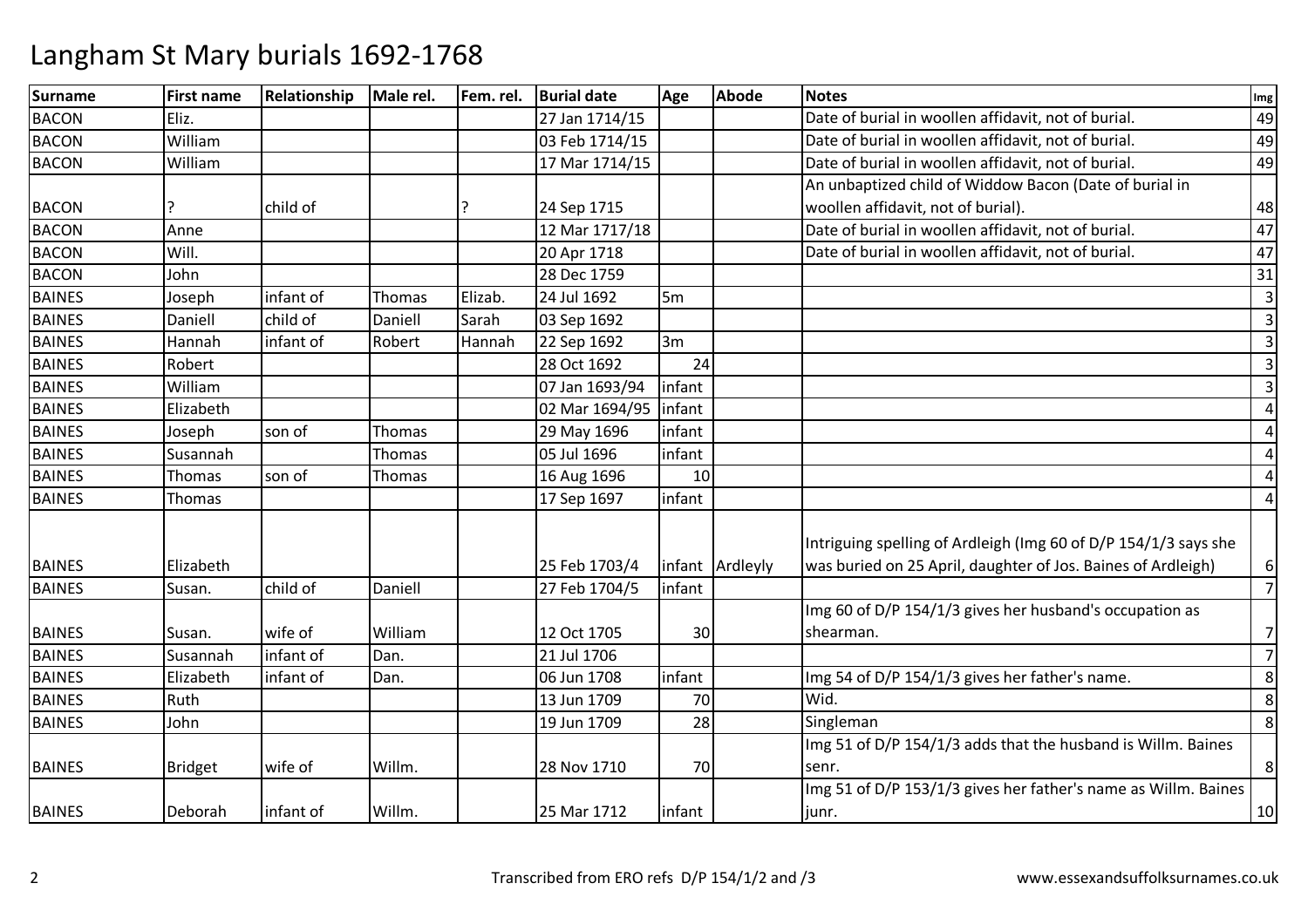| <b>Surname</b> | <b>First name</b> | Relationship | Male rel. | Fem. rel. | <b>Burial date</b> | Age    | <b>Abode</b> | <b>Notes</b>                                                                | Img |
|----------------|-------------------|--------------|-----------|-----------|--------------------|--------|--------------|-----------------------------------------------------------------------------|-----|
| <b>BAINES</b>  | William           |              |           |           | 28 May 1712        | 88     |              |                                                                             | 10  |
| <b>BAINES</b>  | Margarett         |              |           |           | 12 Jul 1712        | infant |              |                                                                             | 10  |
| <b>BAINES</b>  | William           |              |           |           | 15 Feb 1712/13     |        |              |                                                                             | 10  |
| <b>BAINES</b>  | Robt.             |              |           |           | 21 Nov 1713        | infant |              | Only in D/P 154/1/3, not /2                                                 | 50  |
| <b>BAINES</b>  | Daniel            |              |           |           | 12 Aug 1755        |        |              |                                                                             | 32  |
| <b>BAINES</b>  |                   | son of       | William   | Mary      | 01 Mar 1757        | infant |              | First name not in register                                                  | 32  |
| <b>BAINES</b>  | William           |              |           |           | 30 Jun 1764        |        |              |                                                                             | 30  |
| <b>BAINS</b>   | Benjamin          |              |           |           | 31 Jan 1718/19     |        | Stratford    | Date of burial in woollen affidavit, not of burial.                         | 47  |
| <b>BAINS</b>   | Deborah           | wife of      | John      |           | 16 Jun 1719        |        |              | Date of burial in woollen affidavit, not of burial.                         | 47  |
| <b>BAINS</b>   | John              |              |           |           | 11 Dec 1723        |        |              | Mr John Bains (Date of burial in woollen affidavit, not of burial.) 45      |     |
| <b>BAINS</b>   | John              |              |           |           | 03 Mar 1723/24     |        |              | Mr John Bains junr (Date of burial in woollen affidavit, not of<br>burial.) | 45  |
|                |                   |              |           |           |                    |        |              | Mr. Rob. Bains (Date of burial in woollen affidavit, not of                 |     |
| <b>BAINS</b>   | Rob.              |              |           |           | 20 Jun 1726        |        |              | burial.)                                                                    | 44  |
| <b>BAINS</b>   | Mary              | wife of      | John      |           | 18 May 1729        |        |              | Not clear if date is that of burial, or burial in woollen affidavit.        | 43  |
| <b>BAINS</b>   | Joseph            | son of       | Daniel    |           | 17 Nov 1730        |        |              | Not clear if date is that of burial, or burial in woollen affidavit.        | 42  |
| <b>BAINS</b>   | John              |              |           |           | 18 Jul 1733        |        |              | Not clear if date is that of burial, or burial in woollen affidavit.        | 41  |
| <b>BAINS</b>   | Sarah             | wife of      | Dan.      |           | 01 Apr 1734        |        |              | Not clear if date is that of burial, or burial in woollen affidavit.        | 40  |
| <b>BAINS</b>   | Jos.              |              |           |           | 14 Jul 1735        |        |              | Not clear if date is that of burial, or burial in woollen affidavit.        | 40  |
| <b>BAINS</b>   | Elizabeth         | dau of       | William   |           | 30 Oct 1735        |        |              | Not clear if date is that of burial, or burial in woollen affidavit.        | 40  |
| <b>BAINS</b>   | Thomas            | son of       | William   |           | 03 Jun 1737        |        |              | Not clear if date is that of burial, or burial in woollen affidavit.        | 38  |
| <b>BAINS</b>   | Tabitha           | dau of       | Remidge   |           | 14 Nov 1737        |        |              | Not clear if date is that of burial, or burial in woollen affidavit.        | 38  |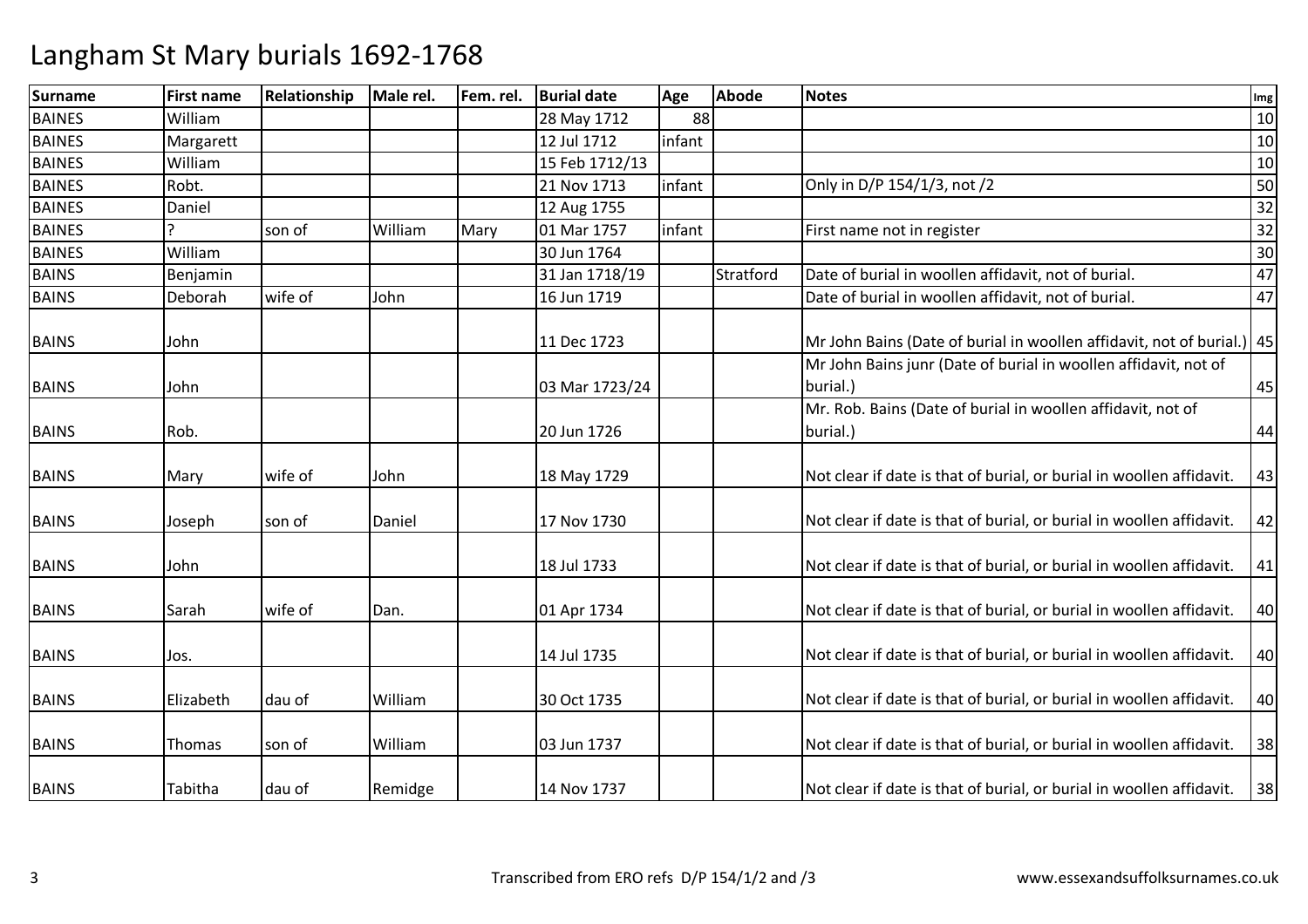| Surname      | <b>First name</b> | Relationship | Male rel. | Fem. rel. | <b>Burial date</b> | Age    | <b>Abode</b> | <b>Notes</b>                                                         | Img            |
|--------------|-------------------|--------------|-----------|-----------|--------------------|--------|--------------|----------------------------------------------------------------------|----------------|
|              |                   |              |           |           |                    |        |              |                                                                      |                |
| <b>BAINS</b> | Jane              | wife of      | William   |           | 03 Jun 1738        |        |              | Not clear if date is that of burial, or burial in woollen affidavit. | 38             |
|              |                   |              |           |           |                    |        |              |                                                                      |                |
| <b>BAINS</b> | Remmidge          |              |           |           | 10 Sep 1741        |        |              | Not clear if date is that of burial, or burial in woollen affidavit. | 37             |
|              |                   |              |           |           |                    |        |              | Widow (Not clear if date is that of burial, or burial in woollen     |                |
| <b>BAINS</b> | Mary              |              |           |           | 16 Apr 1743        |        |              | affidavit.)                                                          | 36             |
|              |                   |              |           |           |                    |        |              |                                                                      |                |
| <b>BAINS</b> | Tho               | son of       | William   |           | 28 May 1747        |        |              | Not clear if date is that of burial, or burial in woollen affidavit. | 35             |
| <b>BAKER</b> | Samuell           |              |           |           | 07 Oct 1692        | 30     |              |                                                                      | $\overline{3}$ |
| <b>BAKER</b> | Hannah            | wife of      | John      |           | 25 Feb 1695/96     | 35     |              |                                                                      | $\overline{4}$ |
| <b>BAKER</b> | Susannah          | infant of    | John      | Susan.    | 30 Jun 1697        |        |              | Parents' names from img 64 D/P 154/1/3.                              | $\overline{4}$ |
| <b>BAKER</b> | Susannah          | wife of      | John      |           | 14 Jul 1698        |        |              |                                                                      | $\overline{4}$ |
|              |                   |              |           |           |                    |        |              | Singlewoman. Img 54 of D/P 154/1/3 says she was a single             |                |
|              |                   |              |           |           |                    |        |              | woman and a spinster (spinster might be her occupation rather        |                |
|              |                   |              |           |           |                    |        |              | than her marital status as per other women in the register who       |                |
| <b>BAKER</b> | Hannah            |              |           |           | 31 Mar 1706        | 19     |              | are listed as both widows and spinsters)                             | $7\overline{}$ |
| <b>BAKER</b> | John              | infant of    | Mark      | Jane      | 18 Jan 1710/11     | infant |              | Img 51 of D/P 153/1/3 gives his parents' names.                      | 8              |
|              |                   |              |           |           |                    |        |              |                                                                      |                |
|              |                   |              |           |           |                    |        |              | Img 10 of D/P 154/1/2 gives the child's name as Samuell, but         |                |
| <b>BAKER</b> | Samuell           |              |           |           | 09 Feb 1712/13     | infant |              | img 50 of /3 gives the child's name as Susannah.                     | 10             |
|              |                   |              |           |           |                    |        |              |                                                                      |                |
|              |                   |              |           |           |                    |        |              | Img 10 of D/P 154/1/2 gives the child's name as Samuell, but         |                |
| <b>BAKER</b> | Susannah          |              |           |           | 09 Feb 1712/13     | infant |              | img 50 of /3 gives the child's name as Susannah.                     | 50             |
|              |                   |              |           |           |                    |        |              |                                                                      |                |
| <b>BAKER</b> | Hannah            | wife of      | John      |           | 16 Jun 1728        |        |              | Not clear if date is that of burial, or burial in woollen affidavit. | 43             |
| <b>BAKER</b> | John              |              |           |           | 10 Dec 1729        |        |              | Not clear if date is that of burial, or burial in woollen affidavit. | 42             |
|              |                   |              |           |           |                    |        |              |                                                                      |                |
| <b>BAKER</b> | William           | son of       | William   |           | 28 Mar 1733        |        |              | Not clear if date is that of burial, or burial in woollen affidavit. | 41             |
| <b>BAKER</b> | William           | son of       | William   |           | 14 Nov 1737        |        |              | Not clear if date is that of burial, or burial in woollen affidavit. | 38             |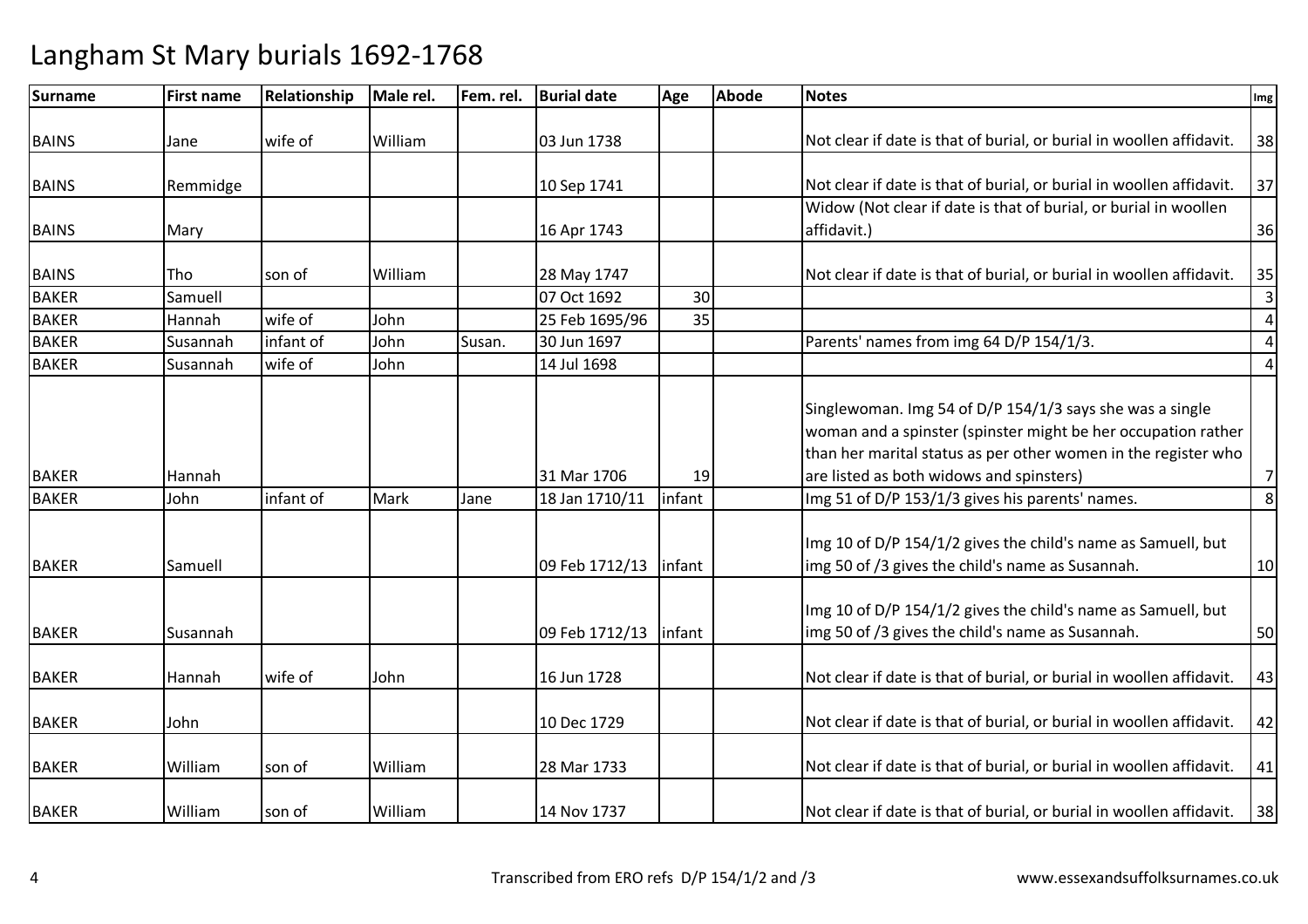| <b>Surname</b> | <b>First name</b> | <b>Relationship</b> | Male rel. | Fem. rel. | <b>Burial date</b> | Age    | <b>Abode</b> | <b>Notes</b>                                                         | Img            |
|----------------|-------------------|---------------------|-----------|-----------|--------------------|--------|--------------|----------------------------------------------------------------------|----------------|
|                |                   |                     |           |           |                    |        |              |                                                                      |                |
| <b>BAKER</b>   | Susan             |                     |           |           | 19 Aug 1739        |        |              | Not clear if date is that of burial, or burial in woollen affidavit. | 38             |
| <b>BAKER</b>   | Mark              |                     |           |           | 06 Dec 1741        |        |              | Not clear if date is that of burial, or burial in woollen affidavit. | 37             |
|                |                   |                     |           |           |                    |        |              |                                                                      |                |
| <b>BAKER</b>   | Daniel            |                     |           |           | 27 Apr 1745        |        |              | Not clear if date is that of burial, or burial in woollen affidavit. | 35             |
| <b>BAKER</b>   | Elizabeth         |                     |           |           | 12 Nov 1748        |        |              | Not clear if date is that of burial, or burial in woollen affidavit. | 34             |
| <b>BAKER</b>   | Daniel            |                     |           |           | 05 Oct 1762        |        |              |                                                                      | 31             |
| <b>BARKER</b>  | Mary              |                     |           |           | 25 Aug 1694        | 70     |              | Wid.                                                                 | $\overline{4}$ |
|                |                   |                     |           |           |                    |        |              |                                                                      |                |
| <b>BARKER</b>  | John              |                     |           |           | 15 Feb 1735/36     |        |              | Not clear if date is that of burial, or burial in woollen affidavit. | 39             |
| <b>BARKER</b>  | Jane              |                     |           |           | 30 Jan 1743/44     |        |              | Not clear if date is that of burial, or burial in woollen affidavit. | 36             |
|                |                   |                     |           |           |                    |        |              |                                                                      |                |
| <b>BARKER</b>  | Elizabeth         |                     |           |           | 18 Jun 1747        |        |              | Not clear if date is that of burial, or burial in woollen affidavit. | 35             |
| <b>BARNES</b>  | Daniell           |                     |           |           | 24 Apr 1698        | 40     |              |                                                                      | $\overline{4}$ |
| <b>BARNES</b>  | Ann               |                     |           |           | 05 Jan 1711/12     |        |              |                                                                      | 10             |
| <b>BARNS</b>   | Mary              |                     |           |           | 28 Aug 1722        |        |              | Date of burial in woollen affidavit, not of burial.                  | 45             |
| <b>BARNS</b>   | Nat.              |                     |           |           | 24 Dec 1728        |        |              | Not clear if date is that of burial, or burial in woollen affidavit. | 43             |
| <b>BARREL</b>  | Mary              | wife of             | John      |           | 03 Jun 1735        |        |              | Not clear if date is that of burial, or burial in woollen affidavit. | 40             |
|                |                   |                     |           |           |                    |        |              | An unbaptiz'd infant of (Not clear if date is that of burial, or     |                |
| <b>BARREL</b>  |                   | infant of           | John      |           | 15 May 1736        |        |              | burial in woollen affidavit.)                                        | 39             |
| <b>BARREL</b>  | Susan             | wife of             | John      |           | 15 May 1736        |        |              | Not clear if date is that of burial, or burial in woollen affidavit. | 39             |
|                |                   |                     |           |           |                    |        |              |                                                                      |                |
| <b>BARREL</b>  | Anne              |                     |           |           | 27 Apr 1737        |        |              | Not clear if date is that of burial, or burial in woollen affidavit. | 38             |
| <b>BARREL</b>  | William           |                     |           |           | 15 May 1737        | infant |              | Not clear if date is that of burial, or burial in woollen affidavit. | 38             |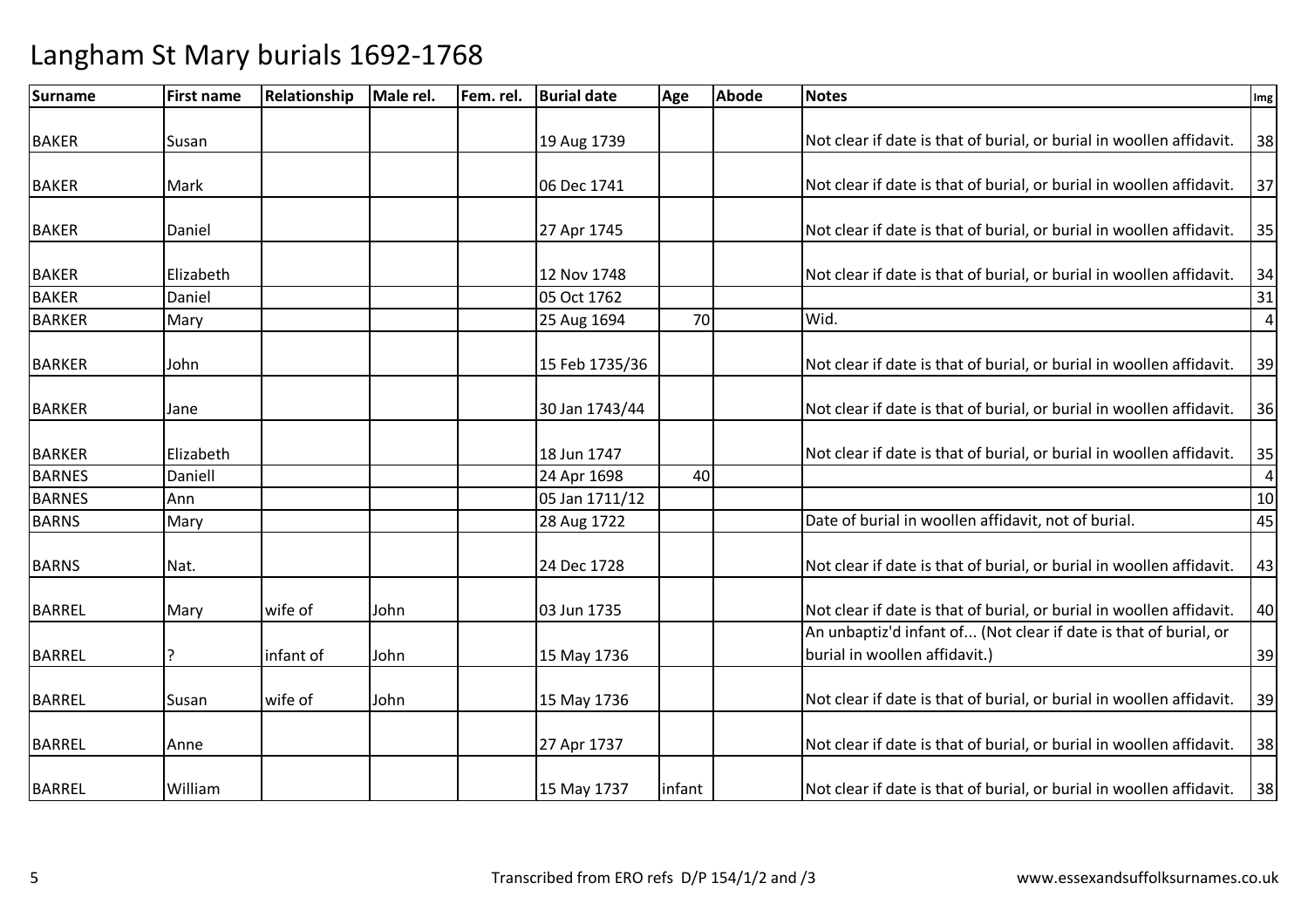| Surname        | <b>First name</b> | Relationship | Male rel.  | Fem. rel. | <b>Burial date</b> | Age    | <b>Abode</b> | <b>Notes</b>                                                         | Img            |
|----------------|-------------------|--------------|------------|-----------|--------------------|--------|--------------|----------------------------------------------------------------------|----------------|
|                |                   |              |            |           |                    |        |              |                                                                      |                |
| <b>BARREL</b>  | Lydia             | wife of      | John       |           | 11 Sep 1738        |        |              | Not clear if date is that of burial, or burial in woollen affidavit. | 38             |
|                |                   |              |            |           |                    |        |              | An unbaptized child of (not clear if date is that of burial, or      |                |
| <b>BARREL</b>  |                   | child of     | John       |           | 25 Apr 1749        |        |              | burial in woollen affidavit).                                        | 34             |
| <b>BARREL</b>  | Elizabeth         | child of     | John       |           | 30 Nov 1751        |        |              | Not clear if date is that of burial, or burial in woollen affidavit. | 33             |
| <b>BARREL</b>  | Ann               |              |            |           | 09 Dec 1760        |        |              |                                                                      | 31             |
| <b>BARREL</b>  |                   |              |            |           | 09 Dec 1764        |        |              | First name not in register.                                          | 30             |
|                |                   |              |            |           |                    |        |              |                                                                      |                |
| <b>BATSHER</b> | ?                 | child of     | Will.      |           | 12 Feb 1704/5      | infant |              | First name not in register (surname is probably "Butcher")           | $7\overline{}$ |
| <b>BEAMIS</b>  | Isaack            |              |            |           | 04 May 1710        | 70     |              |                                                                      | 8              |
| <b>BEAMISH</b> | Isaac             |              |            |           | 15 Mar 1692/93     | 82     |              |                                                                      | $\overline{3}$ |
|                |                   |              |            |           |                    |        |              |                                                                      |                |
| <b>BEANS</b>   | John              | son of       | John       |           | 01 Sep 1732        |        |              | Not clear if date is that of burial, or burial in woollen affidavit. | 41             |
|                |                   |              |            |           |                    |        |              |                                                                      |                |
|                |                   |              |            |           |                    |        |              | Age possibly 6 months. It says "Half". The vicar expresses the       |                |
| <b>BEARNES</b> | Anne              |              |            |           | 22 Jan 1692/93     |        |              | ages of young children as for instance "one and half".               | $\mathsf 3$    |
| <b>BENTLEY</b> | Ann               |              |            |           | 04 Dec 1712        | infant |              |                                                                      | 10             |
| <b>BENTLEY</b> | Anne              |              |            |           | 01 Sep 1718        | infant |              | Date of burial in woollen affidavit, not of burial.                  | 47             |
| <b>BENTLY</b>  | Susan             |              |            |           | 06 Aug 1714        | infant |              | Only in D/P 154/1/3, not /2                                          | 50             |
|                |                   |              |            |           |                    |        |              | Mrs. Elizabeth Bevis (Not clear if date is that of burial, or burial |                |
| <b>BEVIS</b>   | Elizabeth         |              |            |           | 14 Aug 1739        |        |              | in woollen affidavit.)                                               | 38             |
| <b>BINGLEY</b> | Mary              |              |            |           | 11 Sep 1695        | 28     |              |                                                                      | $\overline{4}$ |
| <b>BINGLEY</b> | John              |              |            |           | 02 Apr 1696        | infant |              |                                                                      | $\overline{4}$ |
|                |                   |              |            |           |                    |        |              | Img 63 of D/P 154/1/3 gives the father's occupation as a             |                |
| <b>BLEWET</b>  | Elizabeth         | child of     | Nathaniell |           | 04 Sep 1699        |        |              | shearman.                                                            | $6\,$          |
|                |                   |              |            |           |                    |        |              |                                                                      |                |
| <b>BLOISE</b>  | John              | son of       | John       |           | 23 Mar 1730/31     |        |              | Not clear if date is that of burial, or burial in woollen affidavit. | 42             |
| <b>BLOISE</b>  | Eliz.             |              |            |           | 04 Oct 1737        |        |              | Not clear if date is that of burial, or burial in woollen affidavit. | 38             |
| <b>BLOISE</b>  | Sarah             | dau of       | John       |           | 19 Mar 1743/44     |        |              | Not clear if date is that of burial, or burial in woollen affidavit. | 36             |
|                |                   |              |            |           |                    |        |              |                                                                      |                |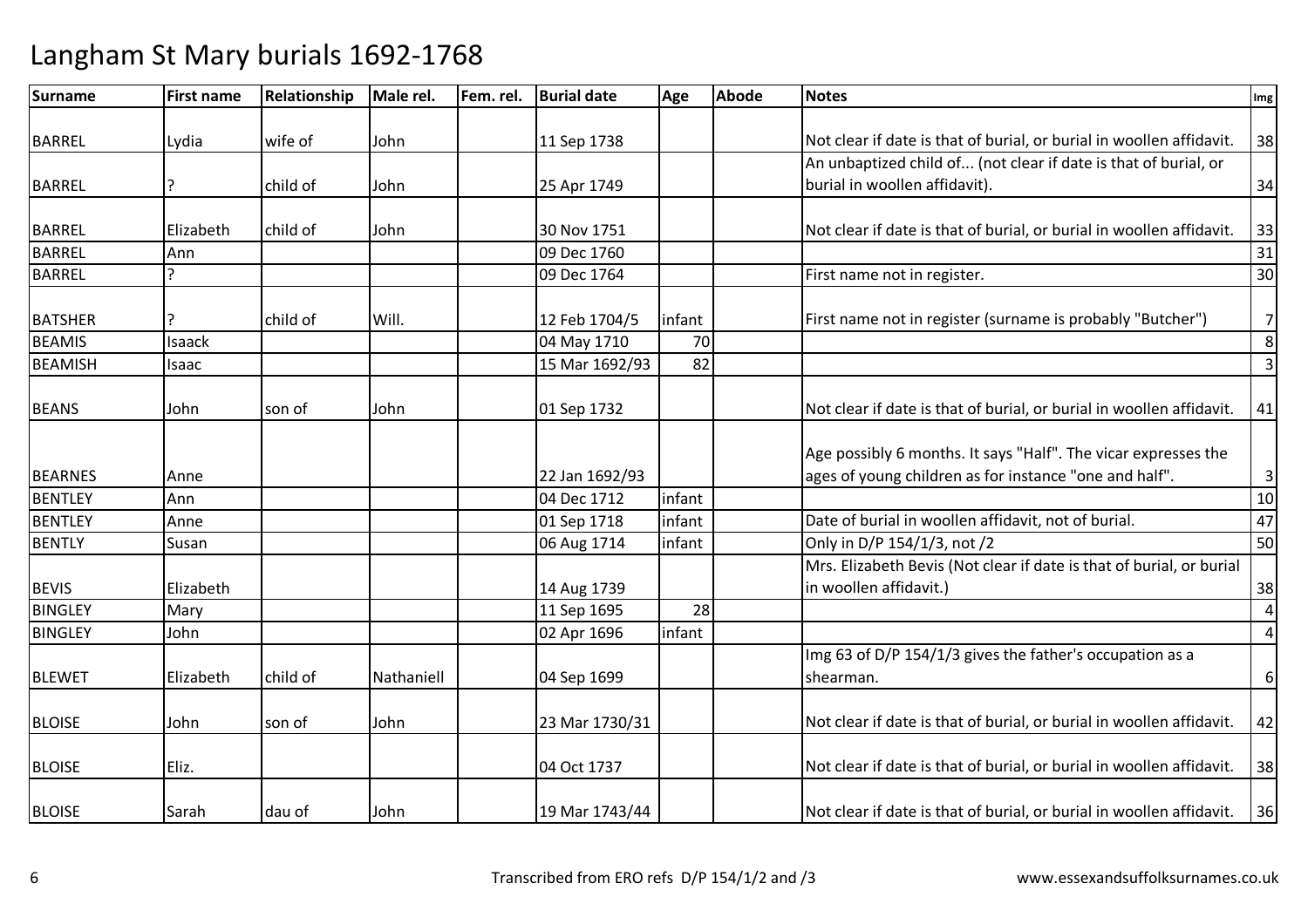| <b>Surname</b> | <b>First name</b>     | Relationship | Male rel. | Fem. rel.    | <b>Burial date</b> | Age    | <b>Abode</b>   | <b>Notes</b>                                                         | Img              |
|----------------|-----------------------|--------------|-----------|--------------|--------------------|--------|----------------|----------------------------------------------------------------------|------------------|
|                |                       |              |           |              |                    |        |                |                                                                      |                  |
| <b>BLOISE</b>  | Henry                 |              |           |              | 17 Jul 1747        |        |                | Not clear if date is that of burial, or burial in woollen affidavit. | 35               |
| <b>BLOYCE</b>  |                       | dau of       | John      | Rebecca      | 11 Dec 1756        | infant |                | First name not in register                                           | 32               |
| <b>BLOYCE</b>  | Mary                  |              |           |              | 27 Mar 1757        | 15     |                |                                                                      | 32               |
|                |                       |              |           |              |                    |        | Preston,       | Img 62 of D/P 154/1/3 gives the father's name, and abode:            |                  |
| <b>BLOYSE</b>  | John                  | child of     | Henery    |              | 30 Apr 1703        |        | infant Suffolk | Preston, Suffolk.                                                    | $\boldsymbol{6}$ |
|                |                       |              |           |              |                    |        | Preston,       |                                                                      |                  |
| <b>BLOYSE</b>  | Henery                |              |           |              | 25 Jun 1713        |        | Suffolk        | Only in D/P 154/1/3, not /2                                          | 50               |
| <b>BLUET</b>   | Jane                  |              |           |              | 23 Jan 1719/20     |        |                | Date of burial in woollen affidavit, not of burial.                  | 47               |
|                |                       |              |           |              |                    |        |                |                                                                      |                  |
| <b>BLUET</b>   | Susan                 | wife of      | Nath.     |              | 15 May 1730        |        |                | Not clear if date is that of burial, or burial in woollen affidavit. | 42               |
|                |                       |              |           |              |                    |        |                |                                                                      |                  |
| <b>BLUET</b>   | Nat.                  |              |           |              | 04 Jul 1730        |        |                | Not clear if date is that of burial, or burial in woollen affidavit. | 42               |
| <b>BLYTH</b>   | Susan                 | wife of      | James     |              | 05 Oct 1722        |        |                | Date of burial in woollen affidavit, not of burial.                  | 45               |
| <b>BLYTH</b>   | Deb.                  |              |           |              | 22 May 1725        |        |                | Date of burial in woollen affidavit, not of burial.                  | 44               |
|                |                       |              |           |              |                    |        |                |                                                                      |                  |
|                |                       |              |           |              |                    |        |                | An unbaptiz'd infant of Mr. Samuel Blyth (Not clear if date is       |                  |
| <b>BLYTH</b>   | ς                     | infant of    | Samuel    |              | 22 Sep 1728        |        |                | that of burial, or burial in woollen affidavit.)                     | 43               |
|                |                       |              |           |              |                    |        |                |                                                                      |                  |
| <b>BLYTH</b>   | Susan                 | dau of       | James     |              | 15 Aug 1731        |        |                | Not clear if date is that of burial, or burial in woollen affidavit. | 42               |
|                |                       |              |           |              |                    |        |                | Daughter of Samuel Blyth junr (Not clear if date is that of burial,  |                  |
| <b>BLYTH</b>   | Mary                  | dau of       | Samuel    |              | 26 Aug 1744        |        |                | or burial in woollen affidavit.)                                     | 35               |
|                |                       |              |           |              |                    |        |                |                                                                      |                  |
| <b>BLYTH</b>   | William               | son of       | James     |              | 06 Feb 1749/50     |        |                | Not clear if date is that of burial, or burial in woollen affidavit. | 34               |
|                |                       |              |           |              |                    |        |                | An unbaptized child of (not clear if date is that of burial, or      |                  |
| <b>BLYTH</b>   |                       | child of     | James     |              | 05 Oct 1751        |        |                | burial in woollen affidavit).                                        | 33               |
| <b>BLYTH</b>   | $\overline{ }$        | dau of       |           | $\mathbf{C}$ | 12 Nov 1752        |        |                | An unbaptized daughter of Widow Blyth                                | 33               |
| <b>BLYTH</b>   | $\boldsymbol{\gamma}$ | child of     | James     |              | * Dec 1753         |        |                | A still born child of                                                | 33               |
| <b>BLYTH</b>   | $\mathbf{C}$          | child of     | Saml.     |              | 23 Dec 1753        |        |                | An unbaptized child of                                               | 33               |
| <b>BLYTH</b>   | $\overline{ }$        | child of     | James     |              | 03 Jan 1754        |        |                | An unbaptized child of                                               | 33               |
| <b>BLYTH</b>   |                       | child of     | Samuel    |              | 21 Feb 1755        |        |                | A still born child of                                                | 32               |
| <b>BLYTH</b>   | $\mathcal{P}$         | child of     | James     |              | 04 Jun 1755        |        |                | A still born child of James Blyth junr.                              | 32               |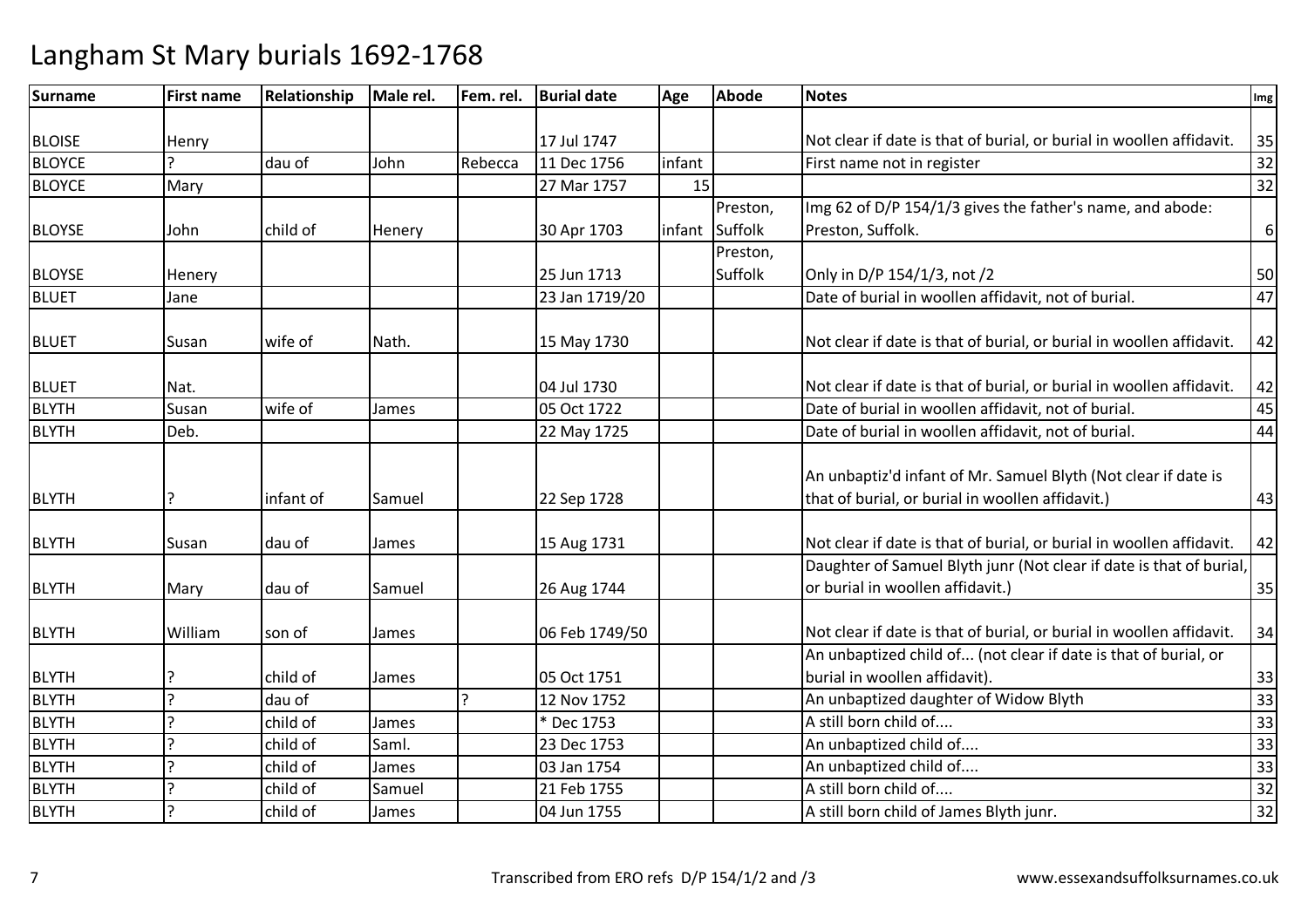| <b>Surname</b>   | <b>First name</b> | Relationship | Male rel. | Fem. rel. | <b>Burial date</b> | Age | Abode                      | <b>Notes</b>                                                                                                 | Img                            |
|------------------|-------------------|--------------|-----------|-----------|--------------------|-----|----------------------------|--------------------------------------------------------------------------------------------------------------|--------------------------------|
| <b>BLYTH</b>     |                   | child of     | James     |           | 22 May 1756        |     |                            | An unbaptized child of James Blyth junr                                                                      | 32                             |
| <b>BLYTHE</b>    |                   | child of     | James     |           | 01 Apr 1762        |     |                            | An unbaptized child of                                                                                       | 31                             |
| <b>BLYTHE</b>    | C                 | child of     | James     |           | 29 Apr 1764        |     |                            | An unbaptized child of                                                                                       | 30                             |
| <b>BLYTHE</b>    | James             |              |           |           | 13 May 1764        |     |                            |                                                                                                              | 30                             |
| <b>BLYTHE</b>    | Abigail           |              |           |           | 21 Jan 1767        |     |                            |                                                                                                              | 29                             |
| <b>BOADMAN</b>   | Thomas            |              |           |           | 17 May 1758        |     | Dedham                     |                                                                                                              | 32                             |
| <b>BOARDMAN</b>  | Elizabeth         |              |           |           | 20 May 1743        |     |                            | Not clear if date is that of burial, or burial in woollen affidavit.                                         | 36                             |
| <b>BOARDMAN</b>  | Samuel            |              |           |           | 03 Aug 1743        |     |                            | Not clear if date is that of burial, or burial in woollen affidavit.                                         | 36                             |
| <b>BOWLES</b>    | Thomas            |              |           |           | 15 Jan 1753        |     |                            |                                                                                                              | 33                             |
| <b>BRIANT</b>    | Mary              |              |           |           | 21 Sep 1741        |     |                            | Not clear if date is that of burial, or burial in woollen affidavit.                                         | 37                             |
| <b>BROMLEY</b>   | John              |              |           |           | 14 Nov 1706        |     | Empstead<br>20 (Elmstead?) |                                                                                                              | $\overline{7}$                 |
| <b>BROMLEY</b>   | John              |              |           |           | 06 Jun 1747        |     |                            | Supposed to be above 90 years old. (Not clear if date is that of<br>burial, or burial in woollen affidavit.) | 35                             |
| <b>BROOMLEY</b>  | Mary              |              |           |           | 13 Feb 1731/32     |     |                            | Not clear if date is that of burial, or burial in woollen affidavit.                                         | 41                             |
| <b>BROWN</b>     | Rivet             | son of       | Step.     |           | 17 Jan 1726/27     |     |                            | Date of burial in woollen affidavit, not of burial.                                                          | 44                             |
| <b>BROWN</b>     | Mary              | dau of       | Stephen   |           | 26 Aug 1731        |     |                            | Not clear if date is that of burial, or burial in woollen affidavit.                                         | 41                             |
| <b>BROWN</b>     | Joseph            |              |           |           | 27 Feb 1753        |     |                            |                                                                                                              | 33                             |
| <b>BRUMLEY</b>   | Mary              |              |           |           | 05 Mar 1744/45     |     |                            | Not clear if date is that of burial, or burial in woollen affidavit.                                         | 35                             |
| <b>BRYANT</b>    | William           |              |           |           | 07 Jan 1755        |     |                            |                                                                                                              | 32                             |
| <b>BUCKENHAM</b> | Simon             |              |           |           | 29 May 1692        | 36  |                            |                                                                                                              | $\overline{3}$                 |
| <b>BUCKENHAM</b> | Elizabeth         | infant of    |           |           | 25 Sep 1692        | 60  |                            | Infant of Wid. Buckenham. (first name not in register)                                                       | $\mathbf{3}$<br>$\overline{4}$ |
| <b>BUCKENHAM</b> | Simon             |              |           |           | 17 Apr 1696        |     |                            |                                                                                                              |                                |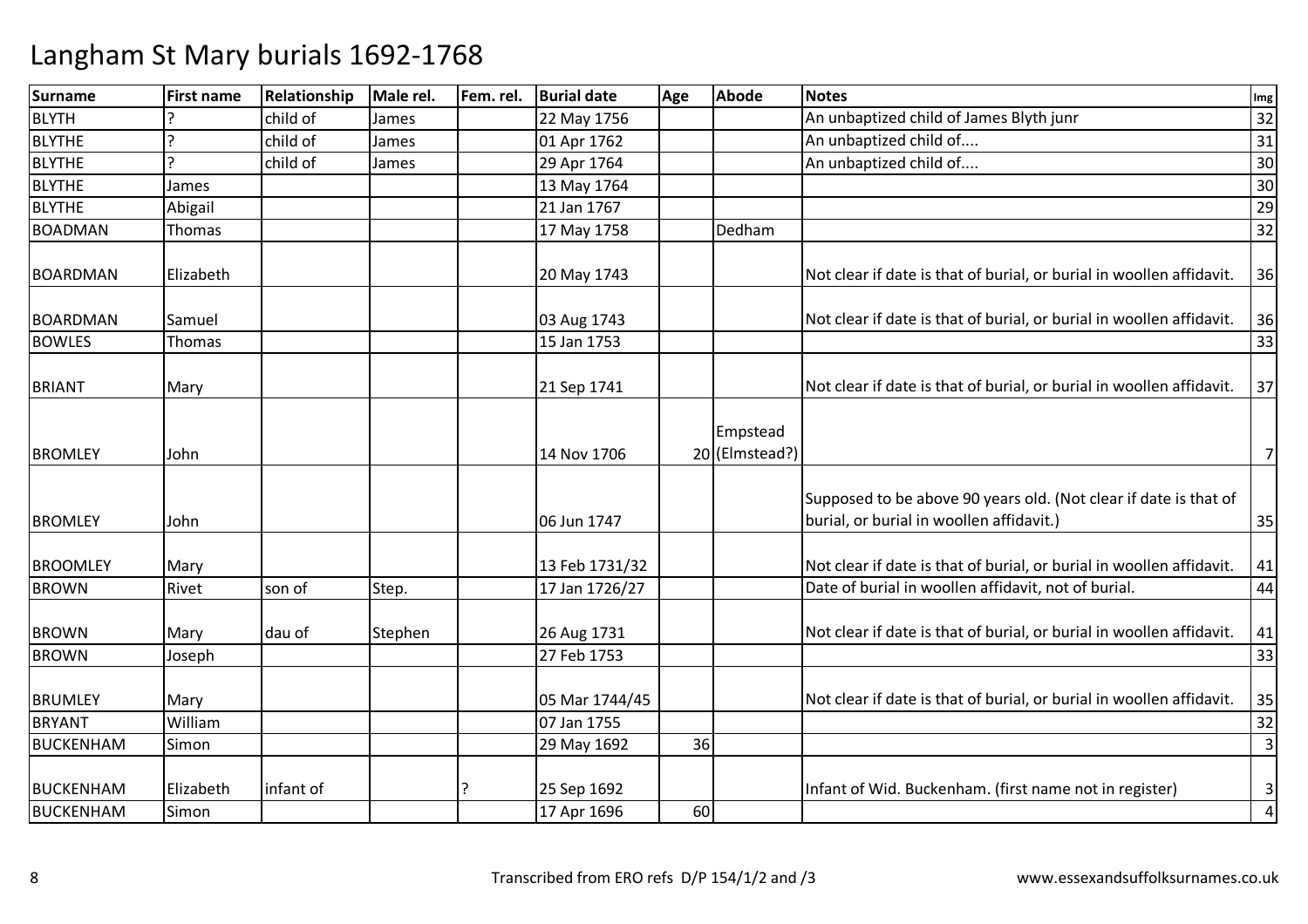| Surname           | <b>First name</b> | <b>Relationship</b> | Male rel. | Fem. rel. | <b>Burial date</b> | Age    | <b>Abode</b> | <b>Notes</b>                                                          | Img            |
|-------------------|-------------------|---------------------|-----------|-----------|--------------------|--------|--------------|-----------------------------------------------------------------------|----------------|
| BUCKENHAM         | Grace             |                     |           |           | 06 Feb 1710/11     | 80     |              | Wid.                                                                  | 8              |
|                   |                   |                     |           |           |                    |        |              | First name not in register (Not clear if date is that of burial, or   |                |
| <b>BUCKINGHAM</b> |                   | wife of             | Simon     |           | 17 Oct 1750        |        |              | burial in woollen affidavit.)                                         | 34             |
| <b>BUCKINGHAM</b> | Simon             |                     |           |           | 27 Aug 1754        |        |              |                                                                       | 32             |
| <b>BUCKINGHAM</b> | Simon             |                     |           |           | 08 Aug 1756        |        |              |                                                                       | 32             |
| <b>BUMBY</b>      | Joseph            |                     |           |           | 08 Apr 1728        |        |              | Not clear if date is that of burial, or burial in woollen affidavit.  | 43             |
| <b>BUMBY</b>      |                   | wife of             | Abraham   |           | 26 Feb 1758        |        |              | First name not in register                                            | 32             |
| <b>BUMBY</b>      | Abraham           |                     |           |           | 13 Apr 1767        |        |              |                                                                       | 29             |
| <b>BUR</b>        | Henery            |                     |           |           | 21 Jan 1697/98     | 60     |              |                                                                       | $\overline{a}$ |
| <b>BURGAS</b>     | Anne              | dau of              | Thomas    |           | 25 May 1741        |        |              | Not clear if date is that of burial, or burial in woollen affidavit.  | 37             |
| <b>BURGASS</b>    | Anne              | wife of             | Thomas    |           | 08 Jun 1729        |        |              | Not clear if date is that of burial, or burial in woollen affidavit.  | 43             |
| <b>BURGASS</b>    | Thomas            |                     |           |           | 03 Aug 1740        |        |              | Not clear if date is that of burial, or burial in woollen affidavit.  | 37             |
| <b>BURGES</b>     | Mary              | dau of              | Thomas    |           | 29 Nov 1728        |        |              | Not clear if date is that of burial, or burial in woollen affidavit.  | 43             |
| <b>BURGES</b>     | Mary              | dau of              | Tho.      |           | 24 Jul 1741        |        |              | Not clear if date is that of burial, or burial in woollen affidavit.  | 37             |
| <b>BUTCHER</b>    | Ann               | wife of             | William   |           | 07 Oct 1698        |        |              | Age faded - possibly 28                                               | $\overline{a}$ |
|                   |                   |                     |           |           |                    |        |              | Img 63 of D/P 154/1/3 adds the father's name and his                  |                |
| <b>BUTCHER</b>    | James             | child of            | Thomas    |           | 10 Apr 1701        | infant |              | occupation: Ash burner.                                               | 6              |
|                   |                   |                     |           |           |                    |        |              | Img 62 of D/P 154/1/3 gives the father's name, and his                |                |
| <b>BUTCHER</b>    | Ann               | ldau of             | Will.     |           | 09 Sep 1702        | infant |              | occupation: Sherman.                                                  | 6              |
| <b>BUTCHER</b>    | Jane              | wife of             | William   |           | 03 Jan 1705/6      | 30     |              | Img 60 of D/P 154/1/3 says her husband was a pauper.                  | $\overline{7}$ |
| <b>BUTCHER</b>    | John              |                     |           |           | 27 Oct 1727        |        |              | Not clear if date is that of burial, or burial in woollen affidavit.  | 44             |
|                   |                   |                     |           |           |                    |        |              | A still born child of (Not clear if date is that of burial, or burial |                |
| <b>BUTCHER</b>    | ?                 | child of            | William   |           | 20 Nov 1737        |        |              | in woollen affidavit.)                                                | 38             |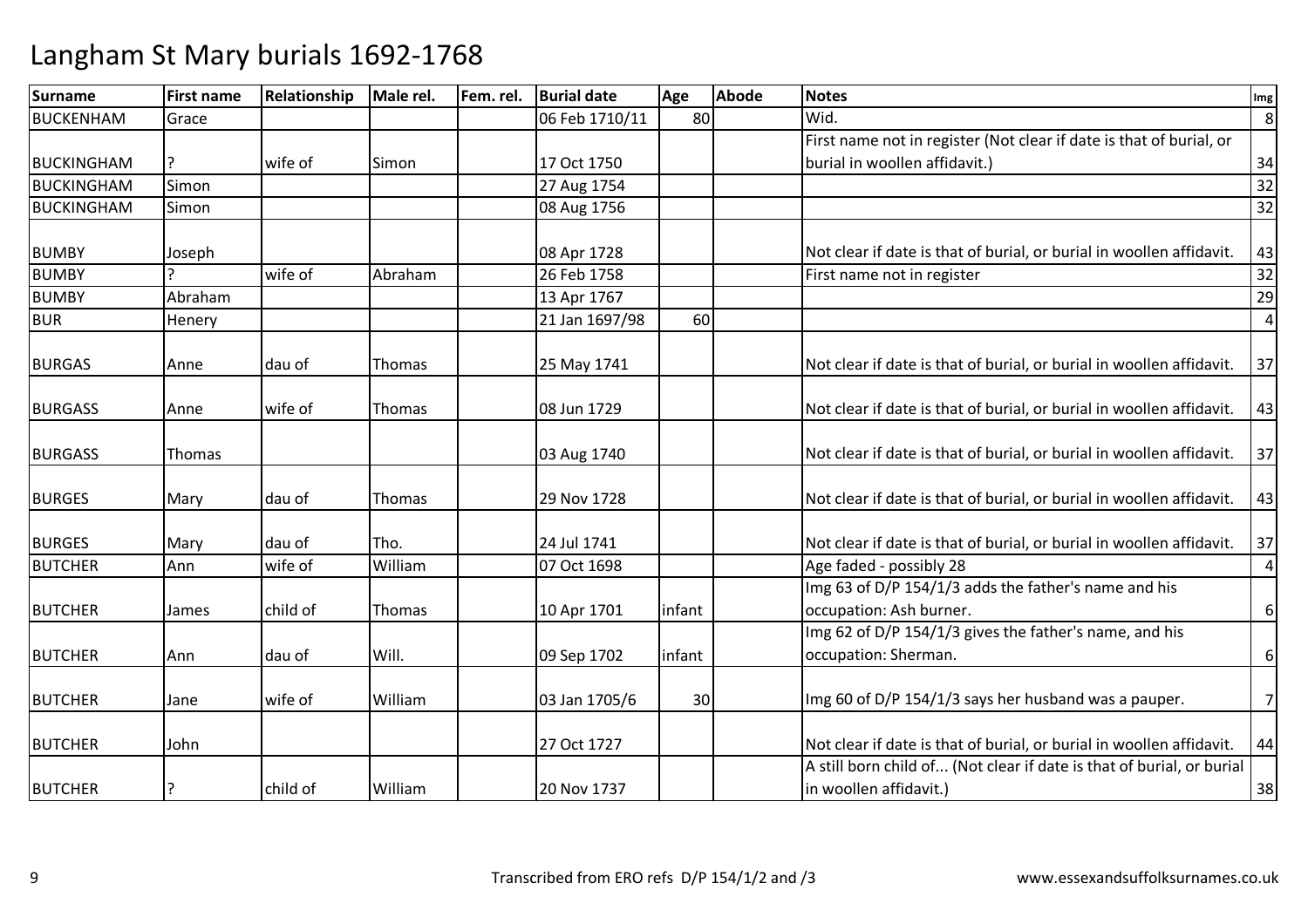| <b>Surname</b>    | <b>First name</b> | Relationship | Male rel. | Fem. rel. | <b>Burial date</b> | Age    | <b>Abode</b> | <b>Notes</b>                                                         | Img              |
|-------------------|-------------------|--------------|-----------|-----------|--------------------|--------|--------------|----------------------------------------------------------------------|------------------|
|                   |                   |              |           |           |                    |        |              |                                                                      |                  |
| <b>BUTCHER</b>    | Elizabeth         |              |           |           | 03 Jan 1750/51     |        |              | Not clear if date is that of burial, or burial in woollen affidavit. | 34               |
| <b>BUTCHER</b>    | William           |              |           |           | 12 Dec 1754        |        |              |                                                                      | 32               |
| <b>BUTCHER</b>    | James             |              |           |           | 25 Apr 1756        |        |              |                                                                      | 32               |
| <b>BUTCHER</b>    | William           |              |           |           | 19 Oct 1760        |        |              |                                                                      | 31               |
| <b>BUTCHER</b>    |                   |              |           |           | 27 Oct 1761        |        |              | <b>Widow Butcher</b>                                                 | 31               |
| <b>CABBOUL</b>    | Mercy             |              |           |           | 25 Jan 1711/12     |        |              |                                                                      | $10\,$           |
| <b>CASIN</b>      | John              |              |           |           | 31 Mar 1764        |        |              |                                                                      | 30               |
| <b>CASON</b>      | Nathaniel         | son of       | John      |           | 19 Oct 1728        |        |              | Not clear if date is that of burial, or burial in woollen affidavit. | 43               |
| <b>CASON</b>      | Ann               |              |           |           | 11 Dec 1734        |        |              | Not clear if date is that of burial, or burial in woollen affidavit. | 40               |
| <b>CASON</b>      | Nathanael         |              |           |           | 19 Dec 1734        |        |              | Not clear if date is that of burial, or burial in woollen affidavit. | 40               |
| <b>CASON</b>      | Mary              |              |           |           | 11 Mar 1743/44     |        |              | Not clear if date is that of burial, or burial in woollen affidavit. | 36               |
| <b>CASON</b>      | Thomas            |              |           |           | 13 Dec 1749        |        |              | Not clear if date is that of burial, or burial in woollen affidavit. | 34               |
| <b>CEARDER</b>    |                   | child of     | Thomas    |           | * Aug 1754         |        |              | A still born child of                                                | 32               |
| <b>CEARDER</b>    |                   | child of     | Thomas    |           | * Oct 1756         |        |              | A still born child of (day of month not in register)                 | 32               |
| <b>CHAMBERLIN</b> | <sub>?</sub>      |              |           |           | 03 Mar 1701/2      | 70     |              | Widdow Chamberlin, pauper.                                           | $\boldsymbol{6}$ |
| <b>CHAPLIN</b>    | Frances           |              |           |           | 30 Dec 1704        | infant |              |                                                                      | $\overline{7}$   |
| <b>CHAPLIN</b>    | <b>Frances</b>    | wife of      | Abraham   |           | 29 Oct 1705        | 40     |              | Img 60 of D/P 154/1/3 says her husband was a comber.                 | 7                |
| <b>CHAPLIN</b>    | Elizabeth         |              |           |           | 27 Apr 1713        |        |              |                                                                      | 10               |
| <b>CHAPLIN</b>    | Eliz.             |              |           |           | 22 Sep 1721        |        |              | Date of burial in woollen affidavit, not of burial.                  | 46               |
| <b>CHAPMAN</b>    | Susan             | dau of       | Nathanael |           | 08 Sep 1743        |        |              | Not clear if date is that of burial, or burial in woollen affidavit. | 36               |
| <b>CHAPMAN</b>    | Mary              |              |           |           | 04 Apr 1766        |        |              |                                                                      | 29               |
| <b>CHUTCHY</b>    | Daniel            |              |           |           | 22 Jan 1723/24     |        |              | Date of burial in woollen affidavit, not of burial.                  | 45               |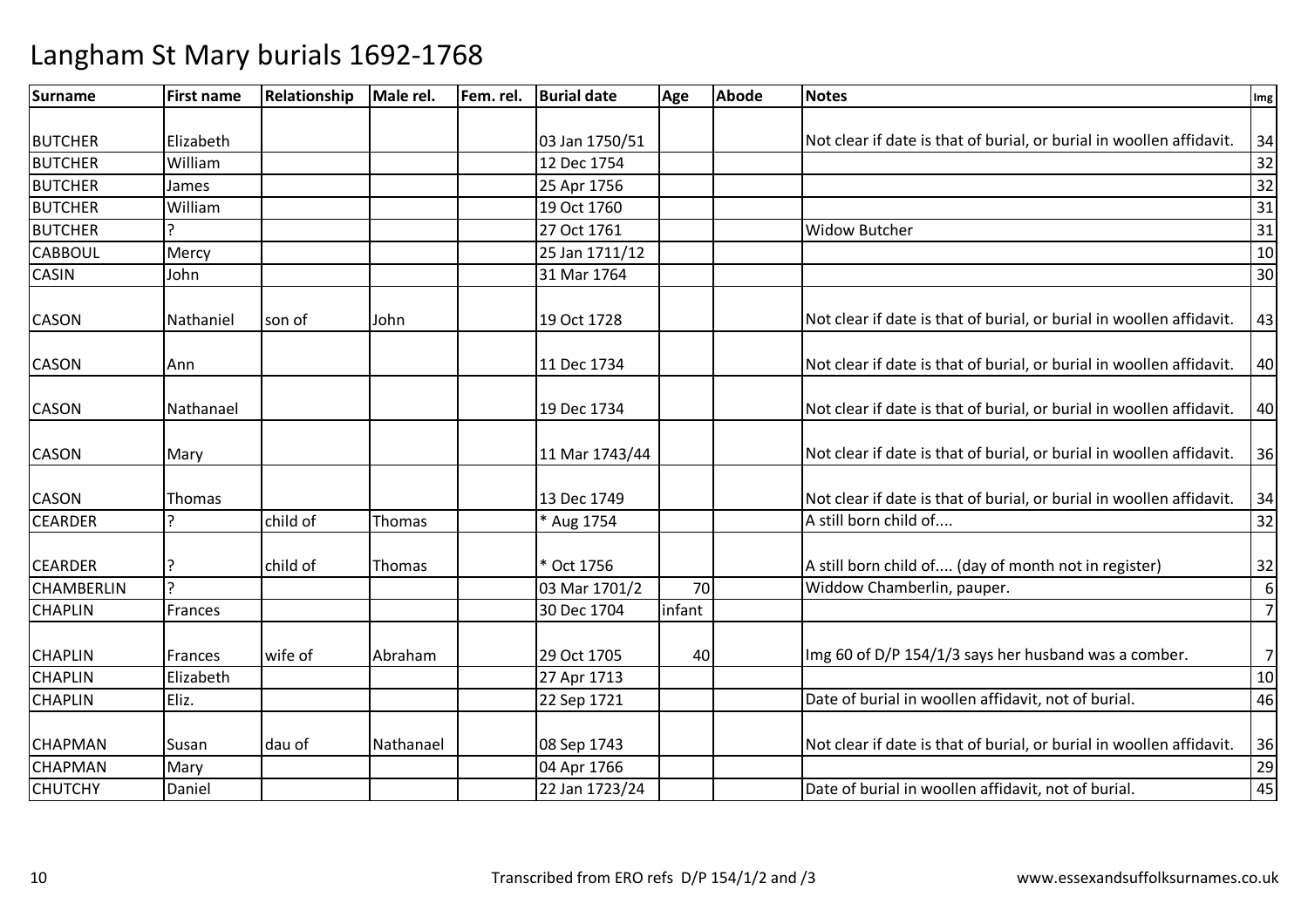| <b>Surname</b> | <b>First name</b> | Relationship | Male rel. | Fem. rel. | <b>Burial date</b> | Age            | <b>Abode</b> | <b>Notes</b>                                                         | Img                     |
|----------------|-------------------|--------------|-----------|-----------|--------------------|----------------|--------------|----------------------------------------------------------------------|-------------------------|
|                |                   |              |           |           |                    |                |              |                                                                      |                         |
| <b>CLAY</b>    | Samuel            | son of       | Samuel    |           | 02 Apr 1751        |                |              | Not clear if date is that of burial, or burial in woollen affidavit. | 33                      |
|                |                   |              |           |           |                    |                |              |                                                                      |                         |
| <b>CLERK</b>   | Christopher       |              |           |           | 04 Aug 1699        | 40             |              | Img 63 of D/P 154/1/3 gives his occupation as a labourer.            | 6                       |
| <b>COCK</b>    | Eliz.             |              |           |           | 07 Apr 1721        |                |              | Date of burial in woollen affidavit, not of burial.                  | 46                      |
|                |                   |              |           |           |                    |                |              | An unbaptized child of (not clear if date is that of burial, or      |                         |
| <b>COCK</b>    | Elizabeth         | wife of      | William   |           | 29 Oct 1751        |                |              | burial in woollen affidavit).                                        | 33                      |
| <b>COCK</b>    | William           |              |           |           | 03 Jan 1760        |                |              |                                                                      | 31                      |
| <b>COCK</b>    | William           |              |           |           | 27 Feb 1763        |                |              |                                                                      | 30                      |
| <b>COCK</b>    | William           |              |           |           | 28 Sep 1766        |                |              |                                                                      | 29                      |
| <b>COLE</b>    | Sarah             | infant of    | John      | Sarah     | 23 Jun 1692        | 6 <sub>m</sub> |              |                                                                      | $\overline{\mathbf{3}}$ |
| <b>COLE</b>    | Elizabeth         |              |           |           | 20 Feb 1693/94     | infant         |              |                                                                      | $\overline{\mathbf{3}}$ |
| <b>COLE</b>    | Sarah             |              |           |           | 28 Apr 1697        | 35             |              |                                                                      | $\overline{4}$          |
| <b>COLE</b>    | John              |              |           |           | 04 Aug 1720        |                |              | Date of burial in woollen affidavit, not of burial.                  | 46                      |
| <b>COLE</b>    | Sarah             |              |           |           | 27 Nov 1726        |                |              | Date of burial in woollen affidavit, not of burial.                  | 44                      |
|                |                   |              |           |           |                    |                |              | An unbapt'd child of (Not clear if date is that of burial, or        |                         |
| <b>COLE</b>    |                   | child of     | Daniel    |           | 28 Nov 1731        |                |              | burial in woollen affidavit.)                                        | 41                      |
|                |                   |              |           |           |                    |                |              | Two unbaptized children of (Not clear if date is that of burial,     |                         |
| <b>COLE</b>    |                   | child of     | Daniel    |           | 02 Mar 1736/37     |                |              | or burial in woollen affidavit.)                                     | 39                      |
|                |                   |              |           |           |                    |                |              |                                                                      |                         |
| <b>COLE</b>    | Thomas            | son of       | Daniel    |           | 04 Aug 1745        |                |              | Not clear if date is that of burial, or burial in woollen affidavit. | 35                      |
| <b>COLE</b>    | Daniel            |              |           |           | 27 Apr 1765        |                |              |                                                                      | 30                      |
| <b>COLEMAN</b> |                   |              |           |           | 14 Feb 1698/99     | 80             |              | Wid. Coleman, pauper                                                 | $6\phantom{1}6$         |
| <b>COLLIER</b> |                   | child of     | William   |           | 20 Dec 1765        |                |              | An unbaptized child of                                               | 30                      |
| <b>COOCK</b>   | Hannah            |              |           |           | 07 Oct 1710        | infant         |              |                                                                      | $\overline{8}$          |
| <b>COOK</b>    | Mary              |              |           |           | 28 Feb 1694/95     | 88             |              |                                                                      | $\overline{\mathbf{r}}$ |
| <b>COOK</b>    | Elizabeth         | dau of       | Anthony   |           | 26 Jun 1707        | infant         |              | Img 54 of D/P 154/1/3 gives her father's name.                       | 8                       |
| <b>COOK</b>    | Elizabeth         |              |           |           | 28 Jan 1710/11     |                |              |                                                                      | $\overline{8}$          |
| <b>COOK</b>    | Sarah             |              |           |           | 13 Apr 1724        |                |              | Date of burial in woollen affidavit, not of burial.                  | 45                      |
| COOK           | Ant.              |              |           |           | 28 Sep 1725        |                |              | Date of burial in woollen affidavit, not of burial.                  | 44                      |
| <b>COOK</b>    | Mary              |              |           |           | 08 Jan 1725/26     |                |              | Date of burial in woollen affidavit, not of burial.                  | 44                      |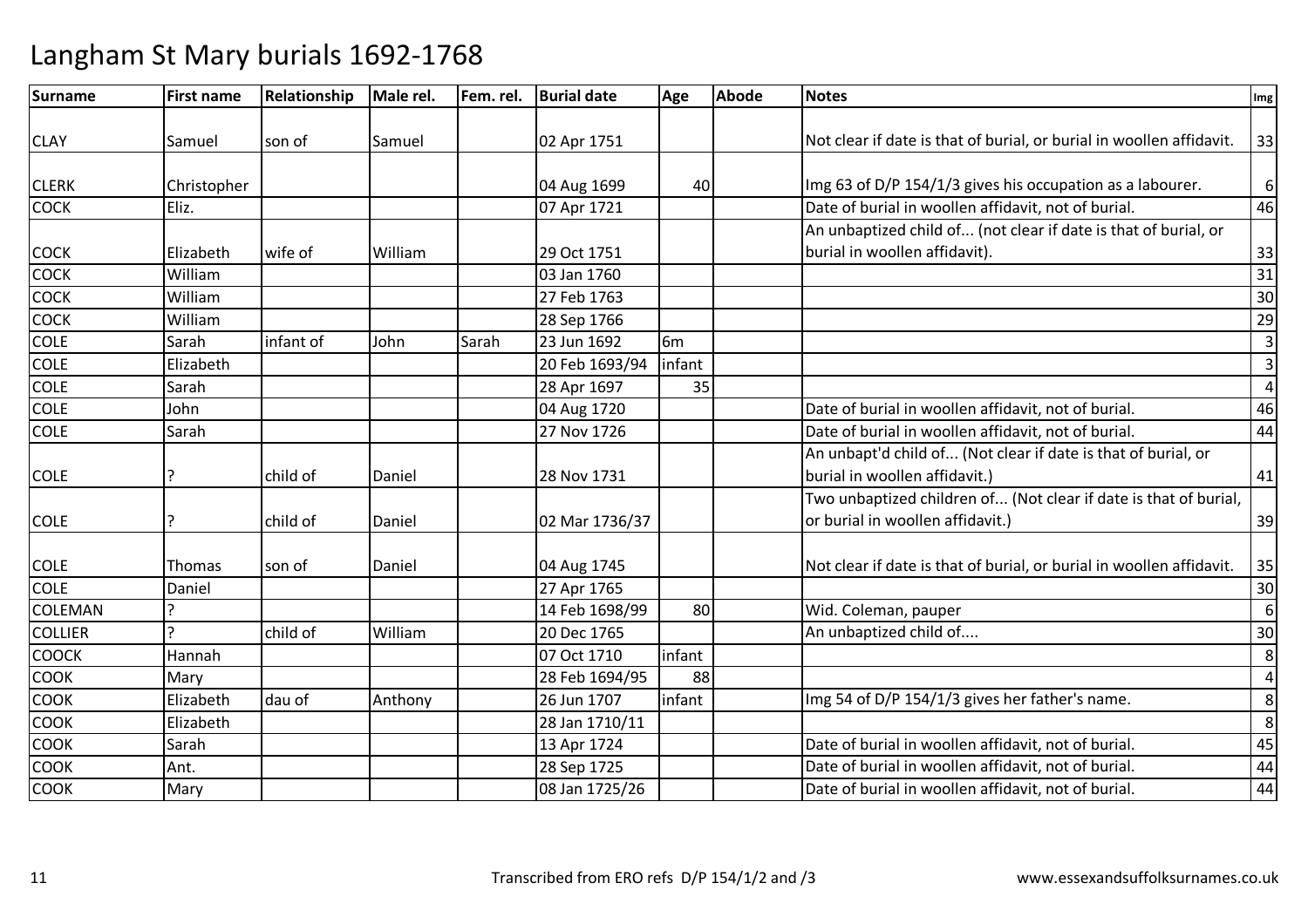| <b>Surname</b> | <b>First name</b> | Relationship | Male rel. | Fem. rel. | <b>Burial date</b>     | Age    | <b>Abode</b> | <b>Notes</b>                                                                               | Img            |
|----------------|-------------------|--------------|-----------|-----------|------------------------|--------|--------------|--------------------------------------------------------------------------------------------|----------------|
| <b>COOK</b>    | John              | son of       | John      |           | 14 Feb 1730/31         |        |              | Not clear if date is that of burial, or burial in woollen affidavit.                       | 42             |
|                |                   |              |           |           |                        |        |              |                                                                                            |                |
| <b>COOK</b>    | Mary              |              |           |           | 16 Nov 1749            |        |              | Not clear if date is that of burial, or burial in woollen affidavit.                       | 34             |
| <b>COOKE</b>   | Samuell           | son of       | John      |           | 21 Oct 1706            |        |              |                                                                                            | $\overline{7}$ |
| <b>CRISP</b>   | Henery            |              |           |           | 06 Mar 1695/96 linfant |        |              |                                                                                            | $\pmb{4}$      |
| <b>CRISP</b>   | Frances           |              |           |           | 13 Sep 1697            | infant |              |                                                                                            | $\overline{4}$ |
| <b>CUBBORN</b> | Thomas            | son of       | George    |           | Margaret   04 Apr 1737 |        |              | Not clear if date is that of burial, or burial in woollen affidavit.                       | 39             |
| <b>CULF</b>    | Sarah             |              |           |           | 21 May 1736            |        |              | Not clear if date is that of burial, or burial in woollen affidavit.                       | 39             |
| <b>CULPH</b>   | Robert            |              |           |           | 16 Mar 1745/46         |        |              | Not clear if date is that of burial, or burial in woollen affidavit.                       | 35             |
| <b>CURTISE</b> | Deb.              | wife of      | Cornelius |           | 15 Jul 1729            |        |              | Not clear if date is that of burial, or burial in woollen affidavit.                       | 42             |
| <b>CURTISE</b> | Cornelius         |              |           |           | 13 Sep 1730            |        |              | Not clear if date is that of burial, or burial in woollen affidavit.                       | 42             |
| <b>CURTISE</b> | Mary              |              |           |           | 27 May 1740            |        |              | Not clear if date is that of burial, or burial in woollen affidavit.                       | 37             |
| <b>CUTCHEE</b> | Sarah             |              |           |           | 19 Mar 1707/8          | infant |              |                                                                                            | 8              |
| <b>CUTCHEE</b> | John              |              |           |           | 15 Jul 1709            | 73     |              | Img 53 of D/P 154/1/3 describes him as "an old man."                                       | 8              |
| <b>CUTCHEE</b> | John              | infant of    | Dan.      |           | 28 Feb 1709/10         | infant |              | Img 53 of D/P 154/1/3 gives his father's name.                                             | 8              |
| <b>CUTCHEE</b> | Edward            | son of       | Daniell   |           | 25 Jan 1712/13         |        |              | Img 50 of D/P 154/1/3 gives his father's name.                                             | 10             |
| <b>CUTCHEE</b> | Sarah             |              |           |           | 10 May 1713            | infant |              |                                                                                            | 10             |
| <b>CUTCHEE</b> |                   | infant of    | Dan.      |           | 28 Feb 1713/14         |        |              | Two unbaptized infants of Only in D/P 154/1/3, not /2                                      | 50             |
| <b>CUTCHY</b>  | Robert            |              |           |           | 28 Oct 1718            | infant |              | Date of burial in woollen affidavit, not of burial.                                        | 47             |
| <b>CUTCHY</b>  | ?                 |              |           |           | 23 Mar 1728/29         |        |              | The Widow Cutchy (Not clear if date is that of burial, or burial in<br>woollen affidavit.) | 43             |
| <b>CUTCHY</b>  | Sarah             | wife of      | Daniel    |           | 29 Mar 1742            |        |              | Not clear if date is that of burial, or burial in woollen affidavit.                       | 37             |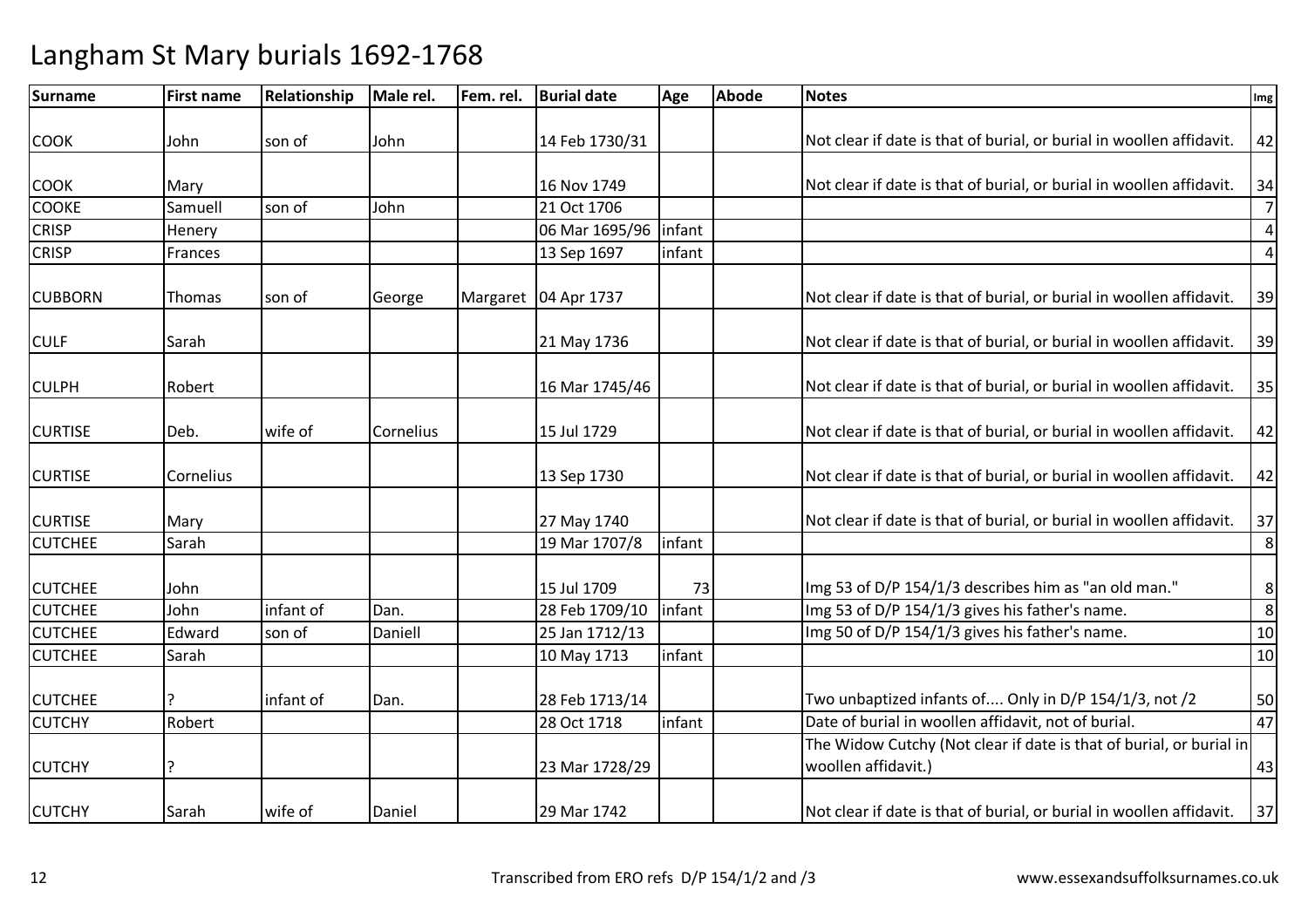| <b>Surname</b>   | <b>First name</b> | Relationship | Male rel. | Fem. rel. | <b>Burial date</b> | Age    | <b>Abode</b> | <b>Notes</b>                                                         | Img              |
|------------------|-------------------|--------------|-----------|-----------|--------------------|--------|--------------|----------------------------------------------------------------------|------------------|
|                  |                   |              |           |           |                    |        |              |                                                                      |                  |
| <b>CUTCHY</b>    | Daniel            |              |           |           | 31 Mar 1742        |        |              | Not clear if date is that of burial, or burial in woollen affidavit. | 37               |
|                  |                   |              |           |           |                    |        |              |                                                                      |                  |
| <b>CUTCHY</b>    | John              |              |           |           | 02 Nov 1743        |        |              | Not clear if date is that of burial, or burial in woollen affidavit. | 36               |
| <b>DAINS</b>     | Elizabeth         |              |           |           | 07 Sep 1747        |        |              | Not clear if date is that of burial, or burial in woollen affidavit. | 35               |
|                  |                   |              |           |           |                    |        |              |                                                                      |                  |
|                  |                   |              |           |           |                    |        |              | Date of burial in woollen affidavit, not of burial. "Allin Downs"    |                  |
| <b>DANIEL</b>    | John              |              |           |           | 09 May 1715        |        |              | beside entry - name of person making affidavit?                      | 48               |
| <b>DANIEL</b>    | Elizabeth         |              |           |           | 24 Jan 1720/21     |        |              | Date of burial in woollen affidavit, not of burial.                  | 46               |
| <b>DANIELLS</b>  | Sarah             |              |           |           | 09 Aug 1704        | infant |              |                                                                      | $\overline{7}$   |
| <b>DANIELLS</b>  |                   | infant of    | Hen.      |           | 29 Nov 1708        |        |              | An unbaptized infant of                                              | $\,8$            |
| <b>DANIELLS</b>  | Susannah          |              |           |           | 05 Sep 1710        |        |              |                                                                      | 8                |
|                  |                   |              |           |           |                    |        |              | An unbaptized infant of (Date of burial in woollen affidavit,        |                  |
| <b>DANIELS</b>   |                   | infant of    | William   |           | 20 Feb 1722/23     |        |              | not of burial.)                                                      | 45               |
| <b>DAWSON</b>    | Anna              |              |           |           | 15 Sep 1694        |        |              |                                                                      | $\overline{4}$   |
| <b>DEACON</b>    | Daniell           |              |           |           | 05 Jun 1704        |        | 80 Boxtead   |                                                                      | $\overline{7}$   |
|                  |                   |              |           |           |                    |        |              |                                                                      |                  |
| <b>DEATH</b>     | Thomas            |              |           |           | 15 May 1701        | 70     |              | Img 63 of D/P 154/1/3 gives his occupation as clothier.              | $\boldsymbol{6}$ |
| <b>DEEVES</b>    | Robert            |              |           |           | 20 Mar 1761        | infant |              |                                                                      | 31               |
| <b>DEEVES</b>    | William           |              |           |           | 26 May 1766        |        |              |                                                                      | 29               |
| <b>DEEVES</b>    | Lucy              |              |           |           | 25 May 1767        |        |              |                                                                      | 29               |
| <b>DIMBLEBEE</b> | Ann               |              |           |           | 18 Jun 1695        | 88     |              |                                                                      | $\overline{4}$   |
| <b>DIMOND</b>    | John              |              |           |           | 11 May 1724        |        |              | Date of burial in woollen affidavit, not of burial.                  | 45               |
|                  |                   |              |           |           |                    |        |              |                                                                      |                  |
| <b>DINES</b>     | Mary              |              |           |           | 29 Jan 1727/28     |        |              | Not clear if date is that of burial, or burial in woollen affidavit. | 44               |
| <b>DINES</b>     | John              |              |           |           | 07 Mar 1735/36     |        |              | Not clear if date is that of burial, or burial in woollen affidavit. | 39               |
|                  |                   |              |           |           |                    |        |              |                                                                      |                  |
| <b>DINES</b>     | Rebecca           | dau of       | John      |           | 22 Apr 1736        |        |              | Not clear if date is that of burial, or burial in woollen affidavit. | 39               |
| <b>DINES</b>     | John              | son of       | Thomas    |           | 26 May 1745        |        |              | Not clear if date is that of burial, or burial in woollen affidavit. | 35               |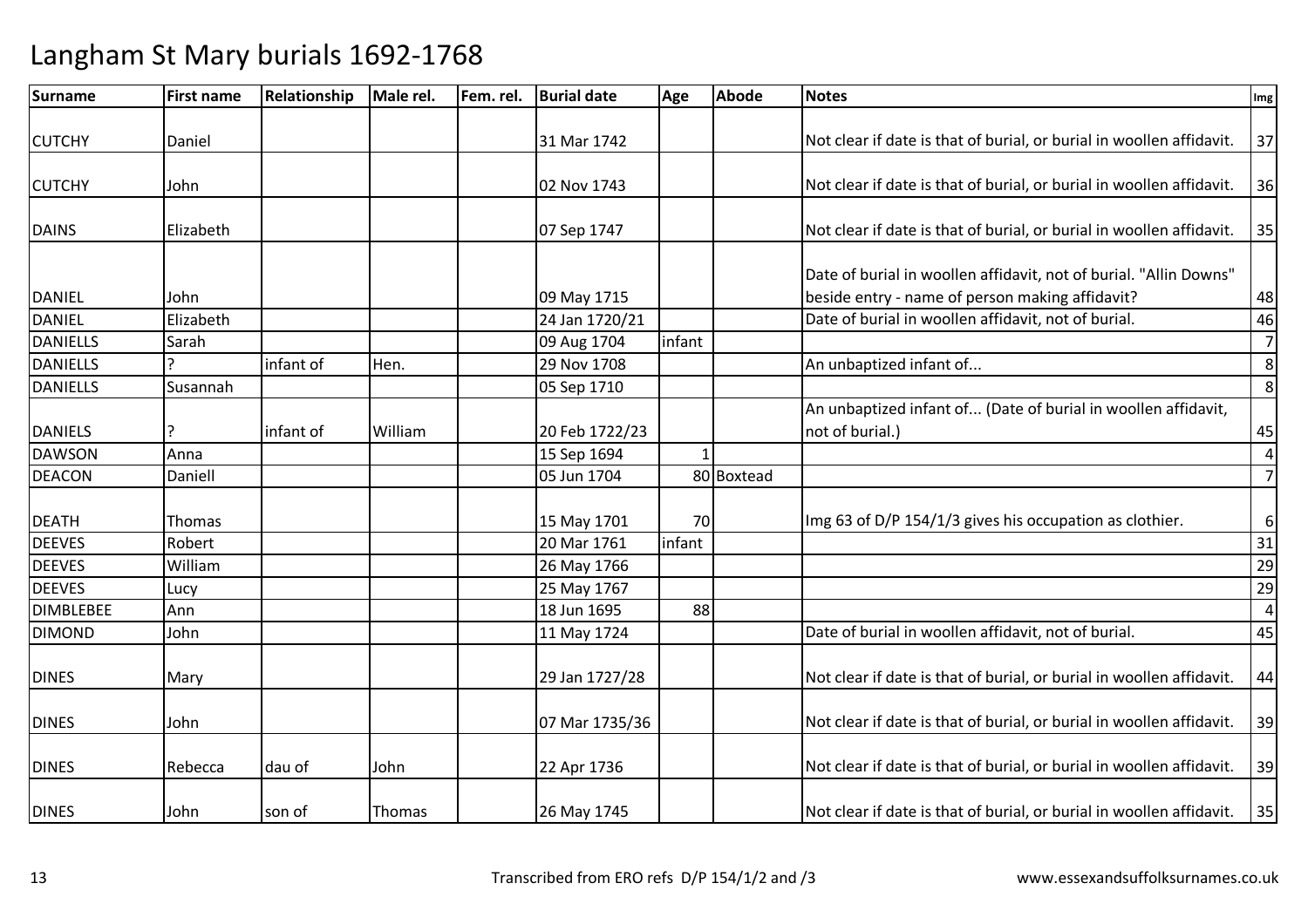| <b>Surname</b>  | <b>First name</b> | Relationship | Male rel. | Fem. rel. | <b>Burial date</b> | Age    | <b>Abode</b> | <b>Notes</b>                                                                    | Img       |
|-----------------|-------------------|--------------|-----------|-----------|--------------------|--------|--------------|---------------------------------------------------------------------------------|-----------|
| <b>DINES</b>    | Thomas            | son of       | Thomas    |           | 04 Jun 1745        |        |              | Not clear if date is that of burial, or burial in woollen affidavit.            | 35        |
|                 |                   |              |           |           |                    |        |              |                                                                                 |           |
| <b>DINES</b>    | Thomas            | son of       | Thomas    |           | 29 Aug 1746        |        |              | Not clear if date is that of burial, or burial in woollen affidavit.            | 35        |
| <b>DINES</b>    | Elizabeth         |              |           |           | 24 Feb 1760        |        |              |                                                                                 | 31        |
| <b>DINES</b>    | ς                 | child of     | Thomas    | Martha    | 05 Nov 1765        |        |              | A still born child of                                                           | 30        |
| <b>DIXON</b>    | Samuel            |              |           |           | 07 Aug 1741        | infant |              | Not clear if date is that of burial, or burial in woollen affidavit.            | 37        |
| <b>DIXON</b>    | Samuel            |              |           |           | 15 Oct 1741        |        |              | Not clear if date is that of burial, or burial in woollen affidavit.            | 37        |
| <b>DOBBITER</b> | Samuel            |              |           |           | 04 Jan 1763        |        |              |                                                                                 | 30        |
| <b>DOBBITO</b>  | Eliz.             |              |           |           | 05 Feb 1714/15     |        |              | Date of burial in woollen affidavit, not of burial.                             | 49        |
| <b>DOBBITO</b>  | Jane              |              |           |           | 08 Aug 1730        |        |              | Widow (Not clear if date is that of burial, or burial in woollen<br>affidavit.) | 42        |
| <b>DOBBITO</b>  | John              | son of       | William   |           | 13 Apr 1732        |        |              | Not clear if date is that of burial, or burial in woollen affidavit.            | 41        |
| <b>DOBBITO</b>  | Eliz.             | dau of       | Will.     |           | 07 Jul 1733        |        |              | Not clear if date is that of burial, or burial in woollen affidavit.            | 41        |
| <b>DOBBITO</b>  | Henry             |              |           |           | 10 Jan 1746/47     |        |              | Not clear if date is that of burial, or burial in woollen affidavit.            | 35        |
| <b>DOBBITOE</b> | Elizabeth         | dau of       | William   |           | 25 Mar 1739        |        |              | Not clear if date is that of burial, or burial in woollen affidavit.            | 38        |
| <b>DOBERTER</b> | Samuel            |              |           |           | 16 Sep 1754        |        |              |                                                                                 | 32        |
| <b>DOBERTER</b> |                   |              |           |           | 24 Mar 1756        |        |              | The Widow Doberter                                                              | 32        |
| <b>DOBITER</b>  | William           |              |           |           | 13 Sep 1762        |        |              |                                                                                 | 31        |
| <b>DOBITO</b>   | Samuel            |              |           |           | 13 Sep 1741        |        |              | Not clear if date is that of burial, or burial in woollen affidavit.            | 37        |
| <b>DOBITO</b>   | Samuel            |              |           |           | 27 Dec 1741        |        |              | Not clear if date is that of burial, or burial in woollen affidavit.            | 37        |
| <b>DOBITO</b>   | Hannah            |              |           |           | 16 Jan 1748/49     |        |              | Not clear if date is that of burial, or burial in woollen affidavit.            | 34        |
| <b>DOBITOE</b>  | Elizabeth         | wife of      | Sam.      |           | 25 May 1694        | 25     |              |                                                                                 | $\pmb{4}$ |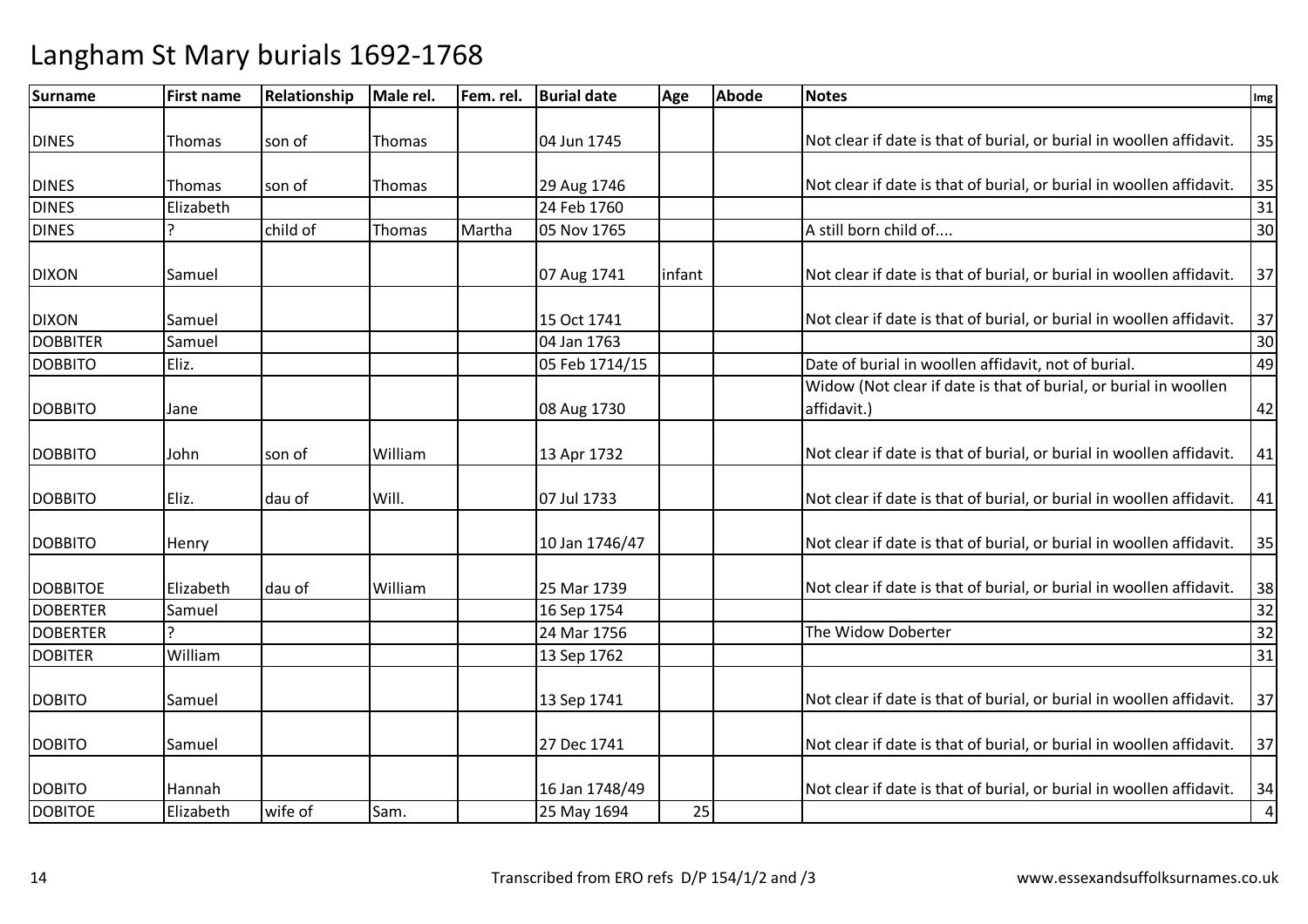| <b>Surname</b> | <b>First name</b> | Relationship | Male rel. | Fem. rel. | <b>Burial date</b> | Age    | <b>Abode</b> | <b>Notes</b>                                                     | Img              |
|----------------|-------------------|--------------|-----------|-----------|--------------------|--------|--------------|------------------------------------------------------------------|------------------|
| <b>DOBITOE</b> | Arthur            |              |           |           | 23 Mar 1711/12     | infant |              | Img 51 of D/P 153/1/3 says he is an infant.                      | 10               |
| <b>DOBITOE</b> | William           |              |           |           | 19 Dec 1712        |        |              | Killed by a fall from his horse.                                 | 10               |
| <b>DOBITOE</b> | Samuell           |              |           |           | 27 Jan 1712/13     | 80     |              |                                                                  | 10               |
| <b>DOBITOE</b> | Jane              |              |           |           | 05 Aug 1713        | infant |              | Only in D/P 154/1/3, not /2                                      | 50               |
| <b>DOWES</b>   | Joseph            |              |           |           | 05 Apr 1714        |        |              | Only in D/P 154/1/3, not /2                                      | 50               |
| <b>DOWNES</b>  | Elizabeth         | wife of      | Robert    |           | 14 Jun 1692        | 70     |              |                                                                  | 3                |
|                |                   |              |           |           |                    |        |              |                                                                  |                  |
|                |                   |              |           |           |                    |        |              | Presumably a spelling mistake in the wife's surname as she's     |                  |
| <b>DOWNES</b>  | Ann               | wife of      | Jo.       |           | 17 Mar 1693/94     | 46     |              | "Ann Dowes" wife of "Jo. Downes".                                | $\mathbf{3}$     |
| <b>DOWNES</b>  | Ann               |              |           |           | 07 Aug 1695        | 70     |              |                                                                  | $\overline{4}$   |
| <b>DOWNES</b>  | Robert            |              |           |           | 05 May 1696        | 70     |              |                                                                  | $\overline{4}$   |
|                |                   |              |           |           |                    |        |              | First name not in register. (Img 63 of D/P 154/1/3 adds that she |                  |
| <b>DOWNES</b>  | ?                 | wife of      | Robt.     |           | 07 Apr 1701        | 37     |              | is a pauper)                                                     | $\boldsymbol{6}$ |
|                |                   |              |           |           |                    |        |              | Img 63 of D/P 154/1/3 gives his father's name, and occupation:   |                  |
| <b>DOWNES</b>  | Joseph            | child of     | John      |           | 04 May 1701        | infant |              | Farmer.                                                          | $\boldsymbol{6}$ |
| <b>DOWNES</b>  | Susannah          | child of     | John      |           | 16 Mar 1702/3      | infant |              | Img 62 of D/P 154/1/3 gives the father's name.                   | 6                |
| <b>DOWNES</b>  | An                | dau of       | Robt.     |           | 20 Dec 1703        | 17     |              | Img 62 of D/P 154/1/3 gives her father's name.                   | 6                |
| <b>DOWNES</b>  | Joseph            |              |           |           | 25 Jun 1710        | 76     |              |                                                                  | 8                |
| <b>DOWNES</b>  | Mary              | wife of      | John      |           | 16 May 1711        | 60     |              | Img 51 of D/P 153/1/3 gives her husband's name.                  | 8                |
|                |                   |              |           |           |                    |        |              |                                                                  |                  |
| <b>DOWNES</b>  | William           |              |           |           | 03 Mar 1711/12     |        |              | Img 51 of D/P 153/1/3 says he is William Downes senr.            | 10               |
| <b>DOWNES</b>  | Martha            |              |           |           | 05 Apr 1720        |        |              | Date of burial in woollen affidavit, not of burial.              | 47               |
|                |                   |              |           |           |                    |        | Stratford,   |                                                                  |                  |
| <b>DOWNES</b>  | Joseph            |              |           |           | 24 May 1753        |        | Suffolk      |                                                                  | 33               |
| <b>DOWNES</b>  | Mary              |              |           |           | 28 Nov 1760        |        |              |                                                                  | 31               |
| <b>DOWNES</b>  |                   |              |           |           | 27 Apr 1762        |        |              | <b>Widow Downes</b>                                              | 31               |
| <b>DOWNES</b>  | Allen             |              |           |           | 30 Apr 1763        |        |              |                                                                  | 30               |
| <b>DOWNS</b>   | Sarah             |              |           |           | 09 Mar 1714/15     |        |              | Date of burial in woollen affidavit, not of burial.              | 49               |
|                |                   |              |           |           |                    |        |              |                                                                  |                  |
|                |                   |              |           |           |                    |        |              | No date. Appears between entries in June and September.          |                  |
| <b>DOWNS</b>   | John              |              |           |           | ** 1718            |        |              | (Date of burial in woollen affidavit, not of burial.)            | 47               |
| <b>DOWNS</b>   | Ellin             |              |           |           | 06 Mar 1723/24     |        |              | Date of burial in woollen affidavit, not of burial.              | 45               |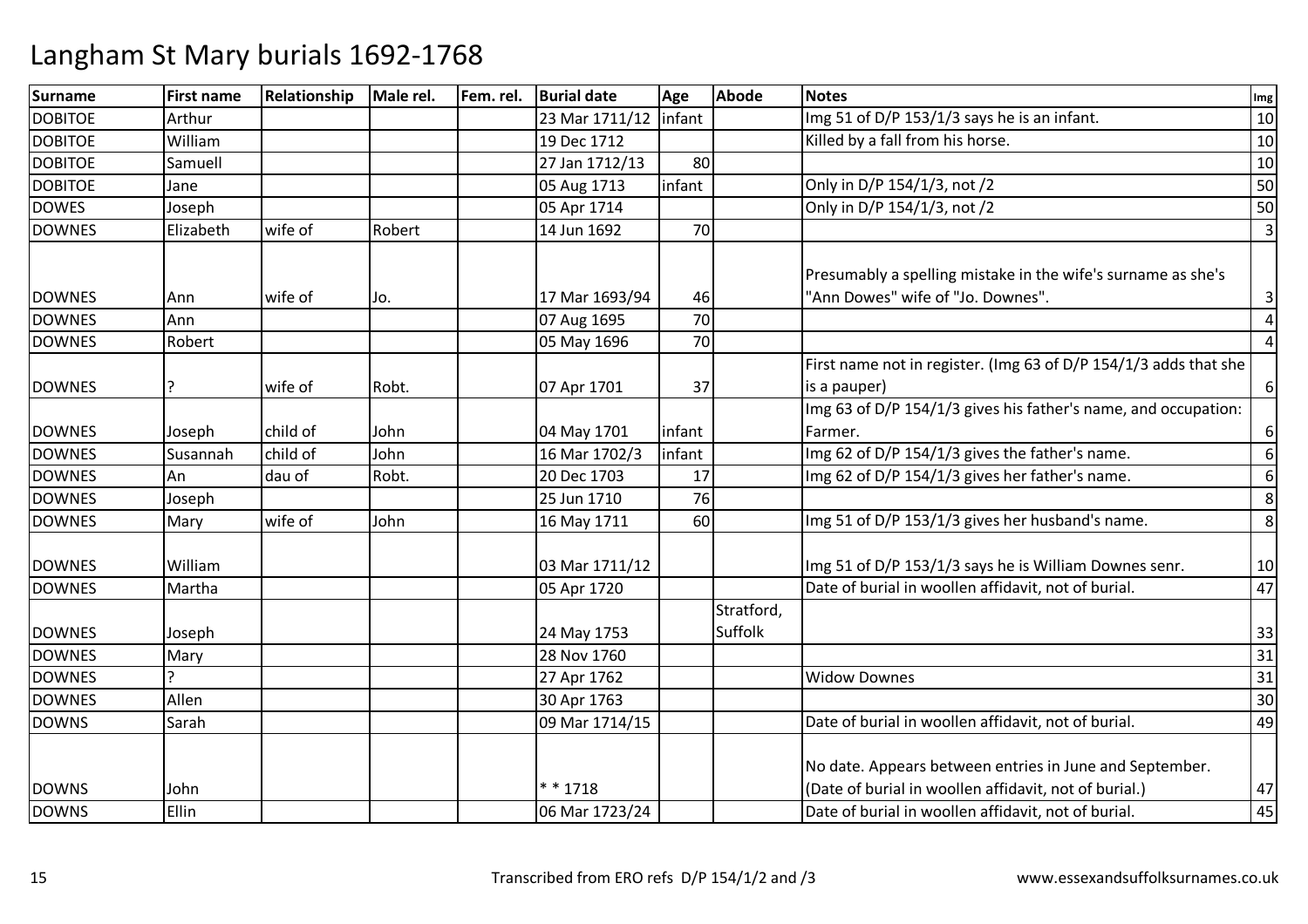| Mary<br>Mary |                   |        |         | 20 Apr 1725    |             | Date of burial in woollen affidavit, not of burial.                  | 44                                                                                                                                          |
|--------------|-------------------|--------|---------|----------------|-------------|----------------------------------------------------------------------|---------------------------------------------------------------------------------------------------------------------------------------------|
|              |                   |        |         |                |             |                                                                      |                                                                                                                                             |
|              |                   |        |         | 21 May 1728    |             | Not clear if date is that of burial, or burial in woollen affidavit. | 43                                                                                                                                          |
|              |                   |        |         | 21 Sep 1729    |             | Not clear if date is that of burial, or burial in woollen affidavit. | 42                                                                                                                                          |
| Joseph       |                   |        |         | 15 Mar 1729/30 |             | Not clear if date is that of burial, or burial in woollen affidavit. | 42                                                                                                                                          |
| Susan        |                   |        |         | 17 Dec 1730    |             | woollen affidavit.)                                                  | 42                                                                                                                                          |
| Susan        |                   |        |         | 06 Jun 1732    |             | Not clear if date is that of burial, or burial in woollen affidavit. | 41                                                                                                                                          |
| William      |                   |        |         | 16 Oct 1732    |             | Not clear if date is that of burial, or burial in woollen affidavit. | 41                                                                                                                                          |
| Joseph       | son of            | Joseph | Susan   | 12 Jun 1735    |             | Not clear if date is that of burial, or burial in woollen affidavit. | 40                                                                                                                                          |
| John         | son of            | Joseph |         | 10 Mar 1738/39 |             | Not clear if date is that of burial, or burial in woollen affidavit. | 38                                                                                                                                          |
| John         |                   |        |         | 26 Mar 1742    |             | Not clear if date is that of burial, or burial in woollen affidavit. | 37                                                                                                                                          |
| William      | son of            |        | Deborah | 17 Apr 1743    |             | woollen affidavit.)                                                  | 36                                                                                                                                          |
| Allen        | son of            | Joseph |         | 20 Oct 1743    |             | Not clear if date is that of burial, or burial in woollen affidavit. | 36                                                                                                                                          |
| John         | son of            | Joseph | Susan   | 08 Sep 1744    |             | Not clear if date is that of burial, or burial in woollen affidavit. | 35                                                                                                                                          |
| Deborah      |                   |        |         | 21 Mar 1748/49 |             | Not clear if date is that of burial, or burial in woollen affidavit. | 34                                                                                                                                          |
| Mary         |                   |        |         | 23 Feb 1692/93 |             |                                                                      | $\overline{3}$                                                                                                                              |
| Samuell      |                   |        |         | 27 May 1693    |             |                                                                      | $\overline{3}$                                                                                                                              |
| John         |                   |        |         | 02 Nov 1698    |             | Img 63 of D/P 154/1/3 gives his occupation as a farmer.              | $\pmb{4}$<br>8                                                                                                                              |
|              | Robert<br>William |        |         |                | 19 Nov 1710 | 18<br>28<br>70<br>Boxtead                                            | Mrs. Susan Downs (Not clear if date is that of burial, or burial in<br>A base born child (Not clear if date is that of burial, or burial in |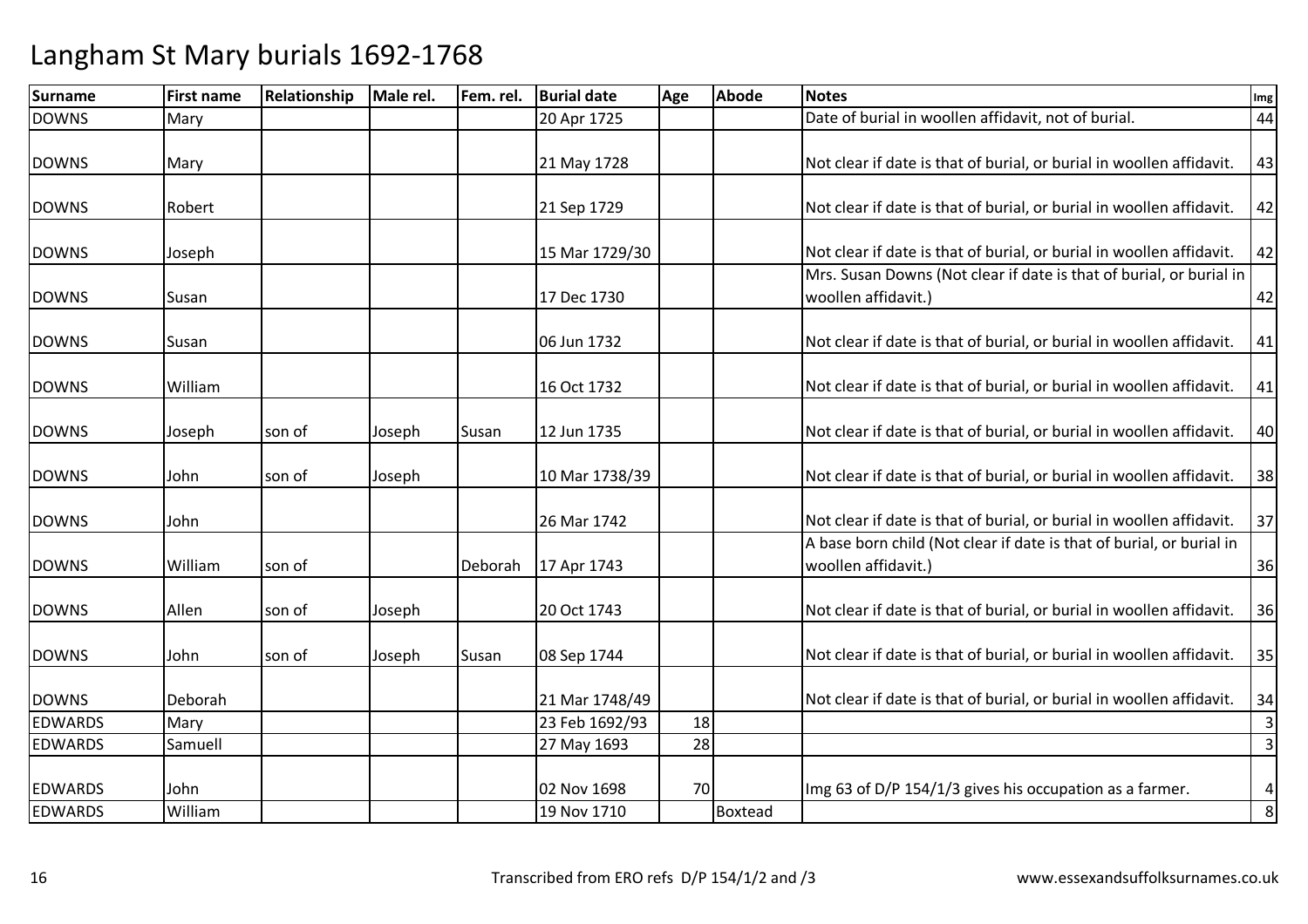| <b>Surname</b>  | <b>First name</b> | Relationship | Male rel. | Fem. rel. | <b>Burial date</b> | Age    | <b>Abode</b> | <b>Notes</b>                                                                                                                                  | Img            |
|-----------------|-------------------|--------------|-----------|-----------|--------------------|--------|--------------|-----------------------------------------------------------------------------------------------------------------------------------------------|----------------|
| <b>EDWARDS</b>  | Matthew           |              |           |           | 13 Jun 1720        |        |              | Date of burial in woollen affidavit, not of burial.                                                                                           | 46             |
| <b>EDWARDS</b>  | Samuel            |              |           |           | 18 Jun 1735        |        |              | Not clear if date is that of burial, or burial in woollen affidavit.                                                                          | 40             |
| <b>EDWARDS</b>  | William           |              |           |           | 18 Jun 1743        |        |              | Not clear if date is that of burial, or burial in woollen affidavit.                                                                          | 36             |
| <b>EDWARDS</b>  |                   |              |           |           | 31 Jan 1768        |        |              | The Widow Edwards                                                                                                                             | 28             |
| <b>ELLENOT</b>  | Nathaniell        |              |           |           | 16 Mar 1692/93     | 52     |              |                                                                                                                                               | $\overline{3}$ |
| ELLENOT         | Mary              |              |           |           | 04 Apr 1693        | 50     |              |                                                                                                                                               | $\overline{3}$ |
| <b>ELLISTON</b> | Elizabeth         |              |           |           | 27 Aug 1727        |        |              | Not clear if date is that of burial, or burial in woollen affidavit.                                                                          | 44             |
| <b>EVANS</b>    | John              |              |           |           | 08 Mar 1707/8      | 65     |              |                                                                                                                                               | 8              |
| <b>EVANS</b>    | Sarah             |              |           |           | 18 Jan 1711/12     |        |              | Wid. Very old.                                                                                                                                | 10             |
| FAR[MR]ER       | Eliz.             | wife of      | John      |           | 02 Jul 1705        |        |              | Wife of John Farmer jnr. Img 60 of D/P 154/1/3 gives his<br>occupation as weaver and his surname looks like Farrer, not<br>Farmer, unlike /2. | $\overline{7}$ |
| FARMER          | James             |              |           |           | 23 May 1721        |        |              | Date of burial in woollen affidavit, not of burial.                                                                                           | 46             |
| FARMER          | Eliz.             |              |           |           | 23 Dec 1722        |        |              | Date of burial in woollen affidavit, not of burial.                                                                                           |                |
|                 |                   |              |           |           |                    |        |              |                                                                                                                                               | 45             |
| FARRAR          | John              |              |           |           | $* * 1717$         |        |              | Burial in woollen affidavit, not of burial. No date given, but<br>presumably happened between April and June.                                 | 48             |
| <b>FARRAR</b>   | Thomas            |              |           |           | 21 Sep 1740        |        |              | Thomas Farrar junr (Not clear if date is that of burial, or burial<br>in woollen affidavit.)                                                  | 37             |
| <b>FARRAR</b>   | Elizabeth         |              |           |           | 27 Jul 1763        |        |              |                                                                                                                                               | 30             |
| <b>FARRER</b>   | John              |              |           |           | 26 Apr 1694        | 60     |              |                                                                                                                                               | 4              |
| <b>FARRER</b>   | Hester            |              |           |           | 27 Jun 1694        | 55     |              | Wid.                                                                                                                                          | $\overline{4}$ |
| <b>FARRER</b>   | Nathaniell        |              |           |           | 01 Jun 1697        | infant |              |                                                                                                                                               | $\overline{4}$ |
| <b>FARRER</b>   | George            | son of       | George    | Ann       | 05 Mar 1702/3      | infant |              | Img 62 of D/P 154/1/3 gives the parents' names.                                                                                               | 6              |
| <b>FARRER</b>   | Thomas            | infant of    | Thomas    |           | 24 Feb 1705/6      |        |              | Img 60 of D/P 154/1/3 gives the father's occupation as weaver.                                                                                | $7\overline{}$ |
| <b>FARRER</b>   | Eliz.             | infant of    | Tho.      |           | 17 Nov 1706        |        |              |                                                                                                                                               | 7              |
| FARRER          | Sarah             |              |           |           | 01 Apr 1709        | infant |              |                                                                                                                                               | $\,8\,$        |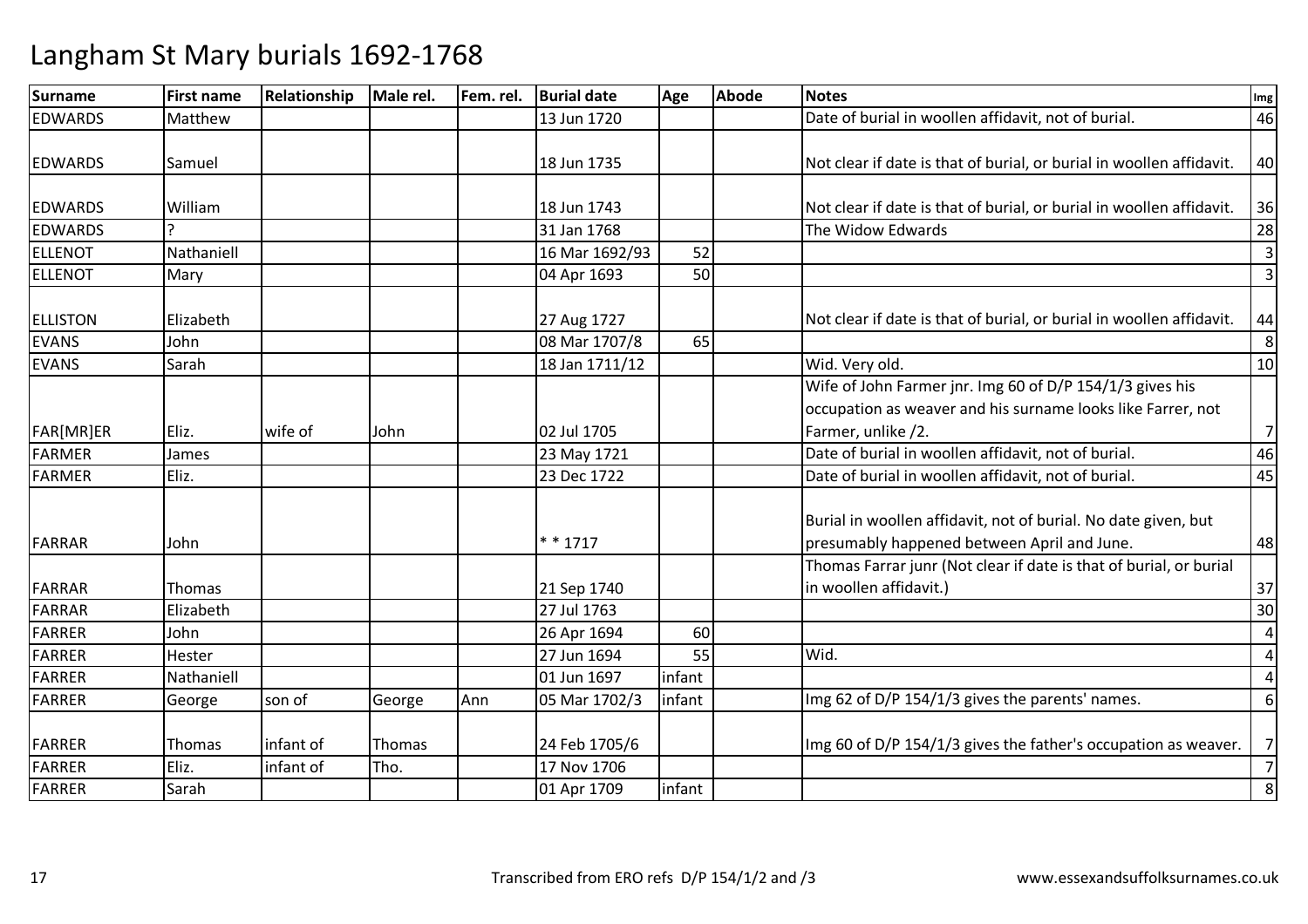| Surname       | <b>First name</b> | Relationship | Male rel.     | Fem. rel. | <b>Burial date</b> | Age | <b>Abode</b> | <b>Notes</b>                                                         | Img |
|---------------|-------------------|--------------|---------------|-----------|--------------------|-----|--------------|----------------------------------------------------------------------|-----|
|               |                   |              |               |           |                    |     |              | An unbaptized infant of (Img 51 of D/P 154/1/3 adds that the         |     |
| <b>FARRER</b> |                   | infant of    | John          |           | 21 Oct 1711        |     |              | father is John Farrer senr)                                          | 10  |
|               |                   |              |               |           |                    |     |              | A daughter of (first name not in register. Date of burial in         |     |
| FARRER        |                   | dau of       | Thomas        |           | 11 Sep 1716        |     |              | woollen affidavit, not of burial).                                   | 48  |
| <b>FARRER</b> | Alice             | wife of      | John          |           | 01 Sep 1720        |     |              | Date of burial in woollen affidavit, not of burial.                  | 46  |
| <b>FARRER</b> | John              |              |               |           | 28 May 1724        |     |              | Date of burial in woollen affidavit, not of burial.                  | 45  |
| FARRER        | Elizab.           | wife of      | John          |           | 01 Oct 1726        |     |              | Date of burial in woollen affidavit, not of burial.                  | 44  |
| <b>FARRER</b> | Elizabeth         | wife of      | Thomas        |           | 24 Mar 1730/31     |     |              | Not clear if date is that of burial, or burial in woollen affidavit. | 42  |
| FARRER        | Anne              |              |               |           | 02 May 1732        |     |              | Not clear if date is that of burial, or burial in woollen affidavit. | 41  |
| FARRER        | George            |              |               |           | 03 Oct 1732        |     |              | Not clear if date is that of burial, or burial in woollen affidavit. | 41  |
|               |                   |              |               |           |                    |     |              | An unbaptiz'd infant of (Not clear if date is that of burial, or     |     |
| <b>FARRER</b> | James             | infant of    | Nathanael     |           | 27 Dec 1732        |     |              | burial in woollen affidavit.)                                        | 41  |
| FARRER        | Isaac             |              |               |           | 28 Jul 1733        |     |              | Not clear if date is that of burial, or burial in woollen affidavit. | 40  |
|               |                   |              |               |           |                    |     |              | Ye base born child of (Not clear if date is that of burial, or       |     |
| FARRER        | John              | child of     |               | Sarah     | 06 Mar 1733/34     |     |              | burial in woollen affidavit.)                                        | 40  |
| FARRER        | Alice             |              |               |           | 23 Apr 1734        |     |              | Not clear if date is that of burial, or burial in woollen affidavit. | 40  |
| FARRER        | Elizabeth         |              |               |           | 15 Oct 1734        |     |              | Not clear if date is that of burial, or burial in woollen affidavit. | 40  |
| FARRER        | Thomas            | son of       | <b>Thomas</b> |           | 18 Mar 1735/36     |     |              | Not clear if date is that of burial, or burial in woollen affidavit. | 39  |
| <b>FARRER</b> | Sarah             | dau of       | James         |           | 01 Jul 1740        |     |              | Not clear if date is that of burial, or burial in woollen affidavit. | 37  |
|               |                   |              |               |           |                    |     |              | An unbaptized child of (Not clear if date is that of burial, or      |     |
| FARRER        |                   | child of     | James         |           | 11 Apr 1741        |     |              | burial in woollen affidavit.)                                        | 37  |
|               |                   |              |               |           |                    |     |              | An unbaptized child of (Not clear if date is that of burial, or      |     |
| <b>FARRER</b> | ?                 | child of     | Nat.          |           | 20 Feb 1742/43     |     |              | burial in woollen affidavit.)                                        | 36  |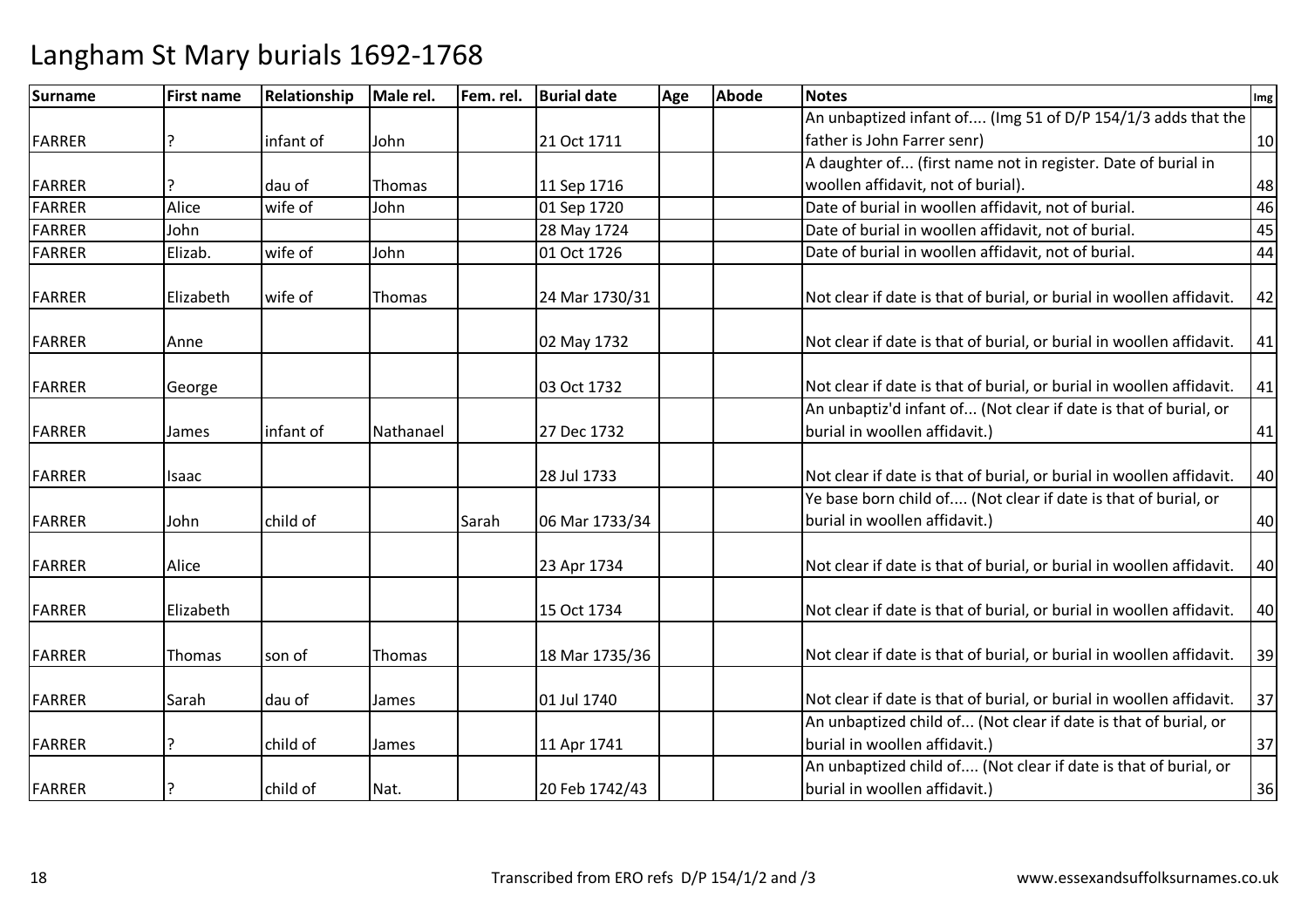| Surname        | <b>First name</b> | Relationship | Male rel.    | Fem. rel. | <b>Burial date</b> | Age    | <b>Abode</b> | <b>Notes</b>                                                         | Img             |
|----------------|-------------------|--------------|--------------|-----------|--------------------|--------|--------------|----------------------------------------------------------------------|-----------------|
|                |                   |              |              |           |                    |        |              |                                                                      |                 |
| <b>FARRER</b>  | John              |              |              |           | 29 Jun 1745        |        |              | Not clear if date is that of burial, or burial in woollen affidavit. | 35              |
|                |                   |              |              |           |                    |        |              | An unbaptized child of (Not clear if date is that of burial, or      |                 |
| FARRER         |                   | child of     | Nathaniel    |           | 21 Sep 1746        |        |              | burial in woollen affidavit.)                                        | 35              |
|                |                   |              |              |           |                    |        |              |                                                                      |                 |
| <b>FARRER</b>  | Thomas            |              |              |           | 19 Feb 1746/47     |        |              | Not clear if date is that of burial, or burial in woollen affidavit. | 35              |
| <b>FARRER</b>  | George            |              |              |           | 10 Jan 1755        |        |              |                                                                      | 32              |
| <b>FARRER</b>  | Elizabeth         |              |              |           | 21 Nov 1755        |        |              |                                                                      | 32              |
| <b>FARRER</b>  | Susan             |              |              |           | 27 Mar 1756        |        |              |                                                                      | $\overline{32}$ |
| <b>FARRER</b>  |                   | child of     | Robert       |           | 15 Jan 1758        |        |              | An unbaptized child of                                               | 32              |
| <b>FARRER</b>  | Sarah             |              |              |           | 03 Dec 1759        |        |              |                                                                      | 31              |
| <b>FARRER</b>  | Sarah             |              |              |           | 14 Jan 1760        | infant |              |                                                                      | 31              |
|                |                   |              |              |           |                    |        |              | An unbaptiz'd infant of (Not clear if date is that of burial, or     |                 |
| <b>FARROW</b>  | Ç                 | infant of    | <b>Isaac</b> |           | 20 Feb 1731/32     |        |              | burial in woollen affidavit.)                                        | 41              |
| <b>FARROW</b>  | Eliz.             | wife of      | Isaac        |           | 23 Feb 1731/32     |        |              | Not clear if date is that of burial, or burial in woollen affidavit. | 41              |
|                |                   |              |              |           |                    |        |              |                                                                      |                 |
| <b>FARROW</b>  | Nathaniel         |              |              |           | 17 May 1749        |        |              | Not clear if date is that of burial, or burial in woollen affidavit. | 34              |
| <b>FARROW</b>  | Margaret          |              |              |           | 07 Aug 1763        |        |              |                                                                      | 30              |
| <b>FELGATE</b> | Susan             | dau of       | Thomas       |           | 05 Aug 1735        |        |              | Not clear if date is that of burial, or burial in woollen affidavit. | 40              |
| <b>FELGATE</b> | William           |              |              |           | 22 Dec 1765        |        |              |                                                                      | 30              |
| <b>FENNER</b>  | Allice            |              |              |           | 16 Feb 1695/96     | infant |              |                                                                      | $\overline{a}$  |
| <b>FENNER</b>  |                   | child of     | Robert       |           | 27 Aug 1696        |        |              | Name not in register.                                                | $\overline{4}$  |
| <b>FENNER</b>  | ς                 | wife of      | Robert       |           | 16 Jul 1698        | 55     |              | Robert Fenner's wife (first name not in register)                    | $\sqrt{4}$      |
|                |                   |              |              |           |                    |        |              |                                                                      |                 |
| <b>FENNER</b>  |                   | child of     | John         |           | 19 Jul 1698        |        |              | A child of John Fenners (first name not in register)                 | $\overline{4}$  |
|                |                   |              |              |           |                    |        |              |                                                                      |                 |
| <b>FENNER</b>  |                   | child of     |              | Mary      | 29 Jan 1698/99     |        |              | A bastard child of Mary Fenner (first name not in register)          | $6 \mid$        |
| <b>FENNER</b>  | C                 | infant of    | Robt.        |           | 15 Sep 1710        |        |              | First name not in register.                                          | $\bf 8$         |
| <b>FENNER</b>  | Robert            |              |              |           | 07 Mar 1710/11     | 75     |              |                                                                      | 8               |
| <b>FENNER</b>  | John              |              |              |           | 14 Nov 1713        |        |              | Only in D/P 154/1/3, not /2                                          | 50              |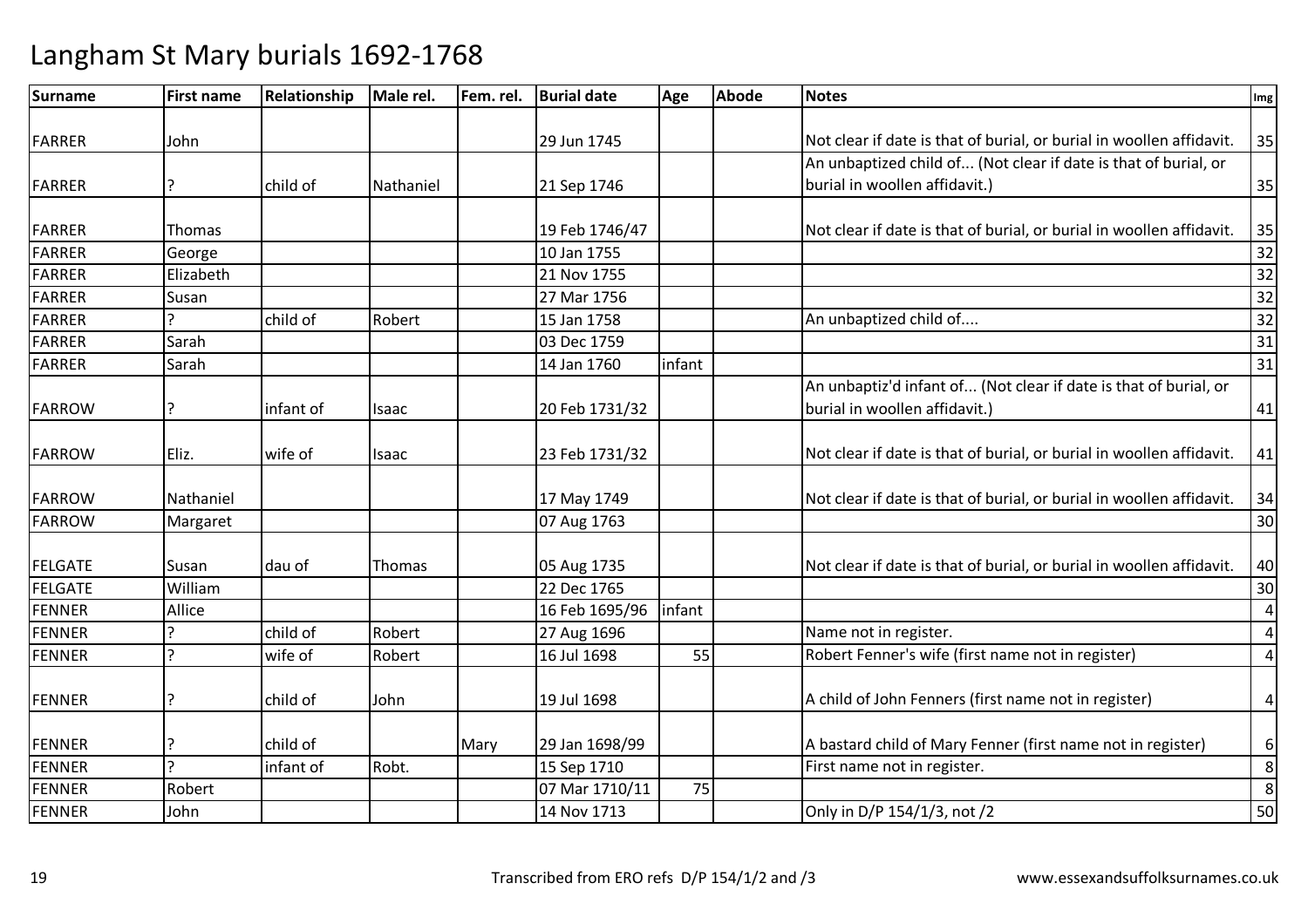| <b>Surname</b> | <b>First name</b> | Relationship | Male rel. | Fem. rel. | <b>Burial date</b>      | Age    | <b>Abode</b> | <b>Notes</b>                                                         | Img |
|----------------|-------------------|--------------|-----------|-----------|-------------------------|--------|--------------|----------------------------------------------------------------------|-----|
|                |                   |              |           |           |                         |        |              |                                                                      |     |
| <b>FENNER</b>  | Sarah             |              |           |           | 01 Dec 1727             |        |              | Not clear if date is that of burial, or burial in woollen affidavit. | 44  |
|                |                   |              |           |           |                         |        |              |                                                                      |     |
| <b>FENNER</b>  | Mary              |              |           |           | 26 Apr 1728             |        |              | Not clear if date is that of burial, or burial in woollen affidavit. | 43  |
| <b>FENNER</b>  | Amy               |              |           |           | 28 Apr 1728             |        |              | Not clear if date is that of burial, or burial in woollen affidavit. | 43  |
| <b>FENNER</b>  | Anne              | dau of       | Robert    |           | 12 Apr 1731             |        |              | Not clear if date is that of burial, or burial in woollen affidavit. | 42  |
|                |                   |              |           |           |                         |        |              | An unbaptized infant of (Not clear if date is that of burial, or     |     |
| <b>FENNER</b>  | ?                 | infant of    | Robt.     |           | 19 Mar 1731/32          |        |              | burial in woollen affidavit.)                                        | 41  |
|                |                   |              |           |           |                         |        |              | A still born child of (Not clear if date is that of burial, or       |     |
| <b>FENNER</b>  |                   | child of     | Robt.     |           | 25 Mar 1733             |        |              | burial in woollen affidavit.)                                        | 41  |
| FENNER         | Anne              |              |           |           | 30 Oct 1747             |        |              | Not clear if date is that of burial, or burial in woollen affidavit. | 34  |
|                |                   |              |           |           |                         |        |              |                                                                      |     |
| <b>FENNER</b>  | Elizabeth         | dau of       | Daniel    |           | 29 Mar 1749             |        |              | Not clear if date is that of burial, or burial in woollen affidavit. | 34  |
| <b>FENNER</b>  | Elizabeth         | dau of       | Tho.      |           | 06 Feb 1749/50          |        |              | Not clear if date is that of burial, or burial in woollen affidavit. | 34  |
| FENNER         | Mary              |              |           |           | 07 May 1751             |        |              | Not clear if date is that of burial, or burial in woollen affidavit. | 33  |
|                |                   |              |           |           |                         |        |              |                                                                      |     |
| <b>FENNER</b>  |                   | dau of       | Thomas    | Jane      | 21 Apr 1753             | infant |              | An infant daughter of (first name not in register)                   | 33  |
| <b>FENNER</b>  | Sarah             |              |           |           | 06 Sep 1767             |        |              |                                                                      | 29  |
| <b>FENNER</b>  | Ann               |              |           |           | 20 Dec 1767             |        |              |                                                                      | 29  |
| <b>FENNER</b>  | Daniel            |              |           |           | 21 Jan 1768             |        |              |                                                                      | 28  |
| <b>FENNER</b>  | Mary              |              |           |           | 18 Jul 1768             |        |              |                                                                      | 28  |
| <b>FENNER</b>  | $\mathbf{C}$      | child of     | Thomas    | Anne      | 03 Nov 1768             |        |              | An unbaptized child of                                               | 28  |
| <b>FENNERS</b> | Sarah             | dau of       | Daniel    |           | 26 Nov 1752             |        |              |                                                                      | 33  |
| <b>FILLIPS</b> | Mary              | wife of      | James     |           | 08 Aug 1750             |        |              | Not clear if date is that of burial, or burial in woollen affidavit. | 34  |
| <b>FINCH</b>   | Mary              |              |           |           | 12 Mar 1713/14   infant |        |              | Only in D/P 154/1/3, not /2                                          | 50  |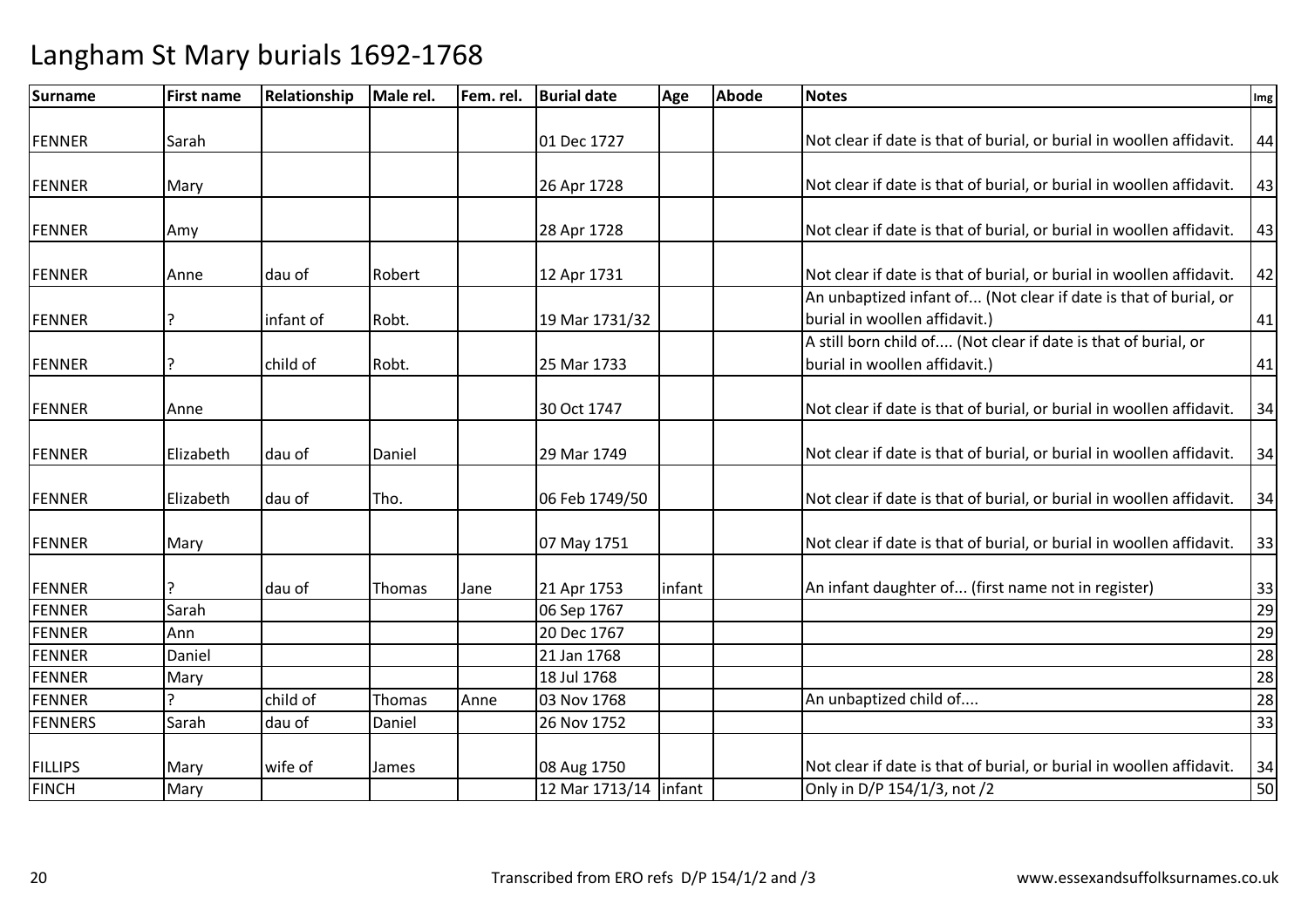| <b>Surname</b> | <b>First name</b> | Relationship | Male rel.     | Fem. rel. | <b>Burial date</b> | Age | <b>Abode</b> | <b>Notes</b>                                                          | Img            |
|----------------|-------------------|--------------|---------------|-----------|--------------------|-----|--------------|-----------------------------------------------------------------------|----------------|
|                |                   |              |               |           |                    |     |              | Daughter of Will. Finch junr (Date of burial in woollen affidavit,    |                |
| <b>FINCH</b>   | Mary              | dau of       | Will.         |           | 30 Oct 1726        |     |              | not of burial.)                                                       | 44             |
|                |                   |              |               |           |                    |     |              |                                                                       |                |
| <b>FINCH</b>   | James             | son of       | James         |           | 26 Dec 1727        |     |              | Not clear if date is that of burial, or burial in woollen affidavit.  | 44             |
|                |                   |              |               |           |                    |     |              | Daughter of William Finch junr. (Not clear if date is that of         |                |
| <b>FINCH</b>   | Mary              | dau of       | William       |           | 02 Aug 1728        |     |              | burial, or burial in woollen affidavit.)                              | 43             |
|                |                   |              |               |           |                    |     |              | Daughter of William Finch junr. (Not clear if date is that of         |                |
| <b>FINCH</b>   | Susan             | dau of       | William       |           | 05 Jun 1731        |     |              | burial, or burial in woollen affidavit.)                              | 42             |
|                |                   |              |               |           |                    |     |              | Son of William Finch junr (Not clear if date is that of burial, or    |                |
| <b>FINCH</b>   | James             | son of       | William       |           | 16 Sep 1733        |     |              | burial in woollen affidavit.)                                         | 40             |
|                |                   |              |               |           |                    |     |              | William Finch junr (Not clear if date is that of burial, or burial in |                |
| <b>FINCH</b>   | William           |              |               |           | 15 Nov 1734        |     |              | woollen affidavit.)                                                   | 40             |
|                |                   |              |               |           |                    |     |              | Wife of William Finch sr. (Not clear if date is that of burial, or    |                |
| <b>FINCH</b>   | Anne              | wife of      | William       |           | 20 Nov 1734        |     |              | burial in woollen affidavit.)                                         | 40             |
|                |                   |              |               |           |                    |     |              |                                                                       |                |
| <b>FINCH</b>   | Hannah            | dau of       | Joseph        | Hannah    | 05 Jun 1752        |     |              | Not clear if date is that of burial, or burial in woollen affidavit.  | 33             |
| <b>FISHER</b>  |                   |              |               |           | 10 May 1705        |     |              | Wid. Fisher (first name not in register)                              | $\overline{7}$ |
|                |                   |              |               |           |                    |     |              | A still born child of (Not clear if date is that of burial, or burial |                |
| <b>FRANCES</b> |                   | child of     | Thomas        |           | 17 Oct 1736        |     |              | in woollen affidavit.)                                                | 39             |
| <b>FRANCES</b> | Thomas            |              |               |           | 30 May 1760        |     |              |                                                                       | 31             |
| <b>FRANCES</b> | Mary              |              |               |           | 14 Feb 1763        |     |              |                                                                       | 30             |
| <b>FRANCES</b> |                   |              |               |           | 17 Apr 1768        |     |              | The Widow Frances                                                     | 28             |
| <b>FRANCIS</b> | Alice             | dau of       | Dan.          |           | 21 Jan 1726/27     |     |              | Date of burial in woollen affidavit, not of burial.                   | 44             |
|                |                   |              |               |           |                    |     |              | A still born child of (Not clear if date is that of burial, or burial |                |
| <b>FRANCIS</b> |                   | child of     | <b>Thomas</b> |           | 03 Feb 1733/34     |     |              | in woollen affidavit.)                                                | 40             |
| <b>FRANCIS</b> | Oliver            | son of       | Daniel        |           | 17 Jun 1735        |     |              | Not clear if date is that of burial, or burial in woollen affidavit.  | 40             |
| <b>FRANCIS</b> | Isaac             | son of       | Daniel        |           | 01 Feb 1735/36     |     |              | Not clear if date is that of burial, or burial in woollen affidavit.  | 39             |
|                |                   |              |               |           |                    |     |              | An unbaptized child of (Not clear if date is that of burial, or       |                |
| <b>FRANCIS</b> |                   | child of     | Tho.          |           | 06 Dec 1741        |     |              | burial in woollen affidavit.)                                         | 37             |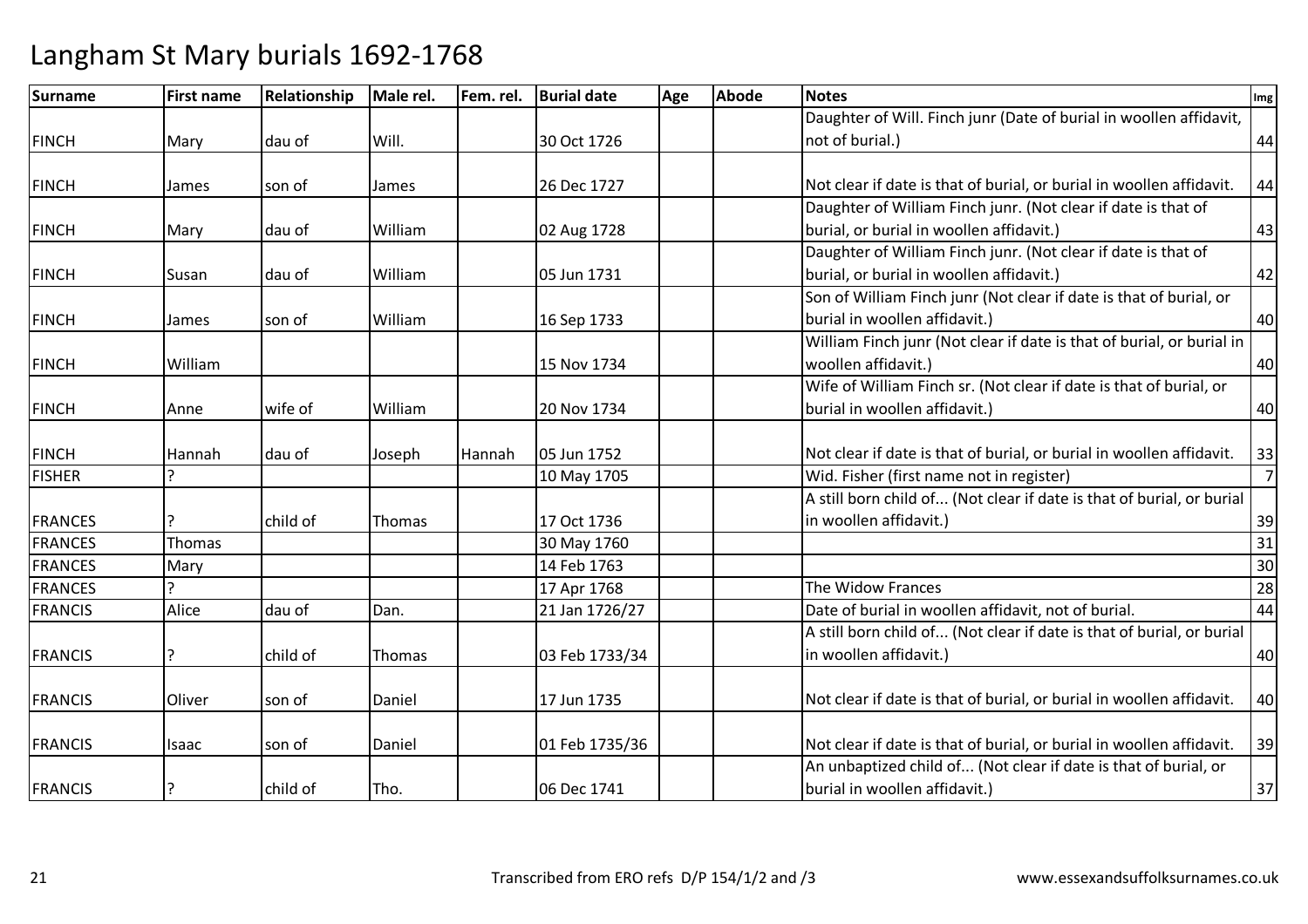| Surname         | <b>First name</b> | Relationship | Male rel.     | Fem. rel. | <b>Burial date</b> | Age            | <b>Abode</b> | <b>Notes</b>                                                          | Img                     |
|-----------------|-------------------|--------------|---------------|-----------|--------------------|----------------|--------------|-----------------------------------------------------------------------|-------------------------|
|                 |                   |              |               |           |                    |                |              |                                                                       |                         |
| <b>FRANCIS</b>  | Mary              | dau of       | Nathanael     |           | 30 Mar 1744        |                |              | Not clear if date is that of burial, or burial in woollen affidavit.  | 36                      |
|                 |                   |              |               |           |                    |                |              |                                                                       |                         |
| <b>FRANCIS</b>  | Anne              |              |               |           | 10 Jun 1748        |                |              | Not clear if date is that of burial, or burial in woollen affidavit.  | 34                      |
|                 |                   |              |               |           |                    |                |              | A still born child (Not clear if date is that of burial, or burial in |                         |
| <b>FRANCIS</b>  |                   | child of     | Thomas        |           | 16 Jul 1750        |                |              | woollen affidavit.)                                                   | 34                      |
| <b>FRANCIS</b>  | John              | son of       | <b>Thomas</b> |           | 20 Feb 1751/52     |                |              | Not clear if date is that of burial, or burial in woollen affidavit.  | 33                      |
| <b>FRANCIS</b>  | Mary              | dau of       | Benjamin      | Mary      | 31 Jul 1754        |                |              |                                                                       | 32                      |
| <b>FRANCIS</b>  |                   | child of     | Thomas        |           | 21 Apr 1755        |                |              | A still born child of                                                 | 32                      |
| <b>FRANCIS</b>  | Daniel            |              |               |           | 04 Aug 1755        |                |              |                                                                       | 32                      |
| <b>FRANCIS</b>  |                   | son of       | Benjamin      | Mary      | 29 May 1756        | infant         |              | First name not in register                                            | 32                      |
| <b>FRANCIS</b>  |                   | child of     | Benjamin      | Mary      | 06 May 1758        |                |              | A still born child of                                                 | 32                      |
| <b>FRANCIS</b>  |                   | wife of      | Benjamin      |           | 23 May 1758        |                |              | First name not in register                                            | 32                      |
| <b>GARNET</b>   | Mary              |              |               |           | 22 Nov 1692        | 50             |              | Wid.                                                                  | $\overline{3}$          |
| <b>GARNETT</b>  | Mary              |              |               |           | 24 Apr 1693        | $\overline{2}$ |              |                                                                       | $\overline{3}$          |
|                 |                   |              |               |           |                    |                |              |                                                                       |                         |
| <b>GARNETT</b>  |                   | wife of      | John          |           | 11 Jul 1698        | 75             |              | John Garnett senr's wife (first name not in register)                 | $\sqrt{4}$              |
|                 |                   |              |               |           |                    |                |              | John Garnett senr (Img 63 D/P 154/1/3 adds that he is a               |                         |
| <b>GARNETT</b>  | John              |              |               |           | 28 Mar 1699        | 85             |              | pauper)                                                               | 6                       |
| <b>GARNETT</b>  | Frances           | wife of      | John          |           | 28 May 1702        | 70             |              |                                                                       | 6                       |
| <b>GARNHAM</b>  | Sarah             |              |               |           | 27 Sep 1730        |                |              | Not clear if date is that of burial, or burial in woollen affidavit.  | 42                      |
| <b>GILES</b>    | Susannah          |              |               |           | 13 Jul 1692        | 60             |              | An old maid.                                                          | $\overline{\mathbf{3}}$ |
|                 |                   |              |               |           |                    |                |              |                                                                       |                         |
| GILLINGWATER    | John              |              |               |           | 22 Sep 1750        |                |              | Not clear if date is that of burial, or burial in woollen affidavit.  | 34                      |
| <b>GILWATER</b> |                   | dau of       | James         | Mary      | 19 Apr 1756        | infant         |              | First name not in register.                                           | 32                      |
| <b>GILWATER</b> |                   | wife of      | James         |           | 07 Aug 1758        |                |              | First name not in register                                            | 31                      |
| GLANDFIELD      | John              |              |               |           | 13 Sep 1713        |                |              | Only in D/P 154/1/3, not /2                                           | 50                      |
|                 |                   |              |               |           |                    |                |              | Mrs Mary Glanfield (Date of burial in woollen affidavit, not of       |                         |
| GLANFIELD       | Mary              |              |               |           | 30 Jun 1721        |                |              | burial.)                                                              | 46                      |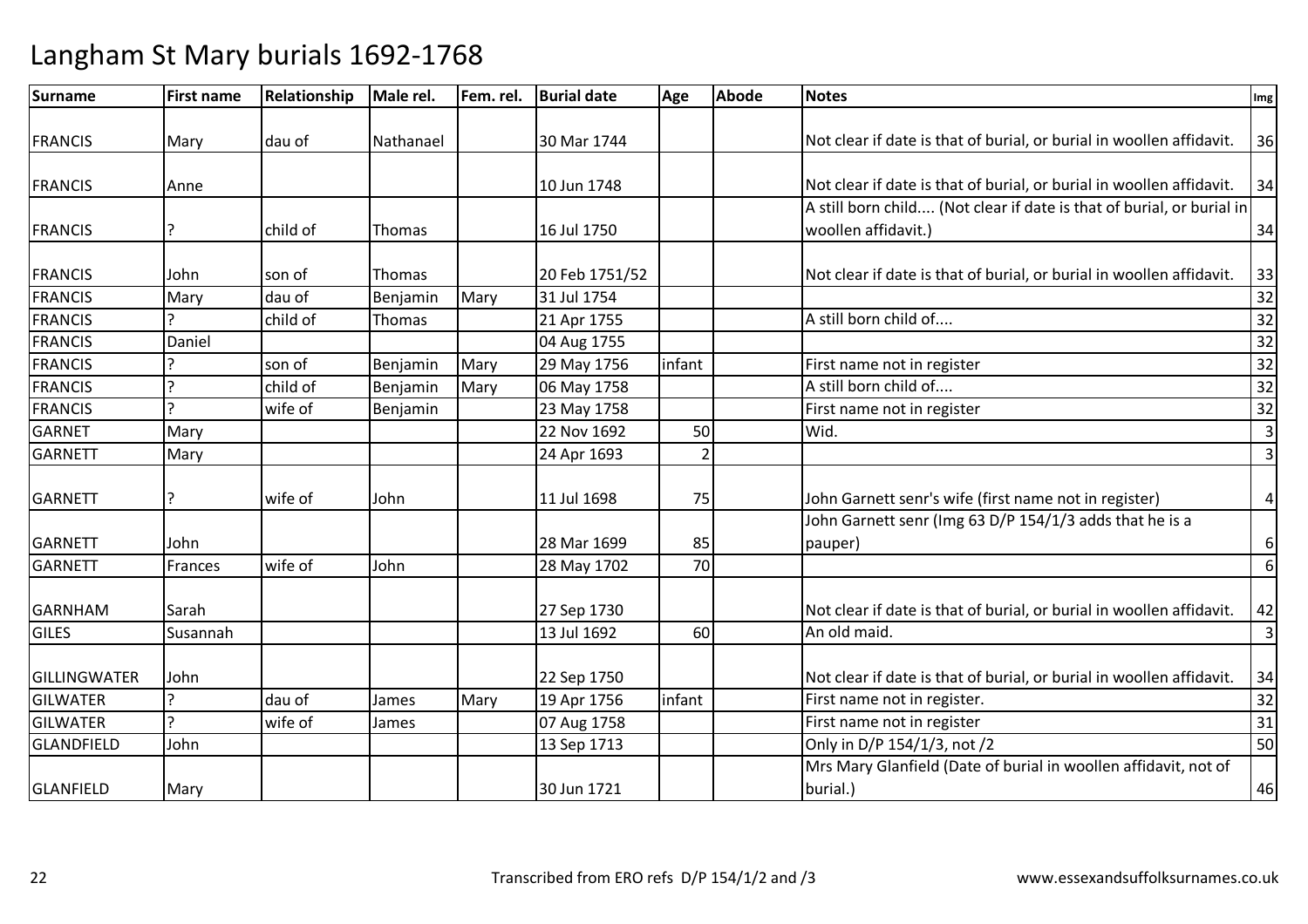| <b>Surname</b>   | <b>First name</b> | Relationship | Male rel. | Fem. rel. | <b>Burial date</b> | Age    | <b>Abode</b> | <b>Notes</b>                                                          | Img            |
|------------------|-------------------|--------------|-----------|-----------|--------------------|--------|--------------|-----------------------------------------------------------------------|----------------|
|                  |                   |              |           |           |                    |        |              |                                                                       |                |
| GLANFIELD        | John              |              |           |           | 27 Mar 1735        |        |              | Not clear if date is that of burial, or burial in woollen affidavit.  | 40             |
|                  |                   |              |           |           |                    |        |              | The Widow Glanfield (Not clear if date is that of burial, or burial   |                |
| GLANFIELD        |                   |              |           |           | 15 Apr 1743        |        |              | in woollen affidavit.)                                                | 36             |
| <b>GLANFIELD</b> | Sarah             |              |           |           | 27 Jan 1766        |        |              |                                                                       | 29             |
| <b>GOBIE</b>     | Richard           |              |           |           | 02 Jan 1692/93     | 55     |              |                                                                       | $\overline{3}$ |
| <b>GOBIE</b>     | Alice             |              |           |           | 15 May 1693        | 74     |              |                                                                       | $\overline{3}$ |
| <b>GOBIE</b>     | Joseph            |              |           |           | 15 May 1696        | 70     |              |                                                                       | $\overline{4}$ |
| <b>GOBY</b>      | John              |              |           |           | 19 Feb 1722/23     |        |              | Date of burial in woollen affidavit, not of burial.                   | 45             |
| <b>GOFF</b>      | Margaret          |              |           |           | 25 Oct 1723        |        |              | Date of burial in woollen affidavit, not of burial.                   | 45             |
|                  |                   |              |           |           |                    |        |              | Mr Joseph Grange (Date of burial in woollen affidavit, not of         |                |
| GRANGE           | Joseph            |              |           |           | 27 Sep 1714        |        |              | burial)                                                               | 49             |
|                  |                   |              |           |           |                    |        |              | Mrs Anne Grange (Date of burial in woollen affidavit, not of          |                |
| GRANGE           | Anne              |              |           |           | 23 Aug 1720        |        |              | burial.)                                                              | 46             |
|                  |                   |              |           |           |                    |        |              | Mrs Martha Grange (Not clear if date is that of burial, or burial     |                |
| <b>GRANGE</b>    | Martha            |              |           |           | 03 Mar 1743/44     |        |              | in woollen affidavit.)                                                | 36             |
|                  |                   |              |           |           |                    |        |              |                                                                       |                |
| <b>GREGS</b>     | Mary              |              |           |           | 06 Aug 1732        |        |              | Not clear if date is that of burial, or burial in woollen affidavit.  | 41             |
| <b>GRIGGS</b>    |                   | child of     | John      |           | 04 Aug 1706        | infant |              | First name not in register.                                           | $\overline{7}$ |
| <b>GROME</b>     | Sarah             |              |           |           | 06 Feb 1695/96     | 1y6m   |              |                                                                       | $\overline{4}$ |
| <b>GROOM</b>     | Robert            |              |           |           | 28 Jan 1712/13     | infant |              |                                                                       | 10             |
| <b>GROOM</b>     | Robert            |              |           |           | 14 Mar 1755        | infant |              |                                                                       | 32             |
| <b>GROOME</b>    | Rob.              |              |           |           | 18 Jan 1695/96     | 35     |              |                                                                       | $\overline{4}$ |
| <b>GROVE</b>     | Sarah             |              |           |           | 08 May 1694        | 3      |              |                                                                       | $\overline{a}$ |
| <b>GROVE</b>     | William           |              |           |           | 28 Aug 1708        |        |              |                                                                       | 8              |
| <b>GROVE</b>     | John              |              |           |           | 07 Mar 1720/21     |        |              | Date of burial in woollen affidavit, not of burial.                   | 46             |
| <b>GROVE</b>     | Thomas            |              |           |           | 10 Mar 1731/32     |        |              | Not clear if date is that of burial, or burial in woollen affidavit.  | 41             |
|                  |                   |              |           |           |                    |        |              | A still born child of (Not clear if date is that of burial, or burial |                |
| <b>GROVE</b>     |                   | child of     | Jos.      |           | 16 Sep 1733        |        |              | in woollen affidavit.)                                                | 40             |
| <b>GROVE</b>     | Susanna           |              |           |           | 01 Oct 1734        |        |              | Not clear if date is that of burial, or burial in woollen affidavit.  | 40             |
|                  |                   |              |           |           |                    |        |              |                                                                       |                |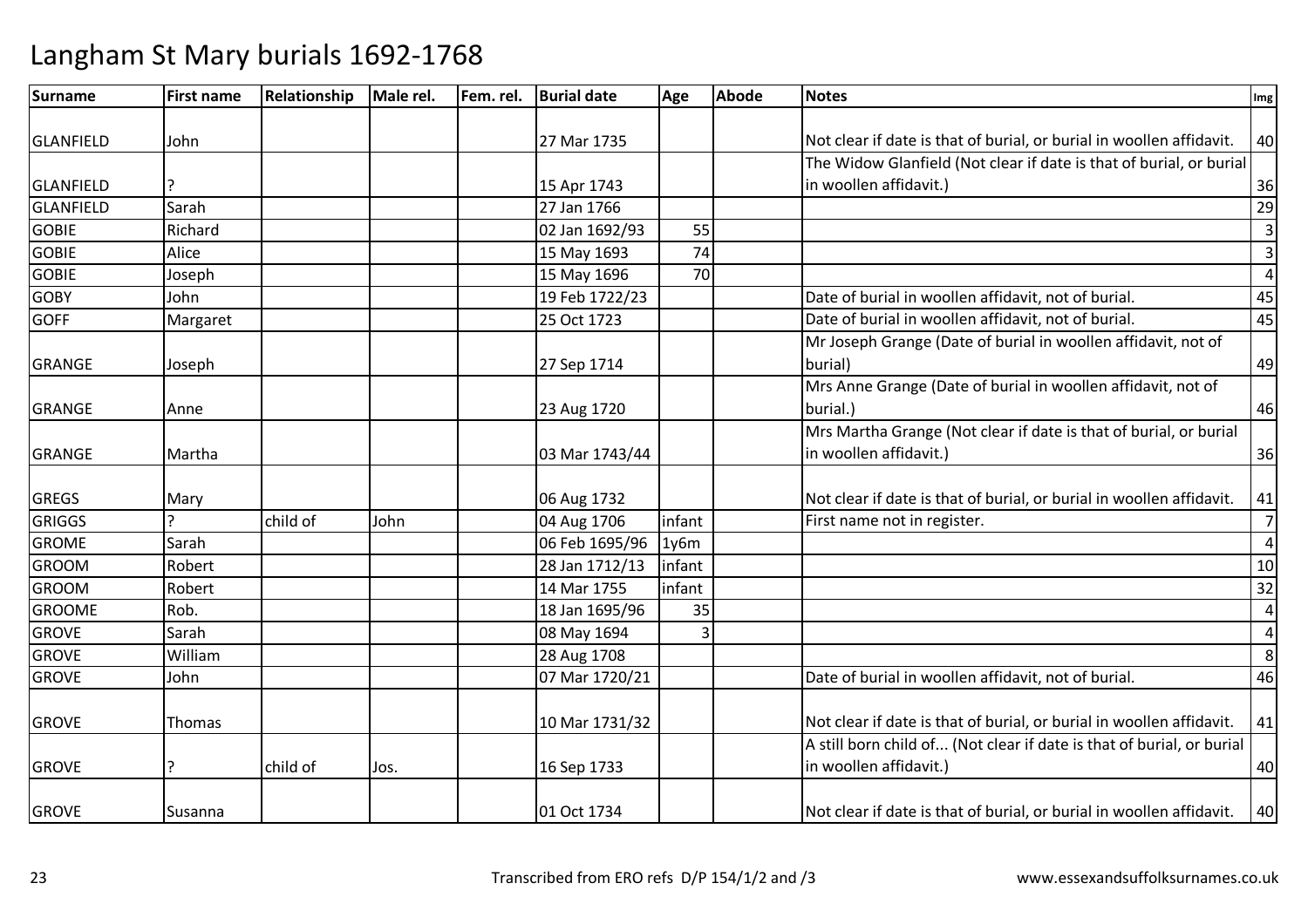| Surname        | <b>First name</b> | Relationship | Male rel. | Fem. rel. | <b>Burial date</b> | Age    | <b>Abode</b> | <b>Notes</b>                                                         | Img            |
|----------------|-------------------|--------------|-----------|-----------|--------------------|--------|--------------|----------------------------------------------------------------------|----------------|
|                |                   |              |           |           |                    |        |              |                                                                      |                |
| <b>GROVE</b>   | Mary              |              |           |           | 26 Jul 1735        |        |              | Not clear if date is that of burial, or burial in woollen affidavit. | 40             |
| <b>GROVE</b>   | Susanna           |              |           |           | 15 Oct 1736        |        |              | Not clear if date is that of burial, or burial in woollen affidavit. | 39             |
|                |                   |              |           |           |                    |        |              |                                                                      |                |
| <b>GROVE</b>   | Rachel            |              |           |           | 25 Nov 1739        |        |              | Not clear if date is that of burial, or burial in woollen affidavit. | 38             |
| <b>GROVE</b>   | Thomas            |              |           |           | 31 Jan 1740/41     |        |              | Not clear if date is that of burial, or burial in woollen affidavit. | 37             |
|                |                   |              |           |           |                    |        |              | First name not in register (Not clear if date is that of burial, or  |                |
| <b>GROVE</b>   |                   | dau of       | Samuel    |           | 19 Mar 1750/51     |        |              | burial in woollen affidavit.)                                        | 33             |
| <b>GROVE</b>   | $\overline{?}$    |              |           |           | 04 Jul 1755        |        |              | The Widow Grove                                                      | 32             |
| <b>GROVE</b>   |                   | child of     | William   |           | 10 Apr 1757        |        |              | An unbaptized child of William Grove junr                            | 32             |
| <b>GROVE</b>   | Daniel            |              |           |           | 10 Oct 1765        |        |              |                                                                      | 30             |
| <b>GROVE</b>   | William           |              |           |           | 07 Aug 1767        |        |              |                                                                      | 29             |
| <b>GROVES</b>  | Hester            |              |           |           | 06 Dec 1721        |        |              | Date of burial in woollen affidavit, not of burial.                  | 46             |
| <b>GROVES</b>  | Hannah            |              |           |           | 28 Sep 1722        |        |              | Date of burial in woollen affidavit, not of burial.                  | 45             |
|                |                   |              |           |           |                    |        |              |                                                                      |                |
| <b>GROVES</b>  | Isaac             |              |           |           | 03 May 1730        |        |              | Not clear if date is that of burial, or burial in woollen affidavit. | 42             |
|                |                   |              |           |           |                    |        |              |                                                                      |                |
|                |                   |              |           |           |                    |        |              | An unbaptized infant of Widow Groves (Not clear if date is that      |                |
| <b>GROVES</b>  | ?                 | infant of    |           |           | 10 Oct 1730        |        |              | of burial, or burial in woollen affidavit.)                          | 42             |
|                |                   |              |           |           |                    |        |              | Two unbaptiz'd infants of (Not clear if date is that of burial, or   |                |
| <b>GROVES</b>  | P.                | infant of    | Samuel    |           | 05 Nov 1732        |        |              | burial in woollen affidavit.)                                        | 41             |
| <b>GROVES</b>  | Mary              |              |           |           | 27 Jul 1745        |        |              | Not clear if date is that of burial, or burial in woollen affidavit. | 35             |
|                |                   |              |           |           |                    |        |              |                                                                      |                |
| <b>GROVES</b>  | Mary              | dau of       | Samuel    |           | 01 Jul 1751        |        |              | Not clear if date is that of burial, or burial in woollen affidavit. | 33             |
| <b>HALSTED</b> | Rose              |              |           |           | 31 Jul 1765        |        |              |                                                                      | 30             |
| HAM            | Elizabeth         | wife of      | John      |           | 11 Nov 1698        | 40     |              |                                                                      | $\overline{4}$ |
| <b>HAM</b>     | Mary              | child of     | Enock     |           | 28 Oct 1705        | infant |              | Img 60 of D/P 154/1/3 says the father is a pauper.                   | $\overline{7}$ |
| <b>HAM</b>     | Mary              |              |           |           | 28 Oct 1708        | infant |              |                                                                      | 8              |
| HAM            | Samuell           |              |           |           | 24 Dec 1712        | infant |              |                                                                      | 10             |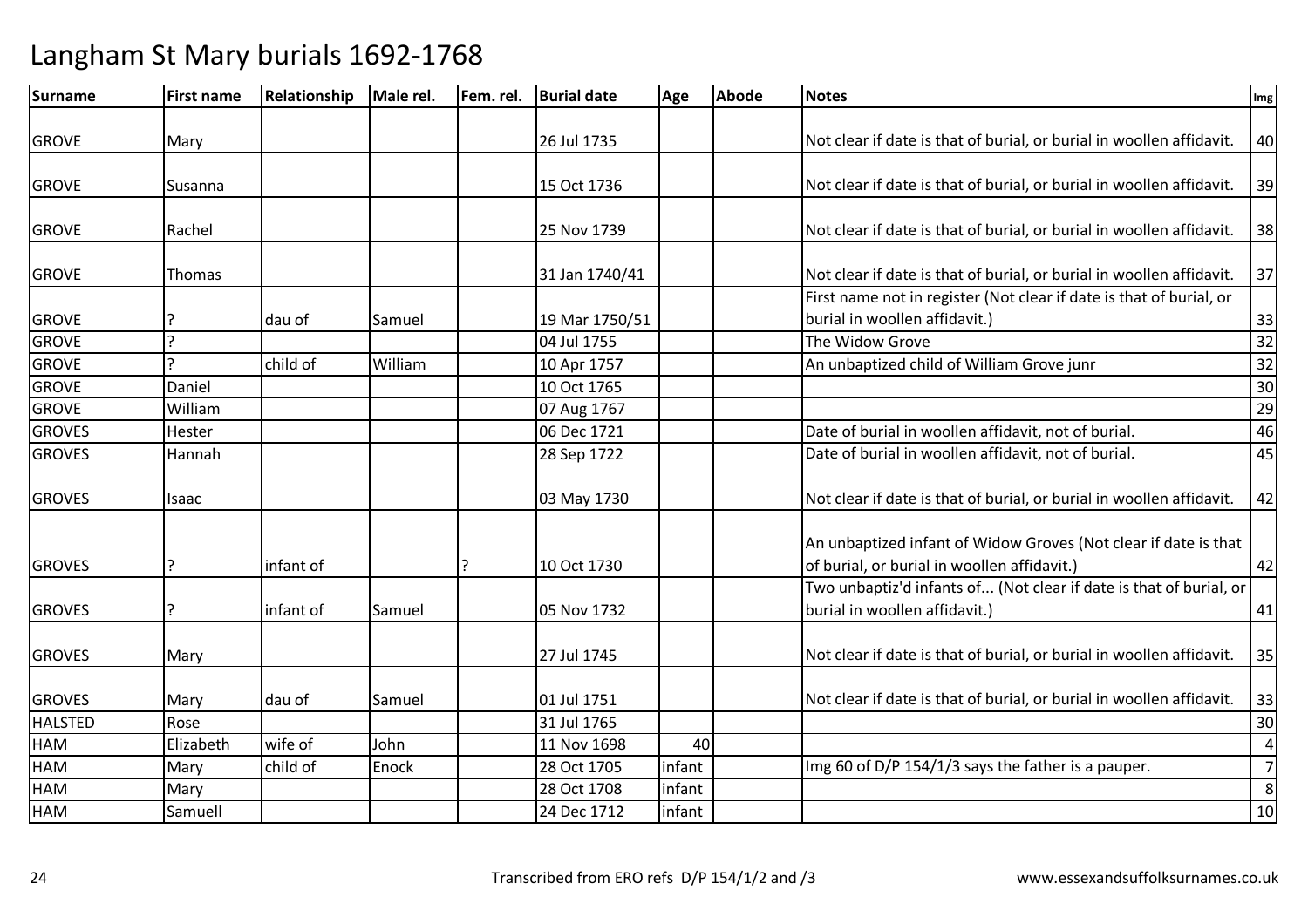| <b>Surname</b> | <b>First name</b> | Relationship | Male rel. | Fem. rel. | <b>Burial date</b> | Age | <b>Abode</b> | <b>Notes</b>                                                         | Img |
|----------------|-------------------|--------------|-----------|-----------|--------------------|-----|--------------|----------------------------------------------------------------------|-----|
|                |                   |              |           |           |                    |     |              | Two unbaptized children of Enoch Ham junr (Date of burial in         |     |
| <b>HAM</b>     | 7                 | child of     | Enoch     |           | 18 Jan 1714/15     |     |              | woollen affidavit, not of burial).                                   | 49  |
|                |                   |              |           |           |                    |     |              | Anne & Mary Ham (Date of burial in woollen affidavit, not of         |     |
| <b>HAM</b>     | Anne              |              |           |           | 23 Jan 1719/20     |     |              | burial.)                                                             | 47  |
|                |                   |              |           |           |                    |     |              | Anne & Mary Ham (Date of burial in woollen affidavit, not of         |     |
| <b>HAM</b>     | Mary              |              |           |           | 23 Jan 1719/20     |     |              | burial.)                                                             | 47  |
| <b>HAM</b>     | Thomas            | son of       | Enoch     |           | 16 Apr 1722        |     |              | Date of burial in woollen affidavit, not of burial.                  | 46  |
| <b>HAM</b>     | Susan             |              |           |           | 02 Jun 1722        |     |              | Date of burial in woollen affidavit, not of burial.                  | 46  |
| <b>HAM</b>     | Mary              | dau of       | John      |           | 19 Jan 1725/26     |     |              | Date of burial in woollen affidavit, not of burial.                  | 44  |
| <b>HAM</b>     | Sarah             |              |           |           | 15 Jan 1726/27     |     |              | Date of burial in woollen affidavit, not of burial.                  | 44  |
| <b>HAM</b>     | Elizabeth         | dau of       | Enoch     |           | 07 May 1727        |     |              | Not clear if date is that of burial, or burial in woollen affidavit. | 44  |
| <b>HAM</b>     | Eliz.             |              |           |           | 02 Nov 1727        |     |              | Not clear if date is that of burial, or burial in woollen affidavit. | 44  |
|                |                   |              |           |           |                    |     |              | Affidavit came too late. (Not clear if date is that of burial, or    |     |
| <b>HAM</b>     | Mary              | infant of    | Enoch     |           | 11 May 1728        |     |              | burial in woollen affidavit.)                                        | 43  |
| <b>HAM</b>     | James             |              |           |           | 26 Feb 1728/29     |     |              | Not clear if date is that of burial, or burial in woollen affidavit. | 43  |
| <b>HAM</b>     | Enoch             | son of       | Enoch     |           | 16 Mar 1728/29     |     |              | Not clear if date is that of burial, or burial in woollen affidavit. | 43  |
| <b>HAM</b>     | Abraham           |              |           |           | 02 Sep 1741        |     |              | Not clear if date is that of burial, or burial in woollen affidavit. | 37  |
| <b>HAM</b>     | John              |              |           |           | 13 Sep 1741        |     |              | Not clear if date is that of burial, or burial in woollen affidavit. | 37  |
|                |                   |              |           |           |                    |     | Great        |                                                                      |     |
| <b>HAM</b>     |                   |              |           |           | 14 Jul 1755        |     | Oakley       | The Widow Ham of Great Oakley                                        | 32  |
| <b>HAMM</b>    | Eliz.             |              |           |           | 03 Jan 1715/16     |     |              | Date of burial in woollen affidavit, not of burial.                  | 48  |
|                |                   |              |           |           |                    |     |              | Enock Hamm senr (Date of burial in woollen affidavit, not of         |     |
| <b>HAMM</b>    | Enock             |              |           |           | 29 Jun 1716        |     |              | burial)                                                              | 48  |
| <b>HAMM</b>    | Anne              |              |           |           | 27 Feb 1717/18     |     |              | Date of burial in woollen affidavit, not of burial.                  | 47  |
|                |                   |              |           |           |                    |     |              | An unbaptized infant of (Date of burial in woollen affidavit,        |     |
| <b>HAMM</b>    |                   | infant of    | Enoch     |           | 27 Feb 1720/21     |     |              | not of burial.)                                                      | 46  |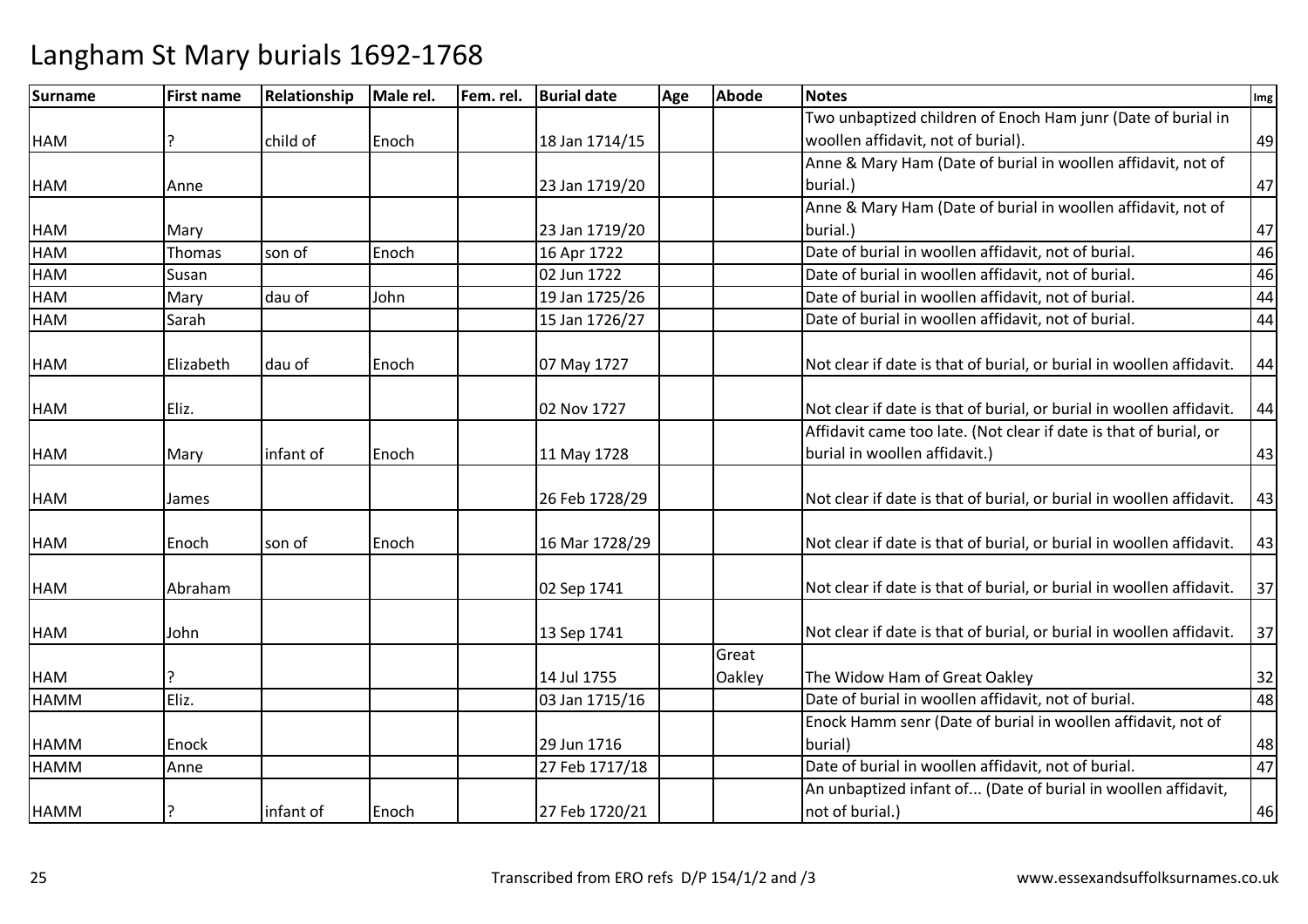| <b>Surname</b> | <b>First name</b> | Relationship | Male rel. | Fem. rel. | <b>Burial date</b> | Age | <b>Abode</b> | <b>Notes</b>                                                                                                                   | Img            |
|----------------|-------------------|--------------|-----------|-----------|--------------------|-----|--------------|--------------------------------------------------------------------------------------------------------------------------------|----------------|
| <b>HARRIS</b>  | Benjamine         |              |           |           | 15 Nov 1694        |     |              |                                                                                                                                | $\overline{4}$ |
| <b>HARRIS</b>  | Susannah          |              |           |           | 11 Mar 1695/96     | 75  |              | Wid.                                                                                                                           | $\overline{a}$ |
| <b>HARRIS</b>  | Mary              | wife of      | Benjamin  |           | 06 May 1711        | 48  |              |                                                                                                                                | 8              |
|                |                   |              |           |           |                    |     |              |                                                                                                                                |                |
| <b>HARRIS</b>  | Mary              | wife of      | Willm.    |           | 18 Jul 1714        |     |              | Wife of Willm. Harris senr. Only in D/P 154/1/3, not /2                                                                        | 50             |
| <b>HARRIS</b>  | Will.             |              |           |           | 09 Sep 1714        |     |              | Will Harris senr. (Only in D/P 154/1/3, not /2)                                                                                | 50             |
| <b>HARRIS</b>  | John              |              |           |           | 03 Sep 1720        |     |              | Date of burial in woollen affidavit, not of burial.                                                                            | 46             |
| <b>HARRIS</b>  | Mary              | wife of      | William   |           | 24 Mar 1727/28     |     |              | Not clear if date is that of burial, or burial in woollen affidavit.                                                           | 43             |
| <b>HARRIS</b>  | Mary              |              |           |           | 29 Apr 1730        |     |              | Not clear if date is that of burial, or burial in woollen affidavit.                                                           | 42             |
| <b>HARRIS</b>  | William           |              |           |           | 08 Aug 1731        |     |              | Not clear if date is that of burial, or burial in woollen affidavit.                                                           | 42             |
| <b>HARRIS</b>  | Ann               | wife of      | George    |           | 28 Dec 1731        |     |              | Not clear if date is that of burial, or burial in woollen affidavit.                                                           | 41             |
| <b>HARRIS</b>  |                   | child of     | George    |           | 18 Jul 1733        |     |              | An unbaptized child of (Not clear if date is that of burial, or<br>burial in woollen affidavit.)                               | 41             |
| <b>HARRIS</b>  | Robert            |              |           |           | 04 Sep 1735        |     |              | Not clear if date is that of burial, or burial in woollen affidavit.                                                           | 40             |
| <b>HARRIS</b>  | William           |              |           |           | 16 Feb 1735/36     |     |              | Not clear if date is that of burial, or burial in woollen affidavit.                                                           | 39             |
| <b>HARRIS</b>  | Robt.             | son of       | George    |           | * * 1736           |     |              | No date - between burials in Nov 1736 and Feb 1736/7 (Not<br>clear if date is that of burial, or burial in woollen affidavit.) | 39             |
| <b>HARRIS</b>  | Benjamin          |              |           |           | 26 Mar 1738        |     |              | Not clear if date is that of burial, or burial in woollen affidavit.                                                           | 38             |
| <b>HARRIS</b>  | George            |              |           |           | 16 May 1742        |     |              | Not clear if date is that of burial, or burial in woollen affidavit.                                                           | 36             |
| <b>HARRIS</b>  | Susan             |              |           |           | 19 Aug 1744        |     |              | Not clear if date is that of burial, or burial in woollen affidavit.                                                           | 35             |
| <b>HARRIS</b>  | Mary              |              |           |           | 05 Jan 1748/49     |     |              | Single woman (Not clear if date is that of burial, or burial in<br>woollen affidavit.)                                         | 34             |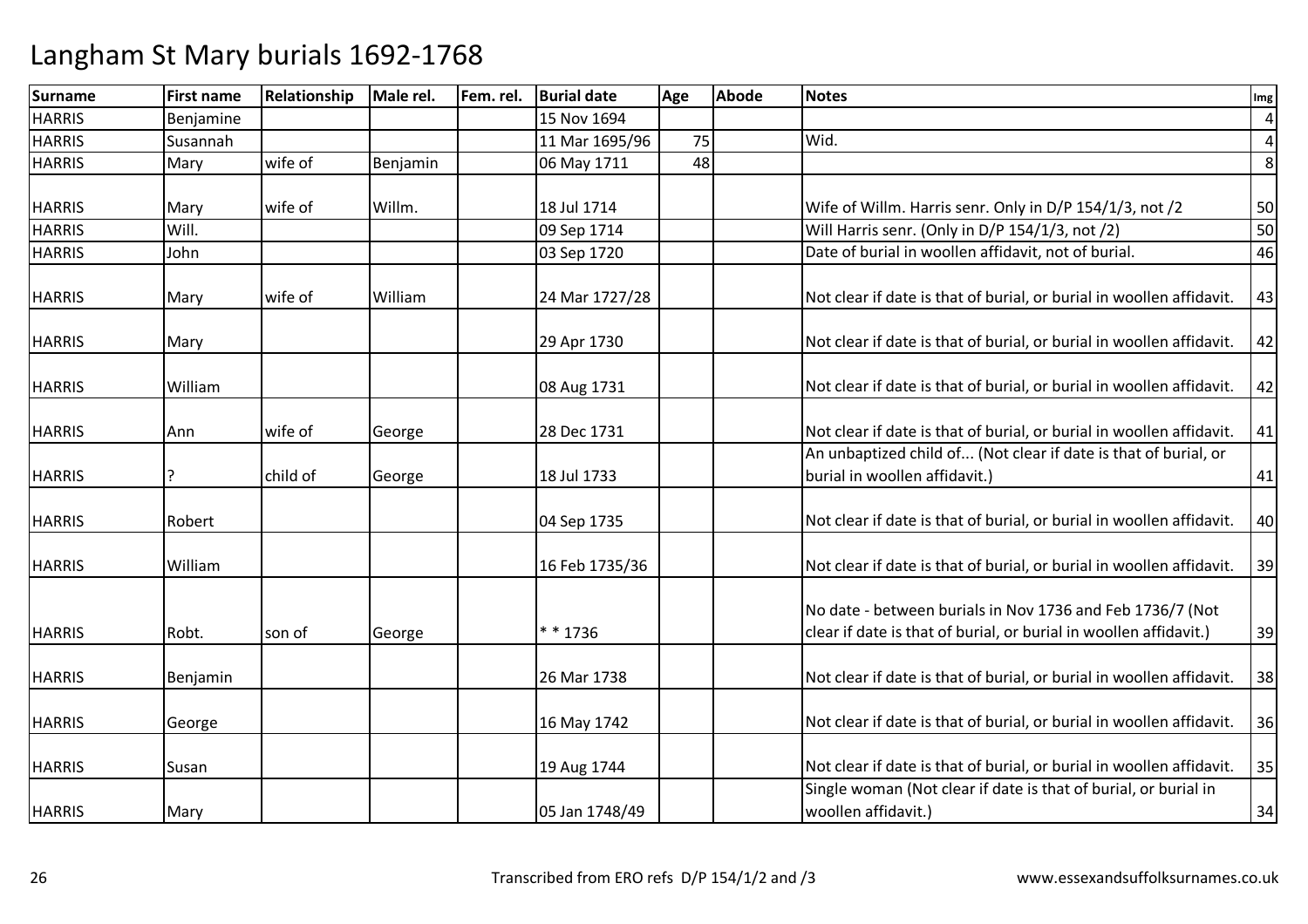| <b>Surname</b> | <b>First name</b> | Relationship | Male rel. | Fem. rel. | <b>Burial date</b> | Age    | <b>Abode</b> | <b>Notes</b>                                                         | Img            |
|----------------|-------------------|--------------|-----------|-----------|--------------------|--------|--------------|----------------------------------------------------------------------|----------------|
| <b>HARRIS</b>  | Susan             |              |           |           | 02 Aug 1755        |        |              |                                                                      | 32             |
| <b>HARRIS</b>  | Mary              |              |           |           | 05 Jul 1763        |        |              |                                                                      | 30             |
| <b>HARRIS</b>  | Sarah             |              |           |           | 13 Jun 1768        |        |              |                                                                      | 28             |
| <b>HART</b>    | Charles           |              |           |           | 29 Oct 1762        |        |              |                                                                      | 31             |
| <b>HAWKINS</b> | Sarah             | child of     |           | Sarah     | 13 Jul 1768        |        |              | Base born child of                                                   | 28             |
| <b>HAXAL</b>   | Abraham           |              |           |           | 04 Feb 1719/20     |        |              | Date of burial in woollen affidavit, not of burial.                  | 47             |
| <b>HAXEL</b>   | James             |              |           |           | 25 Feb 1714/15     |        |              | Date of burial in woollen affidavit, not of burial.                  | 49             |
| <b>HAXELL</b>  | Abraham           |              |           |           | 09 May 1707        | 21     |              | Abraham Haxell jnr                                                   | $\overline{7}$ |
| <b>HAXELL</b>  | John              |              |           |           | 03 Nov 1710        | 30     |              |                                                                      | 8              |
| <b>HAXELL</b>  | Susan             |              |           |           | 18 Jan 1716/17     |        |              | Date of burial in woollen affidavit, not of burial.                  | 48             |
| <b>HEARD</b>   | John              |              |           |           | 01 Jul 1717        |        |              | Date of burial in woollen affidavit, not of burial.                  | 47             |
|                |                   |              |           |           |                    |        |              | Son of the Widow Bevis (Not clear if date is that of burial, or      |                |
| <b>HEARD</b>   | Samuel            | son of       |           |           | 30 Jun 1739        |        |              | burial in woollen affidavit.)                                        | 38             |
|                |                   |              |           |           |                    |        |              | Mr. James Herd (Not clear if date is that of burial, or burial in    |                |
| <b>HERD</b>    | James             |              |           |           | 20 Nov 1738        |        |              | woollen affidavit.)                                                  | 38             |
|                |                   |              |           |           |                    |        |              |                                                                      |                |
| <b>HILL</b>    | Alice             |              |           |           | 20 Jan 1740/41     |        |              | Not clear if date is that of burial, or burial in woollen affidavit. | 37             |
| <b>HILLS</b>   | John              |              |           |           | 09 Apr 1703        |        | 58 Dedham    |                                                                      | 6              |
|                |                   |              |           |           |                    |        |              | D/P 154/1/2 gives name and age only, but img 53 of D/P               |                |
|                |                   |              |           |           |                    |        |              | 154/1/3 says "Edward Hills a Lad of ye Wid. Hills an Inhabitant      |                |
| <b>HILLS</b>   | Edward            | son of       |           |           | 09 Jun 1708        | 14     |              | of Dedham resident in this parish by virtue of a Certificate."       | 8              |
| <b>HILLS</b>   | Anne              | dau of       | Sam.      |           | 14 May 1723        |        |              | Date of burial in woollen affidavit, not of burial.                  | 45             |
|                |                   |              |           |           |                    |        |              |                                                                      |                |
| <b>HILLS</b>   | James             | son of       | Samuel    |           | 09 Feb 1730/31     |        |              | Not clear if date is that of burial, or burial in woollen affidavit. | 42             |
| <b>HIND</b>    | Sarah             |              |           |           | 25 Oct 1720        | infant |              | Date of burial in woollen affidavit, not of burial.                  | 46             |
| <b>HIND</b>    |                   | son of       | Jacob     |           | 14 May 1758        | infant |              | An infant son of Jacob Hind esgr                                     | 32             |
|                | Robert            |              |           |           |                    |        |              |                                                                      |                |
| <b>HINDE</b>   | Augustus          | son of       | Jacob     |           | 07 Jan 1767        | infant |              | Infant son of Jacob Hinde esqr                                       | 29             |
|                |                   |              |           |           |                    |        |              | Img 60 of D/P 154/1/3 gives her husband's occupation as              |                |
| <b>HINDS</b>   | Hannah            | wife of      | John      |           | 24 Oct 1705        | 35     |              | labourer.                                                            | $\overline{7}$ |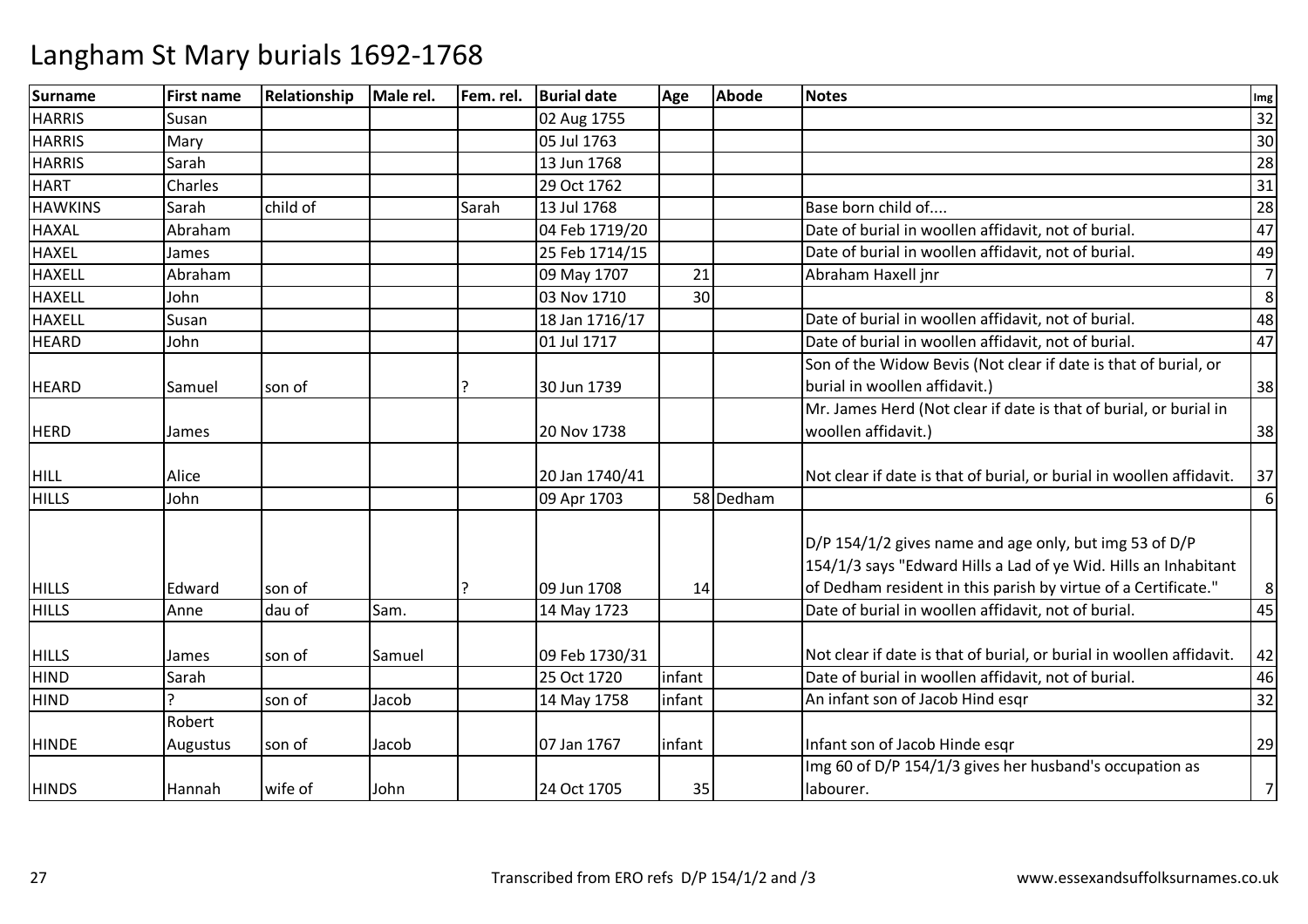| <b>Surname</b> | <b>First name</b> | Relationship | Male rel. | Fem. rel. | <b>Burial date</b> | Age    | Abode | <b>Notes</b>                                                                                  | Img            |
|----------------|-------------------|--------------|-----------|-----------|--------------------|--------|-------|-----------------------------------------------------------------------------------------------|----------------|
|                |                   |              |           |           |                    |        |       | First name not in register. Img 60 of D/P 154/1/3 says the                                    |                |
| <b>HINDS</b>   |                   | child of     | Nath.     |           | 21 Nov 1705        | infant |       | father was a labourer.                                                                        | $7 \mid$       |
| <b>HINDS</b>   | John              |              |           |           | 10 Aug 1708        | infant |       |                                                                                               | $\,8\,$        |
| <b>HINDS</b>   | John              | infant of    | John      |           | 24 May 1709        | infant |       | Img 53 of D/P 154/1/3 gives his father's name.                                                | $\overline{8}$ |
| <b>HINDS</b>   | Sarah             |              |           |           | 09 Jan 1715/16     |        |       | Date of burial in woollen affidavit, not of burial.                                           | 48             |
|                |                   |              |           |           |                    |        |       | Daniel & Margaret Hinds, infants (Date of burial in woollen                                   |                |
| <b>HINDS</b>   | Daniel            |              |           |           | 26 Dec 1720        | infant |       | affidavit, not of burial.)                                                                    | 46             |
|                |                   |              |           |           |                    |        |       | Daniel & Margaret Hinds, infants (Date of burial in woollen                                   |                |
| <b>HINDS</b>   | Margaret          |              |           |           | 26 Dec 1720        | infant |       | affidavit, not of burial.)                                                                    | 46             |
|                |                   |              |           |           |                    |        |       | A still born child of (Date of burial in woollen affidavit, not of                            |                |
| <b>HINDS</b>   |                   | child of     | John      |           | 15 Feb 1721/22     |        |       | burial.)                                                                                      | 46             |
| <b>HINDS</b>   | James             | son of       | John      |           | 04 Dec 1722        |        |       | Date of burial in woollen affidavit, not of burial.                                           | 45             |
| <b>HINDS</b>   | Jeremy            | son of       | Nat.      |           | 08 Oct 1723        |        |       | Date of burial in woollen affidavit, not of burial.                                           | 45             |
| <b>HINDS</b>   | Amy               | dau of       | Jonathan  |           | 28 Dec 1723        |        |       | Date of burial in woollen affidavit, not of burial.                                           | 45             |
| <b>HINDS</b>   | Eliz.             |              |           |           | 03 Aug 1724        |        |       | Date of burial in woollen affidavit, not of burial.                                           | 45             |
| <b>HINDS</b>   | Amy               | wife of      | Jonathan  |           | 31 Mar 1727        |        |       | Not clear if date is that of burial, or burial in woollen affidavit.                          | 44             |
| <b>HINDS</b>   | Daniel            |              |           |           | 03 Sep 1727        |        |       | Not clear if date is that of burial, or burial in woollen affidavit.                          | 44             |
| <b>HINDS</b>   | Amy               | dau of       | Jonnathan |           | 10 Apr 1728        |        |       | Not clear if date is that of burial, or burial in woollen affidavit.                          | 43             |
| <b>HINDS</b>   | Hannah            | wife of      | Jonnathan |           | 25 Feb 1728/29     |        |       | Not clear if date is that of burial, or burial in woollen affidavit.                          | 43             |
| <b>HINDS</b>   | Mary              | dau of       | Nathanael |           | 07 Oct 1730        |        |       | Not clear if date is that of burial, or burial in woollen affidavit.                          | 42             |
| <b>HINDS</b>   | Mary              |              |           |           | 11 Jul 1734        |        |       | Not clear if date is that of burial, or burial in woollen affidavit.                          | 40             |
| <b>HINDS</b>   | Jonathan          |              |           |           | 01 Dec 1734        |        |       | Jonathan Hinds junr (Not clear if date is that of burial, or burial<br>in woollen affidavit.) | 40             |
| <b>HINDS</b>   | John              |              |           |           | 17 Dec 1734        |        |       | Not clear if date is that of burial, or burial in woollen affidavit.                          | 40             |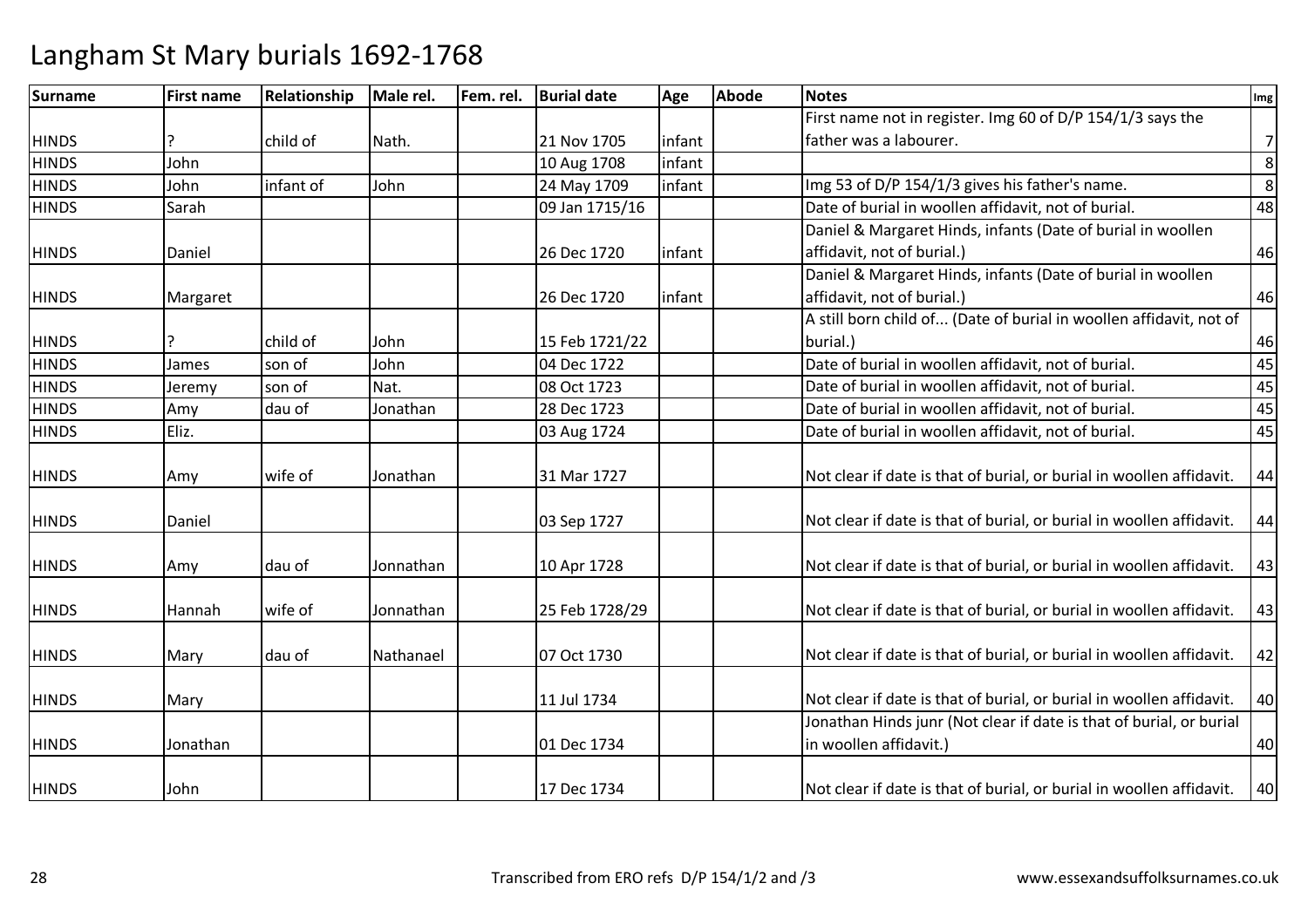| <b>Surname</b> | <b>First name</b> | Relationship | Male rel. | Fem. rel. | <b>Burial date</b> | Age    | <b>Abode</b> | <b>Notes</b>                                                         | Img             |
|----------------|-------------------|--------------|-----------|-----------|--------------------|--------|--------------|----------------------------------------------------------------------|-----------------|
|                |                   |              |           |           |                    |        |              |                                                                      |                 |
| <b>HINDS</b>   | John              |              |           |           | 28 Feb 1741/42     |        |              | Not clear if date is that of burial, or burial in woollen affidavit. | 37              |
|                |                   |              |           |           |                    |        |              |                                                                      |                 |
| <b>HINDS</b>   | Eliz.             | dau of       | John      |           | 14 Nov 1745        |        |              | Not clear if date is that of burial, or burial in woollen affidavit. | 35              |
| <b>HINDS</b>   | John              | son of       | John      |           | 01 Aug 1747        |        |              | Not clear if date is that of burial, or burial in woollen affidavit. | 35              |
|                |                   |              |           |           |                    |        |              | An unbaptized child of (not clear if date is that of burial, or      |                 |
| <b>HINDS</b>   | Mary              | dau of       | Jonathan  |           | 20 Oct 1751        |        |              | burial in woollen affidavit).                                        | 33              |
| <b>HINES</b>   | Martha            | wife of      | Nathanael |           | 17 Apr 1730        |        |              | Not clear if date is that of burial, or burial in woollen affidavit. | 42              |
| <b>HINES</b>   | Samuel            | son of       | Edward    | Mary      | 30 Sep 1753        |        |              |                                                                      | 33              |
| <b>HINES</b>   |                   |              |           |           | 14 Feb 1755        |        |              | The Widow Hines                                                      | 32              |
| <b>HINES</b>   | Sarah             |              |           |           | 20 Aug 1762        |        |              |                                                                      | 31              |
| <b>HINES</b>   | Daniel            |              |           |           | 26 Nov 1764        |        |              |                                                                      | 30              |
| <b>HINES</b>   | <b>Bridget</b>    |              |           |           | 28 Mar 1765        |        |              |                                                                      | 30              |
| <b>HINES</b>   | Jonathan          |              |           |           | 07 Oct 1766        |        |              |                                                                      | 29              |
| <b>HOLDEN</b>  | Ann               |              |           |           | 18 Mar 1695/96     | 74     |              | Wid.                                                                 | $\overline{4}$  |
| <b>HOLDEN</b>  | Susannah          |              | John      |           | 06 Jul 1696        | infant |              |                                                                      | $\overline{4}$  |
| HOLDEN         | George            |              |           |           | 18 Jun 1715        |        |              | Date of burial in woollen affidavit, not of burial.                  | 48              |
| <b>HOLDEN</b>  | Margaret          | wife of      | Tho.      |           | 15 Oct 1718        |        |              | Date of burial in woollen affidavit, not of burial.                  | 47              |
| <b>HOLDEN</b>  | Mary              | wife of      | Rich.     |           | 11 Aug 1719        |        |              | Date of burial in woollen affidavit, not of burial.                  | 47              |
|                |                   |              |           |           |                    |        |              | An unbaptized child of (Date of burial in woollen affidavit, not     |                 |
| <b>HOLDEN</b>  |                   | child of     | John      |           | 02 Apr 1722        |        |              | of burial.)                                                          | 46              |
|                |                   |              |           |           |                    |        |              | Mr. Tho. Holden (Date of burial in woollen affidavit, not of         |                 |
| <b>HOLDEN</b>  | Tho.              |              |           |           | 19 Mar 1722/23     |        |              | burial.)                                                             | 45              |
| <b>HOLDEN</b>  | Richard           |              |           |           | 29 Jul 1723        |        |              | Date of burial in woollen affidavit, not of burial.                  | 45              |
|                |                   |              |           |           |                    |        |              |                                                                      |                 |
| <b>HOLDEN</b>  | Anne              | dau of       | John      |           | 03 Oct 1727        |        |              | Not clear if date is that of burial, or burial in woollen affidavit. | 44              |
| <b>HOLDEN</b>  |                   |              |           |           | 14 Jun 1761        |        |              | Widow Holden                                                         | 31              |
| <b>HOLDEN</b>  | Mary              |              |           |           | 08 Jan 1766        |        |              |                                                                      | 29              |
| <b>HOLDEN</b>  | John              |              |           |           | 29 Jun 1768        |        |              |                                                                      | $\overline{28}$ |
| <b>HOLDER</b>  | Richard           |              |           |           | 14 Jun 1763        |        |              |                                                                      | 30              |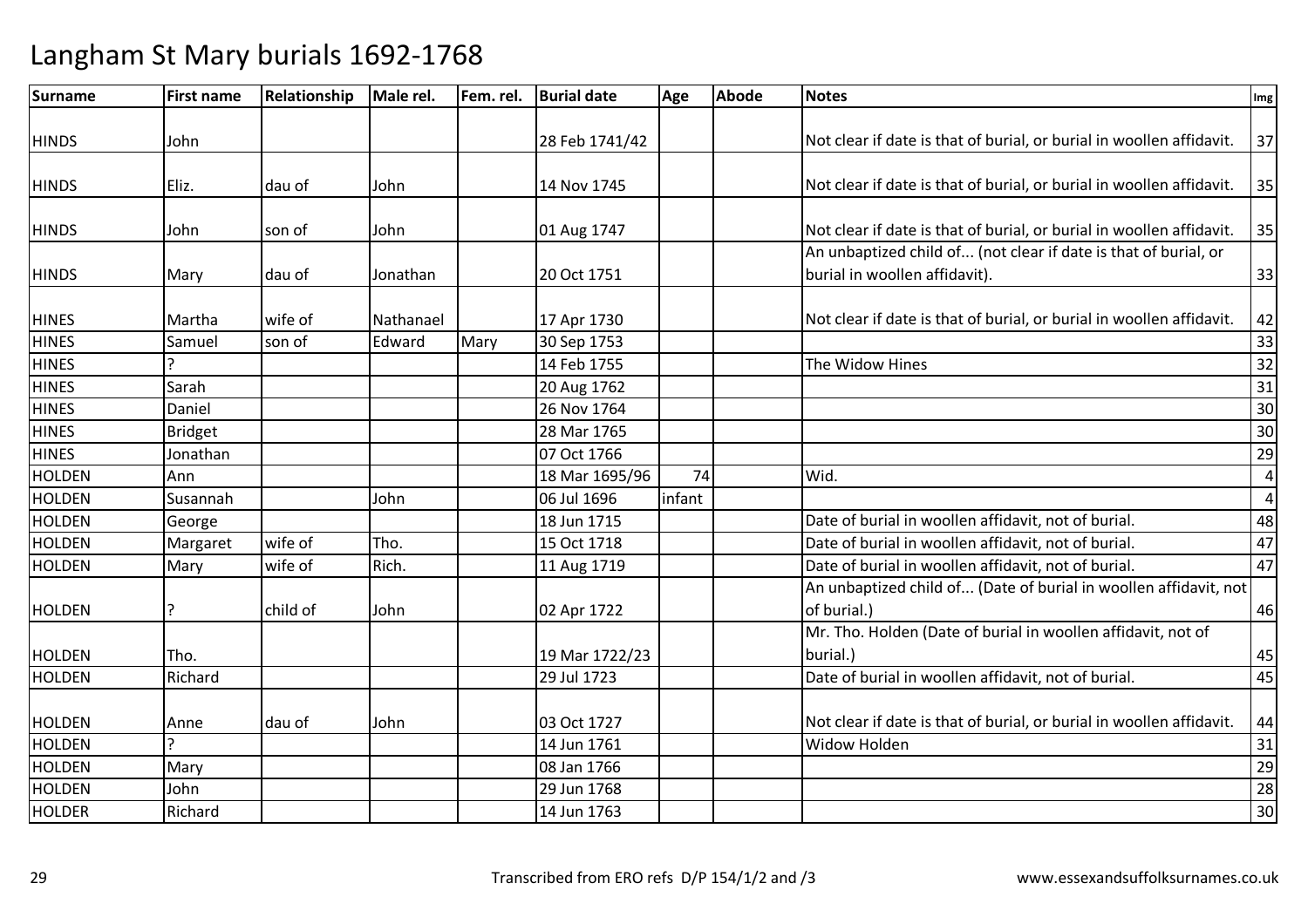| <b>Surname</b>  | <b>First name</b> | Relationship | Male rel. | Fem. rel. | <b>Burial date</b> | Age            | <b>Abode</b> | <b>Notes</b>                                                         | Img              |
|-----------------|-------------------|--------------|-----------|-----------|--------------------|----------------|--------------|----------------------------------------------------------------------|------------------|
| <b>HOLDING</b>  | John              |              |           |           | 17 Dec 1708        |                |              | Age given but difficult to read - 40 or 90?                          | $\infty$         |
|                 |                   |              |           |           |                    |                |              | An unbaptized child of (Date of burial in woollen affidavit,         |                  |
| <b>HOLTON</b>   |                   | child of     | Ed.       |           | 04 Aug 1724        |                |              | not of burial.)                                                      | 45               |
|                 |                   |              |           |           |                    |                |              |                                                                      |                  |
| <b>HOLTON</b>   | James             | son of       | John      |           | 07 Jan 1727/28     |                |              | Not clear if date is that of burial, or burial in woollen affidavit. | 44               |
|                 |                   |              |           |           |                    |                |              |                                                                      |                  |
| <b>HOLTON</b>   | George            | son of       | Edward    |           | 05 Jul 1730        |                |              | Not clear if date is that of burial, or burial in woollen affidavit. | 42               |
|                 |                   |              |           |           |                    |                |              |                                                                      |                  |
| <b>HOLTON</b>   | Elizabeth         |              |           |           | 10 Feb 1751/52     |                |              | Not clear if date is that of burial, or burial in woollen affidavit. | 33               |
| <b>HOLTON</b>   | Elizabeth         |              |           |           | 28 Aug 1752        |                |              | Widow                                                                | 33               |
|                 |                   |              |           |           |                    |                |              | Son of Mr. Houghton (Not clear if date is that of burial, or burial  |                  |
| <b>HOUGHTON</b> | John              | son of       |           |           | 06 Dec 1732        |                |              | in woollen affidavit.)                                               | 41               |
| <b>HOW</b>      | John              | son of       | George    |           | 20 Jun 1696        | infant         |              |                                                                      | $\overline{4}$   |
|                 |                   |              |           |           |                    |                |              | First name not in register. (Img 62 of D/P 154/1/3 gives the         |                  |
| <b>HOW</b>      |                   | infant of    | Robt.     |           | 07 Feb 1701/2      | $\overline{2}$ |              | father's occupation as clothier)                                     | $\boldsymbol{6}$ |
| <b>HOW</b>      |                   | infant of    | Robt.     |           | 14 Oct 1706        |                |              | First name not in register.                                          | $\overline{7}$   |
| <b>HOW</b>      | Elizabeth         | wife of      | George    |           | 02 Oct 1712        |                |              |                                                                      | 10               |
| <b>HOW</b>      | Mary              |              |           |           | 03 Aug 1723        |                |              | Date of burial in woollen affidavit, not of burial.                  | 45               |
| <b>HOW</b>      | George            |              |           |           | 03 Nov 1726        |                |              | Date of burial in woollen affidavit, not of burial.                  | 44               |
|                 |                   |              |           |           |                    |                |              |                                                                      |                  |
| <b>HOW</b>      | Elizabeth         | wife of      | Robert    |           | 29 Apr 1751        |                |              | Not clear if date is that of burial, or burial in woollen affidavit. | 33               |
| <b>HOW</b>      | John              |              |           |           | 04 Feb 1756        |                |              |                                                                      | 32               |
|                 |                   |              |           |           |                    |                |              |                                                                      |                  |
|                 |                   |              |           |           |                    |                |              | Edward Howcham of Stratford, a Blind Lad drowned at ye               |                  |
| HOWCHAM         | Edward            |              |           |           | 16 Jul 1696        |                | 18 Stratford | floodgates belonging to Stratford Mill.                              | $\overline{4}$   |
|                 |                   |              |           |           |                    |                |              | Date of burial in woollen affidavit, not of burial. Date unclear -   |                  |
| <b>HOWE</b>     | Robert            |              |           |           | 03 Apr 1716        |                |              | 17 Feb or 3 Apr?                                                     | 48               |
|                 |                   |              |           |           |                    |                |              |                                                                      |                  |
| <b>HURRIL</b>   | Anne              |              |           |           | 06 Apr 1737        |                |              | Not clear if date is that of burial, or burial in woollen affidavit. | 39               |
| <b>JAMES</b>    | Mary              |              |           |           | 24 Feb 1763        |                |              |                                                                      | 30               |
| <b>JOLLEY</b>   | Thomas            |              |           |           | 25 Apr 1695        | 50             |              |                                                                      | $\overline{4}$   |
| <b>JOLLEY</b>   |                   |              |           |           | 12 Mar 1754        |                |              | The Widow Jolley                                                     | 33               |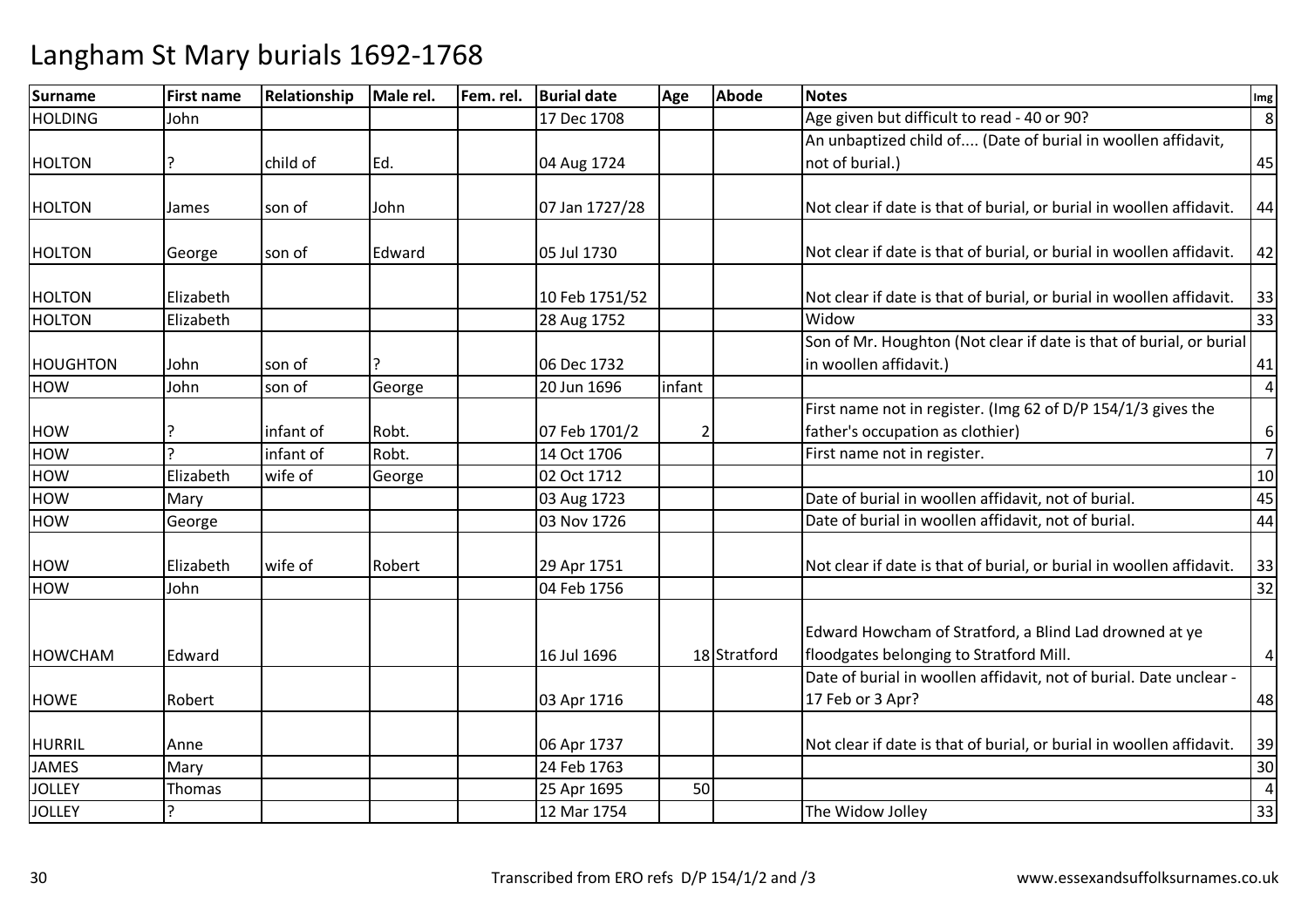| <b>Surname</b>  | <b>First name</b> | Relationship | Male rel. | Fem. rel. | <b>Burial date</b> | Age | <b>Abode</b> | <b>Notes</b>                                                         | Img              |
|-----------------|-------------------|--------------|-----------|-----------|--------------------|-----|--------------|----------------------------------------------------------------------|------------------|
| <b>JOLLIE</b>   | Susan             |              |           |           | 18 May 1702        | 22  |              |                                                                      | $6 \mid$         |
|                 |                   |              |           |           |                    |     |              | Wid Jollies daughter called Ruth (Img 60 of D/P 154/1/3              |                  |
|                 |                   |              |           |           |                    |     |              | described her as "A young girle of ye Wid. Jollies called by ye      |                  |
| <b>JOLLIE</b>   | Ruth              | dau of       |           |           | 01 Sep 1704        |     |              | name of Ruth Jollie)                                                 | $7 \overline{ }$ |
| <b>JOLLIFFE</b> | Mary              |              |           |           | 17 Feb 1715/16     |     |              | Date of burial in woollen affidavit, not of burial.                  | 48               |
|                 |                   |              |           |           |                    |     |              | An unbaptized child of (Date of burial in woollen affidavit,         |                  |
| <b>JOLLY</b>    |                   | child of     | Henry     |           | 04 Feb 1719/20     |     |              | not of burial.)                                                      | 47               |
| <b>JOLLY</b>    | Susan             |              |           |           | 14 Nov 1721        |     |              | Date of burial in woollen affidavit, not of burial.                  | 46               |
| <b>JOLLY</b>    | Henry             | son of       | Henry     |           | 18 Oct 1722        |     |              | Date of burial in woollen affidavit, not of burial.                  | 45               |
|                 |                   |              |           |           |                    |     |              |                                                                      |                  |
| <b>JOLLY</b>    | 7                 |              |           |           | 09 Mar 1723/24     |     |              | Widow Jolly (Date of burial in woollen affidavit, not of burial.)    | 45               |
|                 |                   |              |           |           |                    |     |              |                                                                      |                  |
| <b>JOLLY</b>    | Henry             |              |           |           | 20 Jul 1733        |     |              | Not clear if date is that of burial, or burial in woollen affidavit. | 40               |
| <b>JONES</b>    | Evan              |              |           |           | 06 Sep 1767        |     |              |                                                                      | 29               |
| <b>KENDEL</b>   | Edward            | son of       | Edward    | Deborah   | 17 Aug 1752        |     |              |                                                                      | 33               |
| <b>KETTLE</b>   | Ann               |              |           |           | 02 Apr 1698        | 70  |              |                                                                      | $\overline{4}$   |
| <b>KING</b>     | Susannah          | infant of    | Will.     | Eliz.     | 08 Aug 1697        |     |              | Parents' names from img 64 D/P 154/1/3.                              | $\overline{a}$   |
|                 |                   |              |           |           |                    |     |              |                                                                      |                  |
| <b>KING</b>     | Daniell           |              |           |           | 10 Oct 1709        | 22  |              | Img 53 of D/P 154/1/3 describes him as "a young man."                | 8 <sup>1</sup>   |
| <b>KING</b>     | William           |              |           |           | 29 Dec 1710        | 65  |              |                                                                      | 8                |
| <b>KING</b>     | Elizabeth         |              |           |           | 02 Feb 1710/11     |     |              |                                                                      | 8                |
|                 |                   |              |           |           |                    |     |              |                                                                      |                  |
|                 |                   |              |           |           |                    |     |              | Burial in woollen affidavit, not of burial. No date given, but       |                  |
| <b>KING</b>     | John              |              |           |           | $* * 1717$         |     |              | presumably happened between April and June.                          | 48               |
| <b>KING</b>     | Sarah             |              |           |           | 08 Apr 1718        |     |              | Date of burial in woollen affidavit, not of burial.                  | 47               |
| <b>KING</b>     | Eliza.            |              |           |           | 28 Jan 1722/23     |     |              | Date of burial in woollen affidavit, not of burial.                  | 45               |
| <b>KING</b>     | John              |              |           |           | 30 Jun 1724        |     |              | Date of burial in woollen affidavit, not of burial.                  | 45               |
| <b>KING</b>     | Elizabeth         |              |           |           | 07 Mar 1729/30     |     |              | Not clear if date is that of burial, or burial in woollen affidavit. | 42               |
| <b>KING</b>     | Thomas            |              |           |           | 22 Nov 1741        |     |              | Not clear if date is that of burial, or burial in woollen affidavit. | 37               |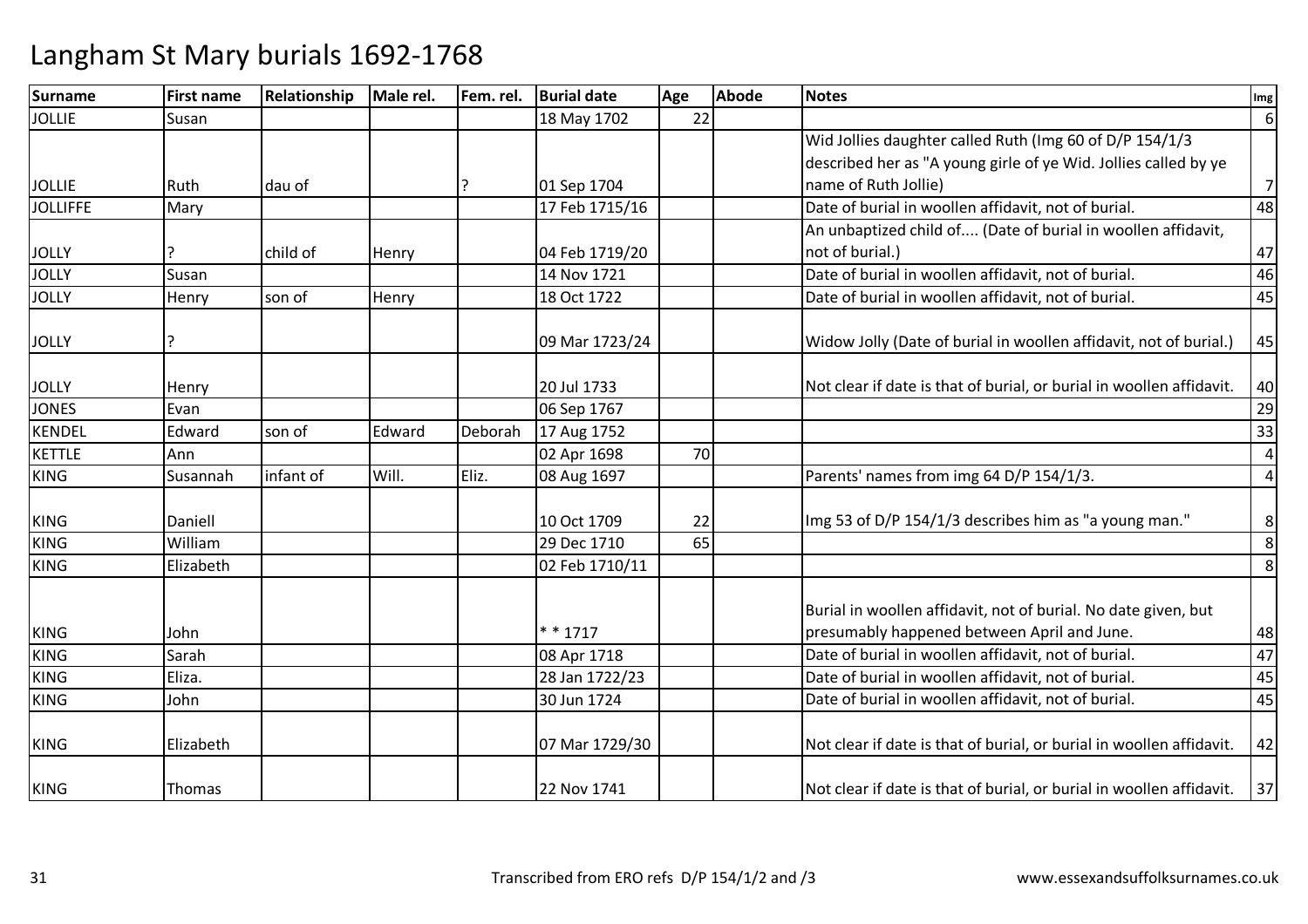| <b>Surname</b>  | <b>First name</b> | Relationship | Male rel. | Fem. rel. | <b>Burial date</b> | Age | <b>Abode</b> | <b>Notes</b>                                                         | Img            |
|-----------------|-------------------|--------------|-----------|-----------|--------------------|-----|--------------|----------------------------------------------------------------------|----------------|
|                 |                   |              |           |           |                    |     |              |                                                                      |                |
| <b>KING</b>     | Abigal            |              |           |           | 12 Sep 1744        |     |              | Not clear if date is that of burial, or burial in woollen affidavit. | 35             |
| <b>KING</b>     | Elizabeth         |              |           |           | 29 Sep 1755        |     |              |                                                                      | 32             |
| <b>KING</b>     |                   | child of     | John      | Mary      | 27 Feb 1756        |     |              | A still born child of                                                | 32             |
| <b>KING</b>     | $\mathbf{C}$      | wife of      | John      |           | 03 Mar 1756        |     |              | First name not in register                                           | 32             |
| <b>KING</b>     | C                 |              |           |           | 09 Sep 1757        |     |              | The Widow King                                                       | 32             |
| <b>KING</b>     | Thomas            |              |           |           | 26 Aug 1759        |     |              |                                                                      | 31             |
| <b>KING</b>     | Abigail           |              |           |           | 14 Oct 1759        |     |              |                                                                      | 31             |
| <b>LADBROOK</b> | Elizabeth         |              |           |           | 20 Sep 1720        |     |              | Date of burial in woollen affidavit, not of burial.                  | 46             |
| <b>LAMBERT</b>  | John              |              |           |           | 04 Mar 1696/97     | 6   |              |                                                                      | $\overline{4}$ |
| <b>LEACH</b>    | Abel              |              |           |           | 13 Dec 1755        |     |              |                                                                      | 32             |
|                 |                   |              |           |           |                    |     |              |                                                                      |                |
| <b>LEECH</b>    | John              |              |           |           | 07 Nov 1747        |     |              | Not clear if date is that of burial, or burial in woollen affidavit. | 34             |
| LEWIS           | Sarah             |              |           |           | 23 Apr 1697        | 69  |              | Wid.                                                                 | $\overline{4}$ |
| <b>LEWIS</b>    | Ann               |              |           |           | 30 May 1711        |     |              |                                                                      | $\bf 8$        |
|                 |                   |              |           |           |                    |     |              |                                                                      |                |
| <b>LEWIS</b>    | Isaac             |              |           |           | 29 May 1734        |     |              | Not clear if date is that of burial, or burial in woollen affidavit. | 40             |
| <b>LEYES</b>    | Mary              |              |           |           | 14 Nov 1762        |     |              |                                                                      | 31             |
|                 |                   |              |           |           |                    |     |              |                                                                      |                |
| LILLY           | <b>Thomas</b>     | son of       | Thomas    |           | 24 Dec 1738        |     |              | Not clear if date is that of burial, or burial in woollen affidavit. | 38             |
|                 |                   |              |           |           |                    |     |              |                                                                      |                |
| LILLY           | Mary              | wife of      | John      |           | 02 Jan 1738/39     |     |              | Not clear if date is that of burial, or burial in woollen affidavit. | 38             |
|                 |                   |              |           |           |                    |     |              | A still born child of (Not clear if date is that of burial, or       |                |
| LILLY           |                   | child of     | John      |           | 31 Jan 1740/41     |     |              | burial in woollen affidavit.)                                        | 37             |
|                 |                   |              |           |           |                    |     |              |                                                                      |                |
| LILLY           | Robert            |              |           |           | 08 Nov 1741        |     |              | Not clear if date is that of burial, or burial in woollen affidavit. | 37             |
|                 |                   |              |           |           |                    |     |              | An unbaptized child of (Not clear if date is that of burial, or      |                |
| LILLY           | <b>Thomas</b>     | son of       | Thomas    |           | 15 Aug 1742        |     |              | burial in woollen affidavit.)                                        | 36             |
|                 |                   |              |           |           |                    |     |              |                                                                      |                |
| LILLY           | James             | son of       | John      |           | 14 Feb 1750/51     |     |              | Not clear if date is that of burial, or burial in woollen affidavit. | 34             |
|                 |                   |              |           |           |                    |     |              | First name not in register (Not clear if date is that of burial, or  |                |
| <b>LILLY</b>    |                   | wife of      | Tho.      |           | 19 Nov 1751        |     |              | burial in woollen affidavit.)                                        | 33             |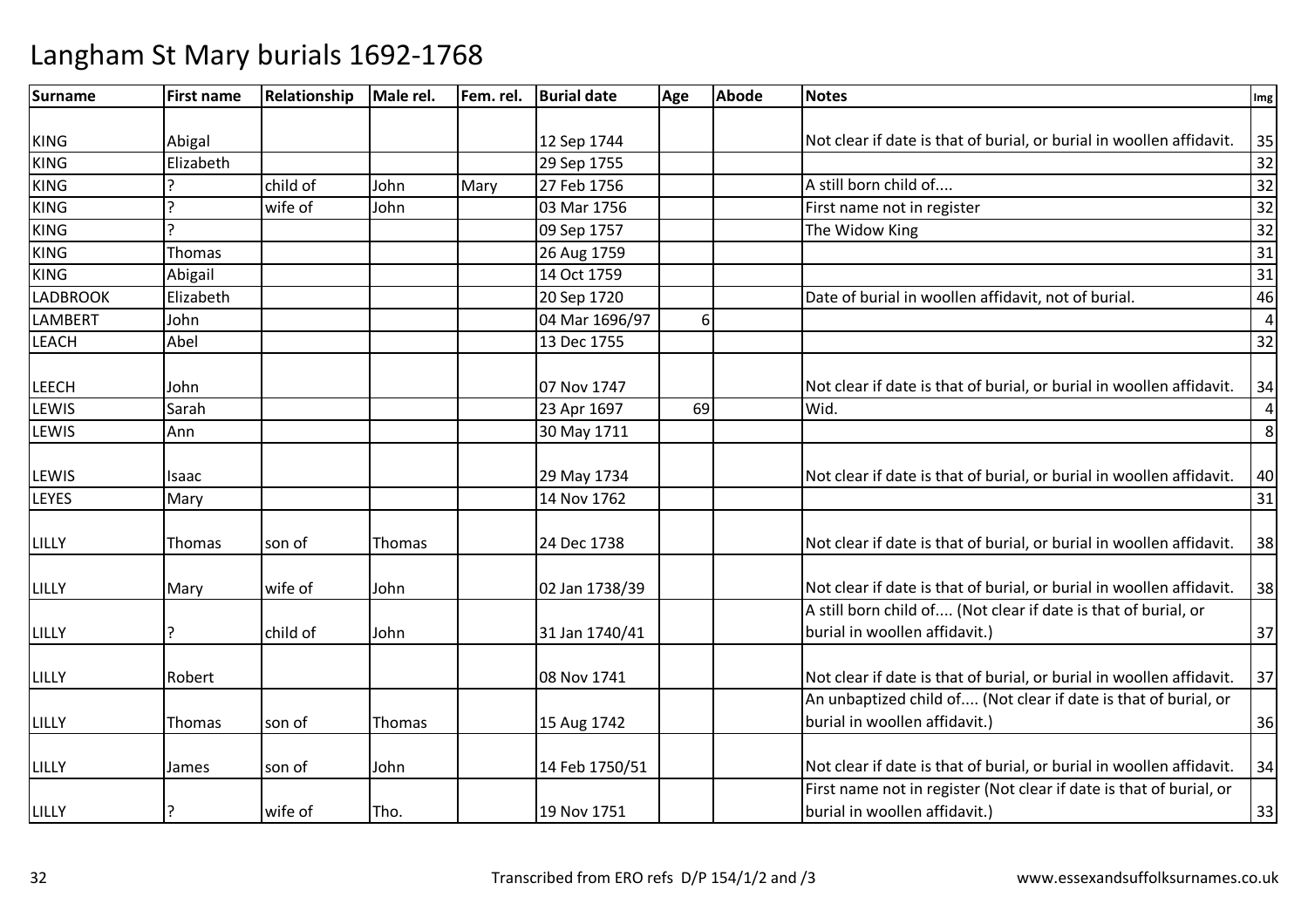| <b>Surname</b> | <b>First name</b> | Relationship | Male rel. | Fem. rel. | <b>Burial date</b> | Age | <b>Abode</b> | <b>Notes</b>                                                         | Img              |
|----------------|-------------------|--------------|-----------|-----------|--------------------|-----|--------------|----------------------------------------------------------------------|------------------|
| LILLY          | Jemy              | son of       | John      | Mary      | 17 Nov 1754        |     |              |                                                                      | 32               |
| LILLY          | John              |              |           |           | 04 Feb 1757        |     |              |                                                                      | 32               |
| LILLY          | Benjamin          |              |           |           | 12 Apr 1761        |     |              |                                                                      | 31               |
| LILLY          | Benjamin          |              |           |           | 14 Oct 1765        |     |              |                                                                      | 30               |
|                |                   |              |           |           |                    |     |              |                                                                      |                  |
| <b>LIST</b>    | William           |              |           |           | 14 Nov 1750        |     |              | Not clear if date is that of burial, or burial in woollen affidavit. | 34               |
| <b>LISTE</b>   | Elizabeth         |              |           |           | 30 Apr 1762        |     |              |                                                                      | 31               |
| LONG           | Mary              |              |           |           | 21 Jul 1711        |     |              |                                                                      | $10\,$           |
| LONG           | Richd.            |              |           |           | 07 Mar 1714/15     |     |              | Date of burial in woollen affidavit, not of burial.                  | 49               |
|                |                   |              |           |           |                    |     |              |                                                                      |                  |
| LONG           | Susan             |              |           |           | 14 Nov 1736        |     |              | Not clear if date is that of burial, or burial in woollen affidavit. | 39               |
| <b>LUFKIN</b>  | Mary              |              |           |           | 22 Aug 1725        |     |              | Date of burial in woollen affidavit, not of burial.                  | 44               |
| <b>LYES</b>    | Thomas            | son of       | Matt.     |           | 20 Jun 1722        |     |              | Date of burial in woollen affidavit, not of burial.                  | 45               |
|                |                   |              |           |           |                    |     |              |                                                                      |                  |
| <b>LYES</b>    | Matthew           |              |           |           | 30 Apr 1742        |     |              | Not clear if date is that of burial, or burial in woollen affidavit. | 37               |
| <b>MARTIN</b>  | Hannah            |              |           |           | 08 Jun 1696        |     |              | Age is unclear - possibly 6?                                         | $\overline{4}$   |
| <b>MARTIN</b>  | Mary              |              |           |           | 07 Mar 1710/11     | 80  |              | Wid.                                                                 | $\,8\,$          |
|                |                   |              |           |           |                    |     |              |                                                                      |                  |
| <b>MARTIN</b>  |                   | infant of    | Stephen   |           | 02 May 1714        |     |              | An unbaptized infant of Only in D/P 154/1/3, not /2                  | 50               |
| <b>MARTIN</b>  | Anne              |              |           |           | 23 Jul 1723        |     |              | Date of burial in woollen affidavit, not of burial.                  | 45               |
| <b>MARTIN</b>  | Anne              |              |           |           | 11 Jun 1724        |     |              | Date of burial in woollen affidavit, not of burial.                  | 45               |
|                |                   |              |           |           |                    |     |              |                                                                      |                  |
| <b>MARTIN</b>  | Mary              | dau of       | James     |           | 24 May 1729        |     |              | Not clear if date is that of burial, or burial in woollen affidavit. | 43               |
|                |                   |              |           |           |                    |     |              |                                                                      |                  |
| <b>MARTIN</b>  | Stephen           |              |           |           | 08 Apr 1743        |     |              | Not clear if date is that of burial, or burial in woollen affidavit. | 36               |
| <b>MAY</b>     | Mary              | infant of    | William   |           | 05 Feb 1703/4      |     |              | Img 62 of D/P 154/1/3 gives her father's name.                       | $\boldsymbol{6}$ |
| <b>MAY</b>     | Henery            |              |           |           | 01 Feb 1706/7      | 72  |              | Mr Henery May                                                        | $\overline{7}$   |
|                |                   |              |           |           |                    |     |              | Mrs Phoebe May (Date of burial in woollen affidavit, not of          |                  |
| <b>MAY</b>     | Phoebe            |              |           |           | 23 Dec 1714        |     |              | burial)                                                              | 49               |
| <b>MAY</b>     | William           |              |           |           | 17 Aug 1720        |     |              | Date of burial in woollen affidavit, not of burial.                  | 46               |
| <b>MAY</b>     | William           | son of       | Henry     |           | 02 Feb 1722/23     |     |              | Date of burial in woollen affidavit, not of burial.                  | 45               |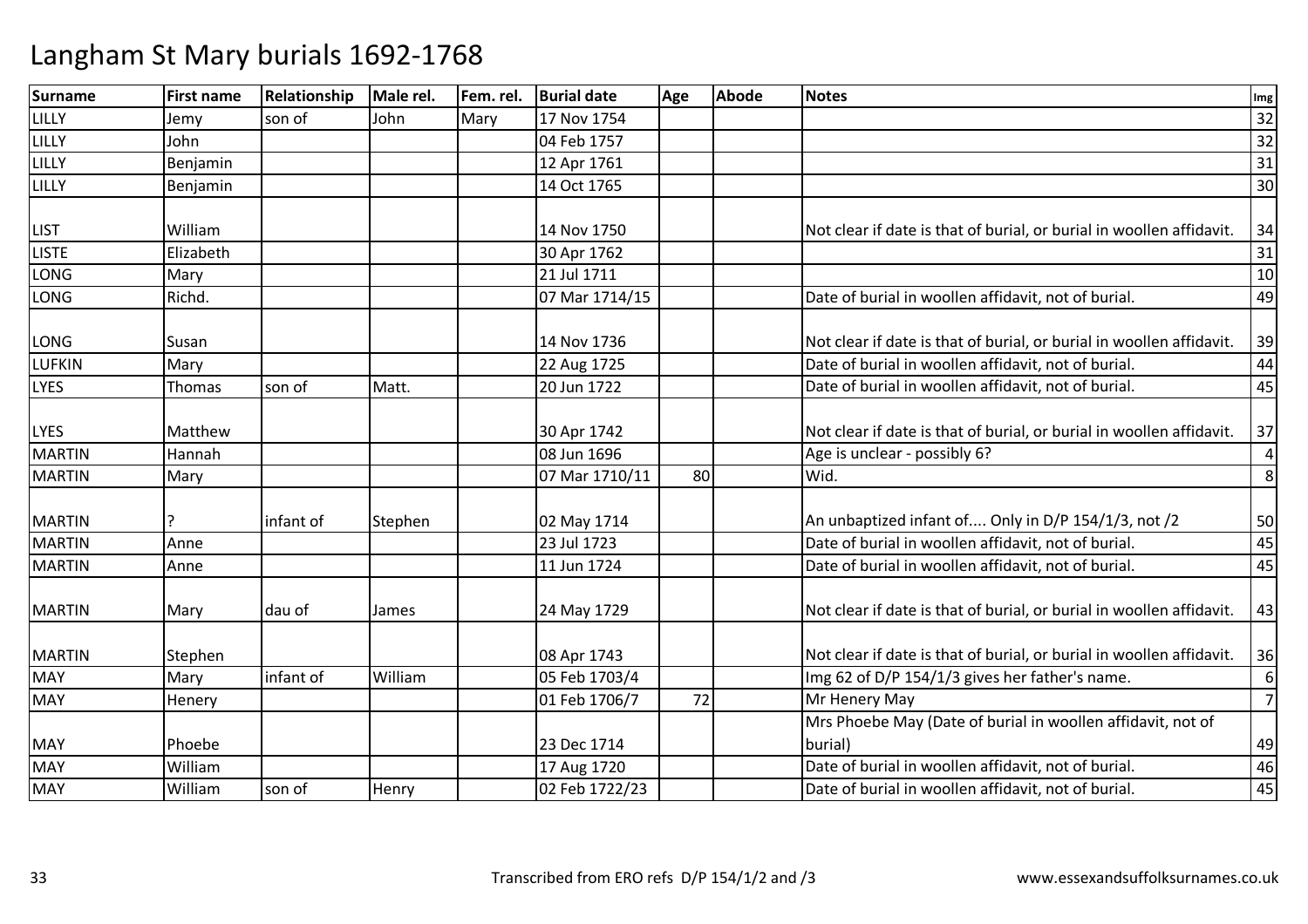| <b>Surname</b> | <b>First name</b> | Relationship | Male rel. | Fem. rel. | <b>Burial date</b> | Age    | <b>Abode</b>  | <b>Notes</b>                                                         | Img              |
|----------------|-------------------|--------------|-----------|-----------|--------------------|--------|---------------|----------------------------------------------------------------------|------------------|
|                |                   |              |           |           |                    |        |               | Daughter of Mr. Henry May (Date of burial in woollen affidavit,      |                  |
| <b>MAY</b>     | Mary              | dau of       | Henry     |           | 19 Apr 1726        |        |               | not of burial.)                                                      | 44               |
|                |                   |              |           |           |                    |        |               |                                                                      |                  |
| <b>MAY</b>     | William           | son of       | Henry     |           | 18 Nov 1729        |        |               | Not clear if date is that of burial, or burial in woollen affidavit. | 42               |
|                |                   |              |           |           |                    |        |               | Mrs. May, widow (Not clear if date is that of burial, or burial in   |                  |
| <b>MAY</b>     |                   |              |           |           | 28 May 1731        |        |               | woollen affidavit.)                                                  | 42               |
|                |                   |              |           |           |                    |        |               | Son of Mr. Henry May (Not clear if date is that of burial, or        |                  |
| <b>MAY</b>     | Jonnathan         | son of       | Henry     |           | 08 May 1733        |        |               | burial in woollen affidavit.)                                        | 41               |
|                |                   |              |           |           |                    |        |               | Son of Mr Henry May (Not clear if date is that of burial, or         |                  |
| <b>MAY</b>     | Nathanael         | son of       | Henry     |           | 22 Sep 1734        |        |               | burial in woollen affidavit.)                                        | 40               |
|                |                   |              |           |           |                    |        |               | Daughter of Mr. Henry May (Not clear if date is that of burial,      |                  |
| <b>MAY</b>     | Mary              | dau of       | Henry     |           | 10 Jul 1736        |        |               | or burial in woollen affidavit.)                                     | 39               |
|                |                   |              |           |           |                    |        |               | Mr Henry May senr (Not clear if date is that of burial, or burial    |                  |
| <b>MAY</b>     | Henry             |              |           |           | 10 Sep 1743        |        |               | in woollen affidavit.)                                               | 36               |
| <b>MAY</b>     | Henry             |              |           |           | 15 Mar 1765        |        |               |                                                                      | 30               |
|                |                   |              |           |           |                    |        |               | First name not in register. Img 63 of D/P 154/1/3 gives the          |                  |
| <b>MILLER</b>  |                   | child of     | Thomas    |           | 08 Aug 1699        |        |               | father's occupation as a husbandman.                                 | $\boldsymbol{6}$ |
|                |                   |              |           |           |                    |        | <b>Stoak</b>  |                                                                      |                  |
|                |                   |              |           |           |                    |        | (Stoke by     |                                                                      |                  |
| <b>MILLER</b>  | Thomas            |              |           |           | 23 Nov 1707        |        | 12 Nayland?)  |                                                                      | 8                |
| <b>MILLER</b>  | Susan             |              |           |           | 01 Aug 1722        |        |               | Date of burial in woollen affidavit, not of burial.                  | 45               |
| <b>MILLER</b>  | Susan             |              |           |           | 09 Nov 1723        |        |               | Date of burial in woollen affidavit, not of burial.                  | 45               |
|                |                   |              |           |           |                    |        |               |                                                                      |                  |
| <b>MILLER</b>  | Sarah             |              |           |           | 02 Mar 1736/37     |        |               | Not clear if date is that of burial, or burial in woollen affidavit. | 39               |
| <b>MILLER</b>  |                   | wife of      | John      |           | 10 Jun 1755        |        | <b>Boxted</b> | First name not in register.                                          | 32               |
|                |                   |              |           |           |                    |        |               |                                                                      |                  |
| <b>MOOR</b>    |                   | child of     |           | Anne      | 02 Mar 1750/51     |        |               | Not clear if date is that of burial, or burial in woollen affidavit. | 34               |
| <b>MOSSE</b>   | Ann               |              |           |           | 06 Apr 1697        | 16     |               |                                                                      | $\overline{a}$   |
|                |                   |              |           |           |                    |        |               |                                                                      |                  |
| <b>MUNKIN</b>  | Mary              |              |           |           | 01 May 1695        | infant |               | Age given but difficult to decipher. Possibly 5 months?              | $\pmb{4}$        |
|                |                   |              |           |           |                    |        |               | Who occupyed the gleeb lands 27 yeares. (Img 60 of D/P               |                  |
| <b>MUNKIN</b>  | William           |              |           |           | 20 Oct 1705        | 63     |               | 154/1/3 gives his occupation as farmer)                              | $\overline{7}$   |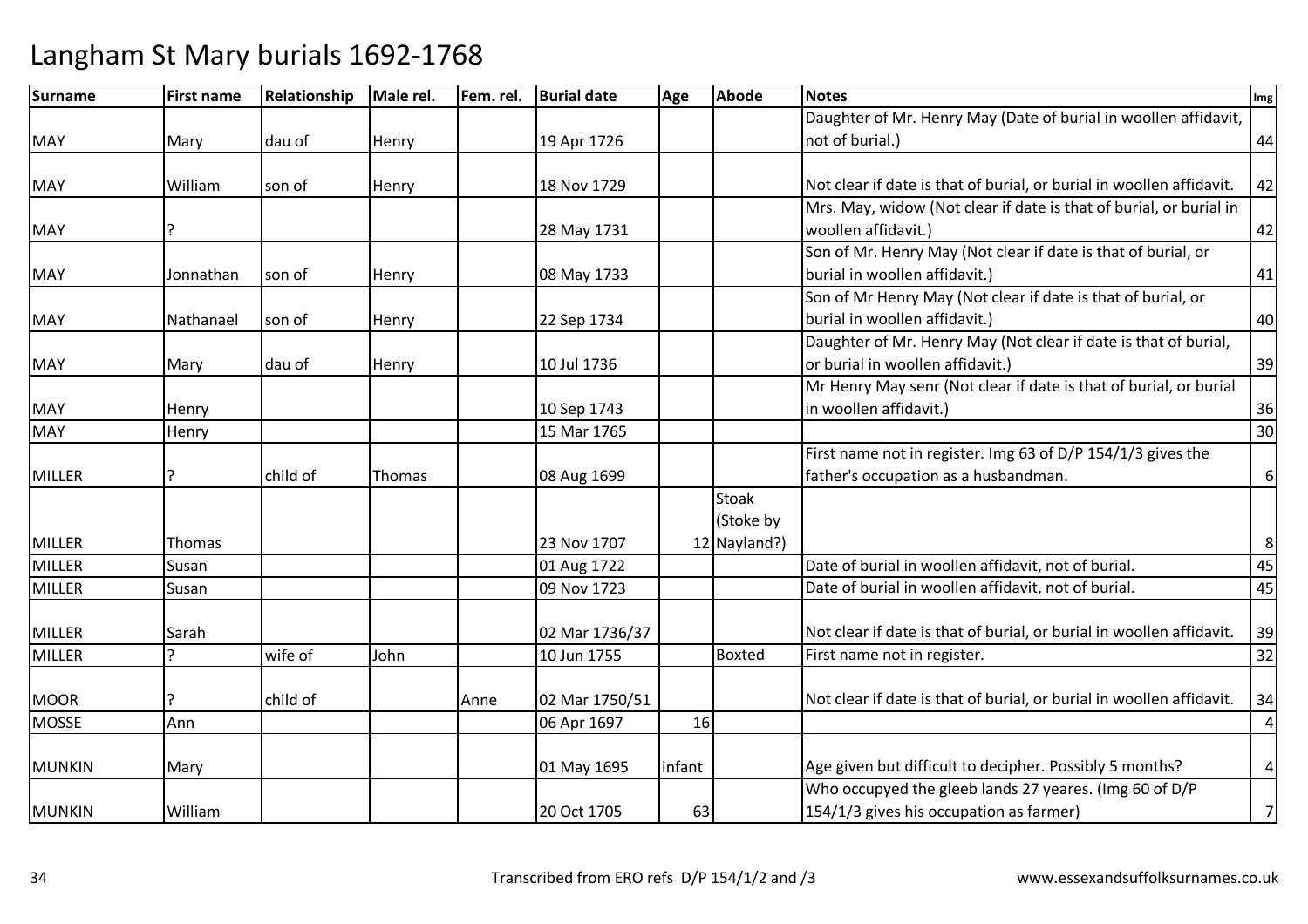| <b>Surname</b> | <b>First name</b> | Relationship | Male rel. | Fem. rel. | <b>Burial date</b> | Age    | <b>Abode</b> | <b>Notes</b>                                                         | Img                     |
|----------------|-------------------|--------------|-----------|-----------|--------------------|--------|--------------|----------------------------------------------------------------------|-------------------------|
|                |                   |              |           |           |                    |        |              | Mrs. Munkin (Not clear if date is that of burial, or burial in       |                         |
| <b>MUNKIN</b>  | ς                 |              |           |           | 12 Jun 1731        |        |              | woollen affidavit.)                                                  | 42                      |
| <b>MUNSON</b>  | Anne              | wife of      | John      |           | 04 Jan 1692/93     | 30     |              |                                                                      | $\overline{\mathbf{3}}$ |
| <b>MUNSON</b>  | Ann               |              |           |           | 10 Jan 1695/96     | 75     |              |                                                                      | $\overline{a}$          |
|                |                   |              |           |           |                    |        |              |                                                                      |                         |
|                |                   |              |           |           |                    |        |              | Unbaptized (no first name in register) (Img 63 of D/P 154/1/3        |                         |
| <b>MUNSON</b>  | P                 | child of     | John      |           | 16 Oct 1701        |        |              | gives the father's occupation as weaver)                             | $\boldsymbol{6}$        |
|                |                   |              |           |           |                    |        |              | Img 63 of D/P 154/1/3 gives his father's name, and occupation:       |                         |
| <b>MUNSON</b>  | Robert            | son of       | John      |           | 20 Oct 1701        | 4      |              | Weaver                                                               | $\boldsymbol{6}$        |
| <b>MUNSON</b>  | Arthur            |              |           |           | 15 Aug 1707        | 93     |              |                                                                      | 8                       |
| <b>MUNSON</b>  | Robert            |              |           |           | 14 Jan 1709/10     | infant |              |                                                                      | 8                       |
| <b>MUNSON</b>  | Andrew            |              |           |           | 23 Feb 1710/11     |        |              |                                                                      | 8                       |
| <b>MUNSON</b>  | Robert            |              |           |           | 19 Feb 1711/12     |        |              |                                                                      | 10                      |
| <b>MUNSON</b>  | John              |              |           |           | 29 May 1716        |        |              | Date of burial in woollen affidavit, not of burial.                  | 48                      |
| <b>MUNSON</b>  | William           | son of       | William   |           | 21 Nov 1716        |        |              | Date of burial in woollen affidavit, not of burial.                  | 48                      |
| <b>MUNSON</b>  | Arthur            |              |           |           | 10 Mar 1718/19     | infant |              | Date of burial in woollen affidavit, not of burial.                  | 47                      |
| <b>MUNSON</b>  | Mary              |              |           |           | 10 Nov 1719        |        |              | Date of burial in woollen affidavit, not of burial.                  | 47                      |
| <b>MUNSON</b>  | Susan             |              |           |           | 23 Oct 1724        |        |              | Date of burial in woollen affidavit, not of burial.                  | 45                      |
| <b>MUNSON</b>  | Sarah             | dau of       | Roger     |           | 12 Oct 1727        |        |              | Not clear if date is that of burial, or burial in woollen affidavit. | 44                      |
|                |                   |              |           |           |                    |        |              | An unbaptiz'd child of (Not clear if date is that of burial, or      |                         |
| <b>MUNSON</b>  | ŗ                 | child of     | Roger     |           | 31 Dec 1727        |        |              | burial in woollen affidavit.)                                        | 44                      |
|                |                   |              |           |           |                    |        |              | First name not in register. (Not clear if date is that of burial, or |                         |
| <b>MUNSON</b>  | ς                 | child of     | Roger     |           | 28 Sep 1735        |        |              | burial in woollen affidavit.)                                        | 40                      |
| <b>MUNSON</b>  | Sarah             | wife of      | Roger     |           | 30 Nov 1735        |        |              | Not clear if date is that of burial, or burial in woollen affidavit. | 40                      |
|                |                   |              |           |           |                    |        |              |                                                                      |                         |
| <b>MUNSON</b>  | Ruth              |              |           |           | 11 May 1739        |        |              | Not clear if date is that of burial, or burial in woollen affidavit. | 38                      |
| <b>MUNSON</b>  | Elizabeth         | wife of      | William   |           | 29 Apr 1740        |        |              | Not clear if date is that of burial, or burial in woollen affidavit. | 37                      |
|                |                   |              |           |           |                    |        |              | An unbaptized child of (Not clear if date is that of burial, or      |                         |
| <b>MUNSON</b>  | ?                 | child of     | Roger     |           | 20 Sep 1741        |        |              | burial in woollen affidavit.)                                        | 37                      |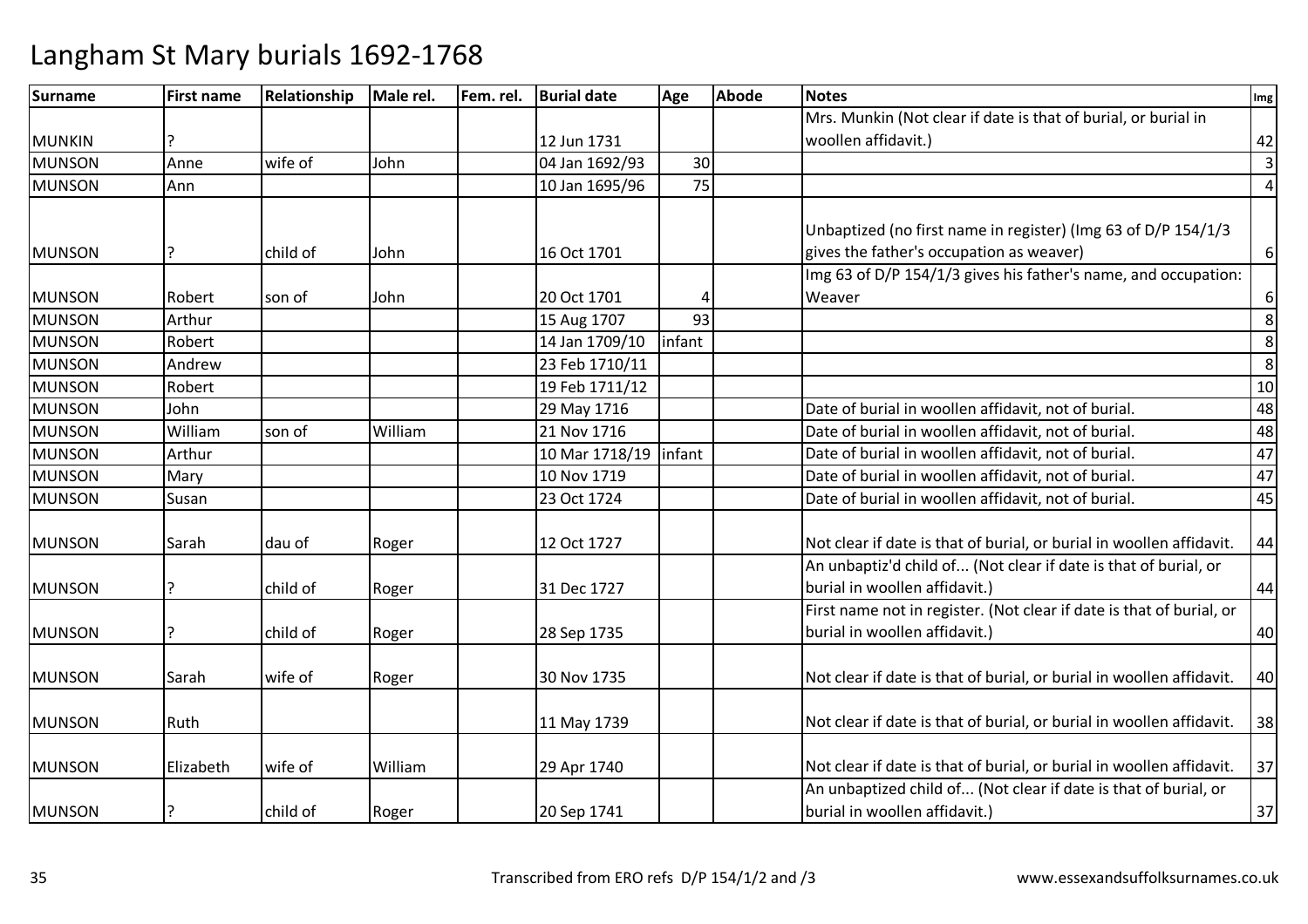| Surname         | <b>First name</b> | Relationship | Male rel. | Fem. rel. | <b>Burial date</b> | Age | <b>Abode</b> | <b>Notes</b>                                                                                                                                                   | Img            |
|-----------------|-------------------|--------------|-----------|-----------|--------------------|-----|--------------|----------------------------------------------------------------------------------------------------------------------------------------------------------------|----------------|
|                 |                   |              |           |           |                    |     |              |                                                                                                                                                                |                |
| <b>MUNSON</b>   | Hester            | dau of       | Andrew    |           | 07 Feb 1744/45     |     |              | Not clear if date is that of burial, or burial in woollen affidavit.                                                                                           | 35             |
|                 |                   |              |           |           |                    |     |              | An unbaptiz'd child of (Not clear if date is that of burial, or                                                                                                |                |
| <b>MUNSON</b>   |                   | child of     | Andrew    |           | 04 May 1746        |     |              | burial in woollen affidavit.)                                                                                                                                  | 35             |
| <b>MUNSON</b>   | Roger             |              |           |           | 01 Jun 1763        |     |              |                                                                                                                                                                | 30             |
| <b>MUNSON</b>   | Roger             |              |           |           | 29 Oct 1766        |     |              |                                                                                                                                                                | 29             |
| <b>MUNSON</b>   | Sarah             |              |           |           | 23 Jul 1768        |     |              |                                                                                                                                                                | 28             |
| <b>MUNT</b>     |                   | infant of    | John      |           | 04 Mar 1692/93     |     |              | First name not in register.                                                                                                                                    | $\overline{3}$ |
| <b>MUNT</b>     | John              |              |           |           | 01 Oct 1702        | 55  |              | Img 62 of D/P 154/1/3 adds that he was a pauper.                                                                                                               | 6              |
| <b>MUNT</b>     | Susannah          |              |           |           | 23 Jan 1710/11     | 54  |              | Wid.                                                                                                                                                           | 8              |
| <b>MUNT</b>     | Martha            |              |           |           | 02 Sep 1720        |     |              | Date of burial in woollen affidavit, not of burial.                                                                                                            | 46             |
| <b>MYNETT</b>   |                   |              |           |           | 07 Jul 1740        |     |              | Surname originally written in the register as "Muneld" but<br>ccorrected to "Mynett" (Not clear if date is that of burial, or<br>burial in woollen affidavit.) | 37             |
| <b>NAVARD</b>   | James             |              |           |           | 28 Jun 1757        |     |              | The Widow Navard                                                                                                                                               | 32             |
| <b>NEVARD</b>   | John              |              |           |           | 07 Apr 1721        |     |              | Date of burial in woollen affidavit, not of burial.                                                                                                            | 46             |
|                 |                   |              |           |           |                    |     |              |                                                                                                                                                                |                |
| <b>NEVARD</b>   | Anne              |              |           |           | 20 Jun 1733        |     |              | Not clear if date is that of burial, or burial in woollen affidavit.                                                                                           | 41             |
| <b>NEVARD</b>   | John              |              |           |           | 03 Sep 1740        |     |              | Not clear if date is that of burial, or burial in woollen affidavit.                                                                                           | 37             |
| <b>NEVARD</b>   | Ann               |              |           |           | 04 Nov 1765        |     |              |                                                                                                                                                                | 30             |
| <b>NURTH</b>    | James             |              |           |           | 30 Sep 1714        |     |              | The Reverend Mr James Nurth. Rector of this Church (Date of<br>burial in woollen affidavit, not of burial)                                                     | 49             |
| <b>OSBORN</b>   | William           | son of       | Samuel    |           | 29 Jul 1750        |     |              | Not clear if date is that of burial, or burial in woollen affidavit.                                                                                           | 34             |
| <b>OSBOURNE</b> | John              |              |           |           | 24 May 1705        | 80  |              | Img 60 of D/P 154/1/3 gives his occupation as weaver.                                                                                                          | $\overline{7}$ |
| <b>OSBOURNE</b> | Frances           |              |           |           | 04 May 1709        | 70  |              | Wid.                                                                                                                                                           | 8              |
|                 |                   |              |           |           |                    |     |              | Wid. (Img 60 of D/P 154/1/3 says "Wid. Spinster" - presumably                                                                                                  |                |
| <b>PARKE</b>    | Ann               |              |           |           | 23 Jan 1705/6      | 80  |              | "spinster" applies to her occupation).                                                                                                                         | $\overline{7}$ |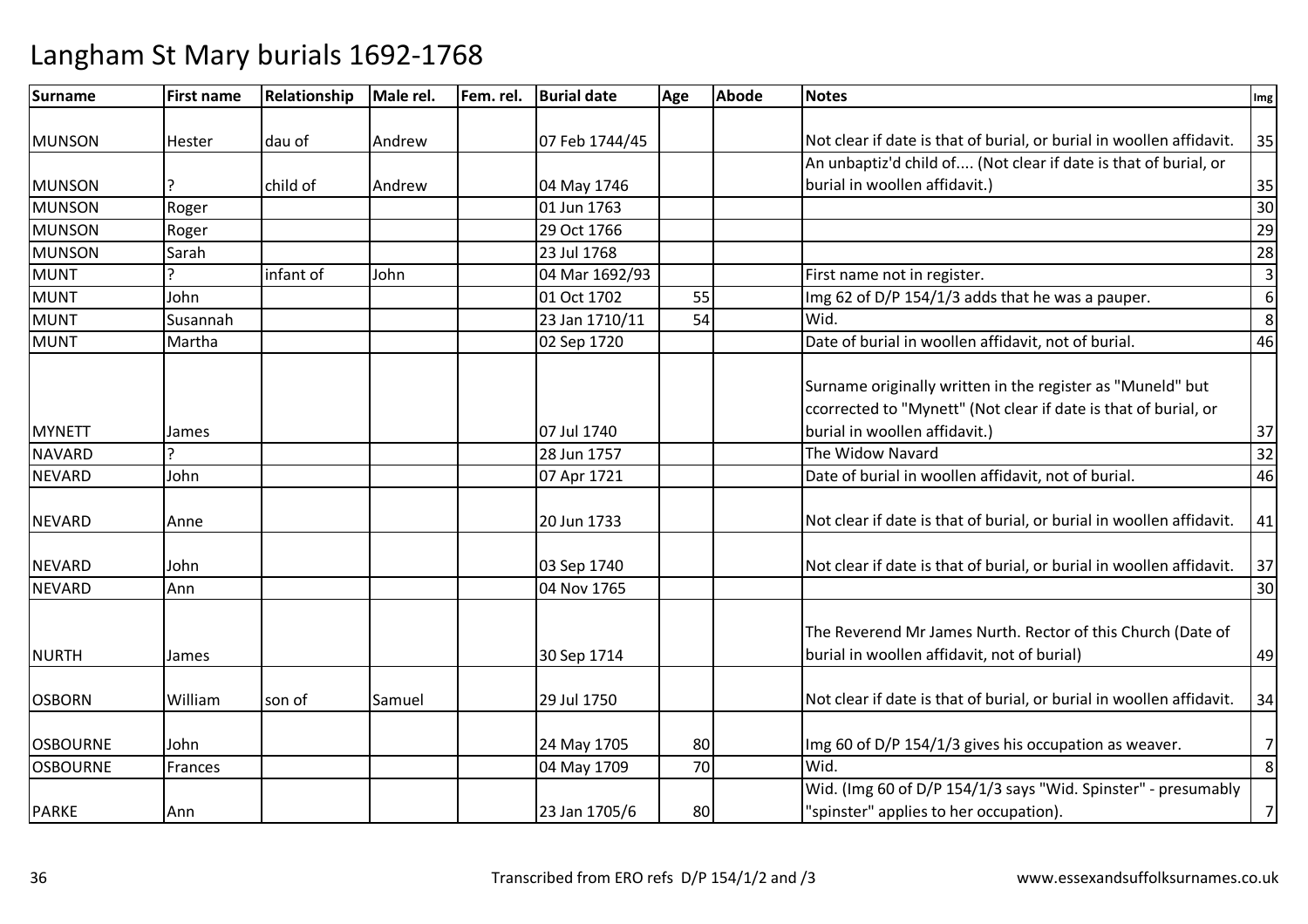| <b>Surname</b>  | <b>First name</b> | Relationship | Male rel. | Fem. rel. | <b>Burial date</b> | Age    | Abode | <b>Notes</b>                                                         | Img            |
|-----------------|-------------------|--------------|-----------|-----------|--------------------|--------|-------|----------------------------------------------------------------------|----------------|
|                 |                   |              |           |           |                    |        |       | Wid. Img 54 of D/P 154/1/3 adds that she was a spinster -            |                |
| PARNELL         | Elizabeth         |              |           |           | 03 May 1706        | 75     |       | presumably by occupation.                                            | $\overline{7}$ |
| <b>PARR</b>     |                   | child of     | Richard   |           | 28 Aug 1767        |        |       | An unbaptized child of                                               | 29             |
| <b>PARR</b>     |                   | child of     | Richard   |           | 15 Nov 1768        |        |       | An unbaptized child of                                               | 28             |
| <b>PATKIN</b>   | Sarah             | dau of       | Thomas    |           | 16 Jun 1741        |        |       | Not clear if date is that of burial, or burial in woollen affidavit. | 37             |
| PATTEKEN        | Thomas            | son of       | Thomas    |           | 07 Feb 1742/43     |        |       | Not clear if date is that of burial, or burial in woollen affidavit. | 36             |
| <b>PATTIKIN</b> | Mary              | dau of       | Tho.      |           | 02 Mar 1739/40     |        |       | Not clear if date is that of burial, or burial in woollen affidavit. | 38             |
| PATTIKIN        | lTho.             | son of       | Thomas    |           | 23 Jul 1741        |        |       | Not clear if date is that of burial, or burial in woollen affidavit. | 37             |
| <b>PEACH</b>    | Elizabeth         |              |           |           | 23 Jun 1762        |        |       |                                                                      | 31             |
| <b>PEPER</b>    | Thomas            | son of       | Thomas    |           | 11 Nov 1731        |        |       | Not clear if date is that of burial, or burial in woollen affidavit. | 41             |
| <b>PEPER</b>    | James             |              |           |           | 24 Jun 1733        |        |       | Not clear if date is that of burial, or burial in woollen affidavit. | 41             |
| PEPPER          | Samuel            |              |           |           | 06 Mar 1748/49     |        |       | Not clear if date is that of burial, or burial in woollen affidavit. | 34             |
| PEPPER          | Thomas            |              |           |           | 20 Oct 1761        |        |       |                                                                      | 31             |
| <b>PEPPER</b>   | James             |              |           |           | 02 Jun 1763        |        |       |                                                                      | 30             |
| PETTIKIN        | Mary              |              |           |           | 12 May 1749        | infant |       | Not clear if date is that of burial, or burial in woollen affidavit. | 34             |
| PETTIKIN        | Elizabeth         |              |           |           | 03 Feb 1750/51     |        |       | Not clear if date is that of burial, or burial in woollen affidavit. | 34             |
| <b>PHILIPS</b>  | Anne              | wife of      | James     |           | 02 Mar 1728/29     |        |       | Not clear if date is that of burial, or burial in woollen affidavit. | 43             |
| <b>PHILIPS</b>  | Henry             |              |           |           | 03 Jul 1732        |        |       | Not clear if date is that of burial, or burial in woollen affidavit. | 41             |
| <b>PHILIPS</b>  | Martha            |              |           |           | 14 Jun 1741        |        |       | Not clear if date is that of burial, or burial in woollen affidavit. | 37             |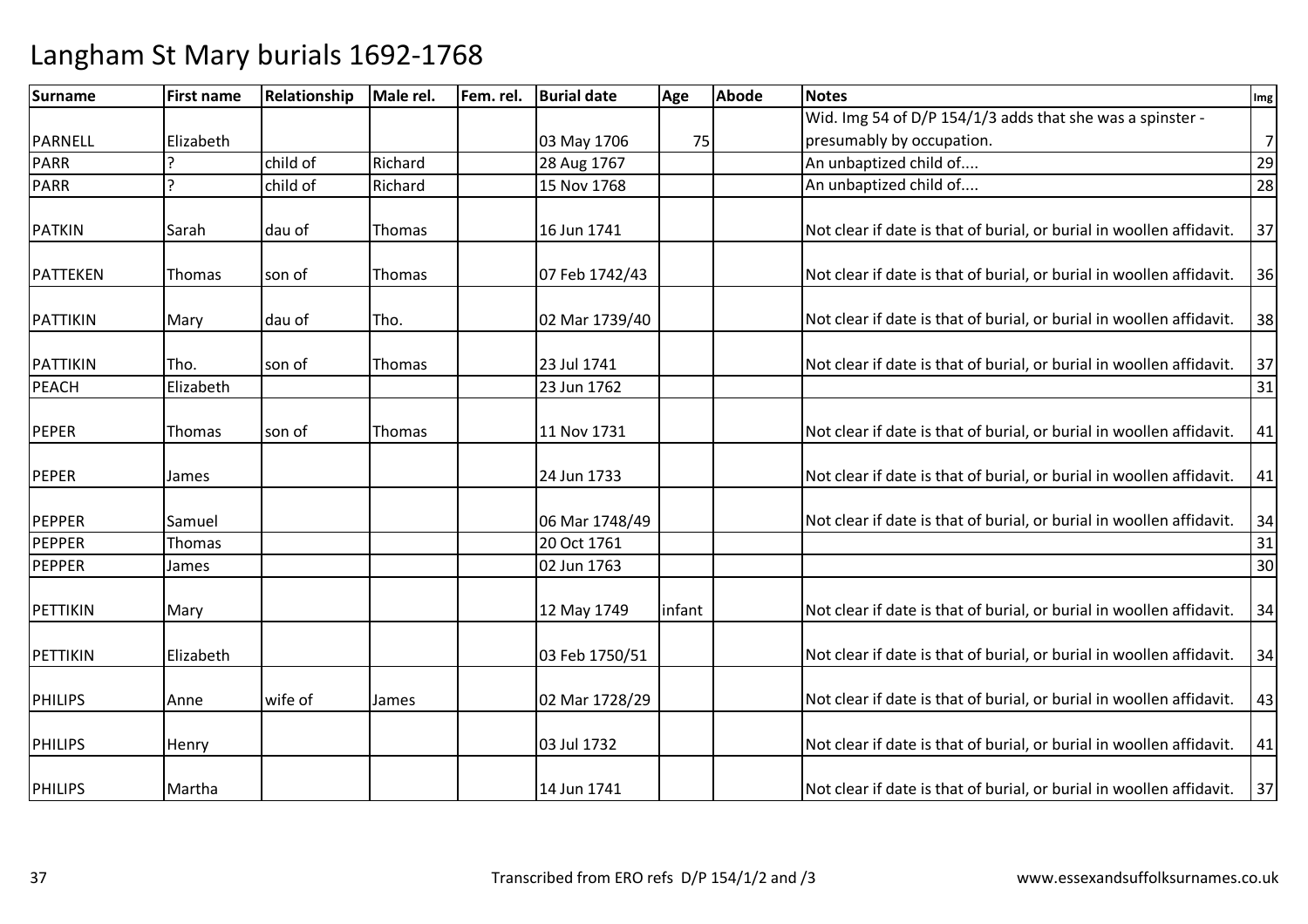| <b>Surname</b>  | <b>First name</b> | Relationship | Male rel. | Fem. rel. | <b>Burial date</b> | Age    | Abode | <b>Notes</b>                                                         | Img            |
|-----------------|-------------------|--------------|-----------|-----------|--------------------|--------|-------|----------------------------------------------------------------------|----------------|
|                 |                   |              |           |           |                    |        |       | An unbaptiz'd infant of (Not clear if date is that of burial, or     |                |
| <b>PHILLIPS</b> | 7                 | infant of    | James     |           | 21 Mar 1730/31     |        |       | burial in woollen affidavit.)                                        | 42             |
|                 |                   |              |           |           |                    |        |       |                                                                      |                |
|                 |                   |              |           |           |                    |        |       | An unbaptiz'd infant of ye same James Phillips (referring to         |                |
|                 |                   |              |           |           |                    |        |       | entry dated 21 Mar) (Not clear if date is that of burial, or burial  |                |
| <b>PHILLIPS</b> |                   | infant of    | James     |           | 23 Mar 1730/31     |        |       | in woollen affidavit.)                                               | 42             |
| <b>PHILLIPS</b> | Martha            |              |           |           | 19 Jan 1764        |        |       |                                                                      | 30             |
| <b>PHILLIPS</b> | William           |              |           |           | 17 Oct 1766        |        |       |                                                                      | 29             |
| PHILLIPS        | Mary              |              |           |           | 10 Dec 1766        |        |       |                                                                      | 29             |
| PILGRIM         | Martha            |              |           |           | 03 Jan 1693/94     | infant |       |                                                                      | $\overline{3}$ |
|                 |                   |              |           |           |                    |        |       |                                                                      |                |
| PILGRIM         | Susanna           |              |           |           | 11 Jun 1695        |        |       | Age given but difficult to decipher. 3 months or 39?                 | $\pmb{4}$      |
|                 |                   |              |           |           |                    |        |       | A child of Abraham Pilgrims (first name not in register) (Img 63     |                |
|                 |                   | child of     |           |           |                    |        |       | of D/P 154/1/3 gives the father's occupation as "poor labourer"      |                |
| PILGRIM         |                   |              | Abraham   |           | 07 Dec 1698        |        |       |                                                                      | $\overline{a}$ |
| PILGRIM         | Elizabeth         | wife of      | Ab.       |           | 24 Dec 1701        | 45     |       |                                                                      | 6              |
| PILGRIM         | Abraham           |              |           |           | 04 Oct 1713        |        |       | Only in D/P 154/1/3, not /2                                          | 50             |
| <b>PIPPEN</b>   | Frances           |              |           |           | 07 Aug 1744        |        |       | Not clear if date is that of burial, or burial in woollen affidavit. | 36             |
| <b>PITCH</b>    | George            |              |           |           | 22 May 1753        |        |       |                                                                      | 33             |
| <b>PLAMPING</b> | Thomas            |              |           |           | 27 Jan 1714/15     |        |       | Date of burial in woollen affidavit, not of burial.                  | 49             |
| <b>PLAMPLIN</b> | Mary              |              |           |           | 04 Jun 1695        | 60     |       |                                                                      | $\overline{4}$ |
|                 |                   |              |           |           |                    |        |       |                                                                      |                |
| PLUMB           | Elizabeth         | wife of      | Solomon   |           | 10 Feb 1741/42     |        |       | Not clear if date is that of burial, or burial in woollen affidavit. | 37             |
|                 |                   |              |           |           |                    |        |       |                                                                      |                |
| <b>PONDAS</b>   | Francis           | son of       | Francis   |           | 13 Nov 1727        |        |       | Not clear if date is that of burial, or burial in woollen affidavit. | 44             |
|                 |                   |              |           |           |                    |        |       |                                                                      |                |
| <b>PONDER</b>   | Isaac             | son of       | Isaac     |           | 15 Mar 1730/31     |        |       | Not clear if date is that of burial, or burial in woollen affidavit. | 42             |
| <b>POOLEY</b>   | Judith            |              |           |           | 15 Nov 1764        |        |       |                                                                      | 30             |
| <b>POPS</b>     |                   | infant of    | Willm.    |           | 14 Jul 1709        |        |       | An unbaptized infant of                                              | 8              |
| <b>POPS</b>     | William           | son of       | William   |           | 07 Sep 1716        |        |       | Date of burial in woollen affidavit, not of burial.                  | 48             |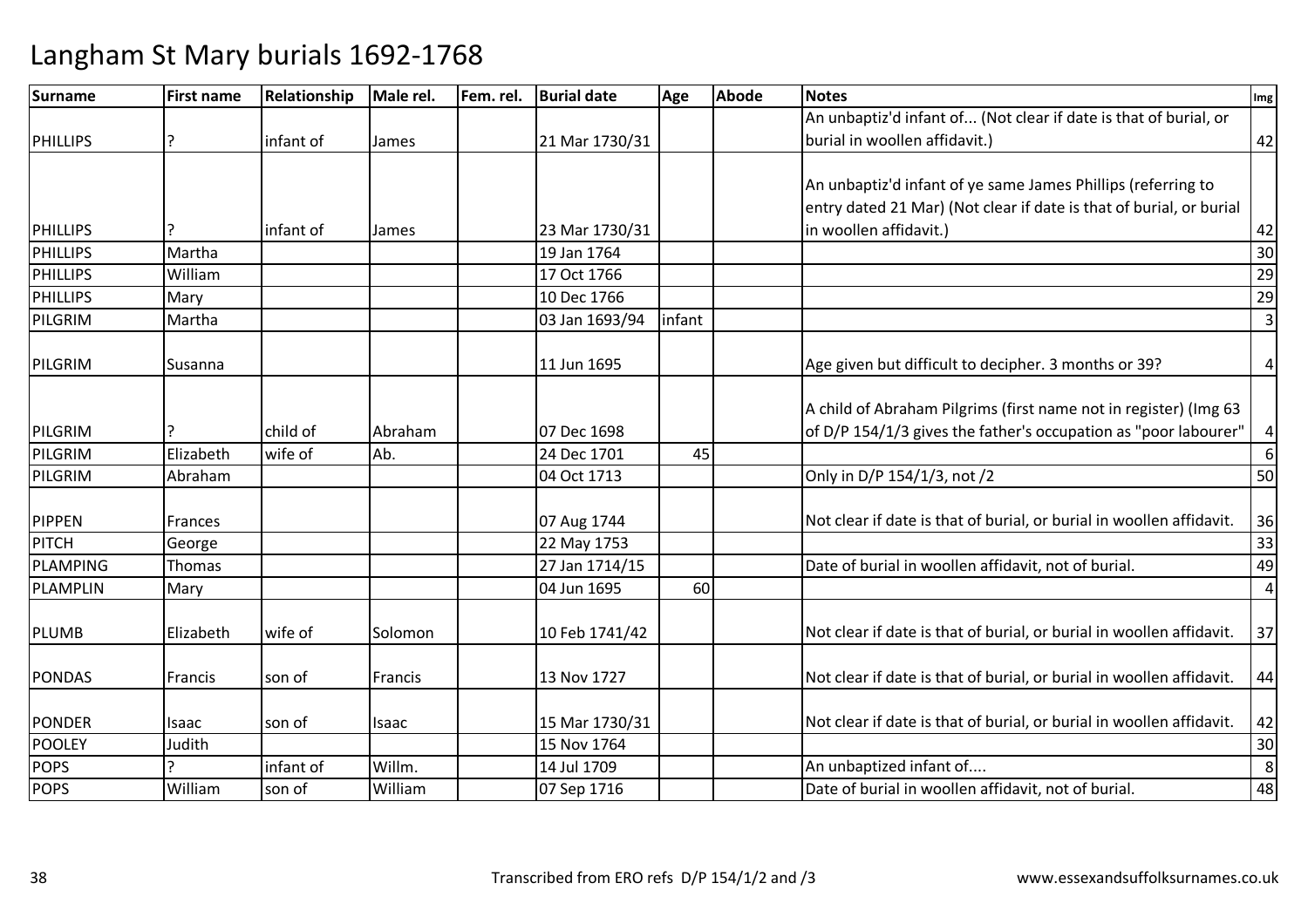| Surname                        | <b>First name</b> | <b>Relationship</b> | Male rel. | Fem. rel. | <b>Burial date</b>            | Age    | <b>Abode</b> | <b>Notes</b>                                                         | Img            |
|--------------------------------|-------------------|---------------------|-----------|-----------|-------------------------------|--------|--------------|----------------------------------------------------------------------|----------------|
|                                |                   |                     |           |           |                               |        |              |                                                                      |                |
| <b>POPS</b>                    | Sarah             | dau of              | William   |           | 18 Nov 1728                   |        |              | Not clear if date is that of burial, or burial in woollen affidavit. | 43             |
|                                | Martha            |                     |           |           | 01 Jun 1746                   |        |              |                                                                      | 35             |
| <b>POPS</b>                    |                   |                     |           |           |                               |        |              | Not clear if date is that of burial, or burial in woollen affidavit. |                |
| <b>POPS</b>                    | Daniel            |                     |           |           | 05 Jun 1746                   |        |              | Not clear if date is that of burial, or burial in woollen affidavit. | 35             |
| <b>POTTER</b>                  | Ester             | wife of             | Robert    |           | 29 Oct 1692                   | 60     |              | Wife of Robert Pottr. Senr.                                          | $\overline{3}$ |
|                                |                   |                     |           |           |                               |        |              | Wid. Img 54 of D/P 154/1/3 adds that she was a spinster -            |                |
| <b>POTTER</b>                  | Elizabeth         |                     |           |           | 01 Apr 1706                   | 80     |              | presumably by occupation.                                            | $\overline{7}$ |
| <b>POTTER</b>                  | Robert            |                     |           |           | 19 May 1708                   | 84     |              |                                                                      | 8              |
| <b>POTTER</b>                  | James             |                     |           |           | 17 Jun 1710                   |        |              |                                                                      | 8              |
| <b>POTTER</b>                  | Samuell           |                     |           |           | 16 May 1711                   | 35     |              | Img 51 of D/P 153/1/3 says he is Saml Potter junr.                   | 8 <sup>1</sup> |
|                                |                   |                     |           |           |                               |        |              | This affidavit came too late. (Date of burial in woollen affidavit,  |                |
| <b>POTTER</b>                  | Elizabeth         |                     |           |           | 12 Nov 1717                   |        |              | not of burial.)                                                      | 47             |
|                                |                   |                     |           |           |                               |        |              |                                                                      |                |
| <b>POTTER</b>                  | Samuel            |                     |           |           | 09 Feb 1727/28                |        |              | Not clear if date is that of burial, or burial in woollen affidavit. | 44             |
| <b>POTTER</b>                  | Hester            | wife of             | Robert    |           | 19 Feb 1727/28                |        |              | Not clear if date is that of burial, or burial in woollen affidavit. | 44             |
|                                |                   |                     |           |           |                               |        |              |                                                                      |                |
| <b>POTTER</b>                  | Robert            |                     |           |           | 04 Mar 1732/33                |        |              | Not clear if date is that of burial, or burial in woollen affidavit. | 41             |
|                                |                   |                     |           |           |                               |        |              | The Widow Potter (Not clear if date is that of burial, or burial in  |                |
| <b>POTTER</b>                  | ?                 |                     |           |           | 09 Jan 1735/36                |        |              | woollen affidavit.)                                                  | 39             |
|                                |                   |                     |           |           |                               |        |              |                                                                      |                |
| <b>POTTER</b><br><b>POTTER</b> | Anne<br>Samuel    |                     |           |           | 03 Feb 1741/42<br>14 Jun 1761 |        |              | Not clear if date is that of burial, or burial in woollen affidavit. | 37<br>31       |
| PRAT                           |                   |                     |           |           | 08 Oct 1715                   | infant |              | Date of burial in woollen affidavit, not of burial.                  | 48             |
|                                | Henry             |                     |           |           |                               |        |              |                                                                      |                |
| <b>PRAT</b>                    | Stephen           |                     |           |           | 21 Jan 1738/39                |        |              | Not clear if date is that of burial, or burial in woollen affidavit. | 38             |
|                                |                   |                     |           |           |                               |        |              | Img 63 of D/P 154/1/3 gives the father's name, and occupation:       |                |
| <b>PRATT</b>                   | Jonathan          | child of            | Stephen   |           | 18 May 1700                   | infant |              | Husbandman.                                                          | $6 \mid$       |
| <b>PRATT</b>                   |                   | child of            |           | Mary      | 01 Jan 1701/2                 |        |              | A bastard child of (no first name in register)                       | 6              |
| <b>PRATT</b>                   | ŗ                 | child of            |           | Mary      | 23 Jul 1703                   |        |              | A bastard child of (first name not in register)                      | 6 <sup>1</sup> |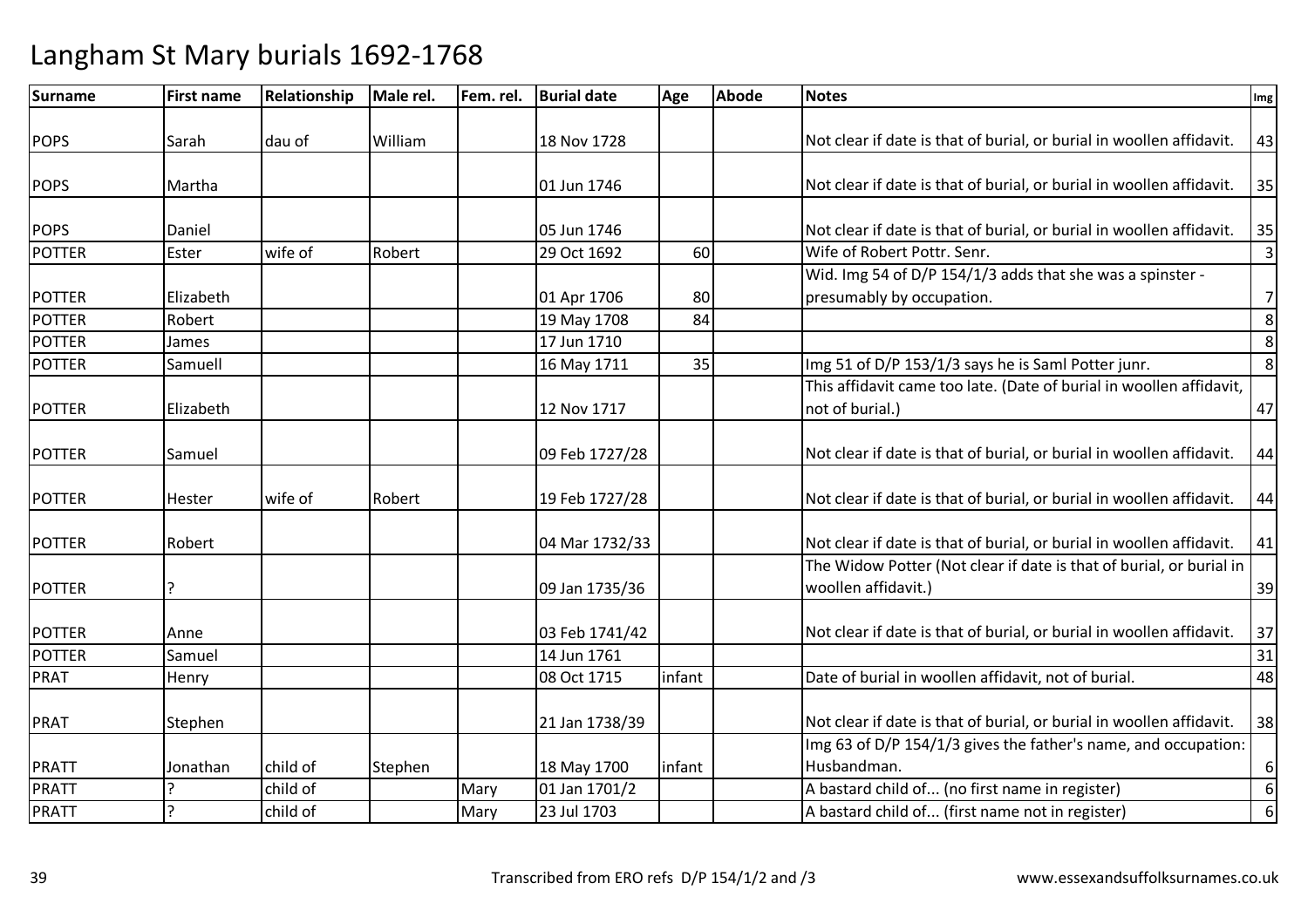| <b>Surname</b> | <b>First name</b> | Relationship | Male rel. | Fem. rel. | <b>Burial date</b> | Age    | <b>Abode</b> | <b>Notes</b>                                                         | Img            |
|----------------|-------------------|--------------|-----------|-----------|--------------------|--------|--------------|----------------------------------------------------------------------|----------------|
| <b>PRATT</b>   | Sarah             |              |           |           | 19 Mar 1707/8      | infant |              |                                                                      | 8              |
|                |                   |              |           |           |                    |        |              |                                                                      |                |
| <b>PURCAS</b>  | Abraham           |              |           |           | 20 Oct 1728        |        |              | Not clear if date is that of burial, or burial in woollen affidavit. | 43             |
| <b>RAND</b>    | Spanden           |              |           |           | 18 Dec 1693        | 58     |              |                                                                      | $\overline{3}$ |
|                |                   |              |           |           |                    |        |              | Img 63 of D/P 154/1/3 gives her father's name, and his               |                |
| <b>RAND</b>    | Alice             | child of     | John      |           | 03 May 1701        | infant |              | occupation: Shearman                                                 | 6              |
|                |                   |              |           |           |                    |        |              |                                                                      |                |
|                |                   |              |           |           |                    |        |              | Might be October or a later month (Img 62 of D/P 154/1/3 gives       |                |
| <b>RAND</b>    | John              | son of       | John      |           | 07 Oct 1702        | infant |              | the father's name, and occupation: Sherman. Also says Oct.)          | 6              |
| <b>RAND</b>    | John              | infant of    | John      |           | 07 Feb 1703/4      | infant |              | Img 60 of D/P 154/1/3 gives her father's name.                       | 6              |
| <b>RAND</b>    | Elizabeth         |              |           |           | 06 Aug 1708        | infant |              |                                                                      | 8              |
| <b>RAND</b>    | John              | infant of    | John      |           | 21 May 1709        | infant |              | Img 53 of D/P 154/1/3 gives his father's name.                       | 8              |
| <b>RAND</b>    | Mary              |              |           |           | 19 Nov 1710        | infant |              |                                                                      | 8              |
| <b>RAND</b>    | Ambros            |              |           |           | 16 Dec 1711        | infant |              |                                                                      | 10             |
| <b>RAND</b>    | Margaret          |              |           |           | 07 Dec 1712        | infant |              |                                                                      | 10             |
|                |                   |              |           |           |                    |        |              |                                                                      |                |
| <b>RAND</b>    | Splandan          |              |           |           | 29 Apr 1740        |        |              | Not clear if date is that of burial, or burial in woollen affidavit. | 37             |
|                |                   |              |           |           |                    |        |              |                                                                      |                |
| <b>RAND</b>    | Sarah             |              |           |           | 18 Aug 1743        |        |              | Not clear if date is that of burial, or burial in woollen affidavit. | 36             |
| <b>RAND</b>    | Ambrose           |              |           |           | 06 Aug 1753        |        |              |                                                                      | 33             |
| RAND           | Susannah          |              |           |           | 06 Jun 1760        |        |              |                                                                      | 31             |
| <b>RAND</b>    | Susannah          |              |           |           | 16 Apr 1765        |        |              |                                                                      | 30             |
| <b>RANDALL</b> | Sarah             |              |           |           | 10 Apr 1763        |        |              |                                                                      | 30             |
| <b>REA</b>     | Richard           |              |           |           | 25 Mar 1694        |        | 60 Stratford |                                                                      | $\overline{4}$ |
|                |                   |              |           |           |                    |        |              | The Body of a Base Born Child of Eliz. Youngs. The affidavit         |                |
|                |                   |              |           |           |                    |        |              | came too late. (Date of burial in woollen affidavit, not of          |                |
| <b>RISBY</b>   |                   | child of     |           | Eliz.     | 22 Jun 1718        |        |              | burial.)                                                             | 47             |
|                |                   |              |           |           |                    |        |              |                                                                      |                |
| <b>ROOT</b>    | Hannah            |              |           |           | 22 Dec 1728        |        |              | Not clear if date is that of burial, or burial in woollen affidavit. | 43             |
|                |                   |              |           |           |                    |        |              | The Widow Root (Not clear if date is that of burial, or burial in    |                |
| <b>ROOT</b>    |                   |              |           |           | 22 Jul 1741        |        |              | woollen affidavit.)                                                  | 37             |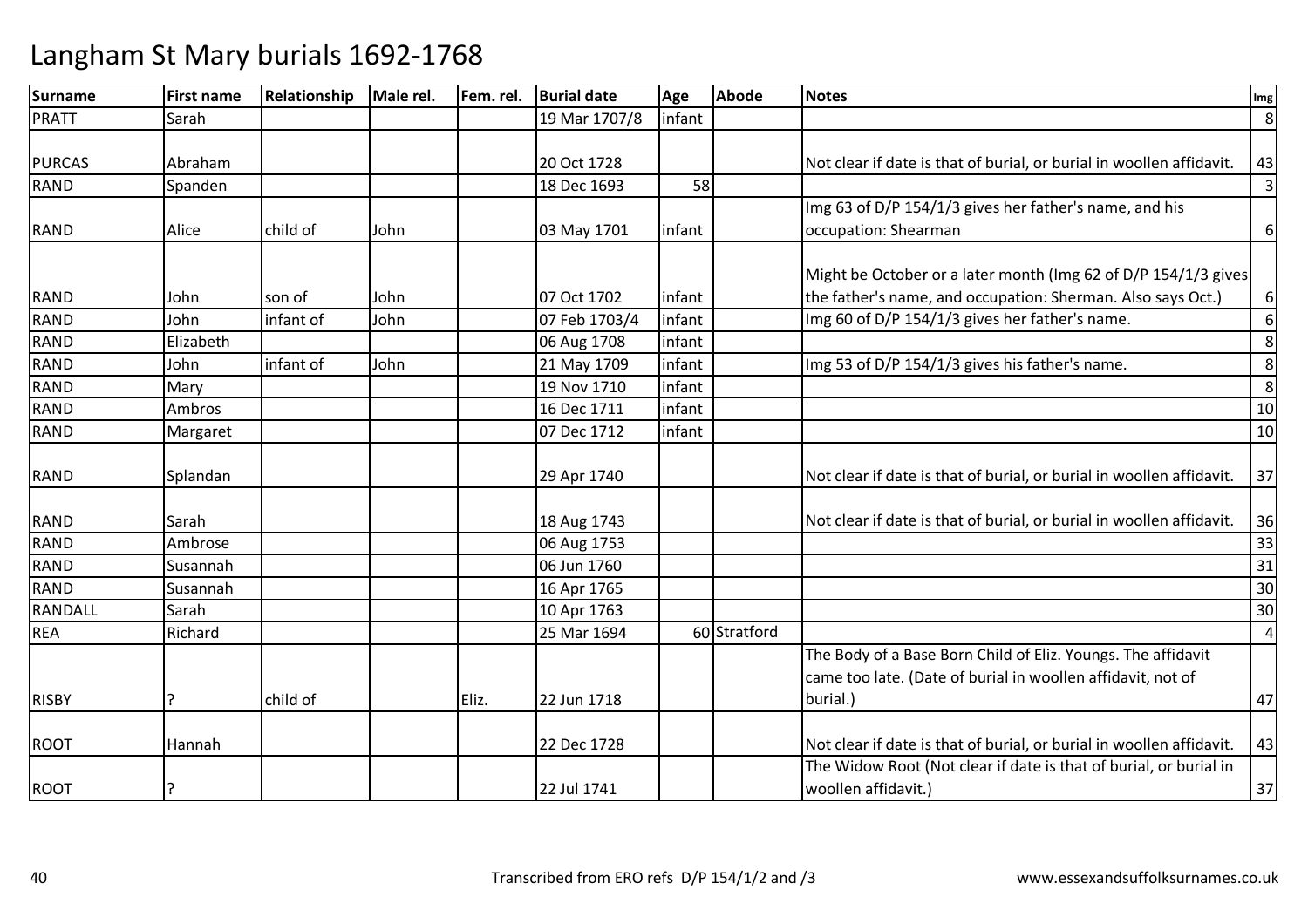| <b>Surname</b> | <b>First name</b> | Relationship | Male rel. | Fem. rel. | <b>Burial date</b>     | Age    | <b>Abode</b> | <b>Notes</b>                                                         | Img                     |
|----------------|-------------------|--------------|-----------|-----------|------------------------|--------|--------------|----------------------------------------------------------------------|-------------------------|
|                |                   |              |           |           |                        |        |              | Img 63 of D/P 154/1/3 gives the father's occupation as a             |                         |
| <b>ROWLES</b>  | Robert            | child of     | Robert    |           | 23 Apr 1699            |        |              | husbandmand.                                                         | 6                       |
|                |                   |              |           |           |                        |        |              |                                                                      |                         |
| <b>ROWLIN</b>  | Sarah             | dau of       | Will.     |           | 02 Oct 1727            |        |              | Not clear if date is that of burial, or burial in woollen affidavit. | 44                      |
| <b>ROWLIN</b>  | William           |              |           |           | 29 Aug 1734            |        |              | Not clear if date is that of burial, or burial in woollen affidavit. | 40                      |
| <b>RUDKIN</b>  |                   | infant of    | James     |           | 11 Dec 1693            |        |              | First name not in register.                                          | $\overline{\mathbf{3}}$ |
| <b>RUDKIN</b>  | Joseph            |              |           |           | 25 Jan 1693/94         | 75     |              |                                                                      | $\overline{\mathbf{3}}$ |
|                |                   |              |           |           |                        |        |              | Img 63 of D/P 154/1/3 gives the father's occupation as a             |                         |
| <b>RUDKIN</b>  | Samuell           | child of     | Joseph    |           | 24 Jan 1698/99         |        |              | weaver.                                                              | 4                       |
| <b>RUDKIN</b>  | Sarah             | child of     | Jos.      |           | 13 Mar 1704/5          | infant |              |                                                                      | $\overline{7}$          |
| <b>RUDKIN</b>  | Ann               |              |           |           | 06 May 1711            | infant |              |                                                                      | 8                       |
|                |                   |              |           |           |                        |        |              |                                                                      |                         |
| <b>RUDKIN</b>  | Mary              | dau of       | Joseph    |           | 08 Jul 1714            |        |              | Daughter of Joseph Rudkin junr. Only in D/P 154/1/3, not /2          | 50                      |
| <b>RUDKIN</b>  | Hester            |              |           |           | 20 Aug 1715            |        |              | Date of burial in woollen affidavit, not of burial.                  | 48                      |
| <b>RUDKIN</b>  | James             | son of       | Jos.      |           | 13 Oct 1716            |        |              | Date of burial in woollen affidavit, not of burial.                  | 48                      |
| <b>RUDKIN</b>  | Mary              |              |           |           | 21 Jun 1717            |        | Langham      | Date of burial in woollen affidavit, not of burial.                  | 47                      |
| <b>RUDKIN</b>  | James             |              |           |           | 24 Apr 1721            |        |              | Date of burial in woollen affidavit, not of burial.                  | 46                      |
| <b>RUDKIN</b>  | Eliz.             |              |           |           | 27 Jul 1721            |        |              | Date of burial in woollen affidavit, not of burial.                  | 46                      |
| <b>RUDKIN</b>  | Elizabeth         | wife of      | Jos.      |           | 13 Apr 1726            |        |              | Date of burial in woollen affidavit, not of burial.                  | 44                      |
|                |                   |              |           |           |                        |        |              | First name not in register. (Not clear if date is that of burial, or |                         |
| <b>RUDKIN</b>  |                   | infant of    | Jos.      |           | Margaret   08 Sep 1728 |        |              | burial in woollen affidavit.)                                        | 43                      |
|                |                   |              |           |           |                        |        |              |                                                                      |                         |
| <b>RUDKIN</b>  | Jos.              |              |           |           | 01 Apr 1729            |        |              | Not clear if date is that of burial, or burial in woollen affidavit. | 43                      |
| <b>RUDKIN</b>  | Samuel            | son of       | Samuel    |           | 30 Jan 1730/31         |        |              | Not clear if date is that of burial, or burial in woollen affidavit. | 42                      |
|                |                   |              |           |           |                        |        |              |                                                                      |                         |
|                |                   |              |           |           |                        |        |              | An unbaptiz'd infant of Mr Rudkin (Not clear if date is that of      |                         |
| <b>RUDKIN</b>  |                   | infant of    |           |           | 13 Feb 1731/32         |        |              | burial, or burial in woollen affidavit.)                             | 41                      |
|                |                   |              |           |           |                        |        |              |                                                                      |                         |
| <b>RUDKIN</b>  | Margaret          | dau of       | Sam.      |           | 16 Jun 1733            |        |              | Not clear if date is that of burial, or burial in woollen affidavit. | 41                      |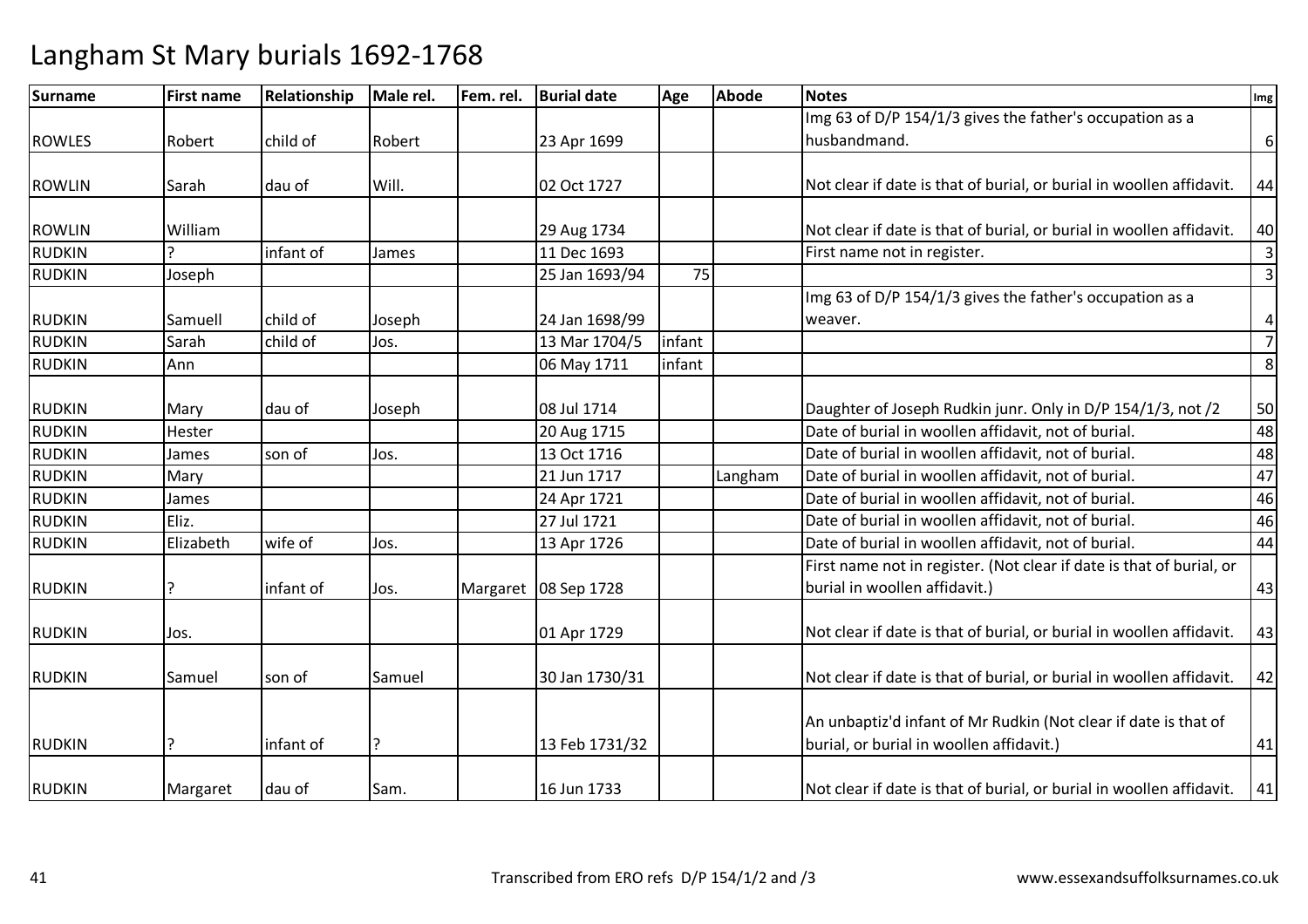| Surname        | <b>First name</b> | Relationship | Male rel. | Fem. rel. | <b>Burial date</b> | Age    | <b>Abode</b>    | <b>Notes</b>                                                              | Img     |
|----------------|-------------------|--------------|-----------|-----------|--------------------|--------|-----------------|---------------------------------------------------------------------------|---------|
|                |                   |              |           |           |                    |        |                 |                                                                           |         |
| <b>RUDKIN</b>  | Dan.              |              |           |           | 20 Feb 1734/35     |        |                 | Not clear if date is that of burial, or burial in woollen affidavit.      | 40      |
|                |                   |              |           |           |                    |        |                 |                                                                           |         |
| <b>RUDKIN</b>  | Samuel            |              |           |           | 04 May 1735        |        |                 | Not clear if date is that of burial, or burial in woollen affidavit.      | 40      |
|                |                   |              |           |           |                    |        |                 | First name not in register. (Not clear if date is that of burial, or      |         |
| <b>RUDKIN</b>  | 7                 | wife of      | Sam.      |           | 03 Jan 1735/36     |        |                 | burial in woollen affidavit.)                                             | 39      |
| <b>RUDKIN</b>  | James             |              |           |           | 20 Jan 1735/36     |        |                 | Not clear if date is that of burial, or burial in woollen affidavit.      | 39      |
| <b>RUDKIN</b>  | Jane              |              |           |           | 01 Feb 1742/43     |        |                 | Not clear if date is that of burial, or burial in woollen affidavit.      | 36      |
| <b>RUDKIN</b>  | Hannah            | dau of       | Joseph    |           | 09 Feb 1742/43     |        |                 | Not clear if date is that of burial, or burial in woollen affidavit.      | 36      |
|                |                   |              |           |           |                    |        |                 | Son of Samuel Rudkin jnr (Not clear if date is that of burial, or         |         |
| <b>RUDKIN</b>  | Isaac             | son of       | Samuel    |           | 13 Nov 1747        |        |                 | burial in woollen affidavit.)                                             | 34      |
| <b>RUDKIN</b>  | Elizabeth         |              |           |           | 07 Jan 1749/50     |        |                 | Not clear if date is that of burial, or burial in woollen affidavit.      | 34      |
| <b>RUDKIN</b>  | Sarah             | dau of       | Joseph    |           | 12 Feb 1750/51     |        |                 | (Not clear if date is that of burial, or burial in woollen affidavit.) 34 |         |
| <b>RUDKIN</b>  | Isaac             | son of       | Samuel    |           | 05 Aug 1751        |        |                 | Not clear if date is that of burial, or burial in woollen affidavit.      | 33      |
| <b>RUDKIN</b>  | ς                 | wife of      | Samuel    |           | 05 Jun 1756        |        |                 | First name not in register                                                | 32      |
| <b>RUDKIN</b>  | ς                 | dau of       | Saml.     |           | 03 Sep 1756        | infant | Mile End        | First name not in register                                                | 32      |
| <b>RUDKIN</b>  | C                 | dau of       | Samuel    |           | 26 Feb 1758        |        | infant Mile End | First name not in register                                                | 32      |
| <b>RUDKIN</b>  | Margaret          |              |           |           | 17 Mar 1761        |        |                 |                                                                           | 31      |
| <b>RUDKIN</b>  | Ann               |              |           |           | 04 Jun 1761        | infant |                 |                                                                           | 31      |
| <b>RUDKIN</b>  | John              |              |           |           | 11 Dec 1763        |        |                 |                                                                           | 30      |
| <b>RUDKIN</b>  | Joseph            |              |           |           | 01 Dec 1764        |        |                 |                                                                           | 30      |
| <b>RUDKIN</b>  | Joseph            |              |           |           | 13 Aug 1766        |        |                 |                                                                           | 29      |
| <b>RUDKIN</b>  | James             |              |           |           | 26 Aug 1766        |        |                 |                                                                           | 29      |
| <b>RUDKIN</b>  | Samuel            |              |           |           | 12 Apr 1768        |        |                 |                                                                           | 28      |
| <b>RUDLAND</b> | Samuell           | infant of    | John      | Mary      | 14 Aug 1707        | infant |                 | Img 54 of D/P 154/1/3 gives her parents' names.                           | $\,8\,$ |
| <b>RUDLAND</b> | Mary              |              |           |           | 18 Sep 1710        |        |                 |                                                                           | $\,8\,$ |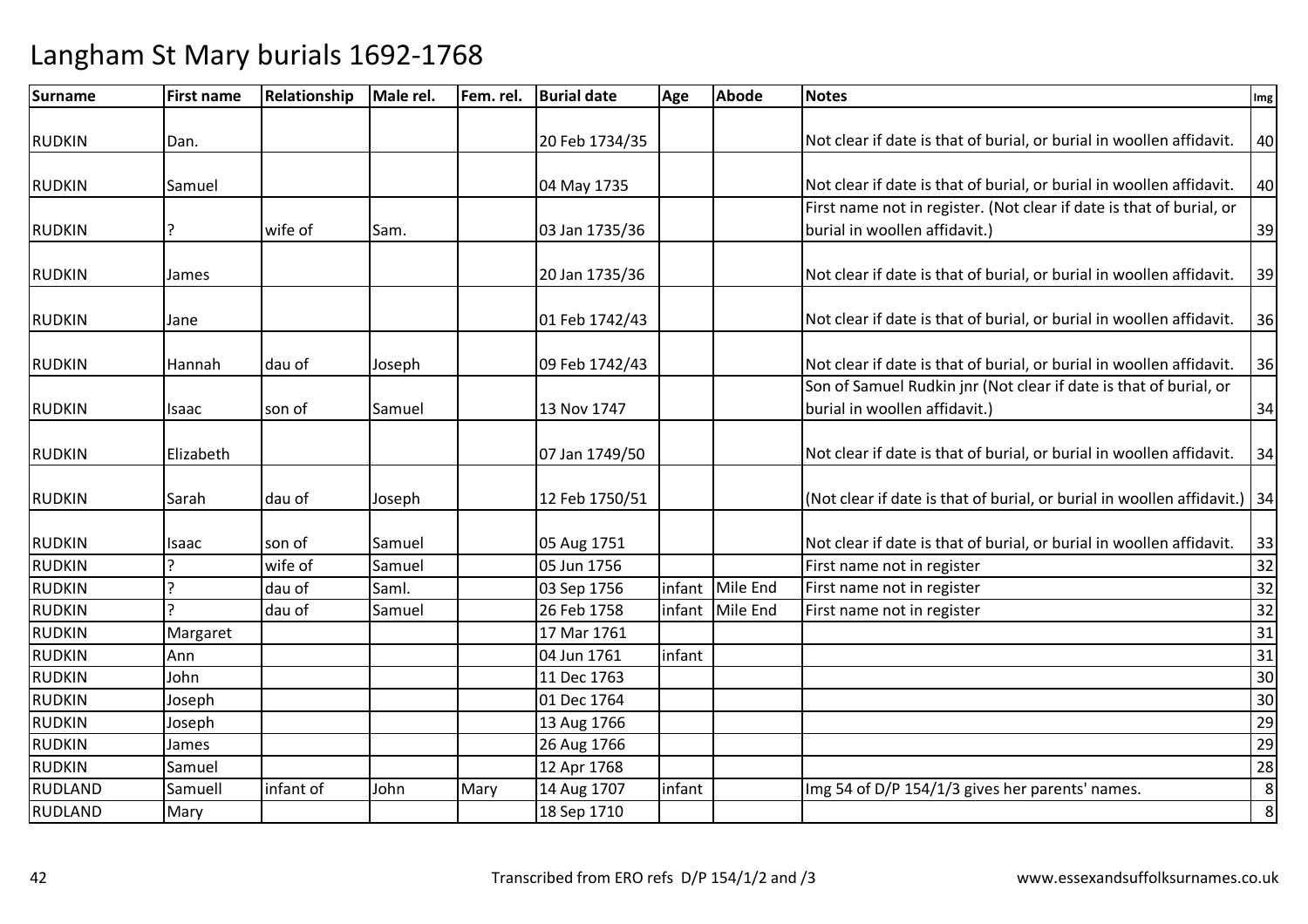| <b>Surname</b>  | <b>First name</b> | Relationship | Male rel. | Fem. rel. | <b>Burial date</b> | Age    | <b>Abode</b> | <b>Notes</b>                                                         | Img            |
|-----------------|-------------------|--------------|-----------|-----------|--------------------|--------|--------------|----------------------------------------------------------------------|----------------|
| <b>RUSSELL</b>  | James             |              |           |           | 20 May 1712        |        |              |                                                                      | 10             |
|                 |                   |              |           |           |                    |        |              |                                                                      |                |
| <b>RUSSELLS</b> | Henery            |              |           |           | 10 Jun 1705        | 60     |              | Img 60 of D/P 154/1/3 gives his occupation as weaver.                | $\overline{7}$ |
| <b>RUSSELS</b>  | Susan             |              |           |           | 29 Jan 1755        |        |              |                                                                      | 32             |
| <b>SADLER</b>   | Elizabeth         |              |           |           | 14 Jun 1694        |        |              |                                                                      | $\overline{a}$ |
| <b>SADLER</b>   | Mary              |              |           |           | 25 Aug 1695        | 1y6m   |              |                                                                      | $\overline{4}$ |
|                 |                   |              |           |           |                    |        |              | Age faded - possibly 60. Img 64, D/P 154/1/3 gives his               |                |
| <b>SADLER</b>   | John              |              |           |           | 07 Sep 1698        |        |              | occupation as weaver.                                                | 4              |
| <b>SADLER</b>   | Henery            |              |           |           | 23 Nov 1707        | 77     |              |                                                                      | $\,8\,$        |
| <b>SADLER</b>   | Frances           |              |           |           | 15 Feb 1708/9      |        |              | Wid.                                                                 | 8              |
| SADLER          | Will.             |              |           |           | 25 Sep 1713        |        |              | Only in D/P 154/1/3, not /2                                          | 50             |
|                 |                   |              |           |           |                    |        |              | First name not in register. Date of burial in woollen affidavit,     |                |
| <b>SADLER</b>   |                   | infant of    | Henry     |           | 19 Feb 1718/19     |        |              | not of burial.                                                       | 47             |
| <b>SADLER</b>   | Francis           |              |           |           | 24 Jun 1720        |        |              | Date of burial in woollen affidavit, not of burial.                  | 46             |
| SADLER          | Will.             | son of       | Will.     |           | 06 Jul 1723        |        |              | Date of burial in woollen affidavit, not of burial.                  | 45             |
| <b>SADLER</b>   | Susan             |              |           |           | 25 Aug 1723        |        |              | Date of burial in woollen affidavit, not of burial.                  | 45             |
|                 |                   |              |           |           |                    |        |              |                                                                      |                |
| <b>SADLER</b>   | Nathanael         |              |           |           | 08 May 1731        |        |              | Not clear if date is that of burial, or burial in woollen affidavit. | 42             |
|                 |                   |              |           |           |                    |        |              | Widow (Not clear if date is that of burial, or burial in woollen     |                |
| <b>SADLER</b>   | Eliz.             |              |           |           | 14 Mar 1732/33     |        |              | affidavit.)                                                          | 41             |
|                 |                   |              |           |           |                    |        |              |                                                                      |                |
| <b>SADLER</b>   | Susan             |              |           |           | 06 Feb 1736/37     |        |              | Not clear if date is that of burial, or burial in woollen affidavit. | 39             |
|                 |                   |              |           |           |                    |        |              |                                                                      |                |
| <b>SADLER</b>   | Mary              |              |           |           | 17 Jan 1741/42     |        |              | Not clear if date is that of burial, or burial in woollen affidavit. | 37             |
|                 |                   |              |           |           |                    |        |              |                                                                      |                |
| <b>SADLER</b>   | Mary              |              |           |           | 17 Aug 1747        |        |              | Not clear if date is that of burial, or burial in woollen affidavit. | 35             |
| SADLER          | Henry             |              |           |           | 03 Mar 1767        |        |              |                                                                      | 29             |
| <b>SADLER</b>   | Elizabeth         |              |           |           | 04 Jan 1768        |        |              |                                                                      | 28             |
| <b>SAGER</b>    | Peter             |              |           |           | 09 May 1697        | 28     |              |                                                                      | $\pmb{4}$      |
| <b>SAGER</b>    | John              |              |           |           | 21 Apr 1702        | infant |              |                                                                      | 6              |
|                 |                   |              |           |           |                    |        |              |                                                                      |                |
| <b>SAGER</b>    | John              |              |           |           | 30 Nov 1703        | 32     |              | Img 62 of D/P 154/1/3 adds that he was a poore labourer.             | 6              |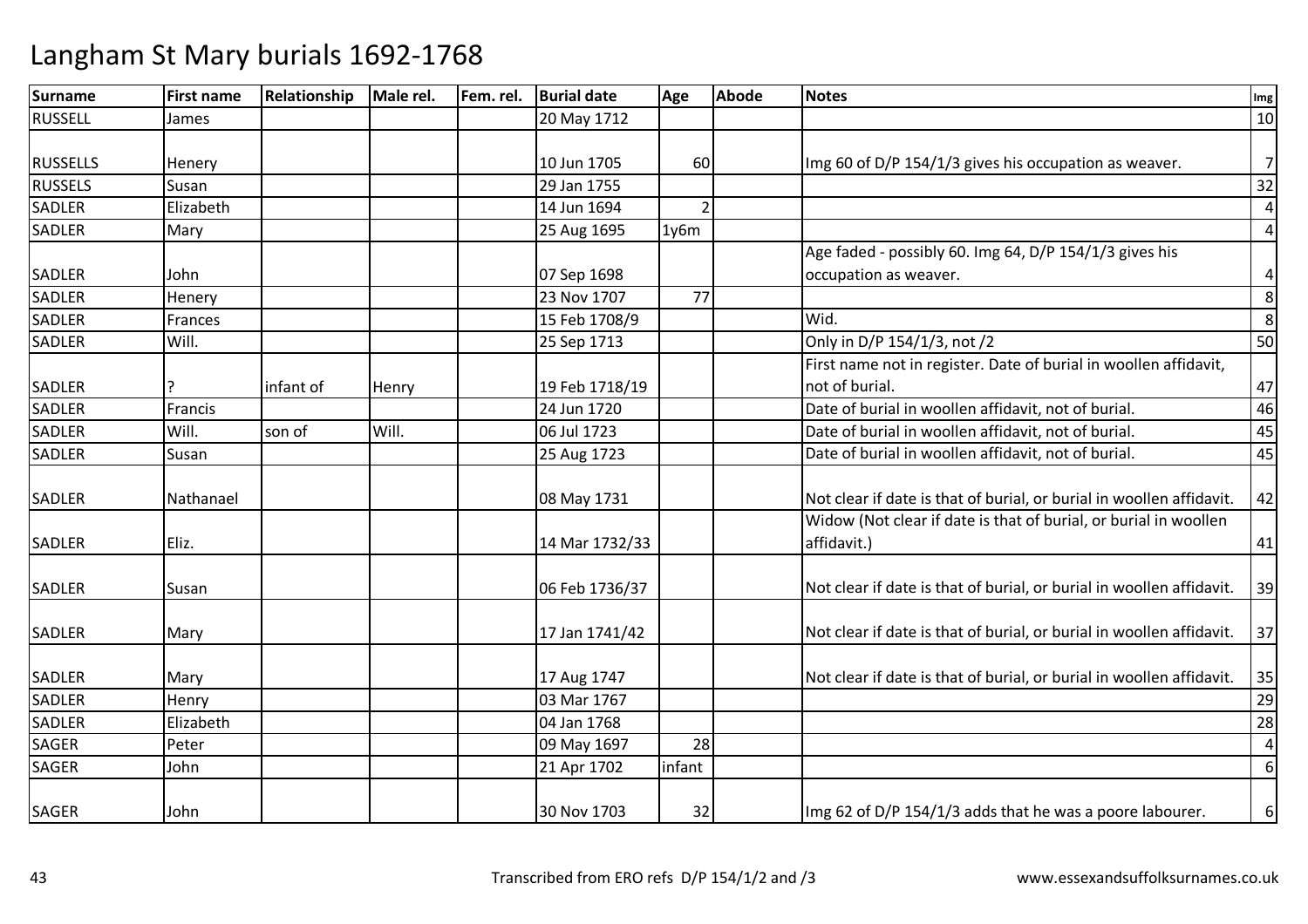| <b>Surname</b>   | <b>First name</b> | Relationship | Male rel. | Fem. rel. | <b>Burial date</b> | Age    | <b>Abode</b>  | <b>Notes</b>                                                         | Img            |
|------------------|-------------------|--------------|-----------|-----------|--------------------|--------|---------------|----------------------------------------------------------------------|----------------|
| <b>SAGER</b>     | <b>Bridget</b>    |              |           |           | 17 Apr 1719        |        |               | Date of burial in woollen affidavit, not of burial.                  | 47             |
| <b>SALMON</b>    | Mary              |              |           |           | 30 Dec 1705        |        |               |                                                                      | $\overline{7}$ |
|                  |                   |              |           |           |                    |        |               |                                                                      |                |
| SALMON           | William           |              |           |           | 10 Mar 1705/6      | 40     |               | Img 60 of D/P 154/1/3 gives his occupation as shearman.              | $\overline{7}$ |
|                  |                   |              |           |           |                    |        |               | A still born child of (Not clear if date is that of burial, or       |                |
| <b>SAMMONS</b>   |                   | child of     | John      |           | 20 Jun 1727        |        |               | burial in woollen affidavit.)                                        | 44             |
| <b>SANTY</b>     | Susan             |              |           |           | 10 Jan 1768        |        |               |                                                                      | 28             |
| <b>SEABORNE</b>  | John              |              |           |           | 22 Feb 1695/96     | 58     |               |                                                                      | $\overline{4}$ |
| <b>SEABORNE</b>  | Judith            |              |           |           | 29 Dec 1707        | 21     |               |                                                                      | 8              |
| <b>SEAGER</b>    | Margaret          |              |           |           | 02 Feb 1695/96     | 28     |               |                                                                      | $\overline{a}$ |
| <b>SEWELL</b>    | An                | dau of       | Edward    |           | 05 Dec 1703        | 18     |               | Img 62 of D/P 154/1/3 gives her father's name.                       | 6              |
| SHELDRAKE        | Joseph            |              |           |           | 05 May 1763        |        |               |                                                                      | 30             |
| SHELDRAKE        | Hannah            |              |           |           | 31 Aug 1766        |        |               |                                                                      | 29             |
| <b>SHERMAN</b>   | Anne              |              |           |           | 13 Jul 1716        |        |               | Date of burial in woollen affidavit, not of burial.                  | 48             |
| <b>SHERMAN</b>   | Alice             |              |           |           | 04 Feb 1719/20     | infant |               | Date of burial in woollen affidavit, not of burial.                  | 47             |
| <b>SHERMAN</b>   | Anne              |              |           |           | 21 Jan 1721/22     |        |               | Date of burial in woollen affidavit, not of burial.                  | 46             |
| <b>SHERMAN</b>   | William           | son of       | John      |           | 19 Mar 1722/23     |        |               | Date of burial in woollen affidavit, not of burial.                  | 45             |
|                  |                   |              |           |           |                    |        |               | Mrs. Sherman (Not clear if date is that of burial, or burial in      |                |
| SHERMAN          | 7                 |              |           |           | 17 Oct 1736        |        |               | woollen affidavit.)                                                  | 39             |
|                  |                   |              |           |           |                    |        |               |                                                                      |                |
| SHERMAN          | John              |              |           |           | 01 Feb 1736/37     |        |               | Not clear if date is that of burial, or burial in woollen affidavit. | 39             |
|                  |                   |              |           |           |                    |        |               | Not clear if date is that of burial, or burial in woollen affidavit. |                |
|                  |                   |              |           |           |                    |        |               | Month not in register, but based on position in register,            |                |
| SHERMAN          | Alice             |              |           |           | 25 * 1743          |        |               | probably March.                                                      | 36             |
| <b>SHERMAN</b>   | Sarah             |              |           |           | 21 Apr 1755        |        | <b>Boxted</b> |                                                                      | 32             |
| <b>SHERMAN</b>   | John              |              |           |           | 15 Mar 1759        |        |               |                                                                      | 31             |
| <b>SHOCKFORD</b> | John              |              |           |           | 27 Apr 1720        |        |               | Date of burial in woollen affidavit, not of burial.                  | 46             |
| <b>SHUCKFORD</b> | Eliz.             | dau of       | Sam.      |           | 05 Apr 1740        |        |               | Not clear if date is that of burial, or burial in woollen affidavit. | 38             |
|                  |                   |              |           |           |                    |        |               | A still born child of (Not clear if date is that of burial, or       |                |
| <b>SHUCKFORD</b> | ?                 | child of     | Samuel    |           | 30 Sep 1744        |        |               | burial in woollen affidavit.)                                        | 35             |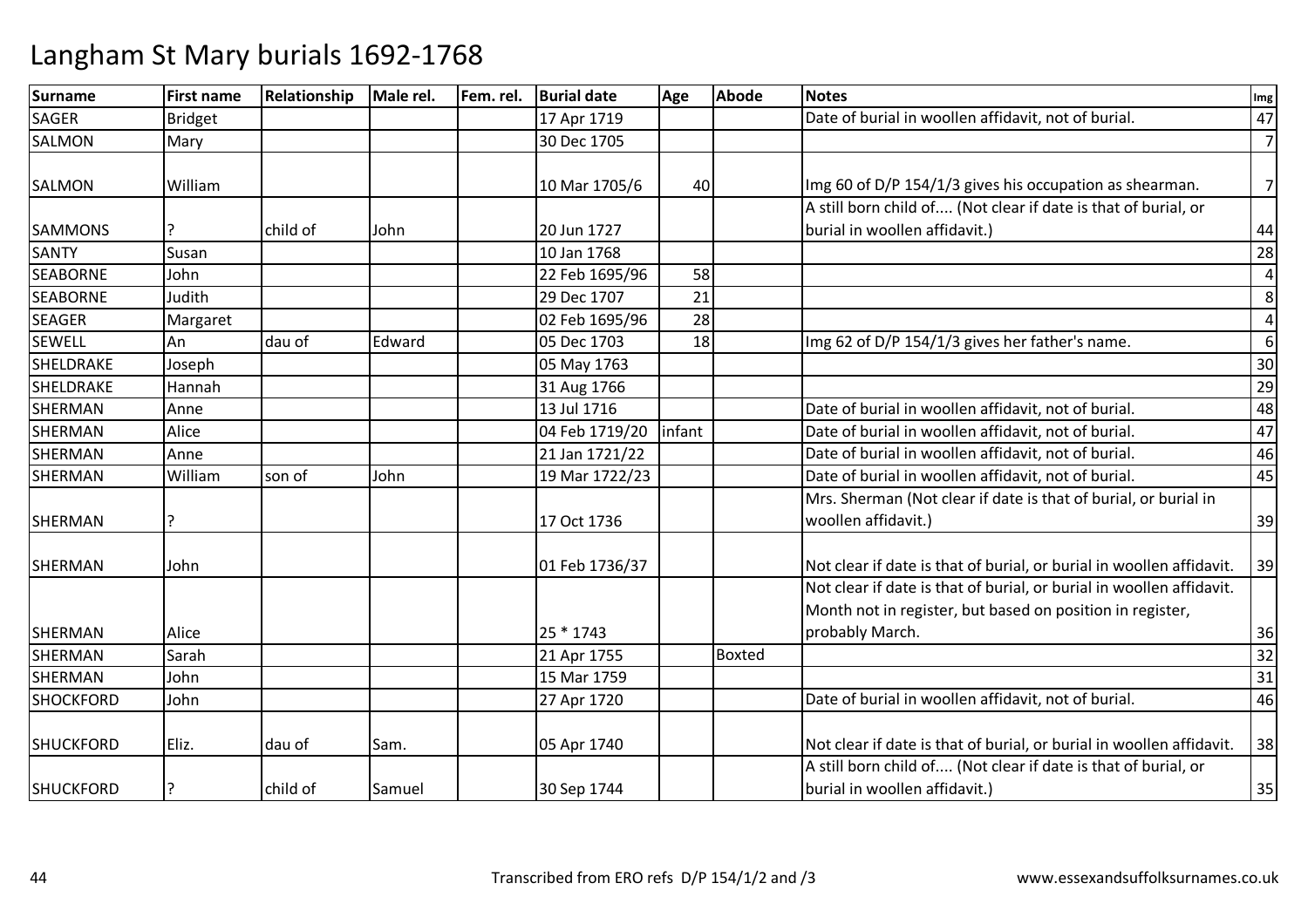| <b>Surname</b>     | <b>First name</b> | Relationship | Male rel.     | Fem. rel. | <b>Burial date</b> | Age    | <b>Abode</b> | <b>Notes</b>                                                         | Img            |
|--------------------|-------------------|--------------|---------------|-----------|--------------------|--------|--------------|----------------------------------------------------------------------|----------------|
|                    |                   |              |               |           |                    |        |              |                                                                      |                |
| <b>SHUCKFORD</b>   | Samuel            |              |               |           | 07 Apr 1745        |        |              | Not clear if date is that of burial, or burial in woollen affidavit. | 35             |
| <b>SICKLEPRICE</b> | Mary              |              |               |           | 07 Jun 1715        |        |              | Date of burial in woollen affidavit, not of burial.                  | 48             |
| <b>SICKLEPRICE</b> | Elizabeth         | child of     | Tho.          |           | 25 Aug 1715        | infant |              | Date of burial in woollen affidavit, not of burial.                  | 48             |
| <b>SICKLEPRICE</b> | Walter            |              |               |           | 29 Jun 1720        |        |              | Date of burial in woollen affidavit, not of burial.                  | 46             |
| <b>SICKLEPRICE</b> | Rich.             |              |               |           | 19 Dec 1723        |        |              | Date of burial in woollen affidavit, not of burial.                  | 45             |
| <b>SICKLEPRICE</b> | Sarah             | dau of       | Tho.          |           | 23 Mar 1723/24     |        |              | Date of burial in woollen affidavit, not of burial.                  | 45             |
| <b>SICKLEPRICE</b> | Eliz.             | dau of       | Robt.         |           | 15 Mar 1735/36     |        |              | Not clear if date is that of burial, or burial in woollen affidavit. | 39             |
|                    |                   |              |               |           |                    |        |              | Widdow (Not clear if date is that of burial, or burial in woollen    |                |
| <b>SICKLEPRICE</b> | Anne              |              |               |           | 10 Feb 1749/50     |        |              | affidavit.)                                                          | 34             |
| <b>SICKLEPRICE</b> | Alice             | wife of      | Robert        |           | 30 Dec 1750        |        |              | Not clear if date is that of burial, or burial in woollen affidavit. | 34             |
| <b>SICKLEPRICE</b> | Robert            |              |               |           | 18 Feb 1755        |        |              |                                                                      | 32             |
|                    |                   |              |               |           |                    |        |              | Img 62 of D/P 154/1/3 gives the father's name, and his               |                |
| <b>SICKLEPRISE</b> | Thomas            | infant of    | Thomas        |           | 13 Aug 1702        | infant |              | occupation: Weaver.                                                  | 6              |
| <b>SICKLEPRISE</b> | Richard           |              |               |           | 04 Aug 1704        | 23     |              |                                                                      | $\overline{7}$ |
| <b>SICKLEPRISE</b> | Ann               | wife of      | Thomas        |           | 14 Sep 1706        | 30     |              |                                                                      | 7              |
| <b>SICKLEPRIZE</b> | Thomas            |              |               |           | 07 May 1742        |        |              | Not clear if date is that of burial, or burial in woollen affidavit. | 36             |
| <b>SIMONS</b>      | Robert            |              |               |           | 25 Oct 1741        |        |              | Not clear if date is that of burial, or burial in woollen affidavit. | 37             |
| <b>SIMONS</b>      | Elizabeth         |              |               |           | 17 Mar 1762        |        |              | Widow                                                                | 31             |
| <b>SIZER</b>       | Sarah             |              |               |           | 30 Apr 1708        | infant |              |                                                                      | 8              |
| <b>SMITH</b>       | <b>Beamis</b>     |              |               |           | 13 Apr 1713        | infant |              |                                                                      | 10             |
| <b>SMITH</b>       | Hester            | dau of       | Ep.           |           | 01 Jan 1715/16     |        |              | Date of burial in woollen affidavit, not of burial.                  | 48             |
| <b>SMITH</b>       | <b>Beavis</b>     | infant of    | <b>Beavis</b> |           | 22 Mar 1716/17     |        |              | Date of burial in woollen affidavit, not of burial.                  | 48             |
| <b>SMITH</b>       | Eliz.             |              |               |           | 09 Jun 1718        |        |              | Date of burial in woollen affidavit, not of burial.                  | 47             |
| <b>SMITH</b>       | Robert            |              |               |           | 07 Jan 1720/21     | infant |              | Date of burial in woollen affidavit, not of burial.                  | 46             |
| <b>SMITH</b>       | <b>Bemis</b>      |              |               |           | 05 Oct 1722        |        |              | Date of burial in woollen affidavit, not of burial.                  | 45             |
| <b>SMITH</b>       | Tho.              |              |               |           | 05 Nov 1722        |        |              | Date of burial in woollen affidavit, not of burial.                  | 45             |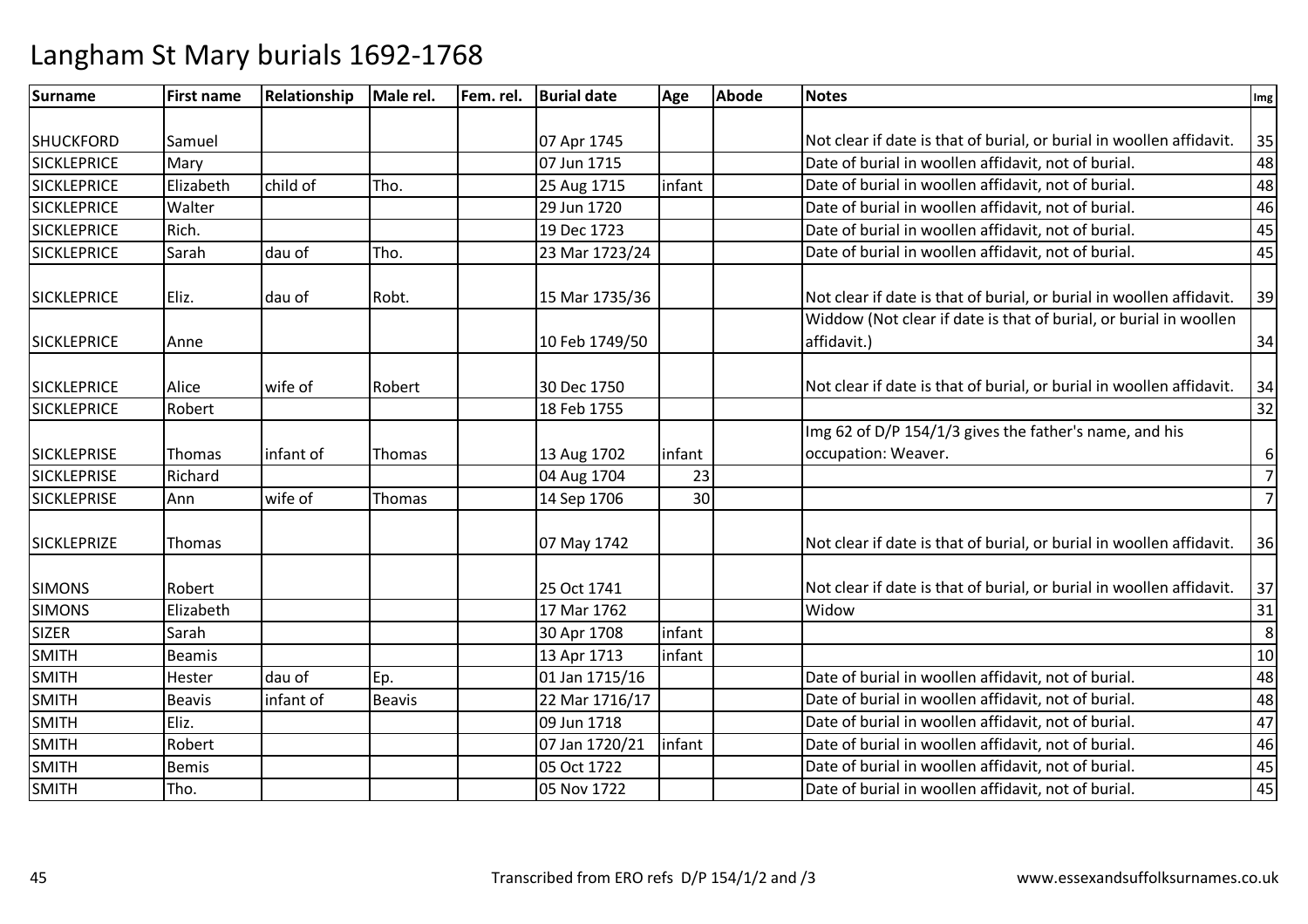| <b>Surname</b> | <b>First name</b> | Relationship | Male rel. | Fem. rel. | <b>Burial date</b> | Age     | <b>Abode</b> | <b>Notes</b>                                                              | Img             |
|----------------|-------------------|--------------|-----------|-----------|--------------------|---------|--------------|---------------------------------------------------------------------------|-----------------|
|                |                   |              |           |           |                    |         |              |                                                                           |                 |
| <b>SMITH</b>   | John              |              |           |           | 25 Dec 1724        |         |              | John Smith sr. (Date of burial in woollen affidavit, not of burial.)   45 |                 |
| <b>SMITH</b>   | <b>Bemis</b>      |              |           |           | 25 Mar 1725        | infant  |              | Date of burial in woollen affidavit, not of burial.                       | 45              |
|                |                   |              |           |           |                    |         |              |                                                                           |                 |
| <b>SMITH</b>   | Elizabeth         |              |           |           | 14 Dec 1729        |         |              | Not clear if date is that of burial, or burial in woollen affidavit.      | 42              |
|                |                   |              |           |           |                    |         |              | Widow (Not clear if date is that of burial, or burial in woollen          |                 |
| <b>SMITH</b>   | Mary              |              |           |           | 09 Apr 1731        |         |              | affidavit.)                                                               | 42              |
|                |                   |              |           |           |                    |         |              | Widow (Not clear if date is that of burial, or burial in woollen          |                 |
| <b>SMITH</b>   | Anne              |              |           |           | 14 Dec 1735        |         |              | affidavit.)                                                               | 40              |
|                |                   |              |           |           |                    |         |              |                                                                           |                 |
| <b>SMITH</b>   | Robert            |              |           |           | 06 Jan 1735/36     | linfant |              | Not clear if date is that of burial, or burial in woollen affidavit.      | 39              |
|                |                   |              |           |           |                    |         |              |                                                                           |                 |
|                |                   |              |           |           |                    |         |              | No date. Between burials in September and Octoner. (Not clear             |                 |
| <b>SMITH</b>   | Judith            | dau of       | John      |           | * * 1738           |         |              | if date is that of burial, or burial in woollen affidavit.)               | 38              |
|                |                   |              |           |           |                    |         |              |                                                                           |                 |
| <b>SMITH</b>   | John              |              |           |           | 18 Jan 1738/39     |         |              | Not clear if date is that of burial, or burial in woollen affidavit.      | 38              |
|                |                   |              |           |           |                    |         |              |                                                                           |                 |
| <b>SMITH</b>   | John              |              |           |           | 28 Nov 1740        |         |              | Not clear if date is that of burial, or burial in woollen affidavit.      | 37              |
|                |                   |              |           |           |                    |         |              | Mrs Sarah Smith (Not clear if date is that of burial, or burial in        |                 |
| <b>SMITH</b>   | Sarah             |              |           |           | 06 Jun 1742        |         |              | woollen affidavit.)                                                       | 36              |
|                |                   |              |           |           |                    |         |              | An unbaptized child of (not clear if date is that of burial, or           |                 |
| <b>SMITH</b>   | ς                 | child of     | John      |           | 10 Jan 1747/48     |         |              | burial in woollen affidavit).                                             | 34              |
|                |                   |              |           |           |                    |         |              |                                                                           |                 |
|                |                   |              |           |           |                    |         |              | A base born child of (first name not in register) (Not clear if           |                 |
| <b>SMITH</b>   |                   | child of     |           | Elizabeth | 29 Mar 1752        |         |              | date is that of burial, or burial in woollen affidavit.)                  | 33              |
| <b>SMITH</b>   | $\mathcal{L}$     | child of     | John      |           | 23 Dec 1753        |         |              | An unbaptized child of                                                    | 33              |
| <b>SMITH</b>   | Ann               | dau of       | Reuben    | Elizabeth | 03 Apr 1756        |         |              |                                                                           | 32              |
| <b>SMITH</b>   |                   | dau of       | Reuben    | Eliz.     | 05 Sep 1756        |         |              | First name not in register                                                | $\overline{32}$ |
| <b>SMITH</b>   | Martha            |              |           |           | 28 Aug 1760        |         |              |                                                                           | 31              |
| <b>SMITH</b>   | Samuel            |              |           |           | 13 Aug 1766        |         |              |                                                                           | 29              |
| <b>SMITH</b>   | Robert            |              |           |           | 27 May 1767        |         |              |                                                                           | 29              |
| <b>SMITH</b>   | Samuel            |              |           |           | 14 Aug 1767        |         |              |                                                                           | 29              |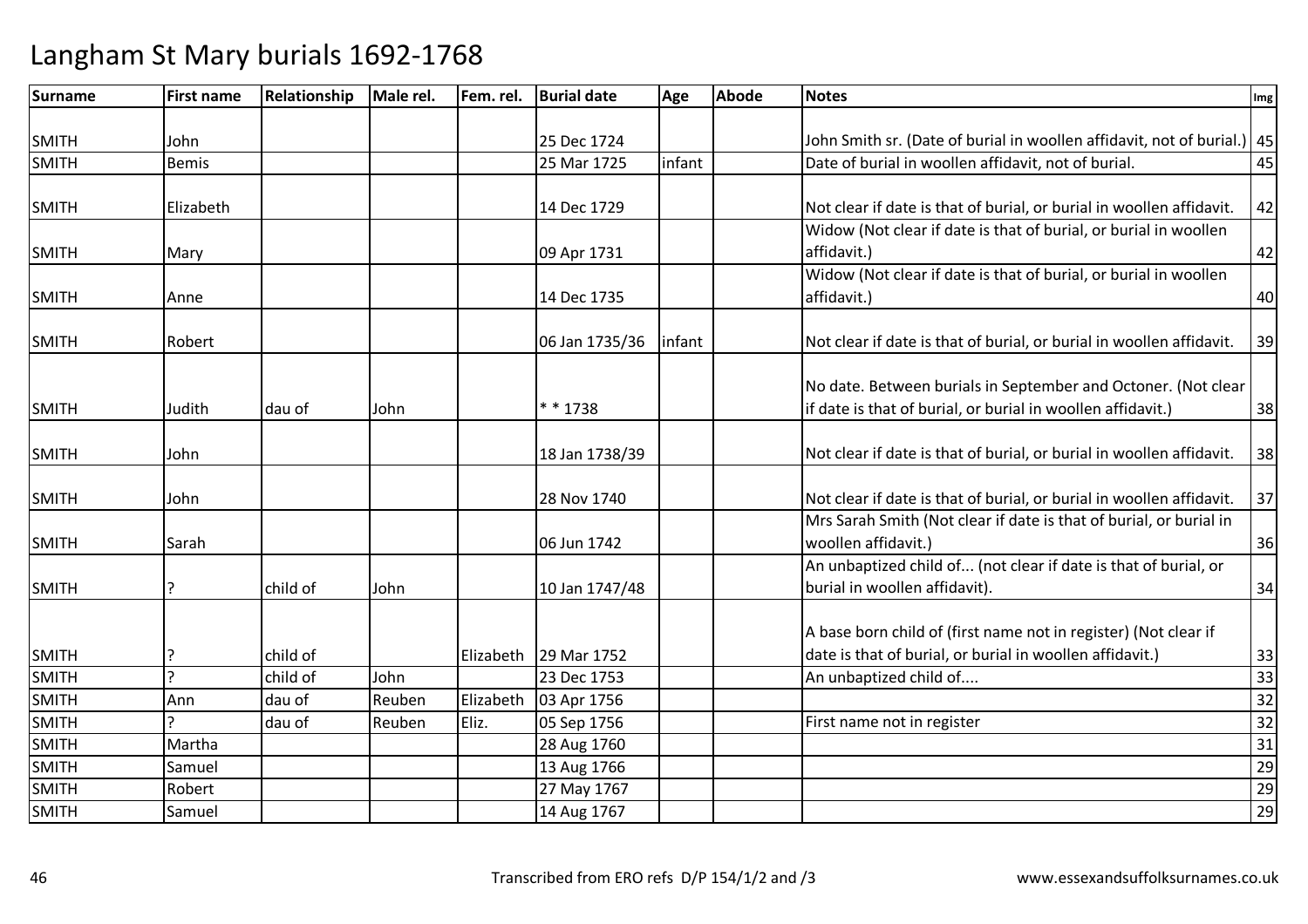| Surname              | <b>First name</b> | Relationship | Male rel. | Fem. rel. | <b>Burial date</b> | Age    | <b>Abode</b> | <b>Notes</b>                                                                                           | Img            |
|----------------------|-------------------|--------------|-----------|-----------|--------------------|--------|--------------|--------------------------------------------------------------------------------------------------------|----------------|
| <b>SMITH</b>         |                   | child of     | John      |           | 16 Apr 1768        |        |              | An unbaptized child of                                                                                 | 28             |
| <b>SMITH</b>         | Martha            |              |           |           | 19 Apr 1768        |        |              |                                                                                                        | 28             |
|                      |                   |              |           |           |                    |        |              | An unbaptized child of (Date of burial in woollen affidavit, not                                       |                |
| SORRIL               |                   | child of     | James     |           | 06 Feb 1725/26     |        |              | of burial.)                                                                                            | 44             |
| <b>SORRIL</b>        | John              | son of       | James     |           | 15 Aug 1735        |        |              | Not clear if date is that of burial, or burial in woollen affidavit.                                   | 40             |
| <b>SORRIL</b>        | Mary              |              |           |           | 10 Jul 1748        |        |              | Not clear if date is that of burial, or burial in woollen affidavit.                                   | 34             |
| <b>SOUTHERNEWOOD</b> | Mary              |              |           |           | 23 Nov 1694        |        |              |                                                                                                        | $\overline{a}$ |
| SOUTHERNEWOOD        | Margarett         |              |           |           | 11 Aug 1703        | 75     |              | Wid. (Img 62 of D/P 154/1/3 adds that she is a pauper)                                                 | 6              |
| <b>SOUTHERNWOOD</b>  | Thomas            |              |           |           | 24 May 1720        |        |              | Date of burial in woollen affidavit, not of burial.                                                    | 46             |
| SOUTHERNWOOD         | Anne              |              |           |           | 18 Aug 1720        |        |              | Date of burial in woollen affidavit, not of burial.                                                    | 46             |
|                      |                   |              |           |           |                    |        |              | Widow (Not clear if date is that of burial, or burial in woollen                                       |                |
| SOUTHERNWOOD         | Elizabeth         |              |           |           | 27 Mar 1728        |        |              | affidavit.)                                                                                            | 43             |
| <b>SOUTHGATE</b>     | Nathaniell        |              |           |           | 03 May 1696        | infant |              |                                                                                                        | $\overline{a}$ |
| <b>SOUTHGATE</b>     | Elizabeth         | wife of      | Saml.     |           | 06 Sep 1706        |        |              | Age given but unclear if 40 or 46.                                                                     | $\overline{7}$ |
| SOUTHGATE            | Susannah          | child of     | Saml.     |           | 28 Nov 1703        | infant |              | Only appears in D/P 154/1/3, not /2.                                                                   | 62             |
| <b>SOUTHGATE</b>     | P                 | infant of    | Samuel    |           | 20 Feb 1720/21     |        |              | An unbaptized infant of (Date of burial in woollen affidavit,<br>not of burial.)                       | 46             |
| <b>SOUTHGATE</b>     | Mary              | wife of      | Sam.      |           | 27 Feb 1727/28     |        |              | Wife of Sam. Southgate junr. (Not clear if date is that of burial,<br>or burial in woollen affidavit.) | 44             |
| SOUTHGATE            | <b>Briget</b>     | wife of      | William   |           | 21 Feb 1735/36     |        |              | Not clear if date is that of burial, or burial in woollen affidavit.                                   | 39             |
| <b>SOUTHGATE</b>     | Anne              | wife of      | William   |           | 03 Oct 1738        |        |              | Not clear if date is that of burial, or burial in woollen affidavit.                                   | 38             |
| SOUTHGATE            | Samuel            |              |           |           | 03 May 1742        |        |              | Not clear if date is that of burial, or burial in woollen affidavit.                                   | 36             |
| <b>SOUTHGATE</b>     | Deborah           |              |           |           | 05 Jul 1743        |        |              | Not clear if date is that of burial, or burial in woollen affidavit.                                   | 36             |
| SOUTHGATE            | Henry             |              |           |           | 12 Nov 1748        |        |              | Not clear if date is that of burial, or burial in woollen affidavit.                                   | 34             |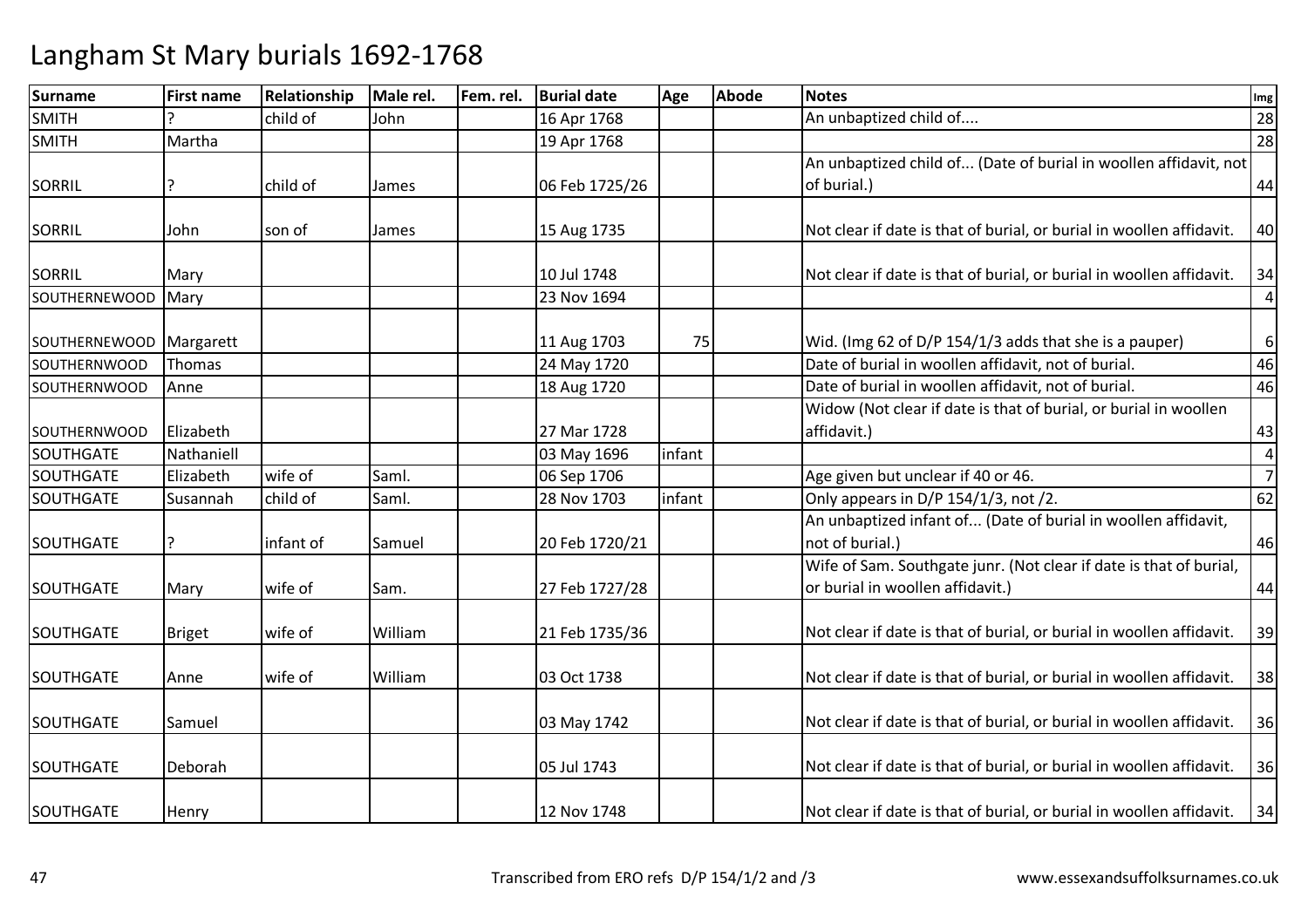| <b>Surname</b>   | <b>First name</b> | Relationship | Male rel. | Fem. rel. | <b>Burial date</b> | Age | <b>Abode</b> | <b>Notes</b>                                                         | Img            |
|------------------|-------------------|--------------|-----------|-----------|--------------------|-----|--------------|----------------------------------------------------------------------|----------------|
| <b>SOUTHGATE</b> | Mary              |              |           |           | 22 Feb 1762        |     |              |                                                                      | 31             |
| <b>SOUTHGATE</b> | John              |              |           |           | 21 Jun 1764        |     |              |                                                                      | 30             |
| SOUTHGATE        | Henry             |              |           |           | 21 Jun 1764        |     |              |                                                                      | 30             |
| <b>SPARK</b>     | Thomas            |              |           |           | 16 Apr 1694        | 20  |              | Killed by misadventer by ye mill wheel Ap. 14                        | $\overline{a}$ |
| SPARLING         | <b>Thomas</b>     |              |           |           | 07 Oct 1768        |     |              |                                                                      | 28             |
| <b>STARLIN</b>   | Anna              |              |           |           | 02 Feb 1693/94     | 43  |              |                                                                      | 3              |
| <b>STARLIN</b>   | John              |              |           |           | 21 Nov 1694        |     |              |                                                                      | $\overline{4}$ |
| <b>STARLIN</b>   | Elizabeth         |              |           |           | 08 Feb 1694/95     |     |              |                                                                      | $\overline{a}$ |
|                  |                   |              |           |           |                    |     |              | First name not in register D/P 154/1/2, but appears on img 60        |                |
| <b>STARLIN</b>   | Ann               | infant of    | Will.     |           | 08 May 1705        |     |              | of $/3$ .                                                            | $\overline{7}$ |
|                  |                   |              |           |           |                    |     |              | Age is given but hard to read. 59? Or 5 months? Or something         |                |
| <b>STARLING</b>  | John              |              |           |           | 10 May 1693        |     |              | else entirely?                                                       | 3              |
| <b>STARLING</b>  |                   | child of     | Charles   |           | 24 Aug 1696        |     |              | Name not in register.                                                | $\overline{4}$ |
| <b>STARLING</b>  | C                 | infant of    | Charles   |           | 11 May 1698        |     |              | An infant unbaptized.                                                | $\overline{4}$ |
| <b>STARLING</b>  | Elizabeth         | wife of      | Charles   |           | 12 Oct 1698        |     |              | Age faded - possibly 27                                              | $\overline{4}$ |
| <b>STARLING</b>  | Jane              |              |           |           | 11 Dec 1706        | 65  |              | Wid.                                                                 | $\overline{7}$ |
| <b>STARLING</b>  | William           |              |           |           | 10 May 1720        |     |              | Date of burial in woollen affidavit, not of burial.                  | 46             |
| <b>STARLING</b>  | James             |              |           |           | 24 Apr 1721        |     |              | Date of burial in woollen affidavit, not of burial.                  | 46             |
|                  |                   |              |           |           |                    |     |              | An unbaptiz'd Infant of (Not clear if date is that of burial, or     |                |
| <b>STARLING</b>  |                   | infant of    | William   |           | 11 Nov 1727        |     |              | burial in woollen affidavit.)                                        | 44             |
| <b>STARLING</b>  | Sarah             |              |           |           | 17 Mar 1727/28     |     |              | Not clear if date is that of burial, or burial in woollen affidavit. | 43             |
|                  |                   |              |           |           |                    |     |              |                                                                      |                |
| <b>STARLING</b>  | <b>Charles</b>    |              |           |           | 02 Nov 1729        |     |              | Not clear if date is that of burial, or burial in woollen affidavit. | 42             |
| <b>STARLING</b>  | Anne              |              |           |           | 04 Nov 1729        |     |              | Not clear if date is that of burial, or burial in woollen affidavit. | 42             |
|                  |                   |              |           |           |                    |     |              |                                                                      |                |
| <b>STARLING</b>  | John              |              |           |           | 02 Mar 1733/34     |     |              | Not clear if date is that of burial, or burial in woollen affidavit. | 40             |
| <b>STARLING</b>  | Benj.             | son of       | William   |           | 19 Jan 1734/35     |     |              | Not clear if date is that of burial, or burial in woollen affidavit. | 40             |
|                  |                   |              |           |           |                    |     |              | The Widow Starling (Not clear if date is that of burial, or burial   |                |
| <b>STARLING</b>  | ?                 |              |           |           | 13 Feb 1735/36     |     |              | in woollen affidavit.)                                               | 39             |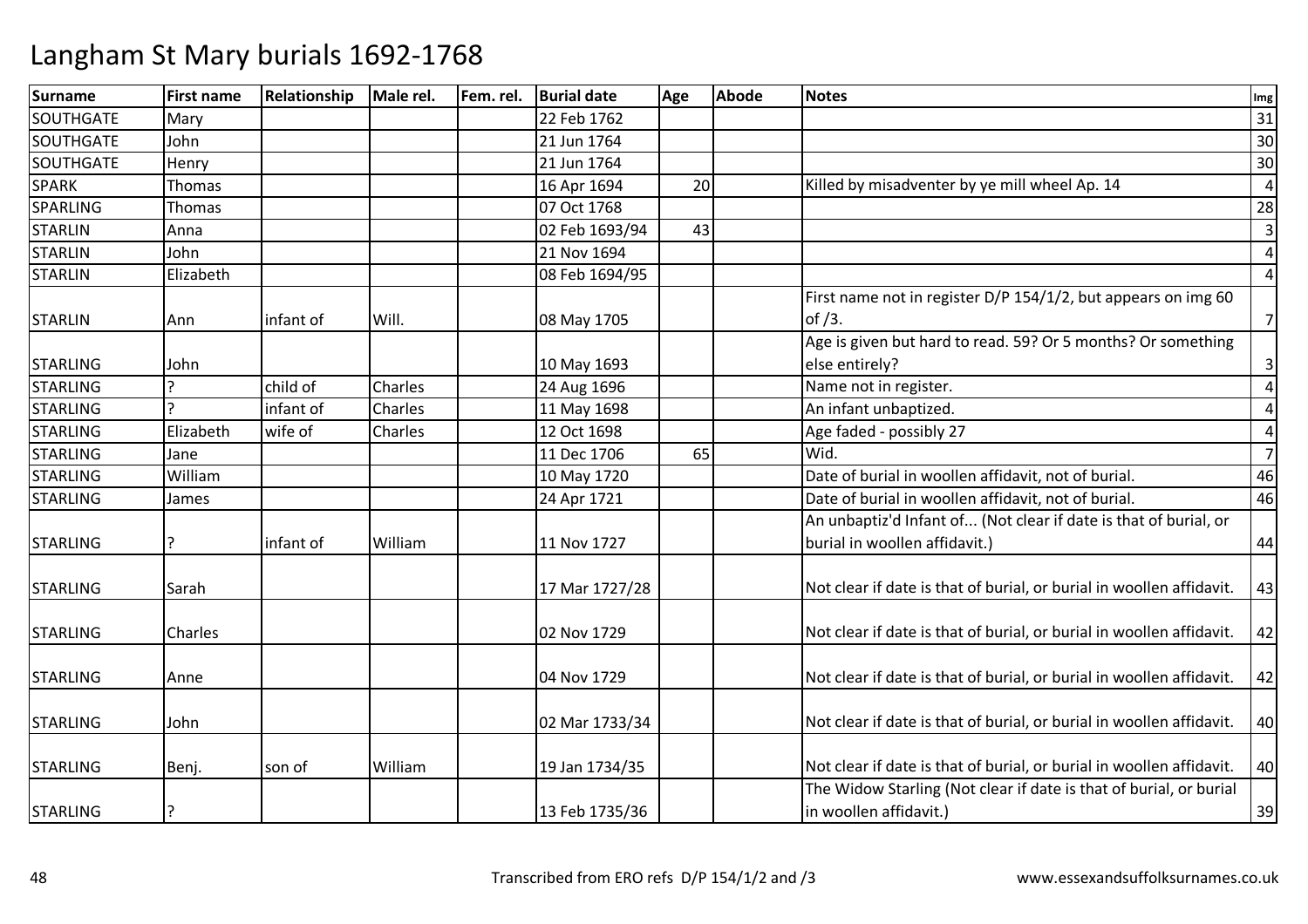| <b>Surname</b>    | <b>First name</b> | Relationship | Male rel. | Fem. rel. | <b>Burial date</b> | Age    | <b>Abode</b>  | <b>Notes</b>                                                         | Img              |
|-------------------|-------------------|--------------|-----------|-----------|--------------------|--------|---------------|----------------------------------------------------------------------|------------------|
|                   |                   |              |           |           |                    |        |               |                                                                      |                  |
| <b>STARLING</b>   | Sarah             |              |           |           | 29 Dec 1737        |        |               | Not clear if date is that of burial, or burial in woollen affidavit. | 38               |
|                   |                   |              |           |           |                    |        |               | A still born child of (Not clear if date is that of burial, or       |                  |
| <b>STARLING</b>   |                   | child of     | Will.     |           | 03 Feb 1739/40     |        |               | burial in woollen affidavit.)                                        | 38               |
|                   |                   |              |           |           |                    |        |               |                                                                      |                  |
| <b>STARLING</b>   | Sarah             |              |           |           | 13 Sep 1741        |        |               | Not clear if date is that of burial, or burial in woollen affidavit. | 37               |
|                   |                   |              |           |           |                    |        |               | Susan Appleby made oath yt an unbaptized child of William            |                  |
|                   |                   |              |           |           |                    |        |               | Starling was buried in woollen. (Not clear if date is that of        |                  |
|                   |                   | child of     | William   |           | 29 Mar 1747        |        |               | burial, or burial in woollen affidavit.)                             |                  |
| <b>STARLING</b>   |                   |              |           |           |                    |        |               | An unbaptized child of (not clear if date is that of burial, or      | 35               |
|                   |                   |              |           |           |                    |        |               |                                                                      |                  |
| <b>STARLING</b>   | ς                 | child of     | John      |           | 29 Dec 1750        |        |               | burial in woollen affidavit).                                        | 34               |
| <b>STARLING</b>   | C                 | wife of      | William   |           | 18 Jan 1756        |        |               | First name not in register                                           | 32               |
| <b>STARLING</b>   |                   | son of       | John      | Elizabeth | 12 Sep 1757        | infant |               | First name not in register                                           | 32               |
| <b>STARLING</b>   |                   | wife of      | John      |           | 27 Aug 1758        |        |               | First name not in register                                           | 31               |
| <b>STARLING</b>   | Stephen           |              |           |           | 08 Jun 1763        |        |               |                                                                      | 30               |
| <b>STARLING</b>   | William           |              |           |           | 30 Oct 1765        |        |               |                                                                      | 30               |
|                   |                   |              |           |           |                    |        |               | Img 63 of D/P 154/1/3 gives her husband's name, and his              |                  |
| <b>STEPHENS</b>   | Deborah           | wife of      | Thomas    |           | 07 Oct 1701        | 45     |               | occupation: Labourer.                                                | $\boldsymbol{6}$ |
| <b>STERLING</b>   | Susannah          |              |           |           | 24 Nov 1766        |        |               |                                                                      | 29               |
| <b>STEWARD</b>    | Anne              |              |           |           | 18 Jan 1716/17     |        | <b>Boxted</b> | Date of burial in woollen affidavit, not of burial.                  | 48               |
| <b>SUDDERWOOD</b> | James             |              |           |           | 11 Sep 1693        | 25     |               |                                                                      | $\overline{3}$   |
|                   |                   |              |           |           |                    |        |               |                                                                      |                  |
|                   |                   |              |           |           |                    |        |               | Might be October or a later month (Img 62 of D/P 154/1/3 gives       |                  |
| <b>SUDDERWOOD</b> | John              | infant of    | John      |           | 18 Oct 1702        | infant |               | the father's name, and month as Oct).                                | 6                |
| <b>SUDDERWOOD</b> | Sarah             |              |           |           | 07 Jul 1713        |        |               | Only in D/P 154/1/3, not /2                                          | 50               |
| <b>SURREY</b>     | James             | son of       | James     |           | 22 Apr 1724        |        |               | Date of burial in woollen affidavit, not of burial.                  | 45               |
| <b>SURRY</b>      | Samuel            | son of       | James     |           | 10 Apr 1743        |        |               | Not clear if date is that of burial, or burial in woollen affidavit. | 36               |
| <b>SURRY</b>      | Edward            |              |           |           | 04 Apr 1760        | infant |               |                                                                      | 31               |
| <b>SURRY</b>      | James             |              |           |           | 18 Nov 1761        | infant |               |                                                                      | 31               |
| <b>SYZER</b>      | John              | infant of    | Francis   | Hannah    | 24 Jan 1710/11     | infant |               | Img 51 of D/P 153/1/3 gives his parents' names.                      | 8                |
|                   |                   |              |           |           |                    |        |               |                                                                      |                  |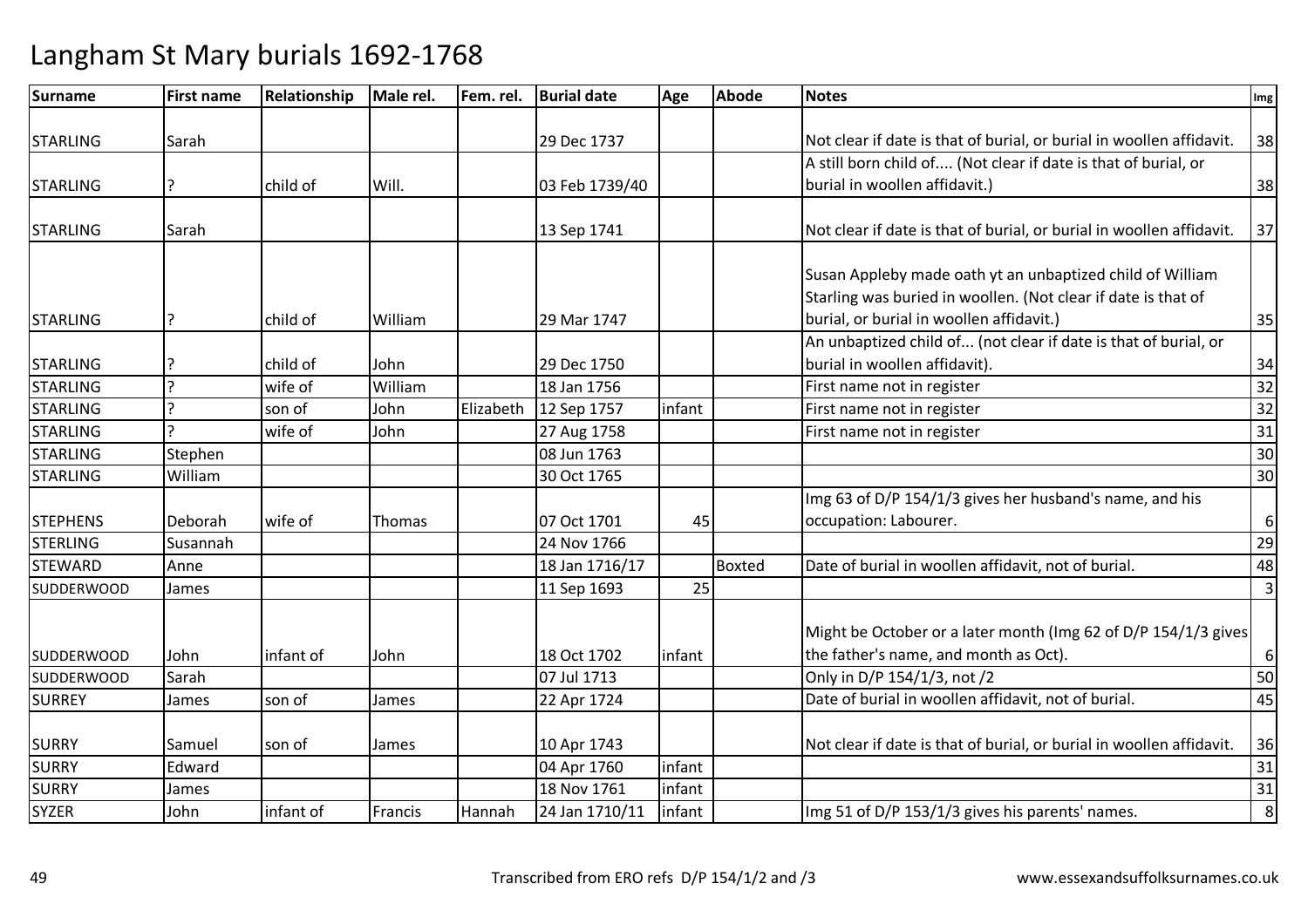| Surname          | <b>First name</b> | Relationship | Male rel. | Fem. rel. | <b>Burial date</b> | Age    | <b>Abode</b>   | <b>Notes</b>                                                         | Img            |
|------------------|-------------------|--------------|-----------|-----------|--------------------|--------|----------------|----------------------------------------------------------------------|----------------|
|                  |                   |              |           |           |                    |        |                |                                                                      |                |
| <b>TALBOT</b>    |                   | child of     |           | Grace     | 08 Oct 1702        |        |                | A bastard child of Grace Talbot's (first name not in register)       | $6 \mid$       |
| <b>TALBOT</b>    | Grace             |              |           |           | 06 Apr 1719        |        |                | Date of burial in woollen affidavit, not of burial.                  | 47             |
| <b>TALBOT</b>    | Will.             |              |           |           | 13 Nov 1721        |        |                | Date of burial in woollen affidavit, not of burial.                  | 46             |
|                  |                   |              |           |           |                    |        |                | John Talbot sr. (Date of burial in woollen affidavit, not of         |                |
| <b>TALBOT</b>    | John              |              |           |           | 01 Nov 1722        |        |                | burial.)                                                             | 45             |
|                  |                   |              |           |           |                    |        |                |                                                                      |                |
| <b>TALBOT</b>    | William           |              |           |           | 22 Aug 1727        |        |                | Not clear if date is that of burial, or burial in woollen affidavit. | 44             |
| <b>TALBOT</b>    | Grace             |              |           |           | 20 Oct 1749        |        | <b>Boxsted</b> | Not clear if date is that of burial, or burial in woollen affidavit. | 34             |
| <b>TALBOTT</b>   | ς                 | child of     | John      |           | 14 Feb 1692/93     | infant |                | First name not in register.                                          | $\mathbf{3}$   |
| <b>TALBOTT</b>   | ς                 | infant of    | Will.     |           | 07 Dec 1707        |        |                | An unbaptized infant of                                              | 8              |
|                  |                   |              |           |           |                    |        |                |                                                                      |                |
|                  |                   |              |           |           |                    |        |                |                                                                      |                |
|                  |                   |              |           |           |                    |        |                | Samuel Thayer esq (Not clear if date is that of burial, or burial    |                |
|                  |                   |              |           |           |                    |        |                | in woollen affidavit.) (Note that Suckling's "Memorials of the       |                |
|                  |                   |              |           |           |                    |        |                | Antiquities and Architecture, Family History and Heraldry of the     |                |
|                  |                   |              |           |           |                    |        |                | County of Essex" records Thayer's memorial inscription inside        |                |
|                  |                   |              |           |           |                    |        |                | the church, giving a date of death for Thayer of 5th March 1750.     |                |
| <b>THAYER</b>    | Samuel            |              |           |           | 11 Feb 1750/51     |        |                | It is definitely February in the register.)                          | 34             |
| <b>THOMPSON</b>  | Dorothy           |              |           |           | 29 May 1716        |        |                | Date of burial in woollen affidavit, not of burial.                  | 48             |
| <b>THOMPSON</b>  | Rich.             |              |           |           | 30 Oct 1737        |        |                | Not clear if date is that of burial, or burial in woollen affidavit. | 38             |
|                  |                   |              |           |           |                    |        |                |                                                                      |                |
| <b>THOMPSON</b>  | Sarah             |              |           |           | 16 Jul 1744        |        |                | Not clear if date is that of burial, or burial in woollen affidavit. | 36             |
|                  |                   |              |           |           |                    |        |                | Img 60 of D/P 154/1/3 says she was the daughter of Wid.              |                |
| <b>THURLOE</b>   | Sarah             | dau of       |           |           | 15 Feb 1703/4      | 16     |                | Thurloe.                                                             | $6 \mid$       |
| <b>THURSTON</b>  | Sarah             |              |           |           | 12 May 1706        |        |                | Maid servant                                                         | $\overline{7}$ |
|                  |                   |              |           |           |                    |        |                | First name not in register. Img 51 of D/P 154/1/3 gives the          |                |
| <b>TOWNDSON</b>  |                   | wife of      | James     |           | 14 Nov 1710        |        | <b>Stoake</b>  | abode as Stoake.                                                     | 8 <sup>1</sup> |
| TWIL[LT]ER       | Edward            |              |           |           | 13 Dec 1696        | infant |                | Not clear if surname is Twilter or Twiller.                          | $\overline{4}$ |
| <b>UMFREVILE</b> | Allice            | dau of       | C         |           | 22 Mar 1708/9      |        |                | Allice daughter of Dr (or Sr = Sir?) Umfrevile                       | 8 <sup>1</sup> |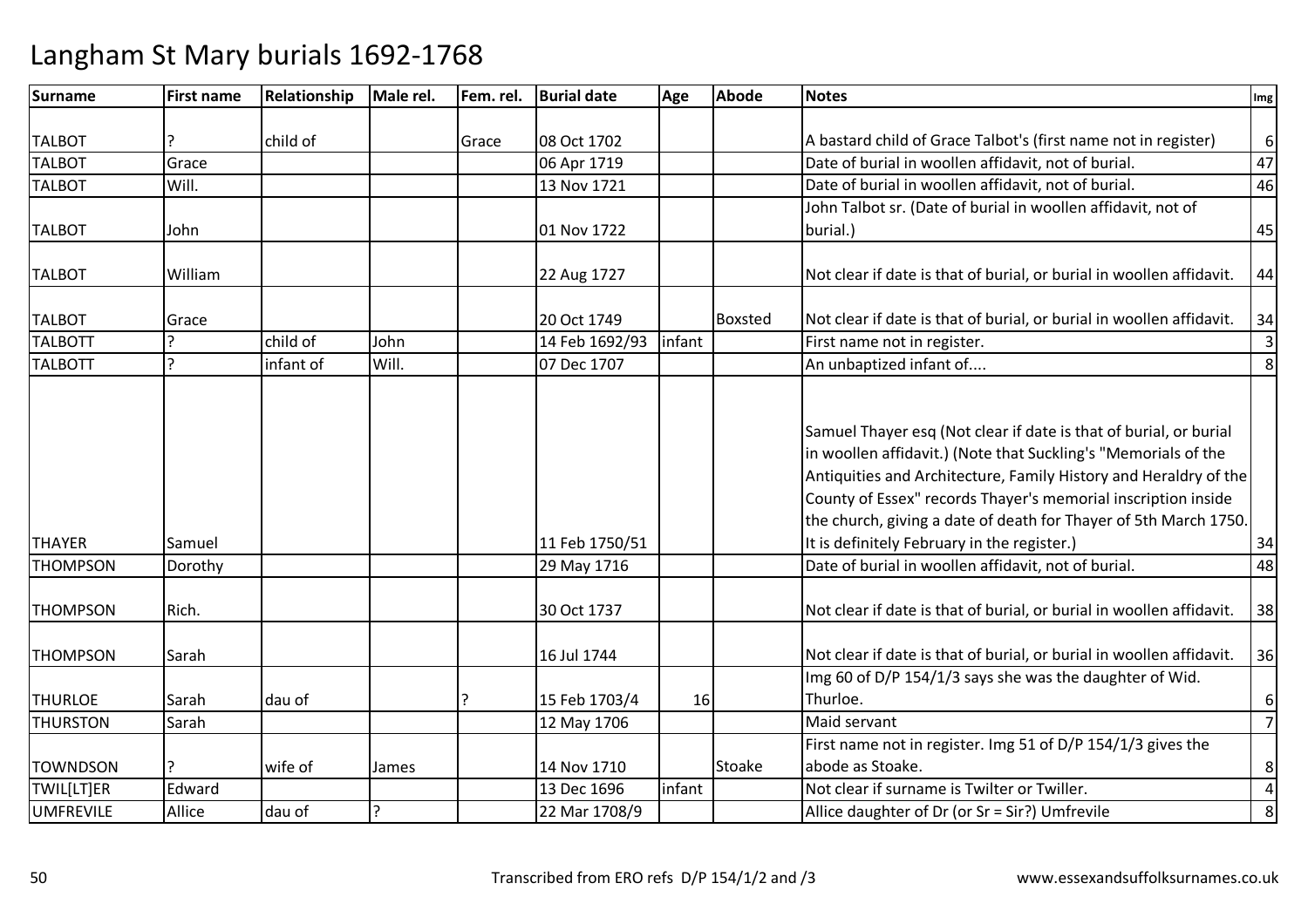| Surname           | <b>First name</b> | <b>Relationship</b> | Male rel. | Fem. rel. | <b>Burial date</b> | Age | <b>Abode</b> | <b>Notes</b>                                                                  | Img |
|-------------------|-------------------|---------------------|-----------|-----------|--------------------|-----|--------------|-------------------------------------------------------------------------------|-----|
|                   |                   |                     |           |           |                    |     |              |                                                                               |     |
|                   |                   |                     |           |           |                    |     |              | Wid of ye Vallie (Img 51 of D/P 154/1/3 describes her as "ye                  |     |
| <b>UMPHEVILE</b>  | Isabella          |                     |           |           | 03 May 1711        | 85  |              | Relict of Willm Umfrevile deceased Gent")                                     | 8   |
|                   |                   |                     |           |           |                    |     |              |                                                                               |     |
| <b>UMPHREVILE</b> | Charles           |                     |           |           | 05 Apr 1697        | 60  |              | Sr Charles Umphrevile of Stoke Nailand in Suffolke                            | 4   |
| <b>UNDERWOOD</b>  | John              |                     |           |           | 04 Oct 1736        |     |              | Not clear if date is that of burial, or burial in woollen affidavit.          | 39  |
| <b>USHER</b>      | Susanna           |                     |           |           | 13 Nov 1717        |     |              | Date of burial in woollen affidavit, not of burial.                           | 47  |
|                   |                   |                     |           |           |                    |     |              | A still born child of (Not clear if date is that of burial, or                |     |
| VANDARQUE         |                   | child of            |           |           | 28 Feb 1744/45     |     |              | burial in woollen affidavit.)                                                 | 35  |
|                   |                   |                     |           |           |                    |     |              | A still born child of (Not clear if date is that of burial, or burial         |     |
| VANDARQUE         |                   | child of            |           |           | 25 May 1746        |     |              | in woollen affidavit.)                                                        | 35  |
| <b>VINCE</b>      | Dor.              | wife of             | William   |           | 10 Oct 1723        |     |              | Date of burial in woollen affidavit, not of burial.                           | 45  |
|                   |                   |                     |           |           |                    |     |              | An unbaptized infant of (Not clear if date is that of burial, or              |     |
| <b>VINCE</b>      |                   | infant of           | William   |           | 15 Dec 1728        |     |              | burial in woollen affidavit.)                                                 | 43  |
| <b>VINCE</b>      | Mary              | wife of             | Anthony   |           | 13 May 1733        |     |              | Not clear if date is that of burial, or burial in woollen affidavit.          | 41  |
|                   |                   |                     |           |           |                    |     |              |                                                                               |     |
|                   |                   |                     |           |           |                    |     |              | An unbaptized Base Born child of a daughter of Anthony Vince                  |     |
| <b>VINCE</b>      |                   | grandchild of       | Anthony   |           | 30 Mar 1735        |     |              | (Not clear if date is that of burial, or burial in woollen affidavit.) $ 40 $ |     |
|                   |                   |                     |           |           |                    |     |              | Son of ye Widow Vince (Not clear if date is that of burial, or                |     |
| <b>VINCE</b>      | Robert            | son of              |           |           | 31 Jul 1735        |     |              | burial in woollen affidavit.)                                                 | 40  |
|                   |                   |                     |           |           |                    |     |              |                                                                               |     |
| <b>VINCE</b>      | Antony            |                     |           |           | 20 Apr 1736        |     |              | Not clear if date is that of burial, or burial in woollen affidavit.          | 39  |
|                   |                   |                     |           |           |                    |     |              |                                                                               |     |
| <b>VINCE</b>      | Mary              | dau of              | Antony    |           | 16 May 1736        |     |              | Not clear if date is that of burial, or burial in woollen affidavit.          | 39  |
| <b>VINCE</b>      | Antony            |                     |           |           | 09 Dec 1737        |     |              | Not clear if date is that of burial, or burial in woollen affidavit.          | 38  |
|                   |                   |                     |           |           |                    |     |              |                                                                               |     |
| <b>VINCE</b>      | Joseph            | son of              | Antony    |           | 21 Apr 1738        |     |              | Not clear if date is that of burial, or burial in woollen affidavit.          | 38  |
| <b>VINCE</b>      | James             | son of              | James     |           | 22 Jul 1738        |     |              | Not clear if date is that of burial, or burial in woollen affidavit.          | 38  |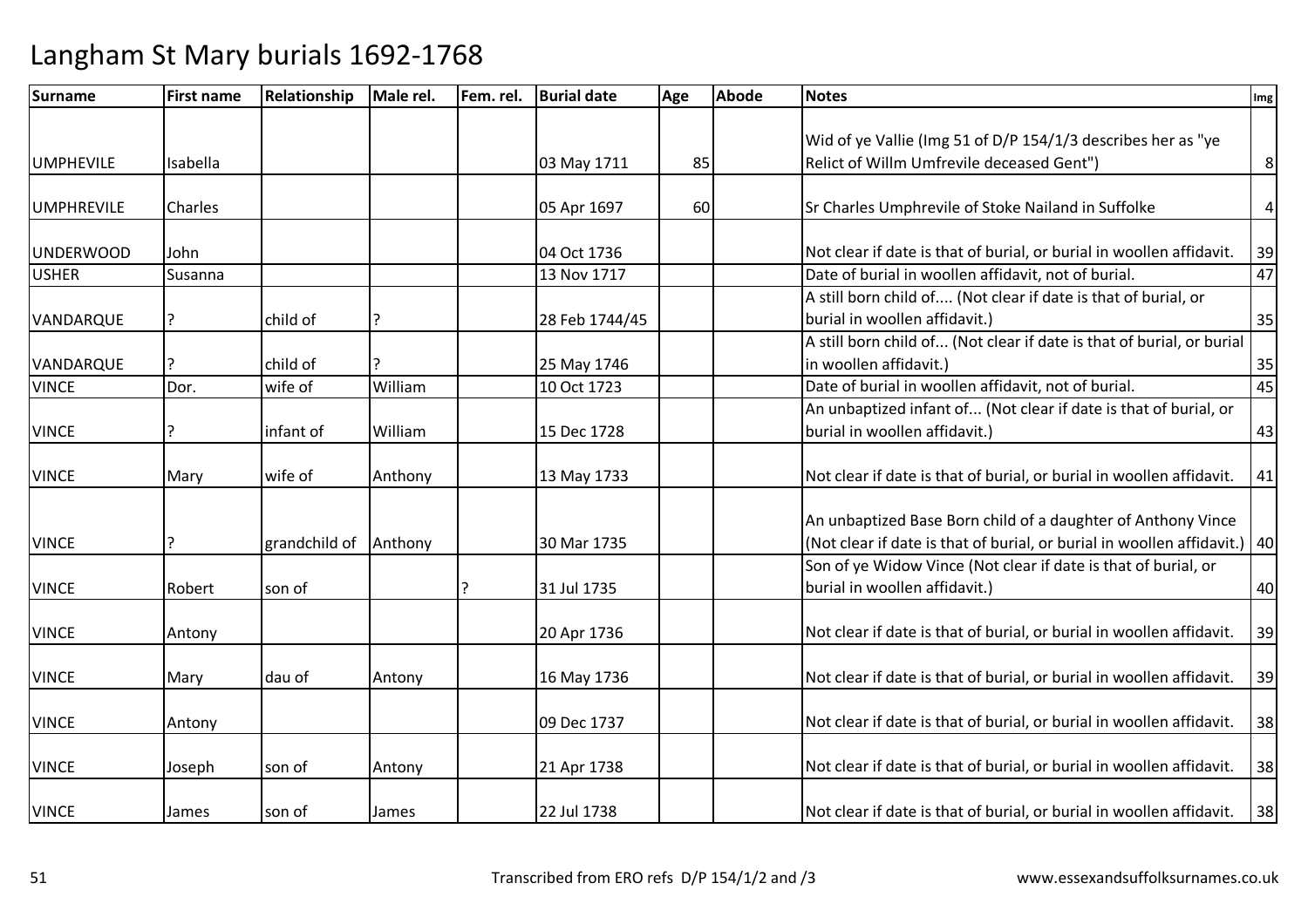| <b>Surname</b> | <b>First name</b> | Relationship | Male rel. | Fem. rel. | <b>Burial date</b> | Age    | <b>Abode</b> | <b>Notes</b>                                                         | Img            |
|----------------|-------------------|--------------|-----------|-----------|--------------------|--------|--------------|----------------------------------------------------------------------|----------------|
|                |                   |              |           |           |                    |        |              |                                                                      |                |
| <b>VINCE</b>   | John              |              |           |           | 14 Jun 1742        |        |              | Not clear if date is that of burial, or burial in woollen affidavit. | 36             |
|                |                   |              |           |           |                    |        |              |                                                                      |                |
| <b>VINCE</b>   | James             |              |           |           | 13 Jun 1744        |        |              | Not clear if date is that of burial, or burial in woollen affidavit. | 36             |
| <b>VINCE</b>   | Susan             | dau of       | William   |           | 17 Jan 1745/46     |        |              | Not clear if date is that of burial, or burial in woollen affidavit. | 35             |
|                |                   |              |           |           |                    |        |              | An unbaptized child of (not clear if date is that of burial, or      |                |
| <b>VINCE</b>   |                   | child of     | William   |           | 10 Jan 1747/48     |        |              | burial in woollen affidavit).                                        | 34             |
| <b>VINCE</b>   | Hannah            | wife of      | William   |           | 22 Jan 1747/48     |        |              | Not clear if date is that of burial, or burial in woollen affidavit. | 34             |
| <b>VINCE</b>   | Margaret          |              |           |           | 28 Oct 1754        |        |              |                                                                      | 32             |
| <b>VINCE</b>   | William           |              |           |           | 03 Dec 1755        |        |              |                                                                      | 32             |
| <b>VINCE</b>   | Jacob             |              |           |           | 22 Apr 1759        |        |              |                                                                      | 31             |
| <b>VINCE</b>   | Hannah            |              |           |           | 25 Feb 1763        |        |              |                                                                      | 30             |
| <b>WARNER</b>  | Stephen           |              |           |           | 07 Apr 1694        | 70     |              |                                                                      | $\overline{4}$ |
| <b>WARNER</b>  | Samuell           |              |           |           | 06 Aug 1699        | 40     |              | Img 63 of D/P 154/1/3 gives his occupation as a weaver.              | $6 \mid$       |
| <b>WARNER</b>  | C                 | infant of    | Saml.     |           | 05 May 1709        |        |              | An unbaptized infant of                                              | 8              |
| <b>WARNER</b>  | John              |              |           |           | 19 Aug 1711        | infant |              |                                                                      | 10             |
|                |                   |              |           |           |                    |        |              | The Widow Warner (Not clear if date is that of burial, or burial     |                |
| <b>WARNER</b>  | 7                 |              |           |           | 21 Jun 1745        |        |              | in woollen affidavit.                                                | 35             |
| <b>WARREN</b>  | Roger             |              |           |           | 27 May 1722        |        |              | Date of burial in woollen affidavit, not of burial.                  | 46             |
|                |                   |              |           |           |                    |        |              | It originally said "of Boxsted" but has been corrected to "of        |                |
|                |                   |              |           |           |                    |        |              | Langham" (Not clear if date is that of burial, or burial in woollen  |                |
| <b>WARREN</b>  | Jane              |              |           |           | 12 Sep 1749        |        |              | affidavit.)                                                          | 34             |
| <b>WARREN</b>  | Mary              |              |           |           | 29 Mar 1750        |        |              | Not clear if date is that of burial, or burial in woollen affidavit. | 34             |
|                |                   |              |           |           |                    |        |              |                                                                      |                |
| <b>WARREN</b>  | Jane              | dau of       | Robert    |           | 15 Sep 1751        |        |              | Not clear if date is that of burial, or burial in woollen affidavit. | 33             |
| <b>WARREN</b>  | Mary              |              |           |           | 06 Nov 1767        |        |              |                                                                      | 29             |
|                |                   |              |           |           |                    |        |              | Daughter of ye Widdow Wase (Date of burial in woollen                |                |
| <b>WASE</b>    | Sarah             | dau of       |           |           | 02 Jul 1722        |        |              | affidavit, not of burial.)                                           | 45             |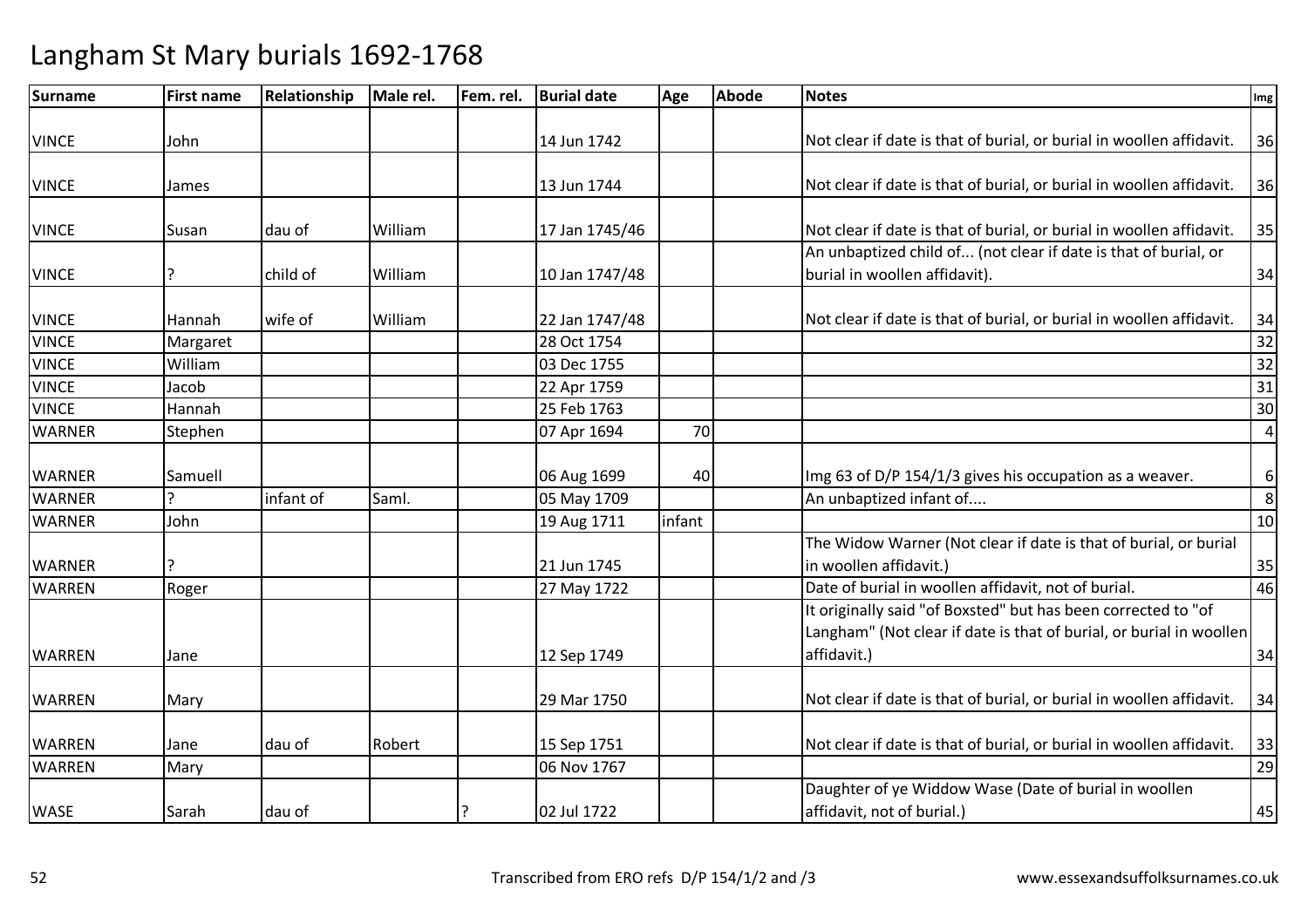| <b>First name</b> | Relationship                                                      | Male rel.        | Fem. rel.         | <b>Burial date</b> | Age                                                                                                                                                      | <b>Abode</b> | <b>Notes</b>                                                         | Img                                                                                                                                                                                                                                                                                                                                                                                                                                                                                                                                                                                                                                                                                                                                                                                                                                                       |
|-------------------|-------------------------------------------------------------------|------------------|-------------------|--------------------|----------------------------------------------------------------------------------------------------------------------------------------------------------|--------------|----------------------------------------------------------------------|-----------------------------------------------------------------------------------------------------------------------------------------------------------------------------------------------------------------------------------------------------------------------------------------------------------------------------------------------------------------------------------------------------------------------------------------------------------------------------------------------------------------------------------------------------------------------------------------------------------------------------------------------------------------------------------------------------------------------------------------------------------------------------------------------------------------------------------------------------------|
|                   |                                                                   |                  |                   |                    |                                                                                                                                                          |              |                                                                      |                                                                                                                                                                                                                                                                                                                                                                                                                                                                                                                                                                                                                                                                                                                                                                                                                                                           |
|                   |                                                                   |                  |                   |                    |                                                                                                                                                          |              |                                                                      | 37                                                                                                                                                                                                                                                                                                                                                                                                                                                                                                                                                                                                                                                                                                                                                                                                                                                        |
|                   |                                                                   |                  |                   |                    |                                                                                                                                                          |              |                                                                      |                                                                                                                                                                                                                                                                                                                                                                                                                                                                                                                                                                                                                                                                                                                                                                                                                                                           |
|                   |                                                                   |                  |                   |                    |                                                                                                                                                          |              |                                                                      | 36                                                                                                                                                                                                                                                                                                                                                                                                                                                                                                                                                                                                                                                                                                                                                                                                                                                        |
|                   |                                                                   |                  |                   |                    |                                                                                                                                                          |              |                                                                      |                                                                                                                                                                                                                                                                                                                                                                                                                                                                                                                                                                                                                                                                                                                                                                                                                                                           |
|                   |                                                                   |                  |                   |                    |                                                                                                                                                          |              |                                                                      | 35                                                                                                                                                                                                                                                                                                                                                                                                                                                                                                                                                                                                                                                                                                                                                                                                                                                        |
|                   |                                                                   |                  |                   |                    |                                                                                                                                                          |              |                                                                      |                                                                                                                                                                                                                                                                                                                                                                                                                                                                                                                                                                                                                                                                                                                                                                                                                                                           |
|                   |                                                                   |                  |                   |                    |                                                                                                                                                          |              |                                                                      | 35                                                                                                                                                                                                                                                                                                                                                                                                                                                                                                                                                                                                                                                                                                                                                                                                                                                        |
| John              | son of                                                            | John             |                   | 24 Feb 1745/46     |                                                                                                                                                          |              | Not clear if date is that of burial, or burial in woollen affidavit. | 35                                                                                                                                                                                                                                                                                                                                                                                                                                                                                                                                                                                                                                                                                                                                                                                                                                                        |
|                   |                                                                   |                  |                   |                    |                                                                                                                                                          |              |                                                                      | 34                                                                                                                                                                                                                                                                                                                                                                                                                                                                                                                                                                                                                                                                                                                                                                                                                                                        |
|                   |                                                                   |                  |                   |                    |                                                                                                                                                          |              |                                                                      |                                                                                                                                                                                                                                                                                                                                                                                                                                                                                                                                                                                                                                                                                                                                                                                                                                                           |
|                   | infant of                                                         | John             |                   |                    |                                                                                                                                                          |              | labourer.                                                            | $\overline{7}$                                                                                                                                                                                                                                                                                                                                                                                                                                                                                                                                                                                                                                                                                                                                                                                                                                            |
|                   | wife of                                                           | Benjamin         |                   | 04 Jan 1755        |                                                                                                                                                          |              | First name not in register                                           | 32                                                                                                                                                                                                                                                                                                                                                                                                                                                                                                                                                                                                                                                                                                                                                                                                                                                        |
|                   |                                                                   |                  |                   |                    |                                                                                                                                                          |              |                                                                      |                                                                                                                                                                                                                                                                                                                                                                                                                                                                                                                                                                                                                                                                                                                                                                                                                                                           |
| Nathl.            |                                                                   |                  |                   | 21 Oct 1729        |                                                                                                                                                          |              | Not clear if date is that of burial, or burial in woollen affidavit. | 42                                                                                                                                                                                                                                                                                                                                                                                                                                                                                                                                                                                                                                                                                                                                                                                                                                                        |
| Mary              | wife of                                                           | Daniel           |                   | 10 Feb 1718/19     |                                                                                                                                                          |              |                                                                      | 47                                                                                                                                                                                                                                                                                                                                                                                                                                                                                                                                                                                                                                                                                                                                                                                                                                                        |
|                   |                                                                   |                  |                   | 02 Sep 1758        |                                                                                                                                                          | Dedham       | First name not in register                                           | 31                                                                                                                                                                                                                                                                                                                                                                                                                                                                                                                                                                                                                                                                                                                                                                                                                                                        |
| Jane              | wife of                                                           | Ralph            |                   | 17 Sep 1693        |                                                                                                                                                          |              |                                                                      | $\overline{\mathbf{3}}$                                                                                                                                                                                                                                                                                                                                                                                                                                                                                                                                                                                                                                                                                                                                                                                                                                   |
| Dalton            |                                                                   |                  |                   | 19 Jan 1696/97     |                                                                                                                                                          |              | Gent.                                                                | $\overline{4}$                                                                                                                                                                                                                                                                                                                                                                                                                                                                                                                                                                                                                                                                                                                                                                                                                                            |
| Richard           |                                                                   |                  |                   | 14 Apr 1697        |                                                                                                                                                          |              | Last digit of age unclear - possibly 61.                             | $\overline{4}$                                                                                                                                                                                                                                                                                                                                                                                                                                                                                                                                                                                                                                                                                                                                                                                                                                            |
| William           |                                                                   |                  |                   | 21 Apr 1698        |                                                                                                                                                          |              |                                                                      | 4                                                                                                                                                                                                                                                                                                                                                                                                                                                                                                                                                                                                                                                                                                                                                                                                                                                         |
|                   |                                                                   |                  |                   |                    |                                                                                                                                                          |              |                                                                      |                                                                                                                                                                                                                                                                                                                                                                                                                                                                                                                                                                                                                                                                                                                                                                                                                                                           |
|                   |                                                                   |                  |                   |                    |                                                                                                                                                          |              |                                                                      |                                                                                                                                                                                                                                                                                                                                                                                                                                                                                                                                                                                                                                                                                                                                                                                                                                                           |
|                   |                                                                   |                  |                   |                    |                                                                                                                                                          |              |                                                                      |                                                                                                                                                                                                                                                                                                                                                                                                                                                                                                                                                                                                                                                                                                                                                                                                                                                           |
|                   |                                                                   |                  |                   |                    |                                                                                                                                                          |              |                                                                      | 6                                                                                                                                                                                                                                                                                                                                                                                                                                                                                                                                                                                                                                                                                                                                                                                                                                                         |
|                   |                                                                   |                  |                   |                    |                                                                                                                                                          |              |                                                                      |                                                                                                                                                                                                                                                                                                                                                                                                                                                                                                                                                                                                                                                                                                                                                                                                                                                           |
|                   | widow of                                                          | Robert           |                   |                    |                                                                                                                                                          |              | Robert Wenlock on 31 Oct 1699.                                       | 6                                                                                                                                                                                                                                                                                                                                                                                                                                                                                                                                                                                                                                                                                                                                                                                                                                                         |
|                   |                                                                   |                  |                   |                    |                                                                                                                                                          |              |                                                                      |                                                                                                                                                                                                                                                                                                                                                                                                                                                                                                                                                                                                                                                                                                                                                                                                                                                           |
| Elizabeth         | child of                                                          | Richd.           |                   |                    | infant                                                                                                                                                   |              | father's occupation: Yeoman.                                         | 6                                                                                                                                                                                                                                                                                                                                                                                                                                                                                                                                                                                                                                                                                                                                                                                                                                                         |
|                   | John<br>William<br>?<br>Ruth<br>James<br>Joseph<br>Robert<br>Jane | son of<br>dau of | Benjamin<br>Benj. |                    | 29 Apr 1742<br>01 Feb 1743/44<br>20 Jan 1744/45<br>25 Aug 1745<br>22 May 1749<br>15 May 1705<br>31 Oct 1699<br>06 Mar 1699/00<br>Elizabeth   02 May 1700 | infant       | 75<br>63<br>78<br>55                                                 | Not clear if date is that of burial, or burial in woollen affidavit.<br>Not clear if date is that of burial, or burial in woollen affidavit.<br>The Widow Web (Not clear if date is that of burial, or burial in<br>woollen affidavit.)<br>Not clear if date is that of burial, or burial in woollen affidavit.<br>Not clear if date is that of burial, or burial in woollen affidavit.<br>Img 60 of D/P 154/1/3 gives the father's occupation as<br>Date of burial in woollen affidavit, not of burial.<br>About 100 years old. (I have my suspicions that this name is<br>wrong and should be Richard). (Img 63 of D/P 154/1/3 also<br>gives his name as "Robert" and adds "A poor man about a<br>Hundred yeares old.")<br>His widow - referring to the previous burial, that of 100 year old<br>Img 63 of D/P 154/1/3 gives the parents' names and the |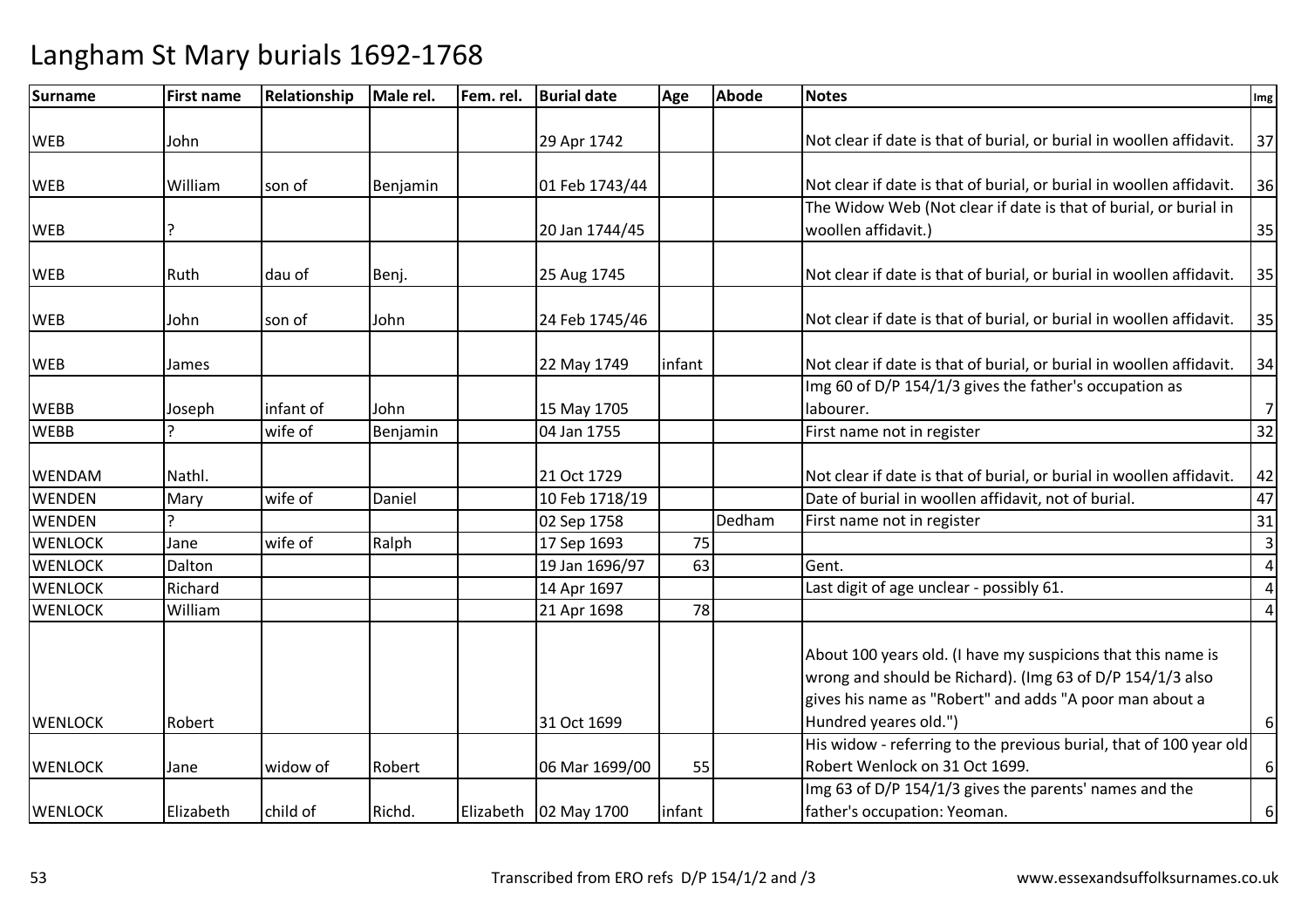| Surname        | <b>First name</b> | Relationship | Male rel. | Fem. rel. | <b>Burial date</b> | Age          | <b>Abode</b>   | <b>Notes</b>                                                                                                                                                      | Img              |
|----------------|-------------------|--------------|-----------|-----------|--------------------|--------------|----------------|-------------------------------------------------------------------------------------------------------------------------------------------------------------------|------------------|
|                |                   |              |           |           |                    |              |                | Mrs Elizabeth Wenlock (Img 63 of D/P 154/1/3 adds that she                                                                                                        |                  |
| <b>WENLOCK</b> | Elizabeth         |              |           |           | 26 Mar 1701        | 65           |                | was "an ancient maid")                                                                                                                                            | $\boldsymbol{6}$ |
| <b>WENLOCK</b> | Ralph             |              |           |           | 20 Jul 1708        | 83           |                |                                                                                                                                                                   | 8                |
|                |                   |              |           |           |                    |              |                | First name not in register. Date of burial in woollen affidavit,                                                                                                  |                  |
| <b>WENLOCK</b> | ?                 | infant of    | Thomas    |           | 15 Jan 1716/17     |              |                | not of burial.                                                                                                                                                    | 48               |
| <b>WENLOCK</b> | Thomas            | child of     | Tho.      |           | 07 Jun 1719        | infant       |                | Date of burial in woollen affidavit, not of burial.                                                                                                               | 47               |
| <b>WENLOCK</b> | Jane              |              |           |           | 21 Jan 1723/24     |              |                | Date of burial in woollen affidavit, not of burial.                                                                                                               | 45               |
| <b>WENLOCK</b> | Will.             | son of       | Thomas    |           | 07 Mar 1727/28     |              |                | Not clear if date is that of burial, or burial in woollen affidavit.                                                                                              | 43               |
| <b>WENLOCK</b> | Tho.              |              |           |           | 27 Dec 1748        |              |                | Not clear if date is that of burial, or burial in woollen affidavit.                                                                                              | 34               |
| <b>WENLOCK</b> | Elizabeth         |              |           |           | 05 Oct 1749        | infant       |                | Not clear if date is that of burial, or burial in woollen affidavit.                                                                                              | 34               |
| <b>WENLOCK</b> | Jane              |              |           |           | 05 Jan 1750/51     |              |                | Not clear if date is that of burial, or burial in woollen affidavit.                                                                                              | 34               |
| <b>WENLOCK</b> | Elizabeth         | dau of       | Thomas    |           | 30 Apr 1753        |              |                |                                                                                                                                                                   | 33               |
| <b>WENLOCK</b> | James             |              |           |           | 18 Sep 1755        |              |                |                                                                                                                                                                   | 32               |
| <b>WENLOCK</b> |                   | infant of    | William   |           | 29 Nov 1758        |              |                | First name not in register                                                                                                                                        | 31               |
| <b>WENLOCK</b> | Deborah           |              |           |           | 07 Jun 1763        |              |                |                                                                                                                                                                   | 30               |
| <b>WENLOCK</b> | John              |              |           |           | 23 Apr 1768        |              |                |                                                                                                                                                                   | 28               |
| <b>WENT</b>    |                   |              |           |           | 26 Feb 1692/93     | $\mathbf{1}$ |                | First name not in register.                                                                                                                                       | $\mathsf{3}$     |
| <b>WENT</b>    | John              | son of       | John      |           | 27 Jun 1696        | 20           |                |                                                                                                                                                                   | $\overline{4}$   |
| <b>WENT</b>    | Ann               | child of     | Thomas    | Ann       | 09 Mar 1700/1      |              | infant Boxtead | No date other than year. Follows burials in May 1700. (Img 63<br>of D/P 154/1/3 gives date of burial, parents' names, father's<br>occupation (weaver), and abode) | 6                |
| <b>WENT</b>    | Mary              | dau of       | John      |           | 15 May 1702        |              |                |                                                                                                                                                                   | $\boldsymbol{6}$ |
| <b>WENT</b>    | Susannah          | infant of    | James     | Ann       | 20 Sep 1703        |              |                | Img 62 of D/P 154/1/3 gives the parents' names.                                                                                                                   | $\boldsymbol{6}$ |
| <b>WENT</b>    | Ann               |              |           |           | 28 Feb 1706/7      | 93           |                | Wid.                                                                                                                                                              | $\overline{7}$   |
| <b>WENT</b>    | James             |              |           |           | 16 Mar 1710/11     | 70           |                |                                                                                                                                                                   | 8                |
| <b>WENT</b>    | John              |              |           |           | 10 Sep 1712        |              |                | A Blind man                                                                                                                                                       | 10               |
| <b>WENT</b>    | Mary              |              |           |           | 01 Aug 1714        |              |                | Wid. (Only in D/P 154/1/3, not /2)                                                                                                                                | 50               |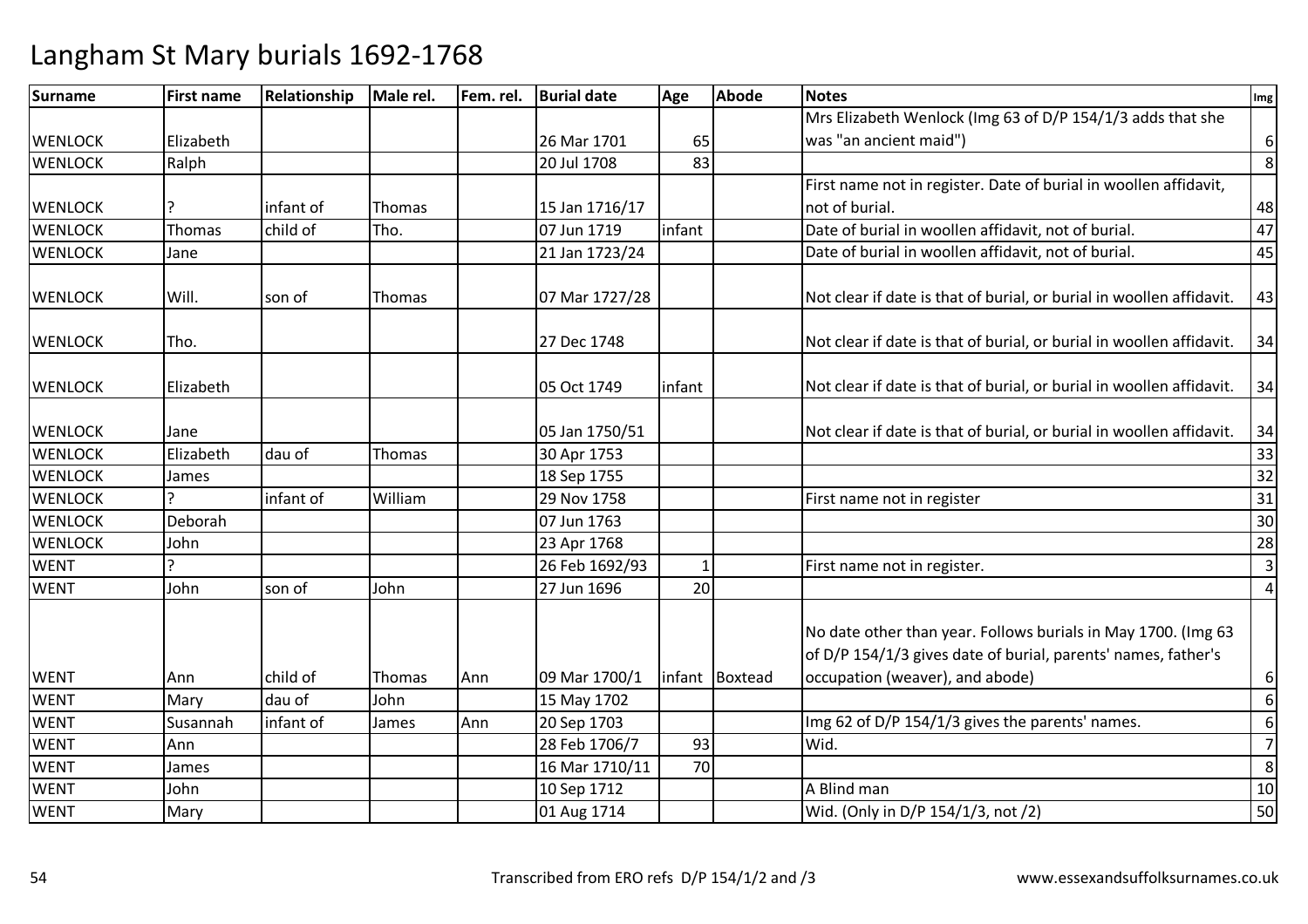| <b>Surname</b> | <b>First name</b> | Relationship | Male rel. | Fem. rel. | <b>Burial date</b> | Age | <b>Abode</b> | <b>Notes</b>                                                         | Img |
|----------------|-------------------|--------------|-----------|-----------|--------------------|-----|--------------|----------------------------------------------------------------------|-----|
| <b>WENT</b>    | Will.             |              |           |           | 02 May 1718        |     |              | Date of burial in woollen affidavit, not of burial.                  | 47  |
| <b>WENT</b>    | Mary              |              |           |           | 25 Dec 1720        |     |              | Date of burial in woollen affidavit, not of burial.                  | 46  |
| <b>WENT</b>    | Mary              |              |           |           | 02 Jan 1720/21     |     |              | Date of burial in woollen affidavit, not of burial.                  | 46  |
|                |                   |              |           |           |                    |     |              | John Went senr. (Date of burial in woollen affidavit, not of         |     |
| <b>WENT</b>    | John              |              |           |           | 09 Oct 1722        |     |              | burial.)                                                             | 45  |
|                |                   |              |           |           |                    |     |              | An unbaptized infant of (Date of burial in woollen affidavit,        |     |
| <b>WENT</b>    |                   | infant of    | George    |           | 03 Mar 1722/23     |     |              | not of burial.)                                                      | 45  |
|                |                   |              |           |           |                    |     |              |                                                                      |     |
| <b>WENT</b>    | Sarah             |              |           |           | 09 Sep 1727        |     |              | Not clear if date is that of burial, or burial in woollen affidavit. | 44  |
| <b>WENT</b>    | Robert            | son of       | John      |           | 02 Dec 1728        |     |              | Not clear if date is that of burial, or burial in woollen affidavit. | 43  |
|                |                   |              |           |           |                    |     |              | Wife of John Went junr (Not clear if date is that of burial, or      |     |
| <b>WENT</b>    | Anne              | wife of      | John      |           | 28 Feb 1730/31     |     |              | burial in woollen affidavit.)                                        | 42  |
|                |                   |              |           |           |                    |     |              |                                                                      |     |
| <b>WENT</b>    | James             |              |           |           | 02 Jan 1733/34     |     |              | Not clear if date is that of burial, or burial in woollen affidavit. | 40  |
|                |                   |              |           |           |                    |     |              |                                                                      |     |
| <b>WENT</b>    | William           | son of       | Robert    |           | 17 Oct 1735        |     |              | Not clear if date is that of burial, or burial in woollen affidavit. | 40  |
|                |                   |              |           |           |                    |     |              | The Widow Went (Not clear if date is that of burial, or burial in    |     |
| <b>WENT</b>    |                   |              |           |           | 09 Feb 1735/36     |     |              | woollen affidavit.)                                                  | 39  |
|                |                   |              |           |           |                    |     |              | First name not in register. (Not clear if date is that of burial, or |     |
| <b>WENT</b>    |                   | infant of    | James     |           | 11 Apr 1736        |     |              | burial in woollen affidavit.)                                        | 39  |
|                |                   |              |           |           |                    |     |              |                                                                      |     |
| <b>WENT</b>    | James             | son of       | James     |           | 16 Feb 1736/37     |     |              | Not clear if date is that of burial, or burial in woollen affidavit. | 39  |
|                |                   |              |           |           |                    |     |              |                                                                      |     |
| <b>WENT</b>    | James             | son of       | James     |           | 21 Mar 1740/41     |     |              | Not clear if date is that of burial, or burial in woollen affidavit. | 37  |
| <b>WENT</b>    | James             |              |           |           | 27 Jan 1741/42     |     |              | Not clear if date is that of burial, or burial in woollen affidavit. | 37  |
|                |                   |              |           |           |                    |     |              |                                                                      |     |
| <b>WENT</b>    | William           |              |           |           | 02 May 1748        |     |              | Not clear if date is that of burial, or burial in woollen affidavit. | 34  |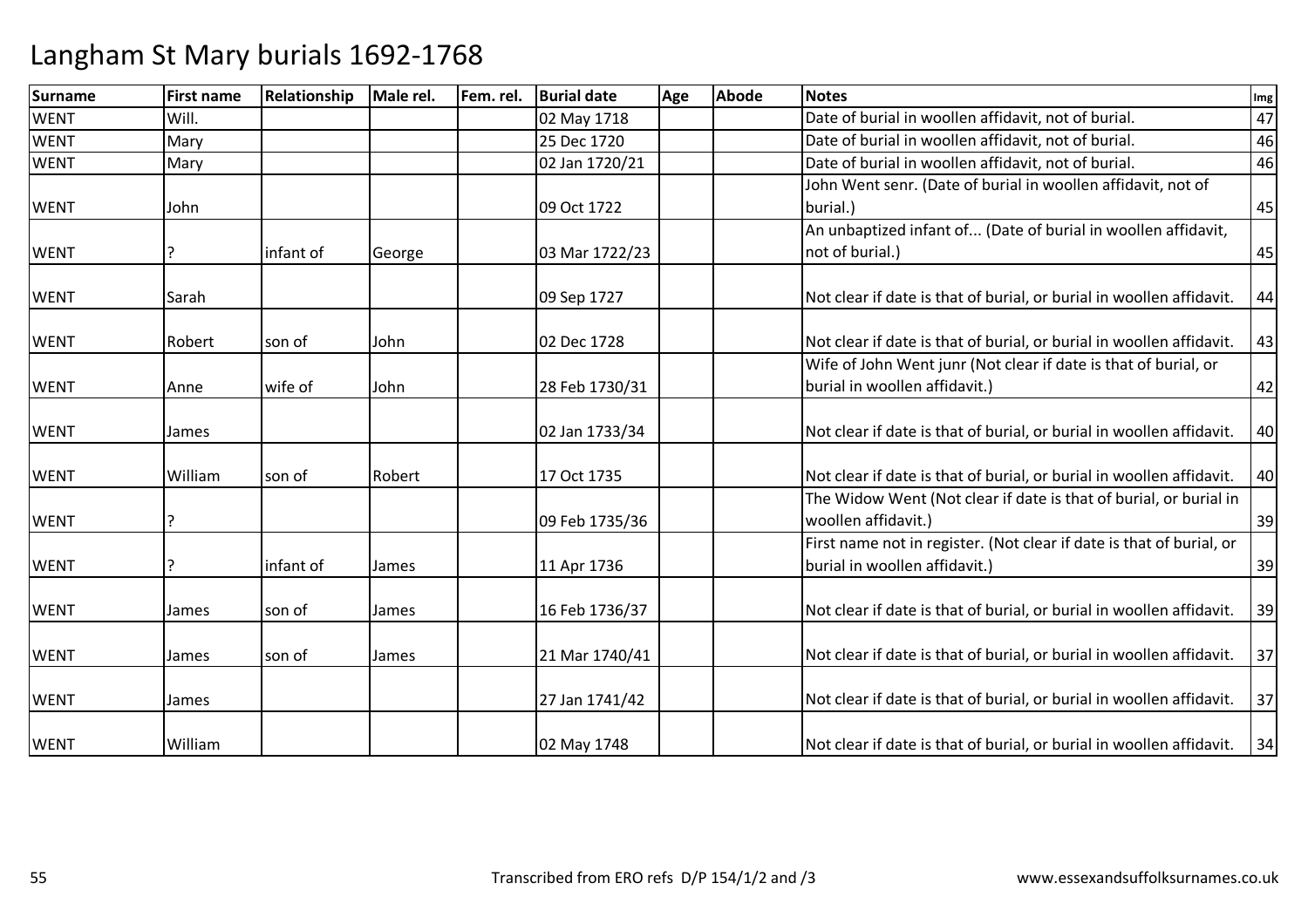| Surname         | <b>First name</b> | Relationship | Male rel. | Fem. rel. | <b>Burial date</b> | Age    | <b>Abode</b> | <b>Notes</b>                                                         | Img             |
|-----------------|-------------------|--------------|-----------|-----------|--------------------|--------|--------------|----------------------------------------------------------------------|-----------------|
|                 |                   |              |           |           |                    |        |              |                                                                      |                 |
|                 |                   |              |           |           |                    |        |              | Elizabeth Upwood yn (then?) made oath yt (that) Sarah Went           |                 |
|                 |                   |              |           |           |                    |        |              | was Buried in Woollen (Not clear if date is that of burial, or       |                 |
| <b>WENT</b>     | Sarah             |              |           |           | 09 Jul 1751        |        |              | burial in woollen affidavit.)                                        | 33              |
| <b>WERD</b>     | John              |              |           |           | 23 Oct 1719        |        |              | Date of burial in woollen affidavit, not of burial.                  | 47              |
|                 |                   |              |           |           |                    |        |              | Widow (Not clear if date is that of burial, or burial in woollen     |                 |
| <b>WHENT</b>    | Katherine         |              |           |           | 14 Jun 1752        |        |              | affidavit.)                                                          | 33              |
| <b>WHENT</b>    |                   | wife of      | Robert    |           | 12 Mar 1758        |        |              | First name not in register                                           | $\overline{32}$ |
| <b>WHENT</b>    | Robert            |              |           |           | 04 Apr 1762        |        |              |                                                                      | 31              |
| <b>WHENT</b>    | Sarah             |              |           |           | 06 Feb 1766        |        |              |                                                                      | $\overline{29}$ |
| <b>WHENT</b>    | William           |              |           |           | 26 Apr 1766        |        |              |                                                                      | $\frac{29}{29}$ |
| <b>WHENT</b>    | Susan             |              |           |           | 02 Jan 1767        |        |              |                                                                      |                 |
| <b>WHILEY</b>   | John              |              |           |           | 06 Apr 1760        | infant |              |                                                                      | $\overline{31}$ |
| <b>WHILEY</b>   | Abraham           |              |           |           | 10 Apr 1760        | infant |              |                                                                      | 31              |
| <b>WHILEY</b>   | Benjamin          |              |           |           | 27 Aug 1764        |        |              |                                                                      | 30              |
| <b>WHITE</b>    | John              | son of       | John      |           | 17 Jul 1731        |        |              | Not clear if date is that of burial, or burial in woollen affidavit. | 42              |
|                 |                   |              |           |           |                    |        |              |                                                                      |                 |
| <b>WHITE</b>    | Elizabeth         |              |           |           | 01 Feb 1742/43     |        |              | Not clear if date is that of burial, or burial in woollen affidavit. | 36              |
| <b>WHITMORE</b> | Nathaniel         |              |           |           | 19 Jul 1715        |        |              | Date of burial in woollen affidavit, not of burial.                  | 48              |
| <b>WHITMORE</b> | Lucy              |              |           |           | 23 Jun 1765        |        |              |                                                                      | 30              |
|                 |                   |              |           |           |                    |        |              | Img 63 of D/P 154/1/3 gives his occupation as journieman             |                 |
| <b>WILEY</b>    | John              |              |           |           | 28 Apr 1701        |        |              | carpenter.                                                           | 6               |
| <b>WILEY</b>    | Robert            |              |           |           | 24 Dec 1708        | 73     |              |                                                                      | 8               |
| <b>WILEY</b>    | Rose              |              |           |           | 05 Feb 1711/12     |        |              | Unclear if surname is Wiley or Wiles                                 | 10              |
| <b>WILEY</b>    | Jane              |              |           |           | 17 Oct 1735        |        |              | Not clear if date is that of burial, or burial in woollen affidavit. | 40              |
| <b>WILEY</b>    | Elizabeth         |              |           |           | 24 Apr 1752        |        |              | Not clear if date is that of burial, or burial in woollen affidavit. | 33              |
|                 |                   |              |           |           |                    |        |              |                                                                      |                 |
|                 |                   |              |           |           |                    |        |              | Wife of Goodman Willock of Boxstead (Not clear if date is that       |                 |
| <b>WILLOCK</b>  | Elizabeth         | wife of      |           |           | 25 Mar 1732        |        | Boxstead     | of burial, or burial in woollen affidavit.)                          | 41              |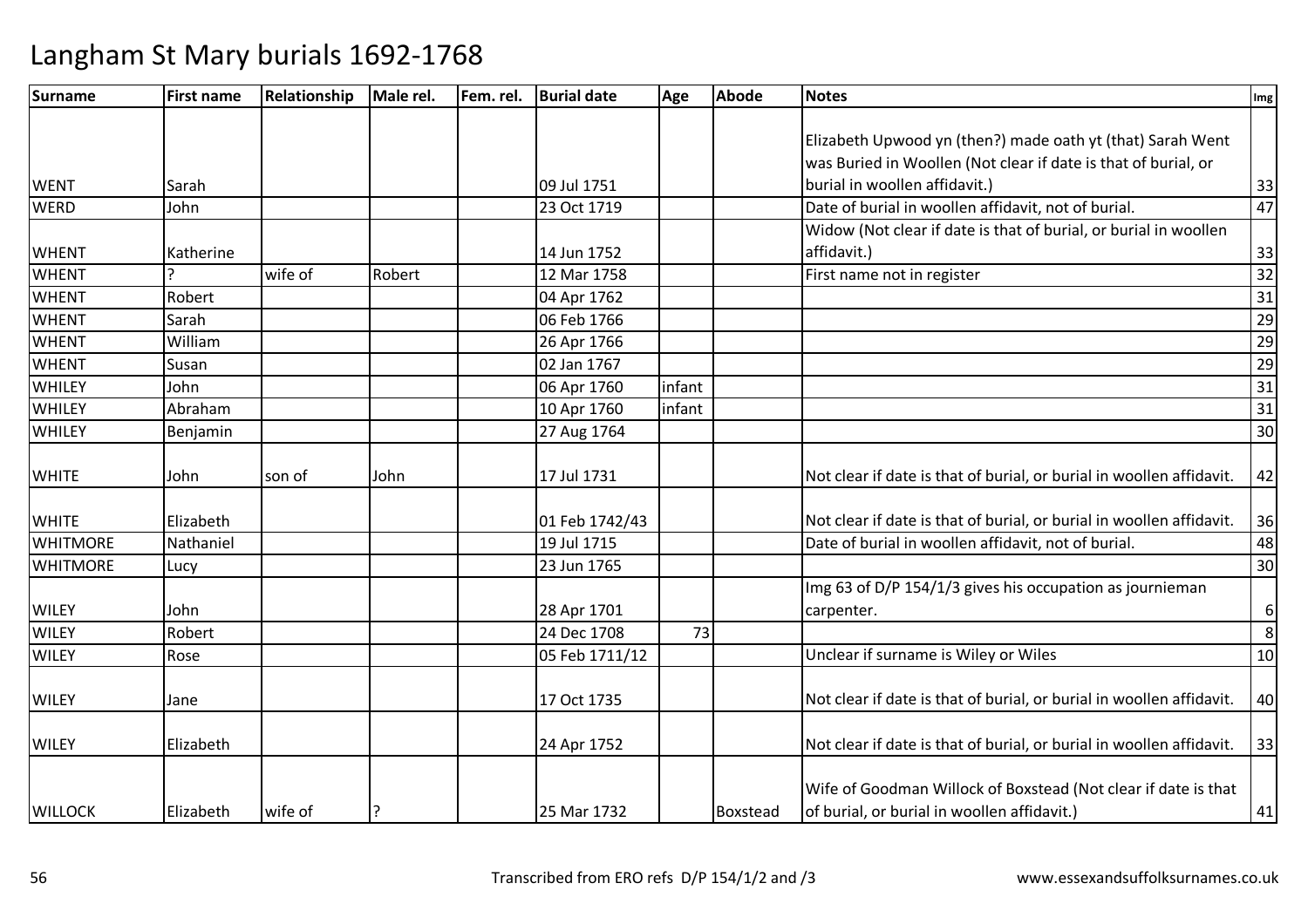| <b>Surname</b>    | <b>First name</b> | Relationship | Male rel. | Fem. rel. | <b>Burial date</b> | Age    | <b>Abode</b> | <b>Notes</b>                                                         | Img                     |
|-------------------|-------------------|--------------|-----------|-----------|--------------------|--------|--------------|----------------------------------------------------------------------|-------------------------|
|                   |                   |              |           |           |                    |        |              | A Travelling woman (Not clear if date is that of burial, or burial   |                         |
| <b>WILSON</b>     | Eliz.             |              |           |           | 17 Oct 1736        |        |              | in woollen affidavit.)                                               | 39                      |
|                   |                   |              |           |           |                    |        |              |                                                                      |                         |
| <b>WILY</b>       | Mary              |              |           |           | 16 Oct 1728        |        |              | Not clear if date is that of burial, or burial in woollen affidavit. | 43                      |
| <b>WINCH</b>      | Jane              |              |           |           | 27 May 1693        | 40     |              |                                                                      | $\overline{\mathbf{3}}$ |
| <b>WINCH</b>      | Roger             |              |           |           | 04 Dec 1705        | 55     |              | Wheelwright                                                          | $\overline{7}$          |
| <b>WINCH</b>      | Robert            |              |           |           | 29 Sep 1710        | infant |              |                                                                      | 8                       |
| <b>WINCH</b>      | Roger             |              |           |           | 20 Feb 1722/23     |        |              | Date of burial in woollen affidavit, not of burial.                  | 45                      |
|                   |                   |              |           |           |                    |        |              | An unbaptized infant of (Date of burial in woollen affidavit,        |                         |
| <b>WINCH</b>      | 7                 | infant of    | John      |           | 12 Mar 1722/23     |        |              | not of burial.)                                                      | 45                      |
| <b>WINCH</b>      | Esther            |              |           |           | 24 Jun 1733        |        |              | Not clear if date is that of burial, or burial in woollen affidavit. | 41                      |
| <b>WINCH</b>      | John              |              |           |           | 01 Jun 1750        |        |              | Not clear if date is that of burial, or burial in woollen affidavit. | 34                      |
| WINCHOLL          | Dorothy           | wife of      | Spring    |           | 05 Jan 1710/11     | 50     |              |                                                                      | 8                       |
| <b>WINCOLL</b>    | Spring            |              |           |           | 03 Oct 1710        | 45     |              | Gent.                                                                | 8                       |
| <b>WINDEN</b>     | Susan             | wife of      | Ja.       |           | 01 Sep 1714        |        |              | Only in D/P 154/1/3, not /2                                          | 50                      |
| <b>WITFIELD</b>   |                   | child of     | Robt.     |           | 11 Dec 1763        |        |              | A still born child of                                                | 30                      |
| <b>WOOD</b>       | Susannah          | infant of    | Will.     | Hannah    | 12 Jun 1698        |        |              | Parents' names from img 64 D/P 154/1/3.                              | $\overline{4}$          |
| <b>WOODBRIDGE</b> | Elizabeth         |              |           |           | 31 Mar 1735        |        |              | Not clear if date is that of burial, or burial in woollen affidavit. | 40                      |
| <b>WOODS</b>      | Jonathan          |              |           |           | 20 Apr 1703        | infant |              |                                                                      | 6                       |
|                   |                   |              |           |           |                    |        |              | Img 60 of D/P 154/1/3 gives her husband's occupation as              |                         |
| <b>WOODS</b>      | Mary              | wife of      | Jonathan  |           | 11 Sep 1705        | 35     |              | farmer.                                                              | $\overline{7}$          |
| <b>WOODS</b>      | John              |              |           |           | 26 Mar 1706        | 80     |              | Img 54 of D/P 154/1/3 gives his occupation as taylor.                | $\overline{7}$          |
| <b>WOODS</b>      | Sarah             |              |           |           | 10 May 1707        | 70     |              | Wid.                                                                 | $\overline{7}$          |
|                   |                   |              |           |           |                    |        | Hinckley     |                                                                      |                         |
|                   |                   |              |           |           |                    |        | house?,      |                                                                      |                         |
| <b>WRINCH</b>     | Samuell           |              |           |           | 03 Feb 1703/4      |        | 50 Suffolk   |                                                                      | 6                       |
| <b>WRINCH</b>     | Margaret          |              |           |           | 11 Apr 1704        |        |              | Hincklesom Only appears in D/P 154/1/3, not /2.                      | 60                      |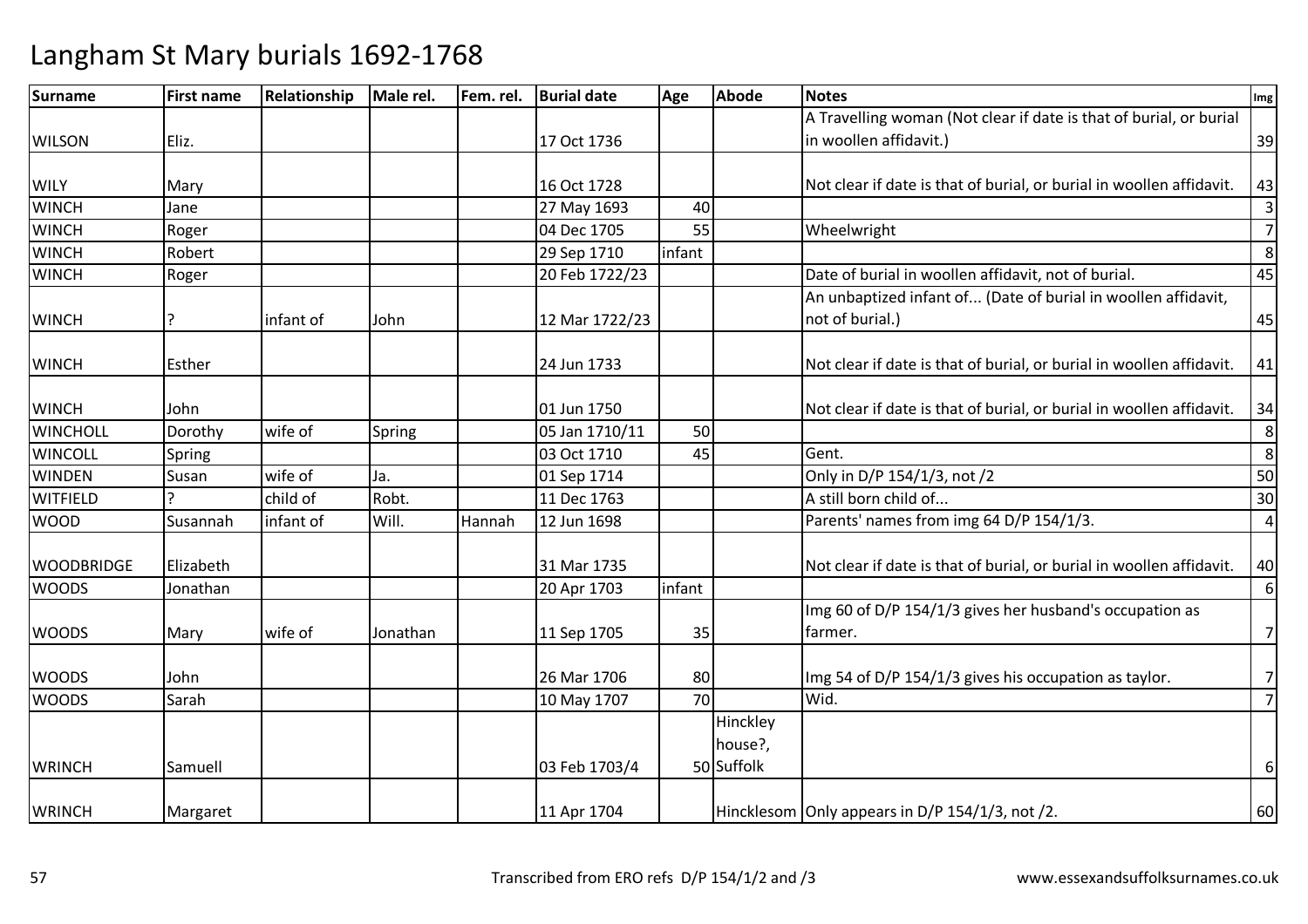| <b>Surname</b> | <b>First name</b> | Relationship | Male rel. | Fem. rel. | <b>Burial date</b> | Age                      | <b>Abode</b> | <b>Notes</b>                                                         | Img            |
|----------------|-------------------|--------------|-----------|-----------|--------------------|--------------------------|--------------|----------------------------------------------------------------------|----------------|
| <b>WYNCH</b>   | Ann               |              |           |           | 12 Oct 1753        |                          |              | Widow                                                                | 33             |
| WYNCOLL        | Willm.            |              |           |           | 19 Jun 1714        |                          |              | Mr Willm. Wyncoll. Only in D/P 154/1/3, not /2                       | 50             |
| <b>WYVILL</b>  | Ann               |              |           |           | 08 Aug 1763        |                          |              | Mrs. Ann Wyvill                                                      | 30             |
| <b>YELL</b>    | Robert            |              |           |           | 27 Mar 1694        | infant                   |              |                                                                      | $\overline{a}$ |
| <b>YELL</b>    | Mary              |              |           |           | 25 Feb 1710/11     |                          |              |                                                                      | 8              |
| YELL           | Sarah             |              |           |           | 16 Oct 1714        |                          |              | Date of burial in woollen affidavit, not of burial.                  | 49             |
| YELL           | John              |              |           |           | 24 Jan 1717/18     | infant                   |              | Date of burial in woollen affidavit, not of burial.                  | 47             |
| YELL           | Eliz.             |              |           |           | 18 Nov 1719        |                          |              | Date of burial in woollen affidavit, not of burial.                  | 47             |
| <b>YOUNG</b>   | John              |              |           |           | 01 May 1694        | $\overline{\mathcal{L}}$ |              |                                                                      | $\overline{4}$ |
| <b>YOUNG</b>   | Abraham           |              |           |           | 16 Aug 1695        | infant                   |              |                                                                      | $\overline{a}$ |
| <b>YOUNG</b>   | Frances           |              |           |           | 27 Jul 1696        | 30                       |              |                                                                      | 4              |
| <b>YOUNG</b>   | Abraham           |              |           |           | 06 Oct 1696        | 30                       |              |                                                                      | $\overline{a}$ |
| <b>YOUNG</b>   | Mary              |              |           |           | 03 Apr 1697        | 28                       |              |                                                                      | $\overline{a}$ |
|                |                   |              |           |           |                    |                          |              |                                                                      |                |
| <b>YOUNG</b>   | Thomas            |              |           |           | 15 Jan 1709/10     | 80                       |              | Img 53 of D/P 154/1/3 describes him as "an old man of 80."           | 8              |
| <b>YOUNG</b>   | Alice             |              |           |           | 25 Sep 1716        |                          |              | Date of burial in woollen affidavit, not of burial.                  | 48             |
| <b>YOUNG</b>   | Mary              |              |           |           | 05 Jan 1721/22     |                          |              | Date of burial in woollen affidavit, not of burial.                  | 46             |
|                |                   |              |           |           |                    |                          |              |                                                                      |                |
| <b>YOUNG</b>   | Elizabeth         |              |           |           | 04 Jan 1749/50     |                          |              | Not clear if date is that of burial, or burial in woollen affidavit. | 34             |
|                |                   |              |           |           |                    |                          |              | First name not in register (Not clear if date is that of burial, or  |                |
| <b>YOUNG</b>   |                   | wife of      | George    |           | 18 Jun 1750        |                          |              | burial in woollen affidavit.)                                        | 34             |
| <b>YOUNG</b>   | Anne              |              |           |           | 04 Sep 1768        |                          |              |                                                                      | 28             |
| <b>YOUNGS</b>  | Samuell           |              |           |           | 07 May 1704        | 40                       |              |                                                                      | $\overline{7}$ |
|                |                   |              |           |           |                    |                          |              | Wid. (first name very faded but is clearly Lucia on img 54 of D/P    |                |
| <b>YOUNGS</b>  | Lucia             |              |           |           | 13 May 1707        | 56                       |              | 154/1/3                                                              | $\overline{7}$ |
|                |                   |              |           |           |                    |                          |              | An unbaptized female infant. (Date of burial in woollen              |                |
| <b>YOUNGS</b>  | 7                 | dau of       | Sam.      |           | 09 Jun 1718        | infant                   |              | affidavit, not of burial.)                                           | 47             |
|                |                   |              |           |           |                    |                          |              |                                                                      |                |
| <b>YOUNGS</b>  | John              |              |           |           | 01 Jun 1739        |                          |              | Not clear if date is that of burial, or burial in woollen affidavit. | 38             |
|                |                   |              |           |           |                    |                          |              |                                                                      |                |
| <b>YOUNGS</b>  | John              | son of       | John      |           | 06 Apr 1740        |                          |              | Not clear if date is that of burial, or burial in woollen affidavit. | 37             |
| <b>YOUNGS</b>  | Roger             | child of     |           | Elizabeth | 26 Dec 1753        |                          |              | A base born child of                                                 | 33             |